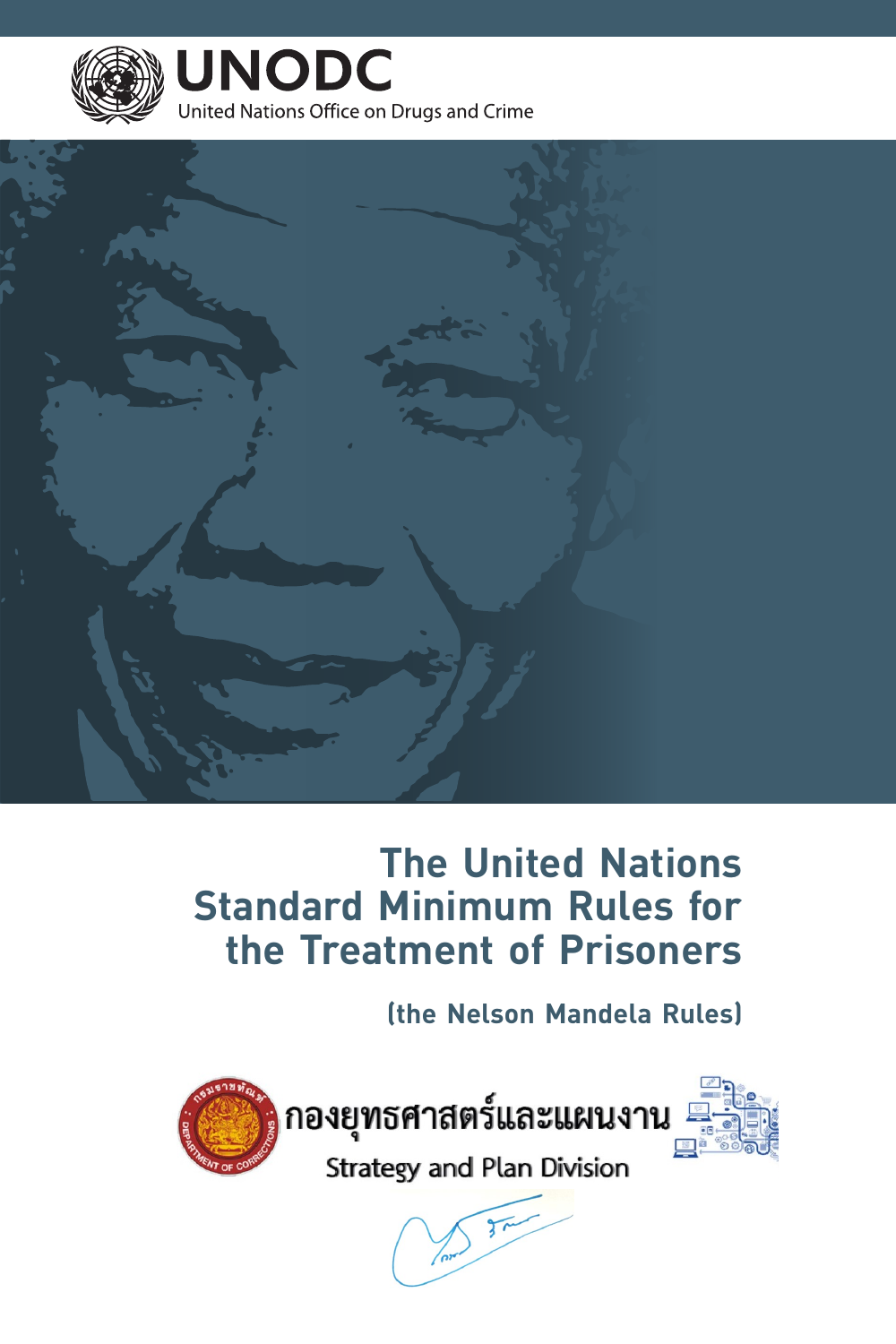This publication has been made possible thanks to a contribution from the Government of Germany.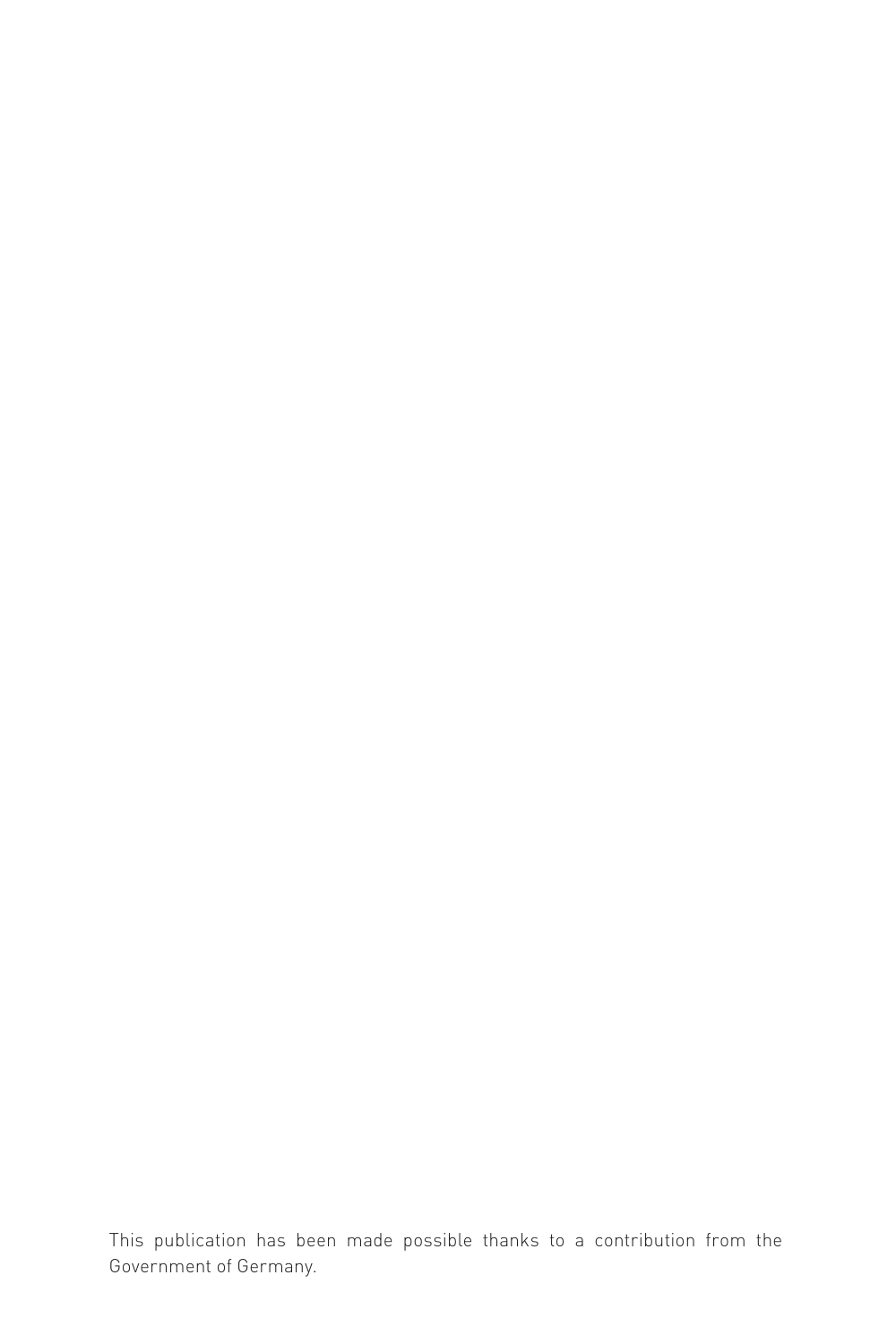**United Nations Standard Minimum Rules for the Treatment of Prisoners (the Nelson Mandela Rules)**<sup>1</sup>

# Preliminary observation 1

The following rules are not intended to describe in detail a model system of penal institutions. They seek only, on the basis of the general consensus of contemporary thought and the essential elements of the most adequate systems of today, to set out what is generally accepted as being good principles and practice in the treatment of prisoners and prison management.

# Preliminary observation 2

1. In view of the great variety of legal, social, economic and geographical conditions in the world, it is evident that not all of the rules are capable of application in all places and at all times. They should, however, serve to stimulate a constant endeavour to overcome practical difficulties in the way of their application, in the knowledge that they represent, as a whole, the minimum conditions which are accepted as suitable by the United Nations.

2. On the other hand, the rules cover a field in which thought is constantly developing. They are not intended to preclude experiment and practices, provided these are in harmony with the principles and seek to further the purposes which derive from the text of the rules as a whole. It will always be justifiable for the central prison administration to authorize departures from the rules in this spirit.

<sup>1</sup> General Assembly resolution 70/175, annex, adopted on 17 December 2015.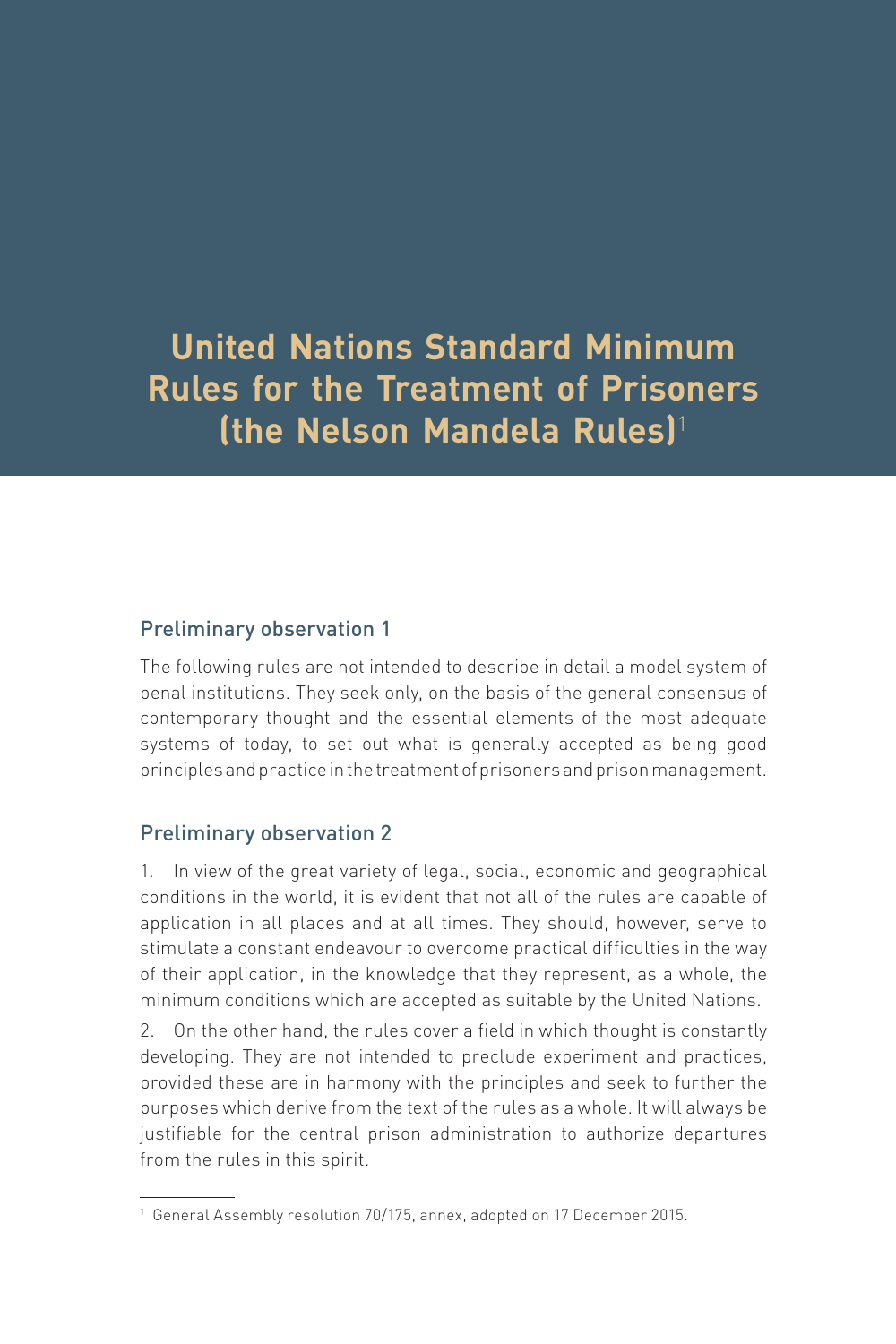### Preliminary observation 3

1. Part I of the rules covers the general management of prisons, and is applicable to all categories of prisoners, criminal or civil, untried or convicted, including prisoners subject to "security measures" or corrective measures ordered by the judge.

2. Part II contains rules applicable only to the special categories dealt with in each section. Nevertheless, the rules under section A, applicable to prisoners under sentence, shall be equally applicable to categories of prisoners dealt with in sections B, C and D, provided they do not conflict with the rules governing those categories and are for their benefit.

#### Preliminary observation 4

1. The rules do not seek to regulate the management of institutions set aside for young persons such as juvenile detention facilities or correctional schools, but in general part I would be equally applicable in such institutions.

2. The category of young prisoners should include at least all young persons who come within the jurisdiction of juvenile courts. As a rule, such young persons should not be sentenced to imprisonment.

# I. RULES OF GENERAL APPLICATION

#### Basic principles

#### *Rule 1*

All prisoners shall be treated with the respect due to their inherent dignity and value as human beings. No prisoner shall be subjected to, and all prisoners shall be protected from, torture and other cruel, inhuman or degrading treatment or punishment, for which no circumstances whatsoever may be invoked as a justification. The safety and security of prisoners, staff, service providers and visitors shall be ensured at all times.

#### *Rule 2*

1. The present rules shall be applied impartially. There shall be no discrimination on the grounds of race, colour, sex, language, religion, political or other opinion, national or social origin, property, birth or any other status. The religious beliefs and moral precepts of prisoners shall be respected.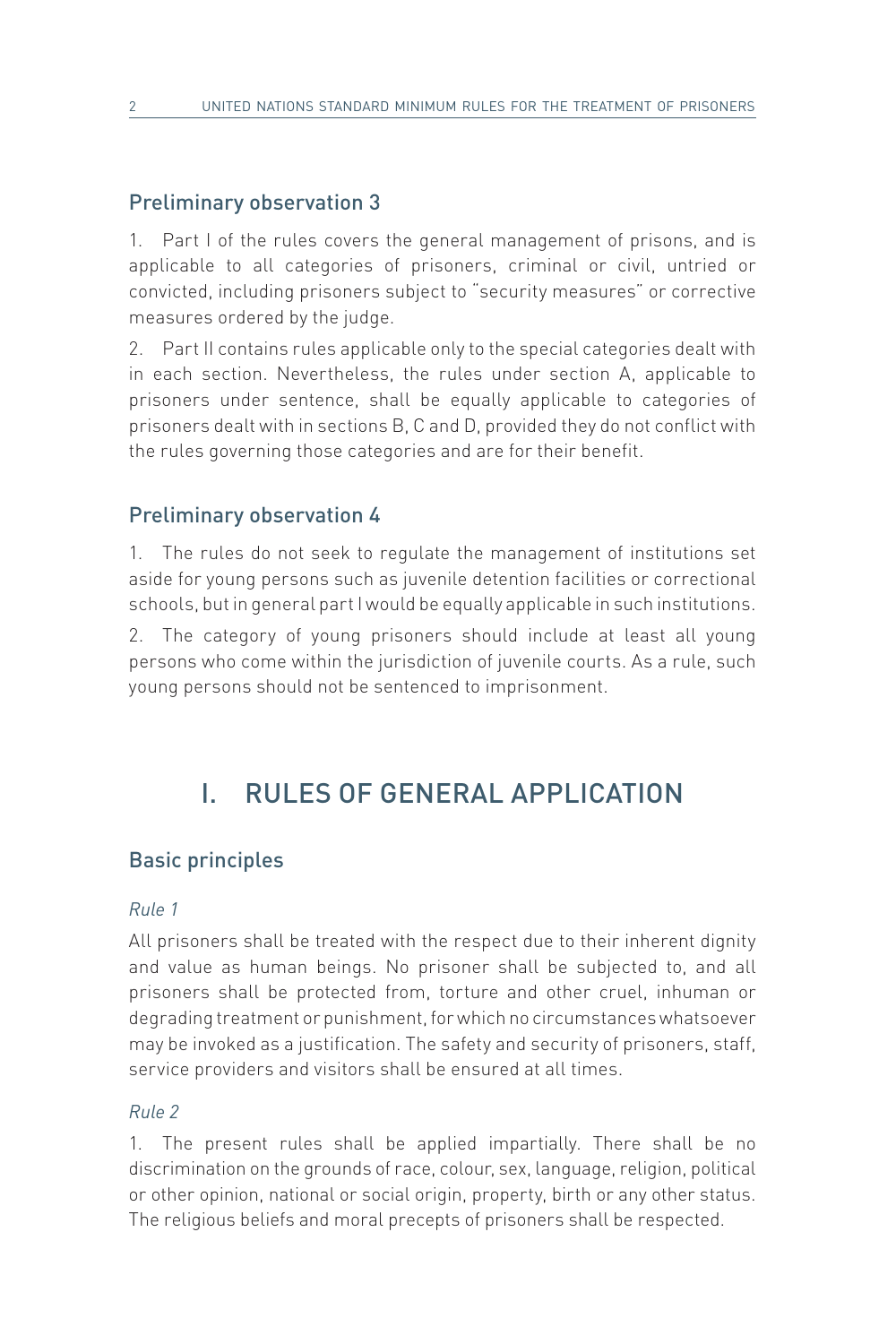2. In order for the principle of non-discrimination to be put into practice, prison administrations shall take account of the individual needs of prisoners, in particular the most vulnerable categories in prison settings. Measures to protect and promote the rights of prisoners with special needs are required and shall not be regarded as discriminatory.

#### *Rule 3*

Imprisonment and other measures that result in cutting off persons from the outside world are afflictive by the very fact of taking from these persons the right of self-determination by depriving them of their liberty. Therefore the prison system shall not, except as incidental to justifiable separation or the maintenance of discipline, aggravate the suffering inherent in such a situation.

#### *Rule 4*

1. The purposes of a sentence of imprisonment or similar measures deprivative of a person's liberty are primarily to protect society against crime and to reduce recidivism. Those purposes can be achieved only if the period of imprisonment is used to ensure, so far as possible, the reintegration of such persons into society upon release so that they can lead a law-abiding and self-supporting life.

2. To this end, prison administrations and other competent authorities should offer education, vocational training and work, as well as other forms of assistance that are appropriate and available, including those of a remedial, moral, spiritual, social and health- and sports-based nature. All such programmes, activities and services should be delivered in line with the individual treatment needs of prisoners.

#### *Rule 5*

1. The prison regime should seek to minimize any differences between prison life and life at liberty that tend to lessen the responsibility of the prisoners or the respect due to their dignity as human beings.

2. Prison administrations shall make all reasonable accommodation and adjustments to ensure that prisoners with physical, mental or other disabilities have full and effective access to prison life on an equitable basis.

# Prisoner file management

#### *Rule 6*

There shall be a standardized prisoner file management system in every place where persons are imprisoned. Such a system may be an electronic database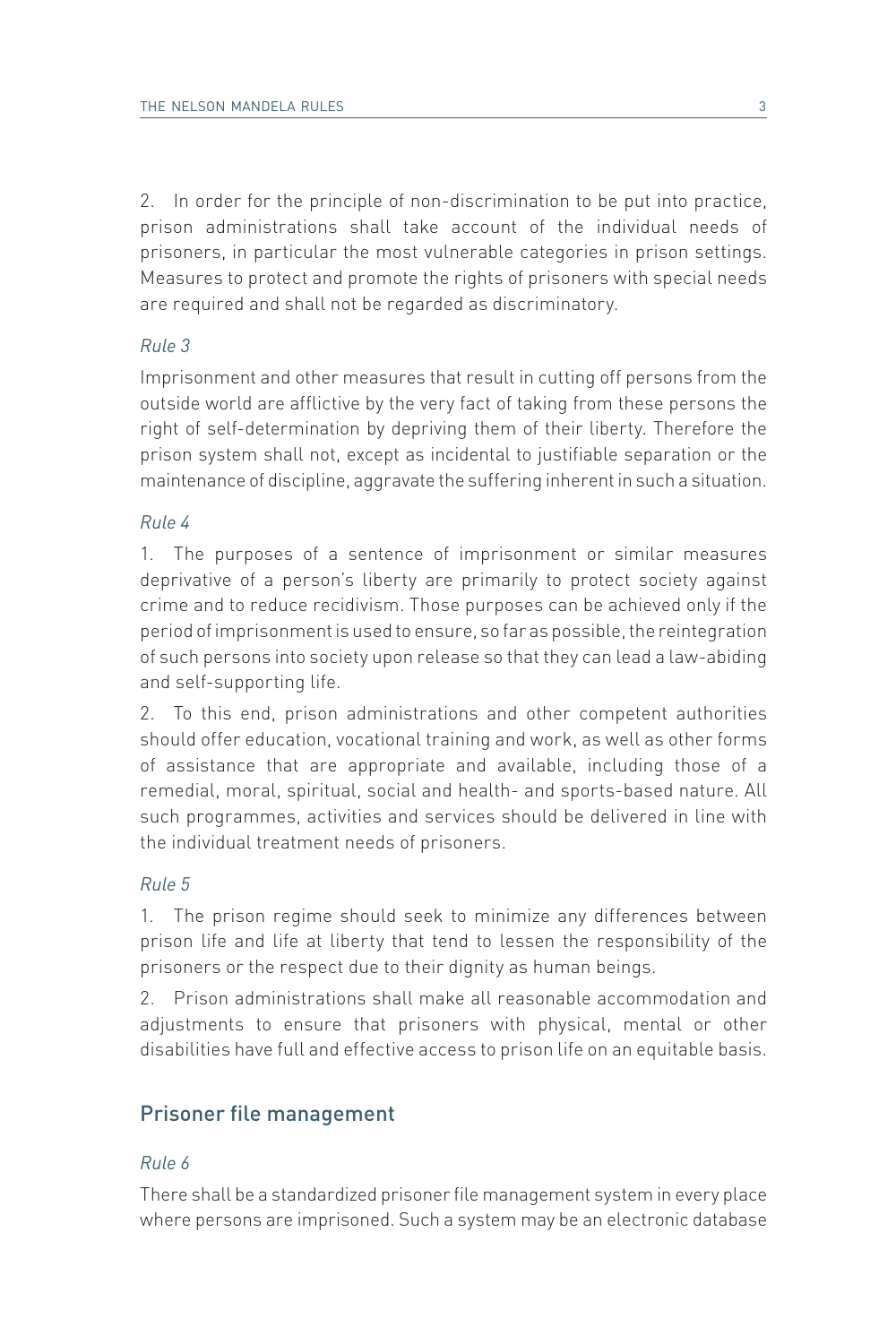of records or a registration book with numbered and signed pages. Procedures shall be in place to ensure a secure audit trail and to prevent unauthorized access to or modification of any information contained in the system.

# *Rule 7*

No person shall be received in a prison without a valid commitment order. The following information shall be entered in the prisoner file management system upon admission of every prisoner:

- *(a)* Precise information enabling determination of his or her unique identity, respecting his or her self-perceived gender;
- *(b)* The reasons for his or her commitment and the responsible authority, in addition to the date, time and place of arrest;
- *(c)* The day and hour of his or her admission and release as well as of any transfer;
- *(d)* Any visible injuries and complaints about prior ill-treatment;
- *(e)* An inventory of his or her personal property;
- *(f)* The names of his or her family members, including, where applicable, his or her children, the children's ages, location and custody or guardianship status;
- *(g)* Emergency contact details and information on the prisoner's next of kin.

# *Rule 8*

The following information shall be entered in the prisoner file management system in the course of imprisonment, where applicable:

- *(a)* Information related to the judicial process, including dates of court hearings and legal representation;
- *(b)* Initial assessment and classification reports;
- *(c)* Information related to behaviour and discipline;
- *(d)* Requests and complaints, including allegations of torture or other cruel, inhuman or degrading treatment or punishment, unless they are of a confidential nature;
- *(e)* Information on the imposition of disciplinary sanctions;
- *(f)* Information on the circumstances and causes of any injuries or death and, in the case of the latter, the destination of the remains.

# *Rule 9*

All records referred to in rules 7 and 8 shall be kept confidential and made available only to those whose professional responsibilities require access to such records. Every prisoner shall be granted access to the records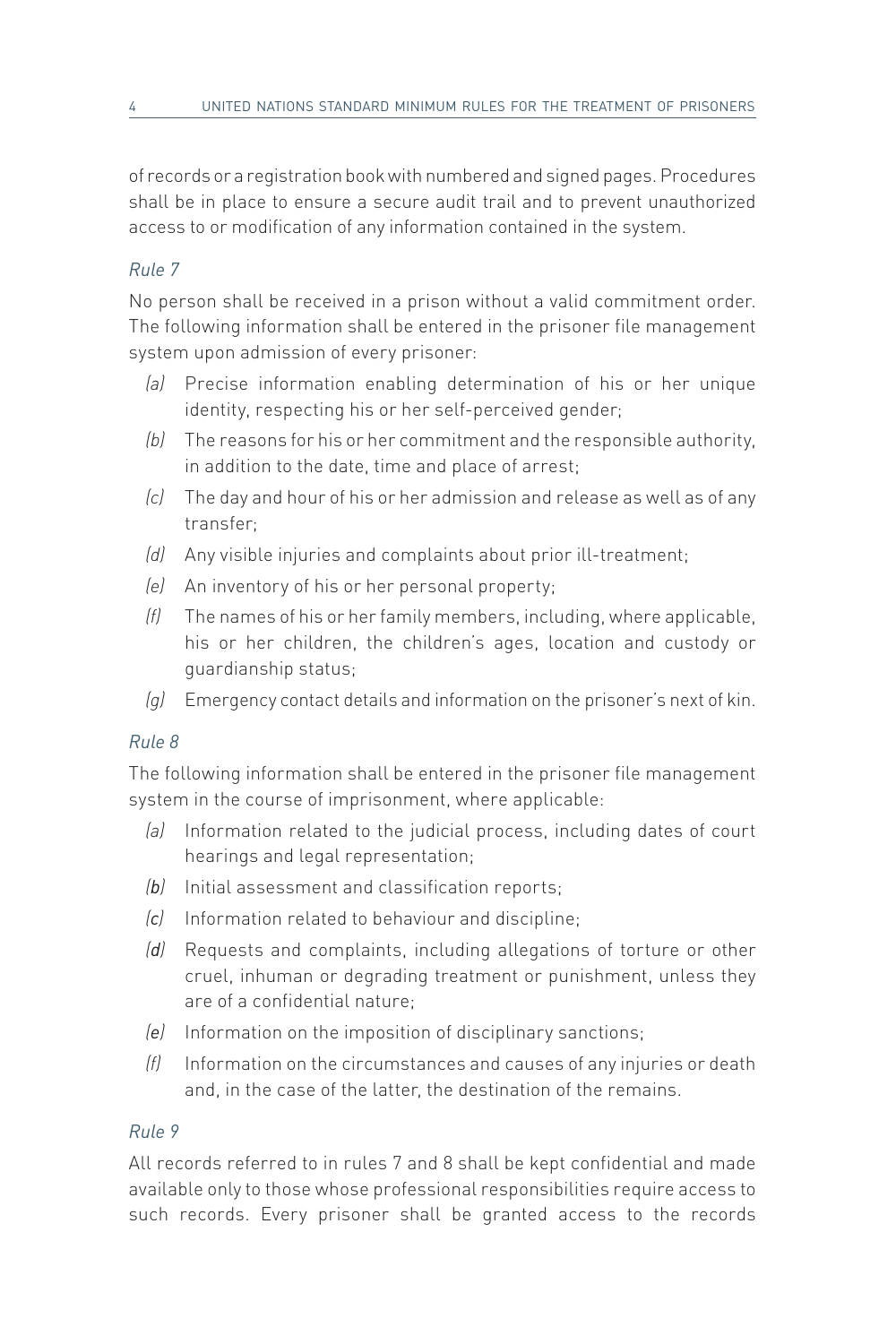pertaining to him or her, subject to redactions authorized under domestic legislation, and shall be entitled to receive an official copy of such records upon his or her release.

#### *Rule 10*

Prisoner file management systems shall also be used to generate reliable data about trends relating to and characteristics of the prison population, including occupancy rates, in order to create a basis for evidence-based decision-making.

# Separation of categories

#### *Rule 11*

The different categories of prisoners shall be kept in separate institutions or parts of institutions, taking account of their sex, age, criminal record, the legal reason for their detention and the necessities of their treatment; thus:

- *(a)* Men and women shall so far as possible be detained in separate institutions; in an institution which receives both men and women, the whole of the premises allocated to women shall be entirely separate;
- *(b)* Untried prisoners shall be kept separate from convicted prisoners;
- *(c)* Persons imprisoned for debt and other civil prisoners shall be kept separate from persons imprisoned by reason of a criminal offence;
- *(d)* Young prisoners shall be kept separate from adults.

# Accommodation

#### *Rule 12*

1. Where sleeping accommodation is in individual cells or rooms, each prisoner shall occupy by night a cell or room by himself or herself. If for special reasons, such as temporary overcrowding, it becomes necessary for the central prison administration to make an exception to this rule, it is not desirable to have two prisoners in a cell or room.

2. Where dormitories are used, they shall be occupied by prisoners carefully selected as being suitable to associate with one another in those conditions. There shall be regular supervision by night, in keeping with the nature of the prison.

#### *Rule 13*

All accommodation provided for the use of prisoners and in particular all sleeping accommodation shall meet all requirements of health, due regard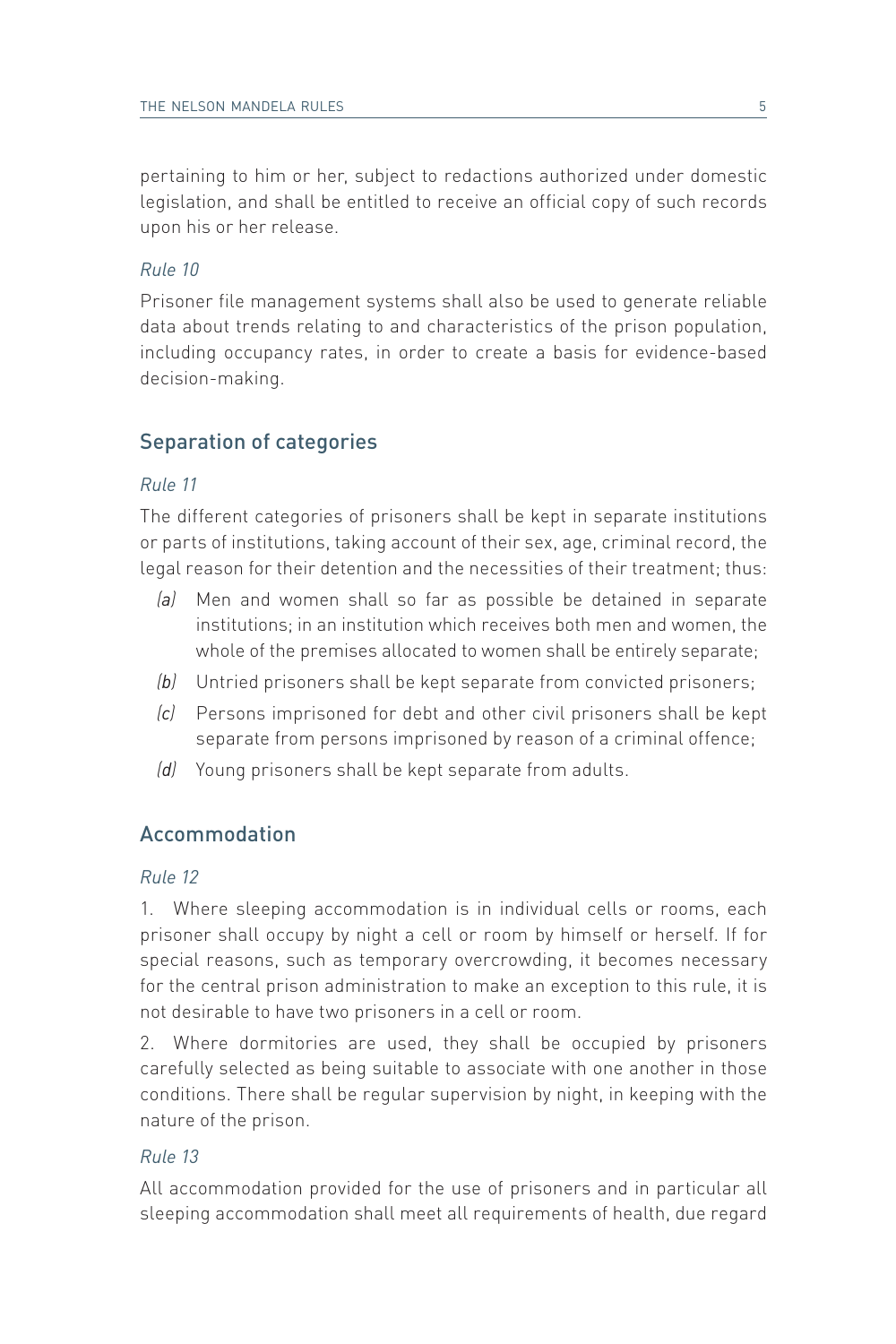being paid to climatic conditions and particularly to cubic content of air, minimum floor space, lighting, heating and ventilation.

# *Rule 14*

In all places where prisoners are required to live or work:

- *(a)* The windows shall be large enough to enable the prisoners to read or work by natural light and shall be so constructed that they can allow the entrance of fresh air whether or not there is artificial ventilation;
- *(b)* Artificial light shall be provided sufficient for the prisoners to read or work without injury to eyesight.

# *Rule 15*

The sanitary installations shall be adequate to enable every prisoner to comply with the needs of nature when necessary and in a clean and decent manner.

# *Rule 16*

Adequate bathing and shower installations shall be provided so that every prisoner can, and may be required to, have a bath or shower, at a temperature suitable to the climate, as frequently as necessary for general hygiene according to season and geographical region, but at least once a week in a temperate climate.

# *Rule 17*

All parts of a prison regularly used by prisoners shall be properly maintained and kept scrupulously clean at all times.

# Personal hygiene

# *Rule 18*

1. Prisoners shall be required to keep their persons clean, and to this end they shall be provided with water and with such toilet articles as are necessary for health and cleanliness.

2. In order that prisoners may maintain a good appearance compatible with their self-respect, facilities shall be provided for the proper care of the hair and beard, and men shall be able to shave regularly.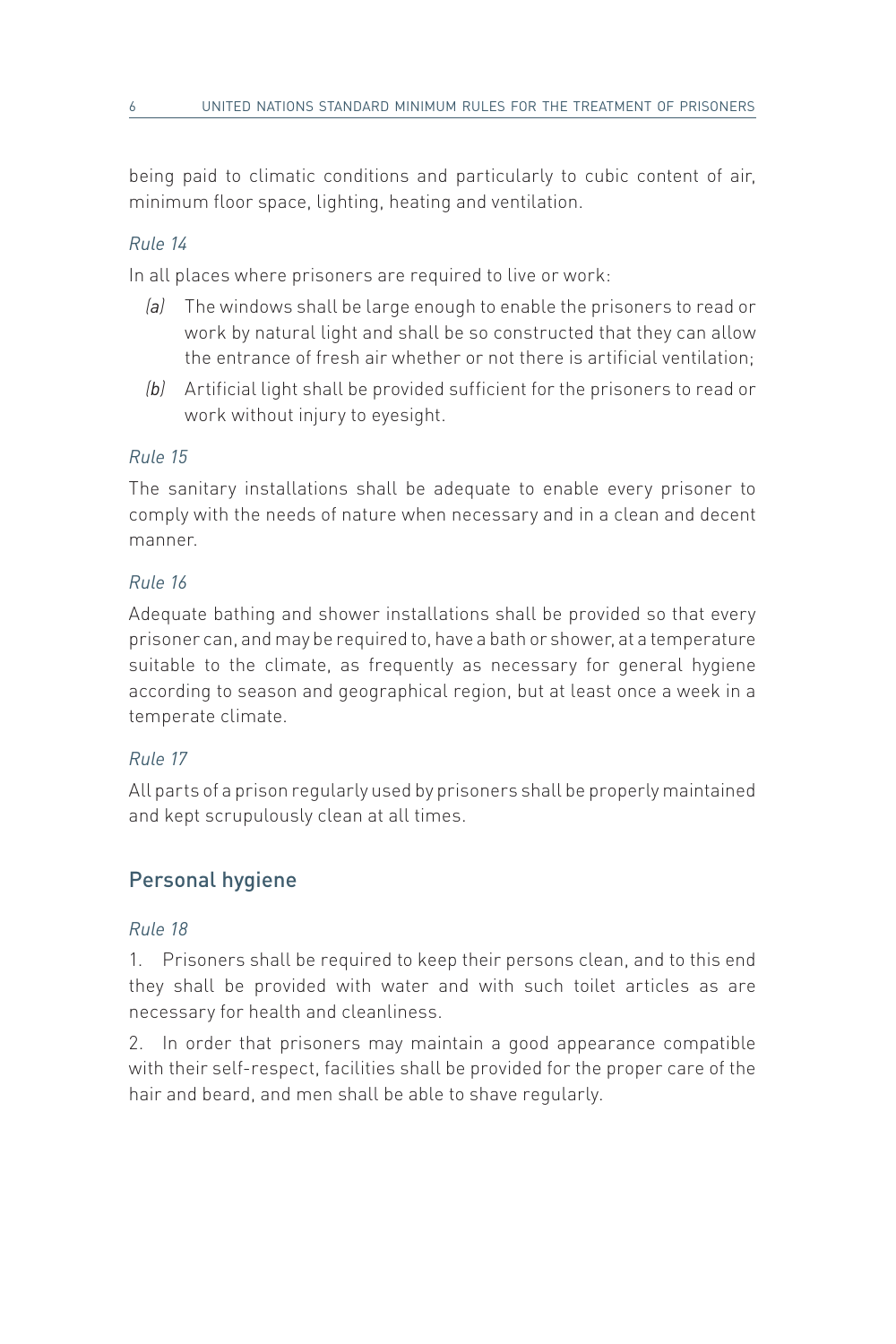# Clothing and bedding

#### *Rule 19*

1. Every prisoner who is not allowed to wear his or her own clothing shall be provided with an outfit of clothing suitable for the climate and adequate to keep him or her in good health. Such clothing shall in no manner be degrading or humiliating.

2. All clothing shall be clean and kept in proper condition. Underclothing shall be changed and washed as often as necessary for the maintenance of hygiene.

3. In exceptional circumstances, whenever a prisoner is removed outside the prison for an authorized purpose, he or she shall be allowed to wear his or her own clothing or other inconspicuous clothing.

### *Rule 20*

If prisoners are allowed to wear their own clothing, arrangements shall be made on their admission to the prison to ensure that it shall be clean and fit for use.

### *Rule 21*

Every prisoner shall, in accordance with local or national standards, be provided with a separate bed and with separate and sufficient bedding which shall be clean when issued, kept in good order and changed often enough to ensure its cleanliness.

# Food

#### *Rule 22*

1. Every prisoner shall be provided by the prison administration at the usual hours with food of nutritional value adequate for health and strength, of wholesome quality and well prepared and served.

2. Drinking water shall be available to every prisoner whenever he or she needs it.

# Exercise and sport

#### *Rule 23*

1. Every prisoner who is not employed in outdoor work shall have at least one hour of suitable exercise in the open air daily if the weather permits.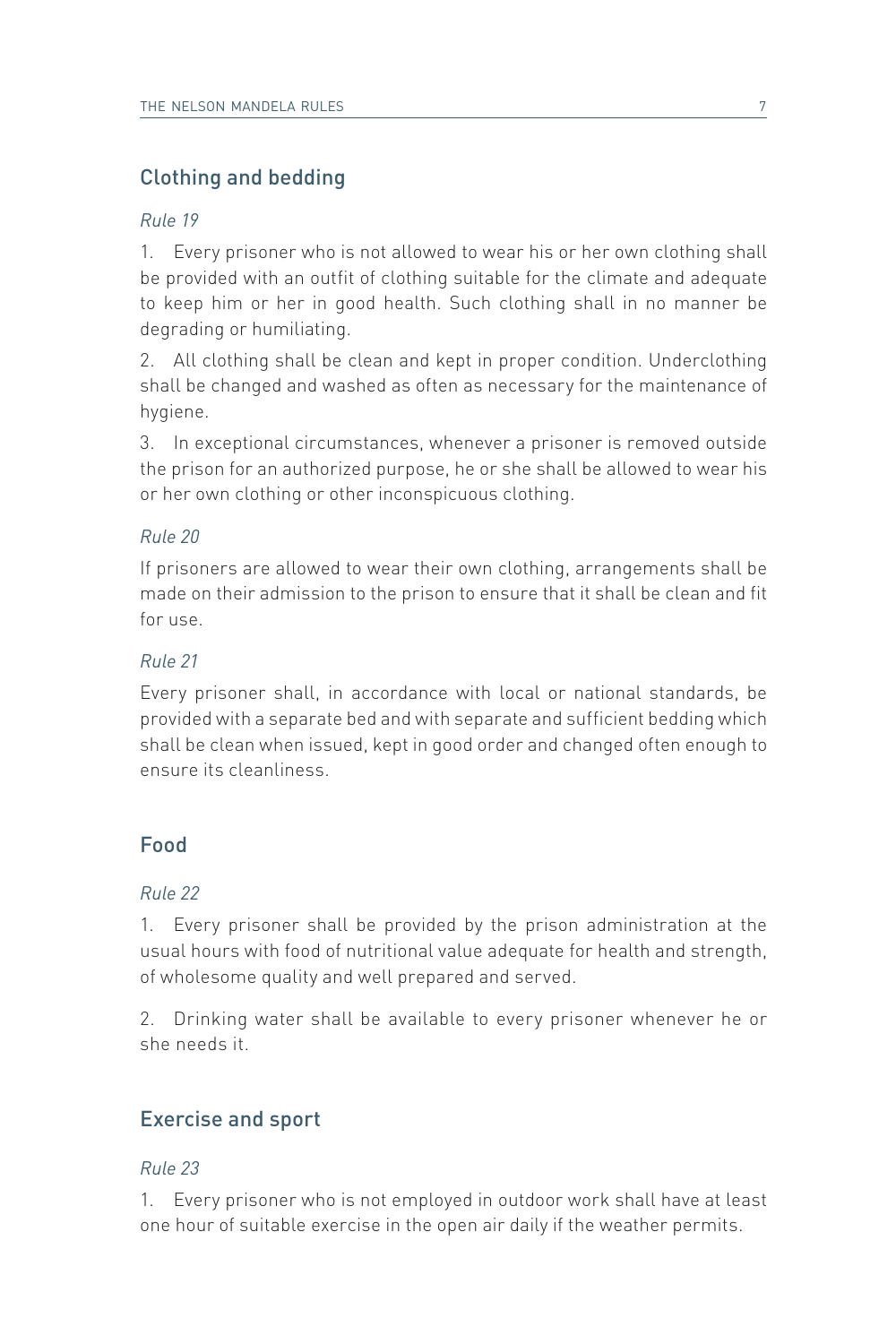2. Young prisoners, and others of suitable age and physique, shall receive physical and recreational training during the period of exercise. To this end, space, installations and equipment should be provided.

# Health-care services

# *Rule 24*

1. The provision of health care for prisoners is a State responsibility. Prisoners should enjoy the same standards of health care that are available in the community, and should have access to necessary health-care services free of charge without discrimination on the grounds of their legal status.

2. Health-care services should be organized in close relationship to the general public health administration and in a way that ensures continuity of treatment and care, including for HIV, tuberculosis and other infectious diseases, as well as for drug dependence.

# *Rule 25*

1. Every prison shall have in place a health-care service tasked with evaluating, promoting, protecting and improving the physical and mental health of prisoners, paying particular attention to prisoners with special health-care needs or with health issues that hamper their rehabilitation.

2. The health-care service shall consist of an interdisciplinary team with sufficient qualified personnel acting in full clinical independence and shall encompass sufficient expertise in psychology and psychiatry. The services of a qualified dentist shall be available to every prisoner.

# *Rule 26*

1. The health-care service shall prepare and maintain accurate, up-todate and confidential individual medical files on all prisoners, and all prisoners should be granted access to their files upon request. A prisoner may appoint a third party to access his or her medical file.

2. Medical files shall be transferred to the health-care service of the receiving institution upon transfer of a prisoner and shall be subject to medical confidentiality.

# *Rule 27*

1. All prisons shall ensure prompt access to medical attention in urgent cases. Prisoners who require specialized treatment or surgery shall be transferred to specialized institutions or to civil hospitals. Where a prison service has its own hospital facilities, they shall be adequately staffed and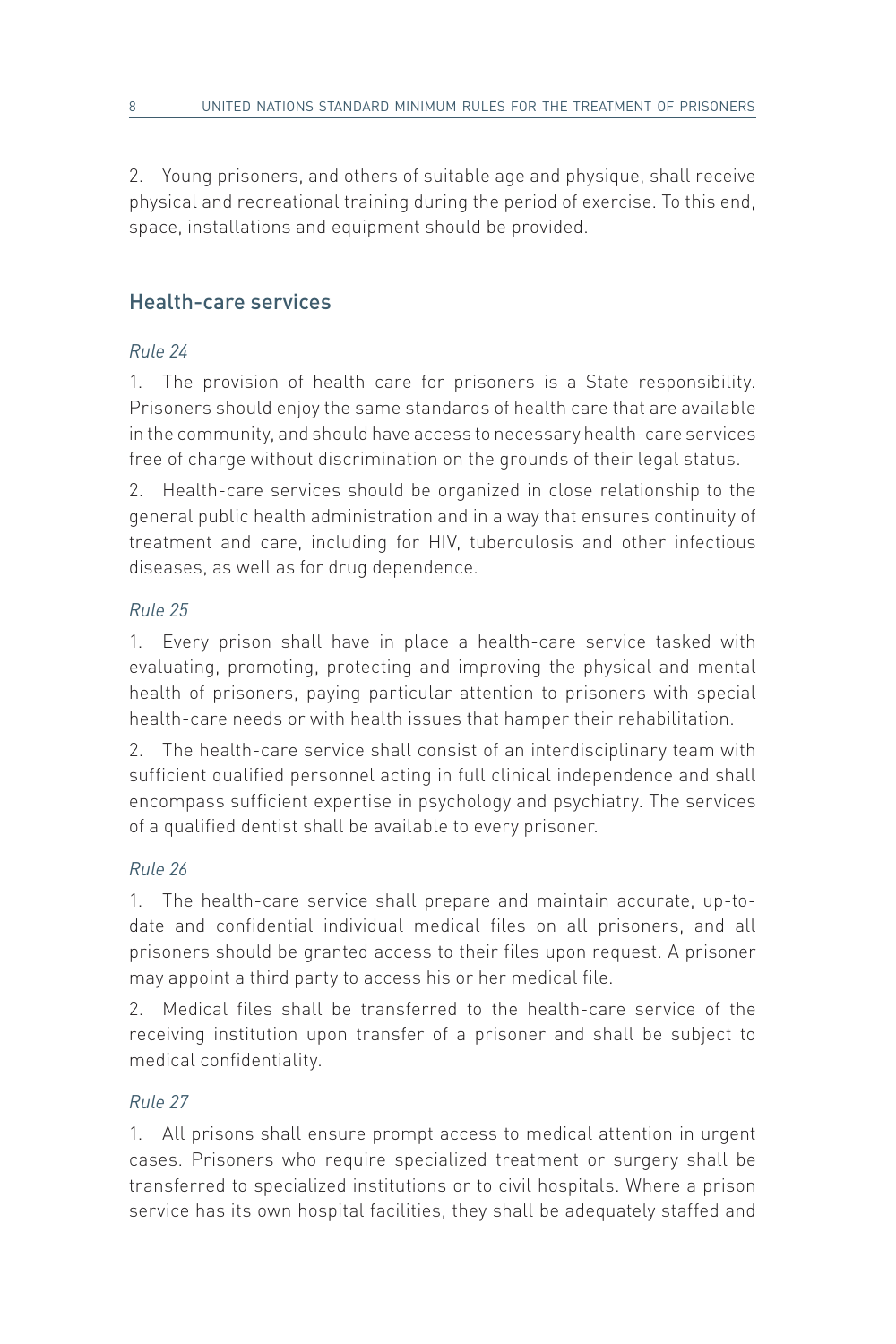equipped to provide prisoners referred to them with appropriate treatment and care.

2. Clinical decisions may only be taken by the responsible health-care professionals and may not be overruled or ignored by non-medical prison staff.

#### *Rule 28*

In women's prisons, there shall be special accommodation for all necessary prenatal and postnatal care and treatment. Arrangements shall be made wherever practicable for children to be born in a hospital outside the prison. If a child is born in prison, this fact shall not be mentioned in the birth certificate.

### *Rule 29*

1. A decision to allow a child to stay with his or her parent in prison shall be based on the best interests of the child concerned. Where children are allowed to remain in prison with a parent, provision shall be made for:

- *(a)* Internal or external childcare facilities staffed by qualified persons, where the children shall be placed when they are not in the care of their parent;
- *(b)* Child-specific health-care services, including health screenings upon admission and ongoing monitoring of their development by specialists.
- 2. Children in prison with a parent shall never be treated as prisoners.

#### *Rule 30*

A physician or other qualified health-care professionals, whether or not they are required to report to the physician, shall see, talk with and examine every prisoner as soon as possible following his or her admission and thereafter as necessary. Particular attention shall be paid to:

- *(a)* Identifying health-care needs and taking all necessary measures for treatment;
- *(b)* Identifying any ill-treatment that arriving prisoners may have been subjected to prior to admission;
- *(c)* Identifying any signs of psychological or other stress brought on by the fact of imprisonment, including, but not limited to, the risk of suicide or self-harm and withdrawal symptoms resulting from the use of drugs, medication or alcohol; and undertaking all appropriate individualized measures or treatment;
- *(d)* In cases where prisoners are suspected of having contagious diseases, providing for the clinical isolation and adequate treatment of those prisoners during the infectious period;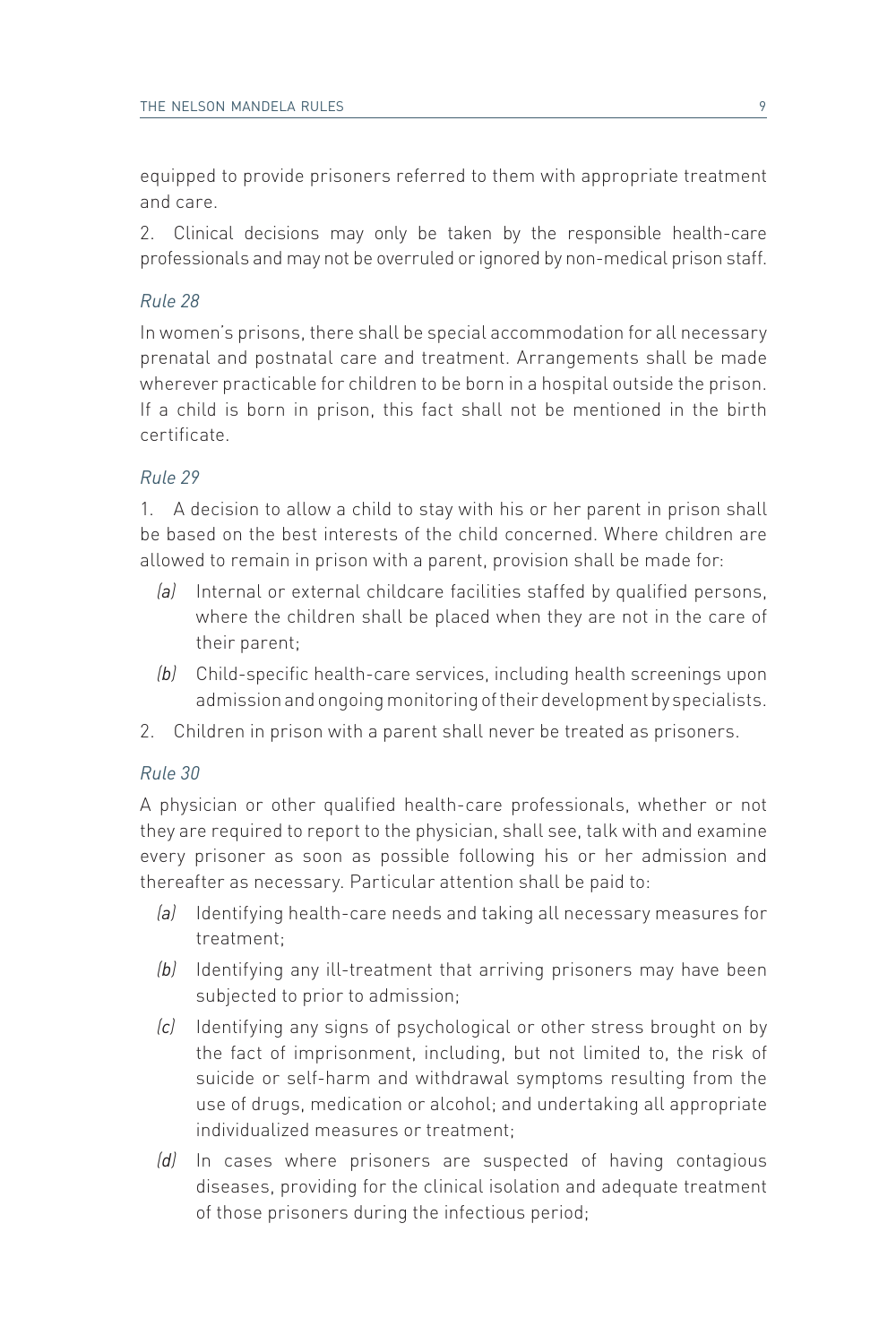*(e)* Determining the fitness of prisoners to work, to exercise and to participate in other activities, as appropriate.

# *Rule 31*

The physician or, where applicable, other qualified health-care professionals shall have daily access to all sick prisoners, all prisoners who complain of physical or mental health issues or injury and any prisoner to whom their attention is specially directed. All medical examinations shall be undertaken in full confidentiality.

# *Rule 32*

1. The relationship between the physician or other health-care professionals and the prisoners shall be governed by the same ethical and professional standards as those applicable to patients in the community, in particular:

- *(a)* The duty of protecting prisoners' physical and mental health and the prevention and treatment of disease on the basis of clinical grounds only;
- *(b)* Adherence to prisoners' autonomy with regard to their own health and informed consent in the doctor-patient relationship;
- *(c)* The confidentiality of medical information, unless maintaining such confidentiality would result in a real and imminent threat to the patient or to others;
- *(d)* An absolute prohibition on engaging, actively or passively, in acts that may constitute torture or other cruel, inhuman or degrading treatment or punishment, including medical or scientific experimentation that may be detrimental to a prisoner's health, such as the removal of a prisoner's cells, body tissues or organs.

2. Without prejudice to paragraph 1 (*d*) of this rule, prisoners may be allowed, upon their free and informed consent and in accordance with applicable law, to participate in clinical trials and other health research accessible in the community if these are expected to produce a direct and significant benefit to their health, and to donate cells, body tissues or organs to a relative.

# *Rule 33*

The physician shall report to the prison director whenever he or she considers that a prisoner's physical or mental health has been or will be injuriously affected by continued imprisonment or by any condition of imprisonment.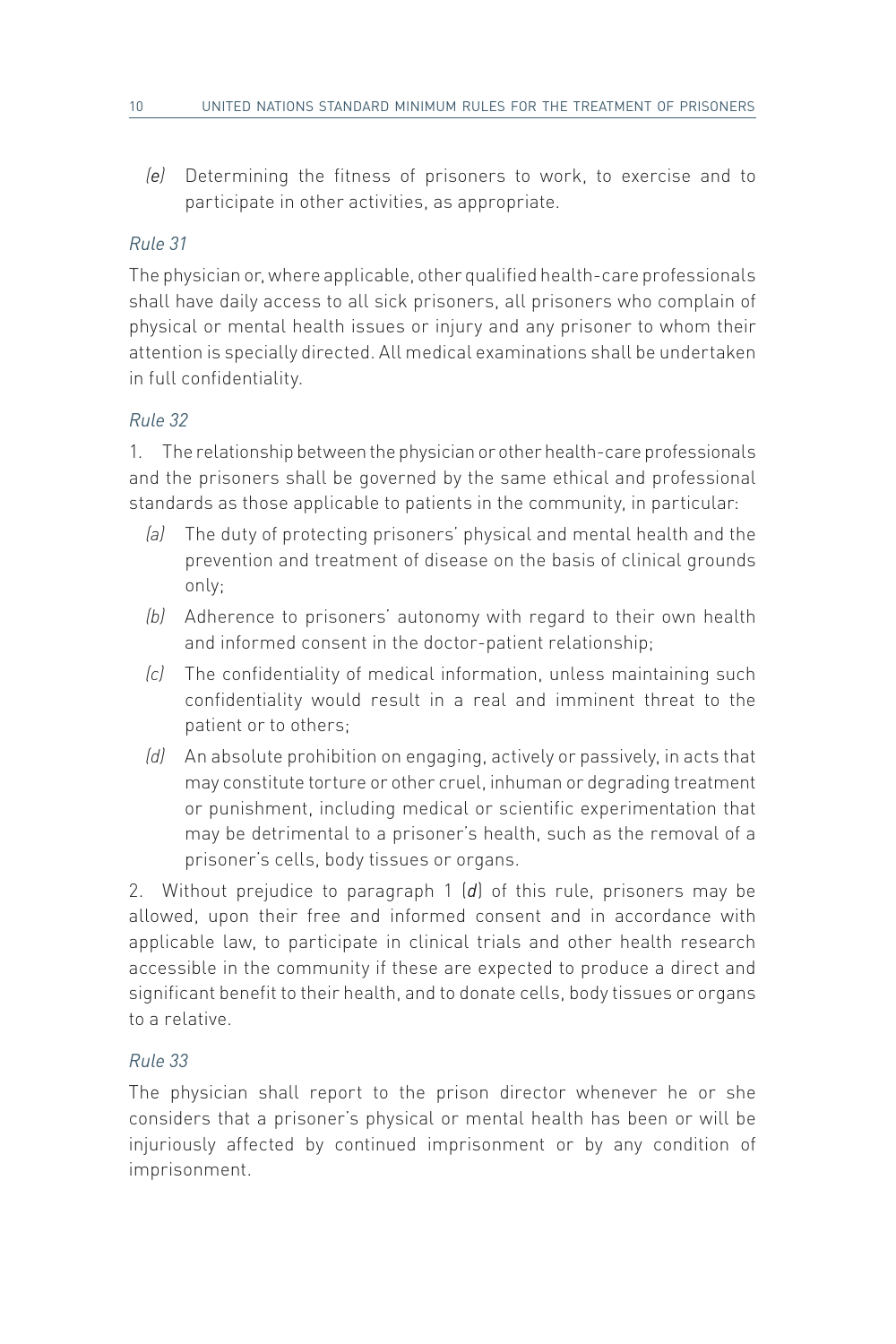If, in the course of examining a prisoner upon admission or providing medical care to the prisoner thereafter, health-care professionals become aware of any signs of torture or other cruel, inhuman or degrading treatment or punishment, they shall document and report such cases to the competent medical, administrative or judicial authority. Proper procedural safeguards shall be followed in order not to expose the prisoner or associated persons to foreseeable risk of harm.

#### *Rule 35*

1. The physician or competent public health body shall regularly inspect and advise the prison director on:

- *(a)* The quantity, quality, preparation and service of food;
- *(b)* The hygiene and cleanliness of the institution and the prisoners;
- *(c)* The sanitation, temperature, lighting and ventilation of the prison;
- *(d)* The suitability and cleanliness of the prisoners' clothing and bedding;
- *(e)* The observance of the rules concerning physical education and sports, in cases where there is no technical personnel in charge of these activities.

2. The prison director shall take into consideration the advice and reports provided in accordance with paragraph 1 of this rule and rule 33 and shall take immediate steps to give effect to the advice and the recommendations in the reports. If the advice or recommendations do not fall within the prison director's competence or if he or she does not concur with them, the director shall immediately submit to a higher authority his or her own report and the advice or recommendations of the physician or competent public health body.

# Restrictions, discipline and sanctions

#### *Rule 36*

Discipline and order shall be maintained with no more restriction than is necessary to ensure safe custody, the secure operation of the prison and a well ordered community life.

#### *Rule 37*

The following shall always be subject to authorization by law or by the regulation of the competent administrative authority:

- *(a)* Conduct constituting a disciplinary offence;
- *(b)* The types and duration of sanctions that may be imposed;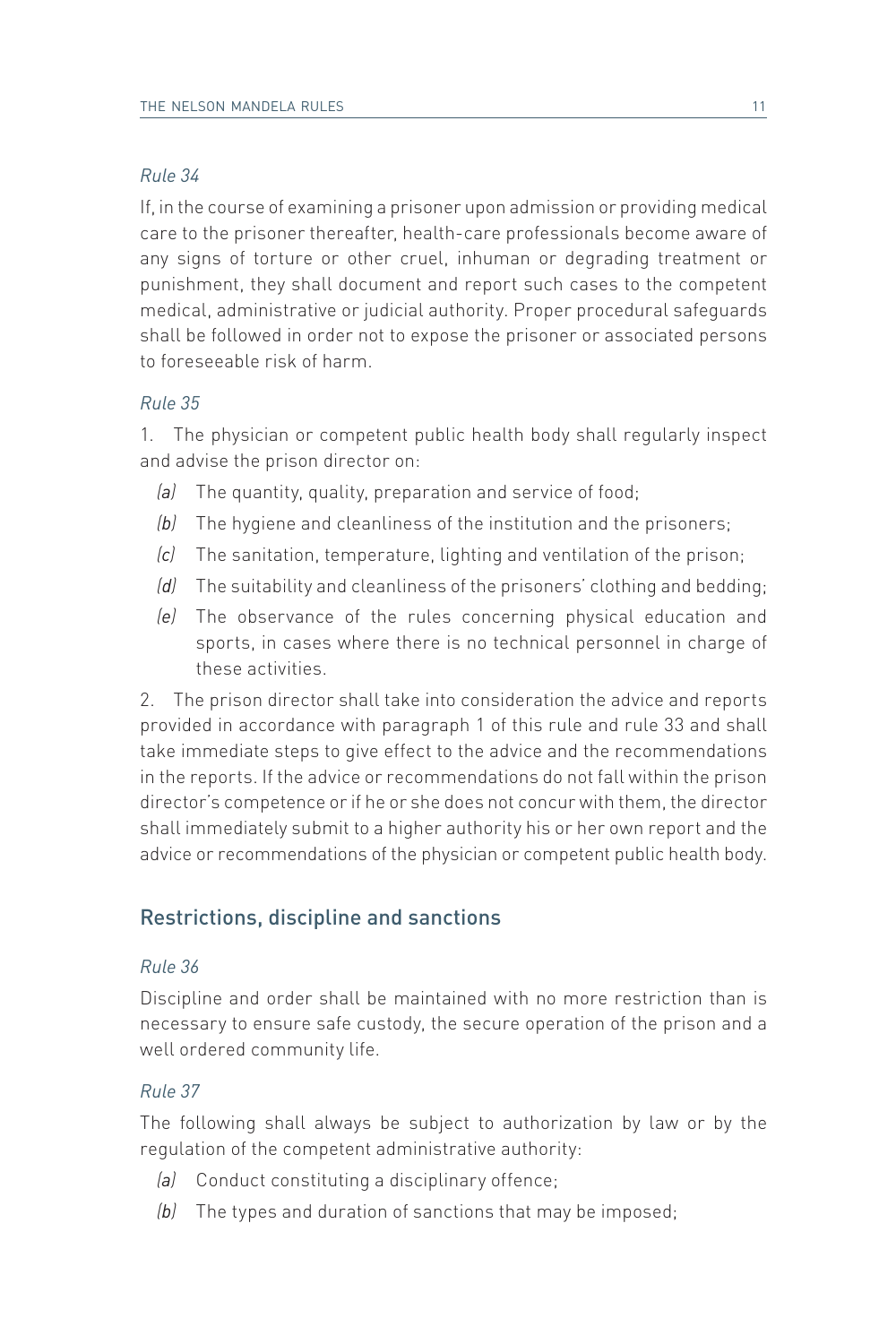- *(c)* The authority competent to impose such sanctions;
- *(d)* Any form of involuntary separation from the general prison population, such as solitary confinement, isolation, segregation, special care units or restricted housing, whether as a disciplinary sanction or for the maintenance of order and security, including promulgating policies and procedures governing the use and review of, admission to and release from any form of involuntary separation.

1. Prison administrations are encouraged to use, to the extent possible, conflict prevention, mediation or any other alternative dispute resolution mechanism to prevent disciplinary offences or to resolve conflicts.

2. For prisoners who are, or have been, separated, the prison administration shall take the necessary measures to alleviate the potential detrimental effects of their confinement on them and on their community following their release from prison.

### *Rule 39*

1. No prisoner shall be sanctioned except in accordance with the terms of the law or regulation referred to in rule 37 and the principles of fairness and due process. A prisoner shall never be sanctioned twice for the same act or offence.

2. Prison administrations shall ensure proportionality between a disciplinary sanction and the offence for which it is established, and shall keep a proper record of all disciplinary sanctions imposed.

3. Before imposing disciplinary sanctions, prison administrations shall consider whether and how a prisoner's mental illness or developmental disability may have contributed to his or her conduct and the commission of the offence or act underlying the disciplinary charge. Prison administrations shall not sanction any conduct of a prisoner that is considered to be the direct result of his or her mental illness or intellectual disability.

# *Rule 40*

1. No prisoner shall be employed, in the service of the prison, in any disciplinary capacity.

2. This rule shall not, however, impede the proper functioning of systems based on self-government, under which specified social, educational or sports activities or responsibilities are entrusted, under supervision, to prisoners who are formed into groups for the purposes of treatment.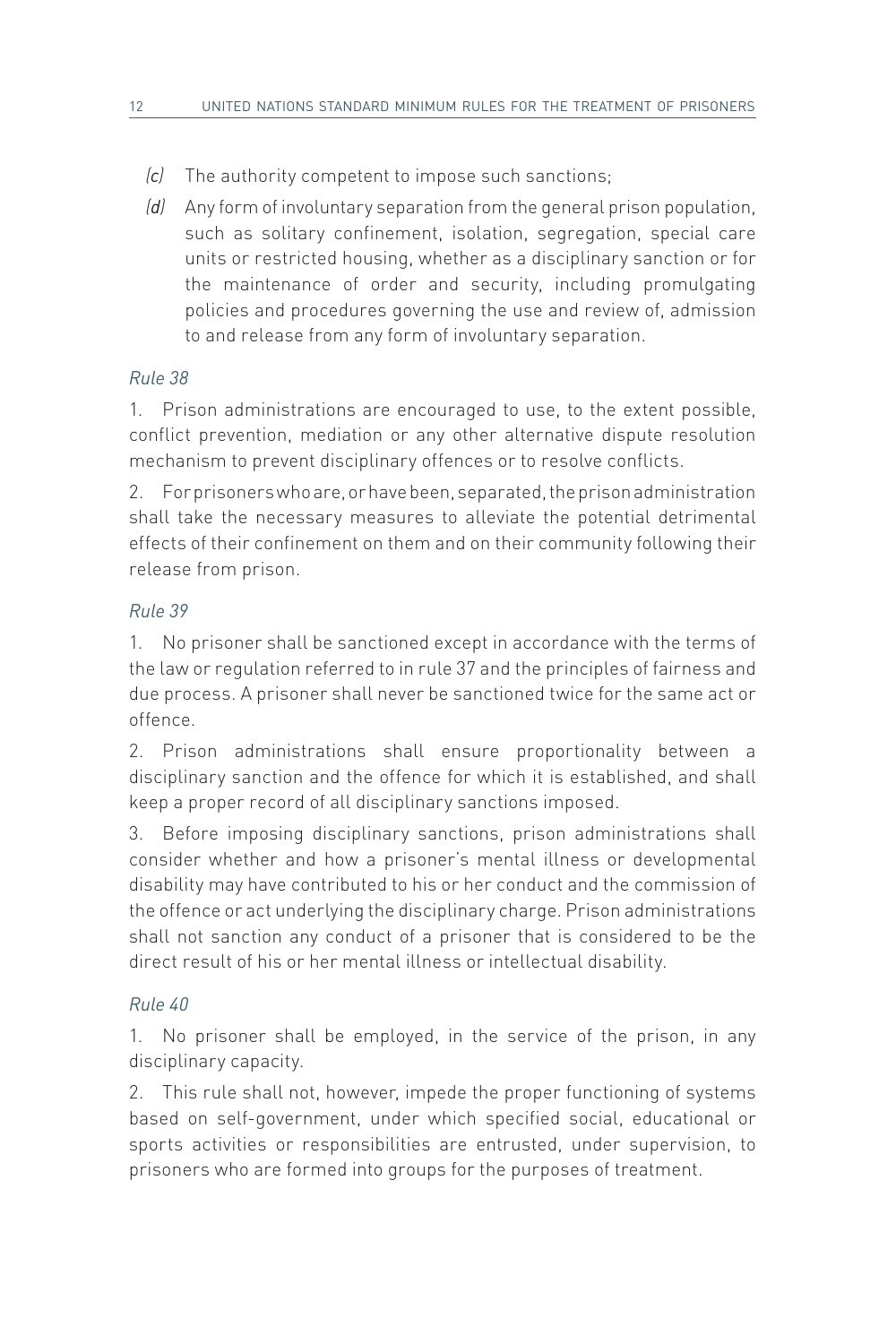1. Any allegation of a disciplinary offence by a prisoner shall be reported promptly to the competent authority, which shall investigate it without undue delay.

2. Prisoners shall be informed, without delay and in a language that they understand, of the nature of the accusations against them and shall be given adequate time and facilities for the preparation of their defence.

3. Prisoners shall be allowed to defend themselves in person, or through legal assistance when the interests of justice so require, particularly in cases involving serious disciplinary charges. If the prisoners do not understand or speak the language used at a disciplinary hearing, they shall be assisted by a competent interpreter free of charge.

4. Prisoners shall have an opportunity to seek judicial review of disciplinary sanctions imposed against them.

5. In the event that a breach of discipline is prosecuted as a crime, prisoners shall be entitled to all due process guarantees applicable to criminal proceedings, including unimpeded access to a legal adviser.

# *Rule 42*

General living conditions addressed in these rules, including those related to light, ventilation, temperature, sanitation, nutrition, drinking water, access to open air and physical exercise, personal hygiene, health care and adequate personal space, shall apply to all prisoners without exception.

# *Rule 43*

1. In no circumstances may restrictions or disciplinary sanctions amount to torture or other cruel, inhuman or degrading treatment or punishment. The following practices, in particular, shall be prohibited:

- *(a)* Indefinite solitary confinement;
- *(b)* Prolonged solitary confinement;
- *(c)* Placement of a prisoner in a dark or constantly lit cell;
- *(d)* Corporal punishment or the reduction of a prisoner's diet or drinking water;
- *(e)* Collective punishment.

2. Instruments of restraint shall never be applied as a sanction for disciplinary offences.

3. Disciplinary sanctions or restrictive measures shall not include the prohibition of family contact. The means of family contact may only be restricted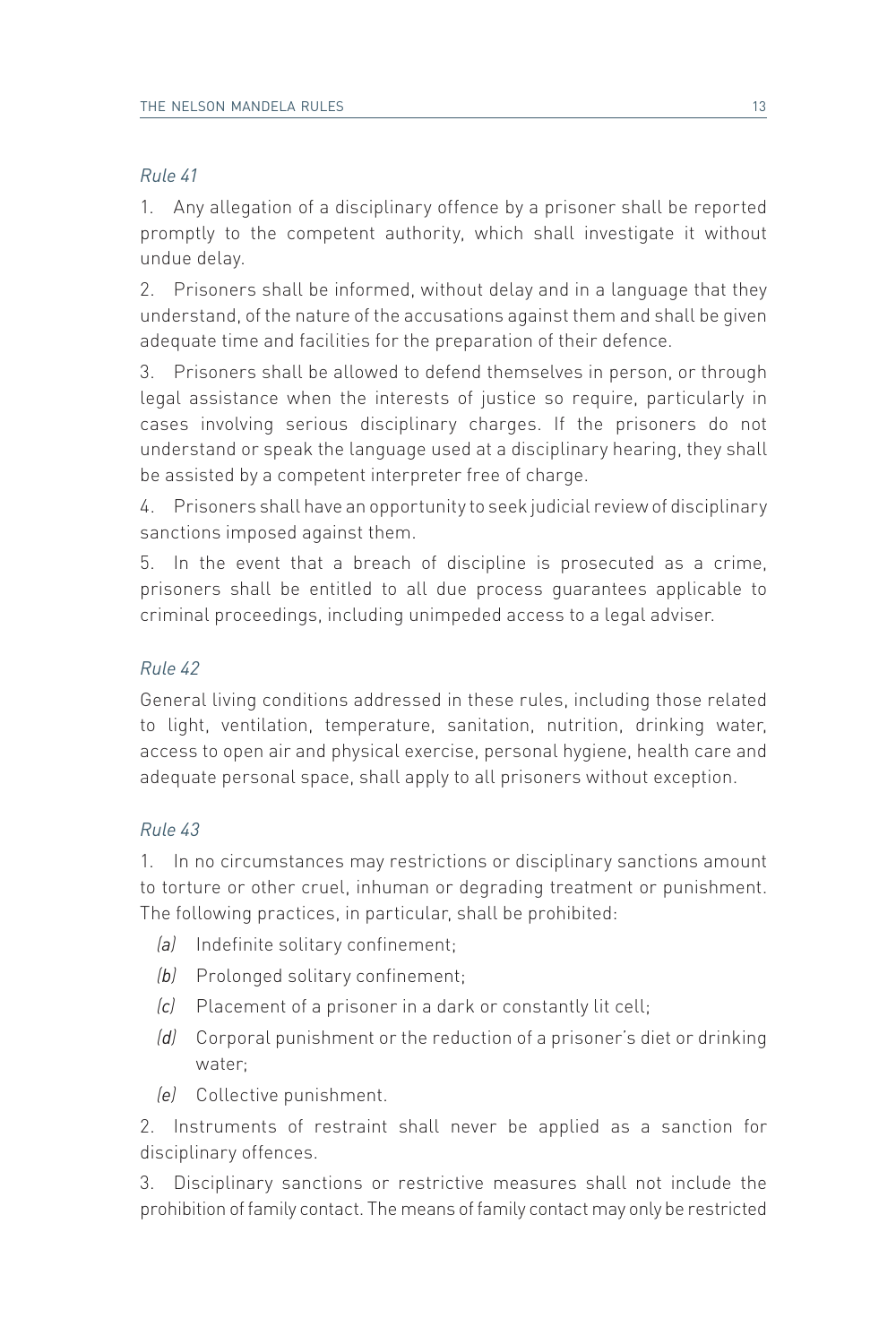for a limited time period and as strictly required for the maintenance of security and order.

# *Rule 44*

For the purpose of these rules, solitary confinement shall refer to the confinement of prisoners for 22 hours or more a day without meaningful human contact. Prolonged solitary confinement shall refer to solitary confinement for a time period in excess of 15 consecutive days.

# *Rule 45*

1. Solitary confinement shall be used only in exceptional cases as a last resort, for as short a time as possible and subject to independent review, and only pursuant to the authorization by a competent authority. It shall not be imposed by virtue of a prisoner's sentence.

2. The imposition of solitary confinement should be prohibited in the case of prisoners with mental or physical disabilities when their conditions would be exacerbated by such measures. The prohibition of the use of solitary confinement and similar measures in cases involving women and children, as referred to in other United Nations standards and norms in crime prevention and criminal justice,<sup>2</sup> continues to apply.

# *Rule 46*

1. Health-care personnel shall not have any role in the imposition of disciplinary sanctions or other restrictive measures. They shall, however, pay particular attention to the health of prisoners held under any form of involuntary separation, including by visiting such prisoners on a daily basis and providing prompt medical assistance and treatment at the request of such prisoners or prison staff.

2. Health-care personnel shall report to the prison director, without delay, any adverse effect of disciplinary sanctions or other restrictive measures on the physical or mental health of a prisoner subjected to such sanctions or measures and shall advise the director if they consider it necessary to terminate or alter them for physical or mental health reasons.

3. Health-care personnel shall have the authority to review and recommend changes to the involuntary separation of a prisoner in order to ensure that such separation does not exacerbate the medical condition or mental or physical disability of the prisoner.

 $2$  See rule 67 of the United Nations Rules for the Protection of Juveniles Deprived of their Liberty (resolution 45/113, annex); and rule 22 of the United Nations Rules for the Treatment of Women Prisoners and Non-custodial Measures for Women Offenders (the Bangkok Rules) (resolution 65/229, annex).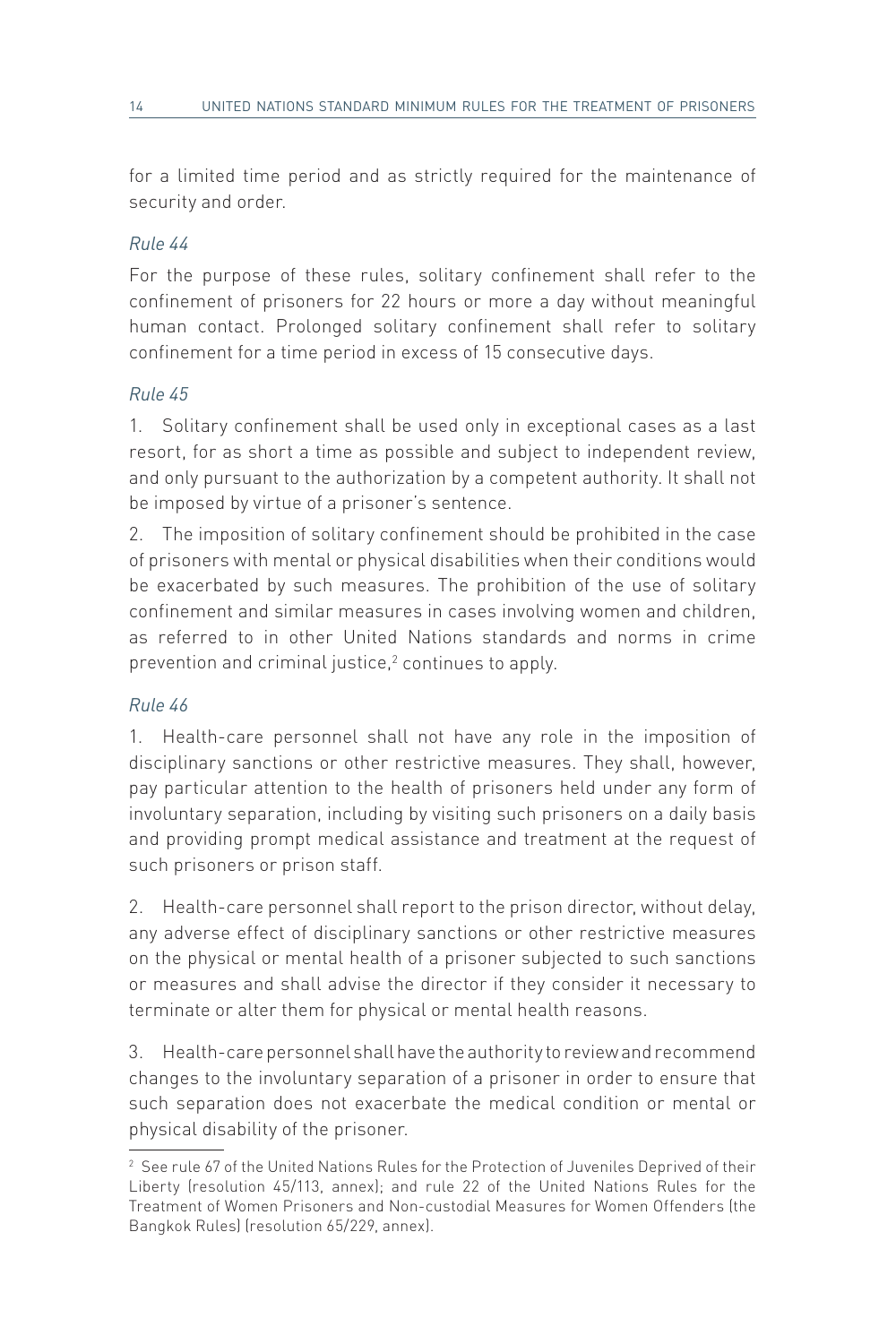# Instruments of restraint

#### *Rule 47*

1. The use of chains, irons or other instruments of restraint which are inherently degrading or painful shall be prohibited.

2. Other instruments of restraint shall only be used when authorized by law and in the following circumstances:

- *(a)* As a precaution against escape during a transfer, provided that they are removed when the prisoner appears before a judicial or administrative authority;
- *(b)* By order of the prison director, if other methods of control fail, in order to prevent a prisoner from injuring himself or herself or others or from damaging property; in such instances, the director shall immediately alert the physician or other qualified health-care professionals and report to the higher administrative authority.

#### *Rule 48*

1. When the imposition of instruments of restraint is authorized in accordance with paragraph 2 of rule 47, the following principles shall apply:

- *(a)* Instruments of restraint are to be imposed only when no lesser form of control would be effective to address the risks posed by unrestricted movement;
- *(b)* The method of restraint shall be the least intrusive method that is necessary and reasonably available to control the prisoner's movement, based on the level and nature of the risks posed;
- *(c)* Instruments of restraint shall be imposed only for the time period required, and they are to be removed as soon as possible after the risks posed by unrestricted movement are no longer present.

2. Instruments of restraint shall never be used on women during labour, during childbirth and immediately after childbirth.

#### *Rule 49*

The prison administration should seek access to, and provide training in the use of, control techniques that would obviate the need for the imposition of instruments of restraint or reduce their intrusiveness.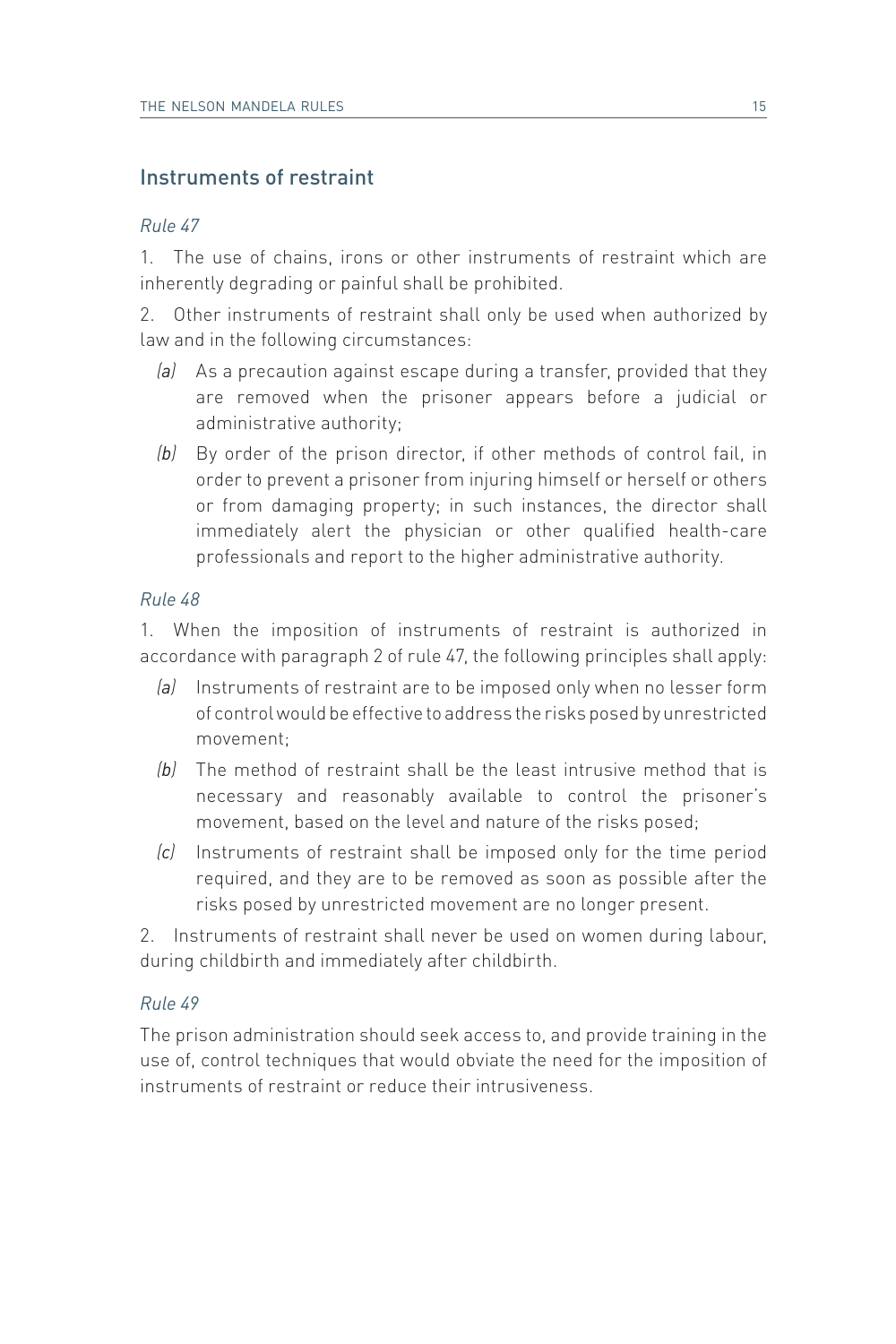# Searches of prisoners and cells

### *Rule 50*

The laws and regulations governing searches of prisoners and cells shall be in accordance with obligations under international law and shall take into account international standards and norms, keeping in mind the need to ensure security in the prison. Searches shall be conducted in a manner that is respectful of the inherent human dignity and privacy of the individual being searched, as well as the principles of proportionality, legality and necessity.

### *Rule 51*

Searches shall not be used to harass, intimidate or unnecessarily intrude upon a prisoner's privacy. For the purpose of accountability, the prison administration shall keep appropriate records of searches, in particular strip and body cavity searches and searches of cells, as well as the reasons for the searches, the identities of those who conducted them and any results of the searches.

#### *Rule 52*

1. Intrusive searches, including strip and body cavity searches, should be undertaken only if absolutely necessary. Prison administrations shall be encouraged to develop and use appropriate alternatives to intrusive searches. Intrusive searches shall be conducted in private and by trained staff of the same sex as the prisoner.

2. Body cavity searches shall be conducted only by qualified health-care professionals other than those primarily responsible for the care of the prisoner or, at a minimum, by staff appropriately trained by a medical professional in standards of hygiene, health and safety.

#### *Rule 53*

Prisoners shall have access to, or be allowed to keep in their possession without access by the prison administration, documents relating to their legal proceedings.

# Information to and complaints by prisoners

#### *Rule 54*

Upon admission, every prisoner shall be promptly provided with written information about:

*(a)* The prison law and applicable prison regulations;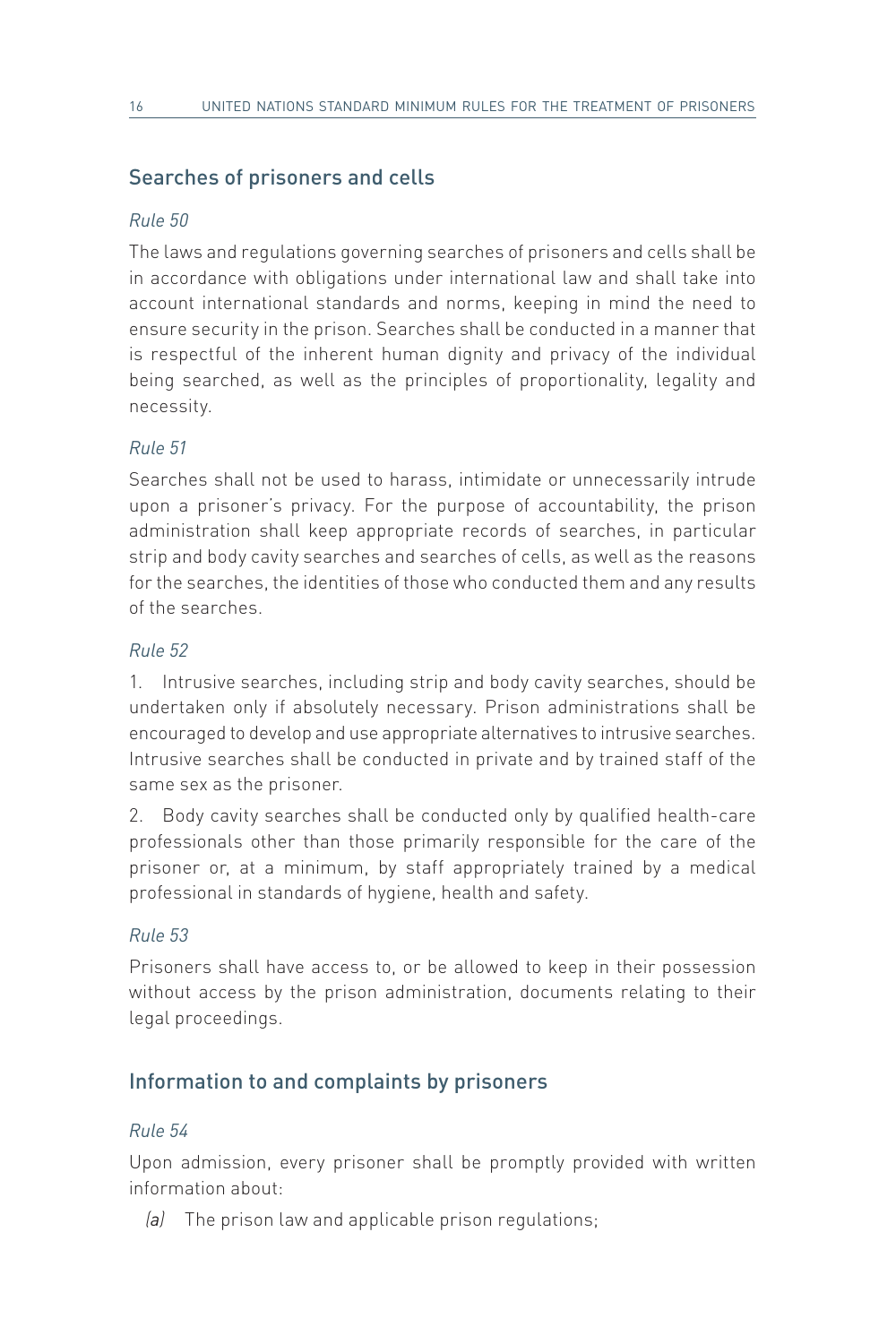- *(b)* His or her rights, including authorized methods of seeking information, access to legal advice, including through legal aid schemes, and procedures for making requests or complaints;
- *(c)* His or her obligations, including applicable disciplinary sanctions; and
- *(d)* All other matters necessary to enable the prisoner to adapt himself or herself to the life of the prison.

1. The information referred to in rule 54 shall be available in the most commonly used languages in accordance with the needs of the prison population. If a prisoner does not understand any of those languages, interpretation assistance should be provided.

2. If a prisoner is illiterate, the information shall be conveyed to him or her orally. Prisoners with sensory disabilities should be provided with information in a manner appropriate to their needs.

3. The prison administration shall prominently display summaries of the information in common areas of the prison.

# *Rule 56*

1. Every prisoner shall have the opportunity each day to make requests or complaints to the prison director or the prison staff member authorized to represent him or her.

2. It shall be possible to make requests or complaints to the inspector of prisons during his or her inspections. The prisoner shall have the opportunity to talk to the inspector or any other inspecting officer freely and in full confidentiality, without the director or other members of the staff being present.

3. Every prisoner shall be allowed to make a request or complaint regarding his or her treatment, without censorship as to substance, to the central prison administration and to the judicial or other competent authorities, including those vested with reviewing or remedial power.

4. The rights under paragraphs 1 to 3 of this rule shall extend to the legal adviser of the prisoner. In those cases where neither the prisoner nor his or her legal adviser has the possibility of exercising such rights, a member of the prisoner's family or any other person who has knowledge of the case may do so.

# *Rule 57*

1. Every request or complaint shall be promptly dealt with and replied to without delay. If the request or complaint is rejected, or in the event of undue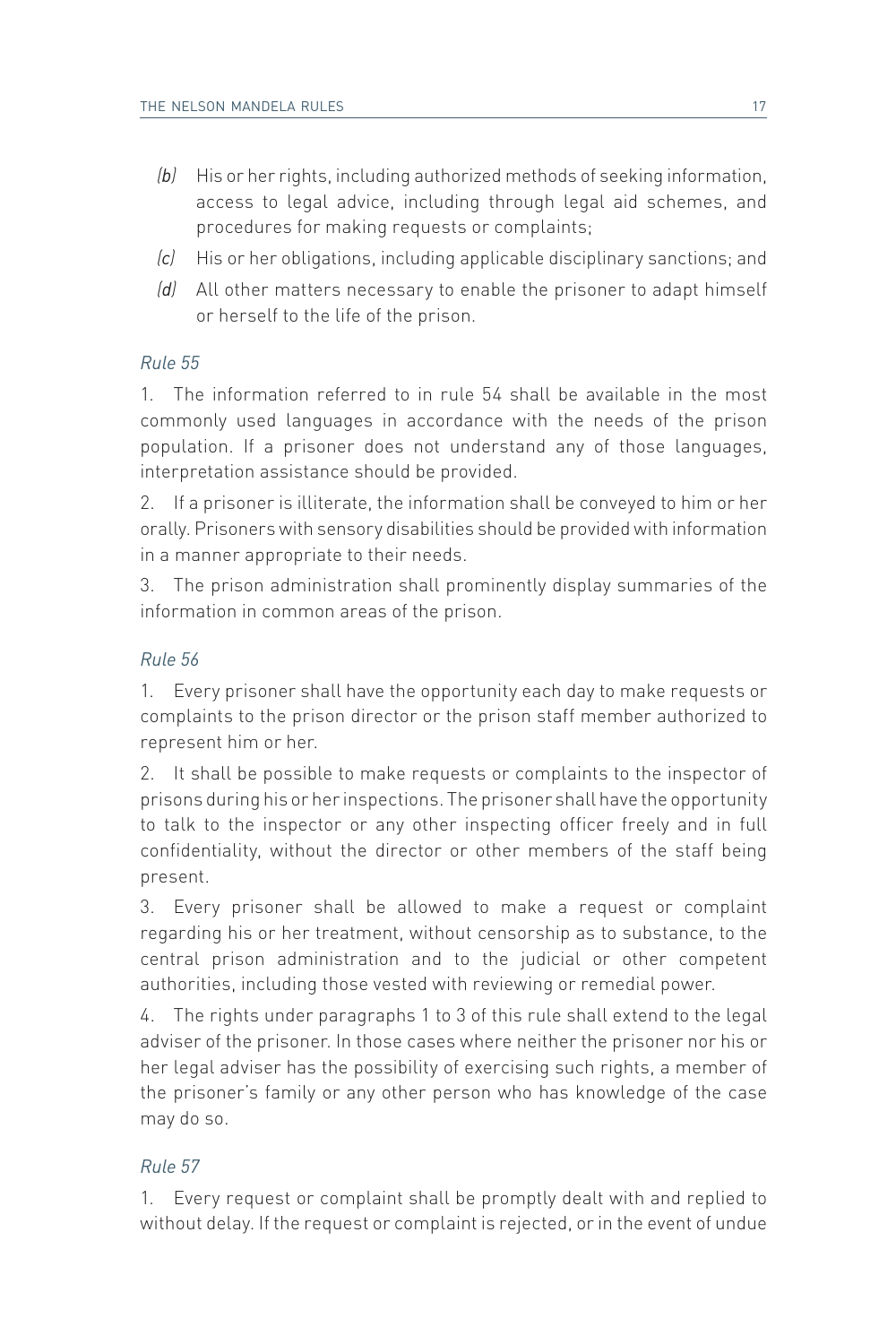delay, the complainant shall be entitled to bring it before a judicial or other authority.

2. Safeguards shall be in place to ensure that prisoners can make requests or complaints safely and, if so requested by the complainant, in a confidential manner. A prisoner or other person mentioned in paragraph 4 of rule 56 must not be exposed to any risk of retaliation, intimidation or other negative consequences as a result of having submitted a request or complaint.

3. Allegations of torture or other cruel, inhuman or degrading treatment or punishment of prisoners shall be dealt with immediately and shall result in a prompt and impartial investigation conducted by an independent national authority in accordance with paragraphs 1 and 2 of rule 71.

# Contact with the outside world

### *Rule 58*

1. Prisoners shall be allowed, under necessary supervision, to communicate with their family and friends at regular intervals:

- *(a)* By corresponding in writing and using, where available, telecommunication, electronic, digital and other means; and
- *(b)* By receiving visits.

2. Where conjugal visits are allowed, this right shall be applied without discrimination, and women prisoners shall be able to exercise this right on an equal basis with men. Procedures shall be in place and premises shall be made available to ensure fair and equal access with due regard to safety and dignity.

#### *Rule 59*

Prisoners shall be allocated, to the extent possible, to prisons close to their homes or their places of social rehabilitation.

#### *Rule 60*

1. Admission of visitors to the prison facility is contingent upon the visitor's consent to being searched. The visitor may withdraw his or her consent at any time, in which case the prison administration may refuse access.

2. Search and entry procedures for visitors shall not be degrading and shall be governed by principles at least as protective as those outlined in rules 50 to 52. Body cavity searches should be avoided and should not be applied to children.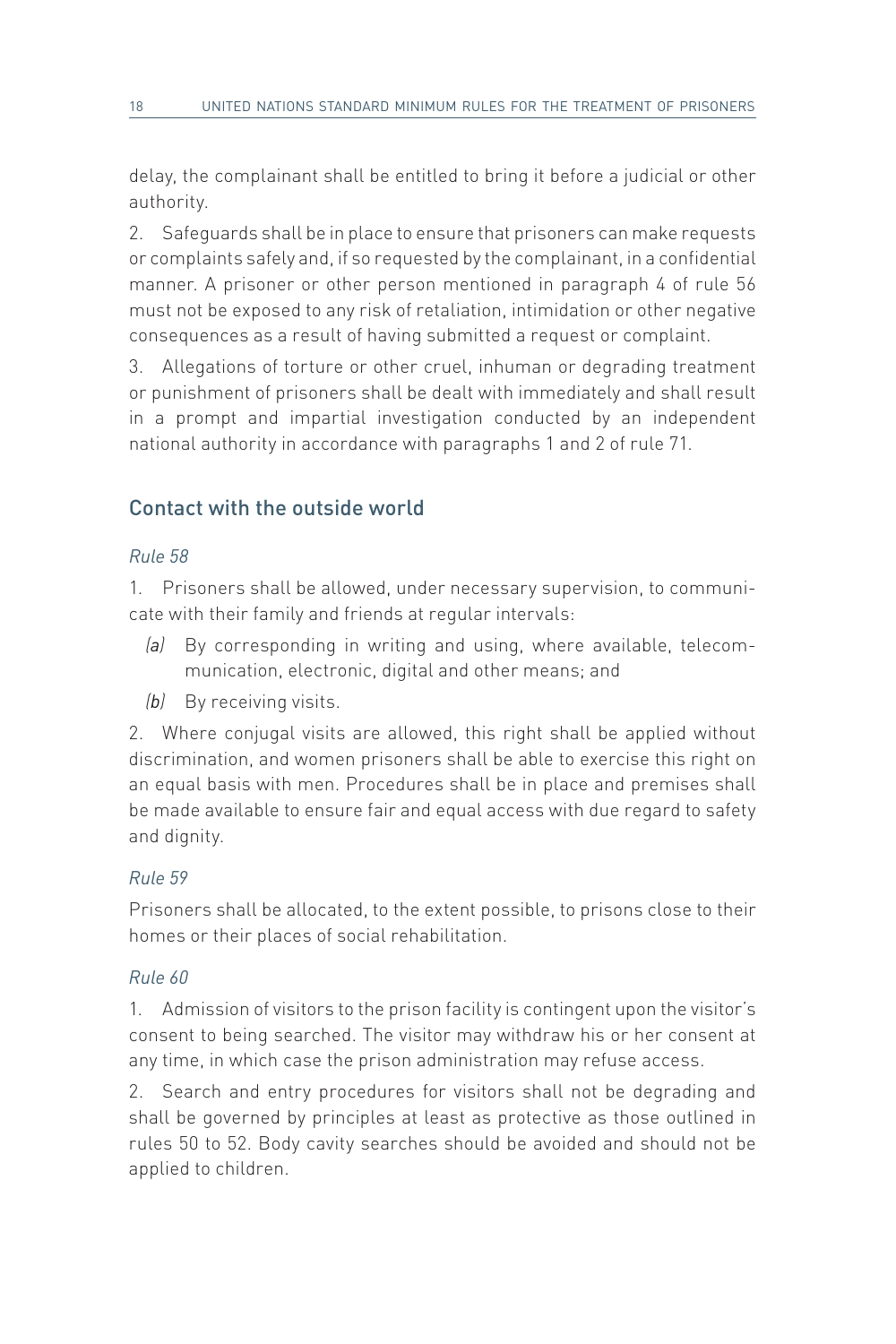1. Prisoners shall be provided with adequate opportunity, time and facilities to be visited by and to communicate and consult with a legal adviser of their own choice or a legal aid provider, without delay, interception or censorship and in full confidentiality, on any legal matter, in conformity with applicable domestic law. Consultations may be within sight, but not within hearing, of prison staff.

2. In cases in which prisoners do not speak the local language, the prison administration shall facilitate access to the services of an independent competent interpreter.

3. Prisoners should have access to effective legal aid.

### *Rule 62*

1. Prisoners who are foreign nationals shall be allowed reasonable facilities to communicate with the diplomatic and consular representatives of the State to which they belong.

2. Prisoners who are nationals of States without diplomatic or consular representation in the country and refugees or stateless persons shall be allowed similar facilities to communicate with the diplomatic representative of the State which takes charge of their interests or any national or international authority whose task it is to protect such persons.

# *Rule 63*

Prisoners shall be kept informed regularly of the more important items of news by the reading of newspapers, periodicals or special institutional publications, by hearing wireless transmissions, by lectures or by any similar means as authorized or controlled by the prison administration.

# Books

#### *Rule 64*

Every prison shall have a library for the use of all categories of prisoners, adequately stocked with both recreational and instructional books, and prisoners shall be encouraged to make full use of it.

# **Religion**

# *Rule 65*

1. If the prison contains a sufficient number of prisoners of the same religion, a qualified representative of that religion shall be appointed or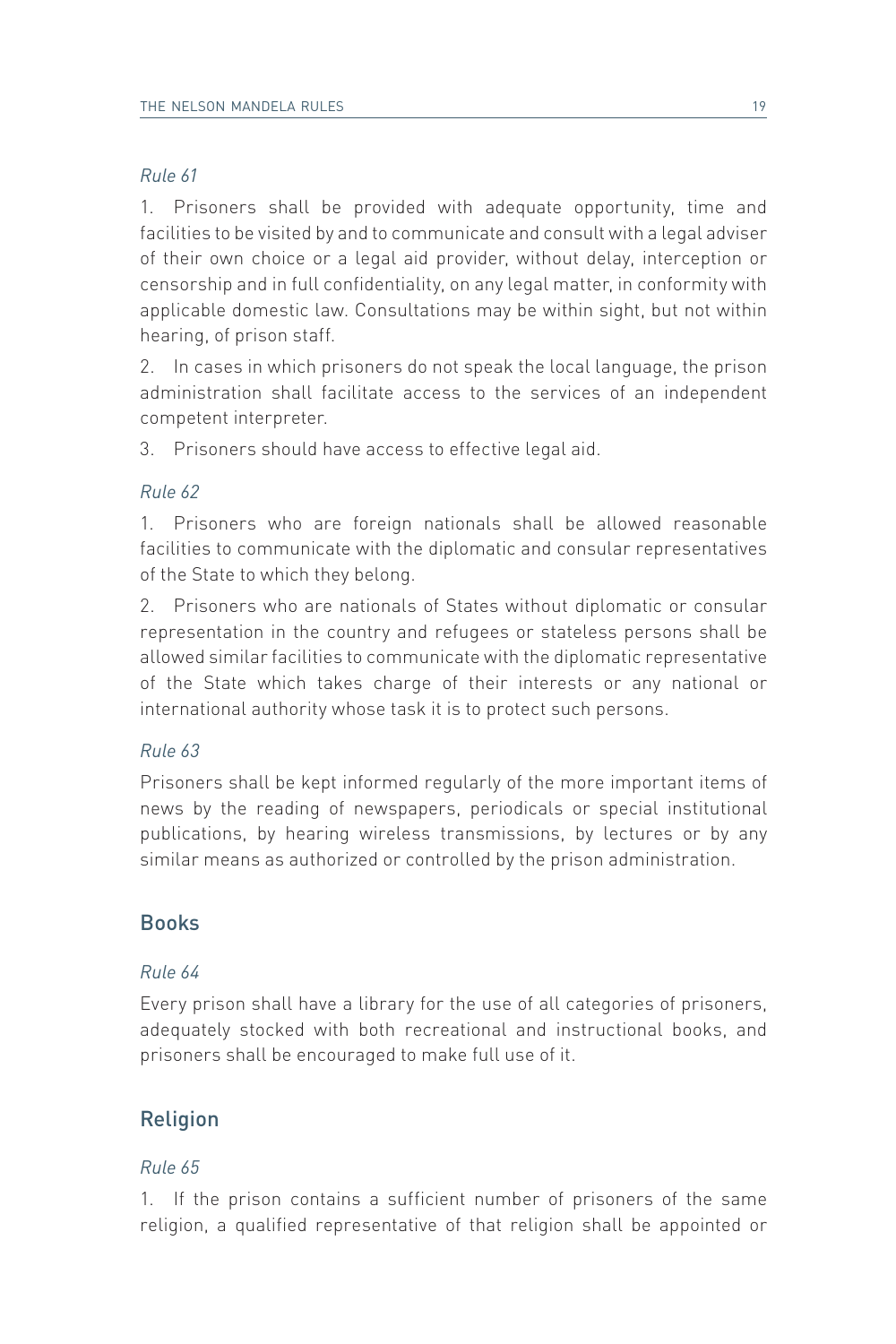approved. If the number of prisoners justifies it and conditions permit, the arrangement should be on a full-time basis.

2. A qualified representative appointed or approved under paragraph 1 of this rule shall be allowed to hold regular services and to pay pastoral visits in private to prisoners of his or her religion at proper times.

3. Access to a qualified representative of any religion shall not be refused to any prisoner. On the other hand, if any prisoner should object to a visit of any religious representative, his or her attitude shall be fully respected.

# *Rule 66*

So far as practicable, every prisoner shall be allowed to satisfy the needs of his or her religious life by attending the services provided in the prison and having in his or her possession the books of religious observance and instruction of his or her denomination.

# Retention of prisoners' property

# *Rule 67*

1. All money, valuables, clothing and other effects belonging to a prisoner which he or she is not allowed to retain under the prison regulations shall on his or her admission to the prison be placed in safe custody. An inventory thereof shall be signed by the prisoner. Steps shall be taken to keep them in good condition.

2. On the release of the prisoner, all such articles and money shall be returned to him or her except in so far as he or she has been authorized to spend money or send any such property out of the prison, or it has been found necessary on hygienic grounds to destroy any article of clothing. The prisoner shall sign a receipt for the articles and money returned to him or her.

3. Any money or effects received for a prisoner from outside shall be treated in the same way.

4. If a prisoner brings in any drugs or medicine, the physician or other qualified health-care professionals shall decide what use shall be made of them.

# **Notifications**

# *Rule 68*

Every prisoner shall have the right, and shall be given the ability and means, to inform immediately his or her family, or any other person designated as a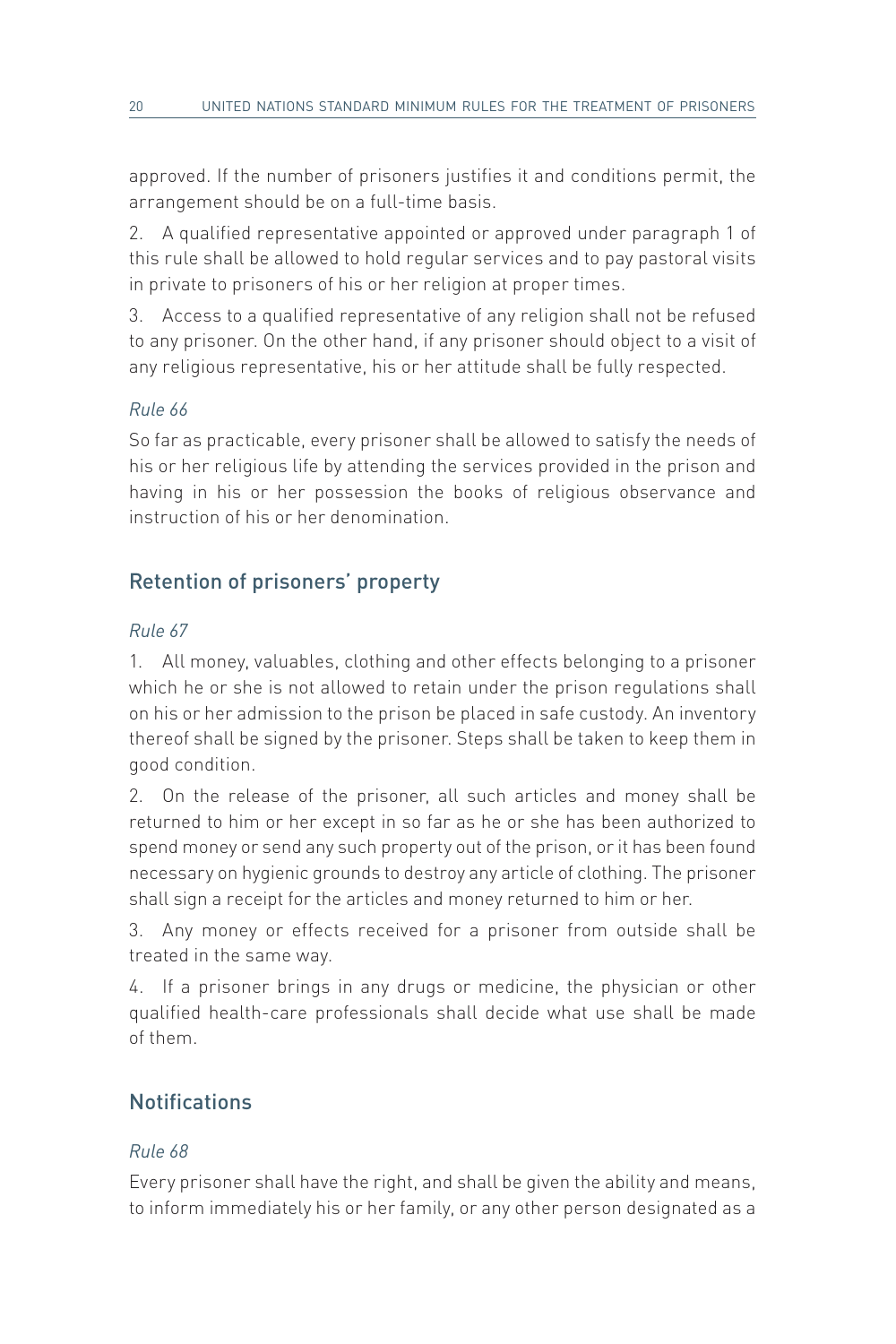contact person, about his or her imprisonment, about his or her transfer to another institution and about any serious illness or injury. The sharing of prisoners' personal information shall be subject to domestic legislation.

#### *Rule 69*

In the event of a prisoner's death, the prison director shall at once inform the prisoner's next of kin or emergency contact. Individuals designated by a prisoner to receive his or her health information shall be notified by the director of the prisoner's serious illness, injury or transfer to a health institution. The explicit request of a prisoner not to have his or her spouse or nearest relative notified in the event of illness or injury shall be respected.

#### *Rule 70*

The prison administration shall inform a prisoner at once of the serious illness or death of a near relative or any significant other. Whenever circumstances allow, the prisoner should be authorized to go, either under escort or alone, to the bedside of a near relative or significant other who is critically ill, or to attend the funeral of a near relative or significant other.

# Investigations

#### *Rule 71*

1. Notwithstanding the initiation of an internal investigation, the prison director shall report, without delay, any custodial death, disappearance or serious injury to a judicial or other competent authority that is independent of the prison administration and mandated to conduct prompt, impartial and effective investigations into the circumstances and causes of such cases. The prison administration shall fully cooperate with that authority and ensure that all evidence is preserved.

2. The obligation in paragraph 1 of this rule shall equally apply whenever there are reasonable grounds to believe that an act of torture or other cruel, inhuman or degrading treatment or punishment has been committed in prison, irrespective of whether a formal complaint has been received.

3. Whenever there are reasonable grounds to believe that an act referred to in paragraph 2 of this rule has been committed, steps shall be taken immediately to ensure that all potentially implicated persons have no involvement in the investigation and no contact with the witnesses, the victim or the victim's family.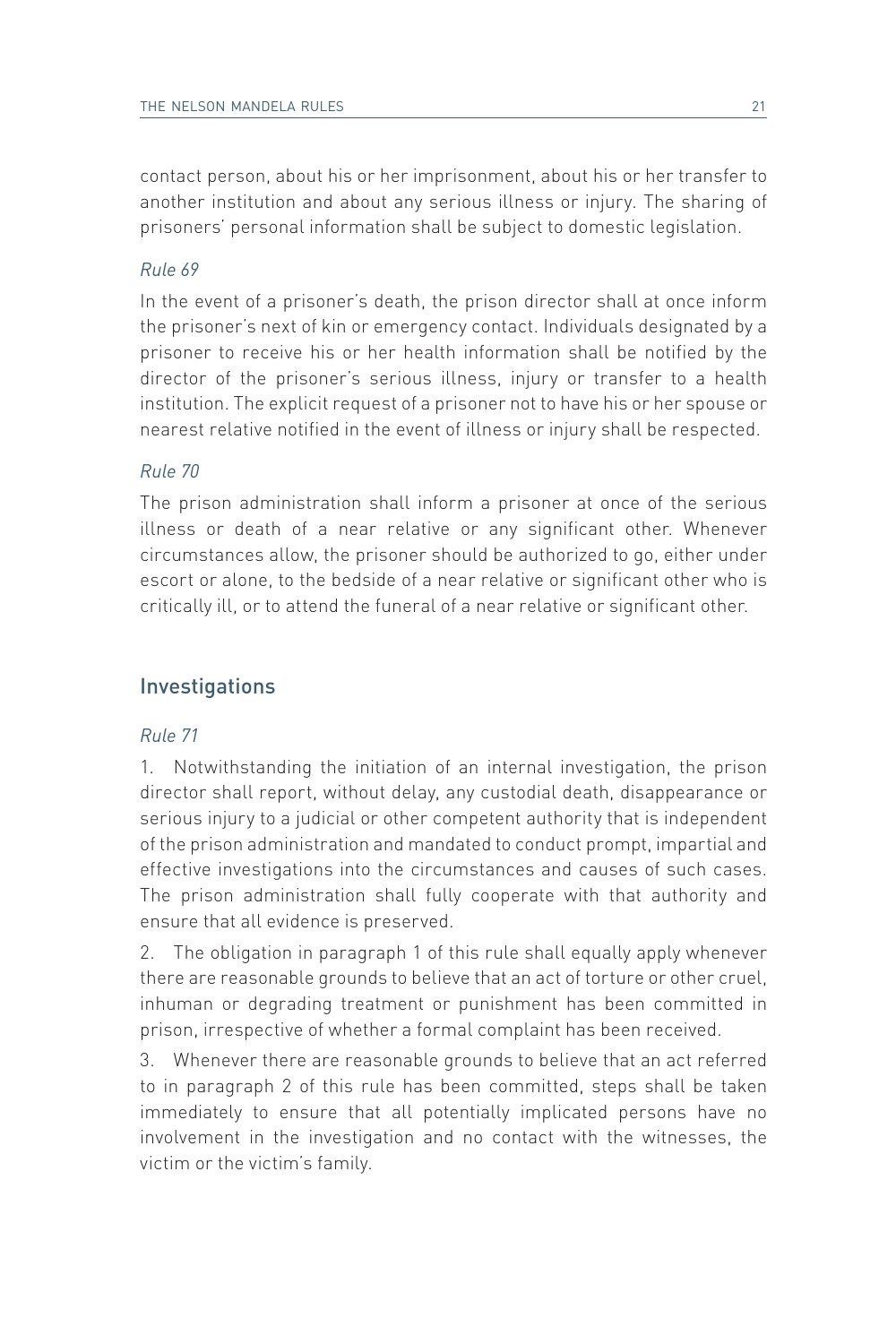The prison administration shall treat the body of a deceased prisoner with respect and dignity. The body of a deceased prisoner should be returned to his or her next of kin as soon as reasonably possible, at the latest upon completion of the investigation. The prison administration shall facilitate a culturally appropriate funeral if there is no other responsible party willing or able to do so and shall keep a full record of the matter.

# Removal of prisoners

### *Rule 73*

1. When prisoners are being removed to or from an institution, they shall be exposed to public view as little as possible, and proper safeguards shall be adopted to protect them from insult, curiosity and publicity in any form.

2. The transport of prisoners in conveyances with inadequate ventilation or light, or in any way which would subject them to unnecessary physical hardship, shall be prohibited.

3. The transport of prisoners shall be carried out at the expense of the prison administration and equal conditions shall apply to all of them.

# Institutional personnel

#### *Rule 74*

1. The prison administration shall provide for the careful selection of every grade of the personnel, since it is on their integrity, humanity, professional capacity and personal suitability for the work that the proper administration of prisons depends.

2. The prison administration shall constantly seek to awaken and maintain in the minds both of the personnel and of the public the conviction that this work is a social service of great importance, and to this end all appropriate means of informing the public should be used.

3. To secure the foregoing ends, personnel shall be appointed on a fulltime basis as professional prison staff and have civil service status with security of tenure subject only to good conduct, efficiency and physical fitness. Salaries shall be adequate to attract and retain suitable men and women; employment benefits and conditions of service shall be favourable in view of the exacting nature of the work.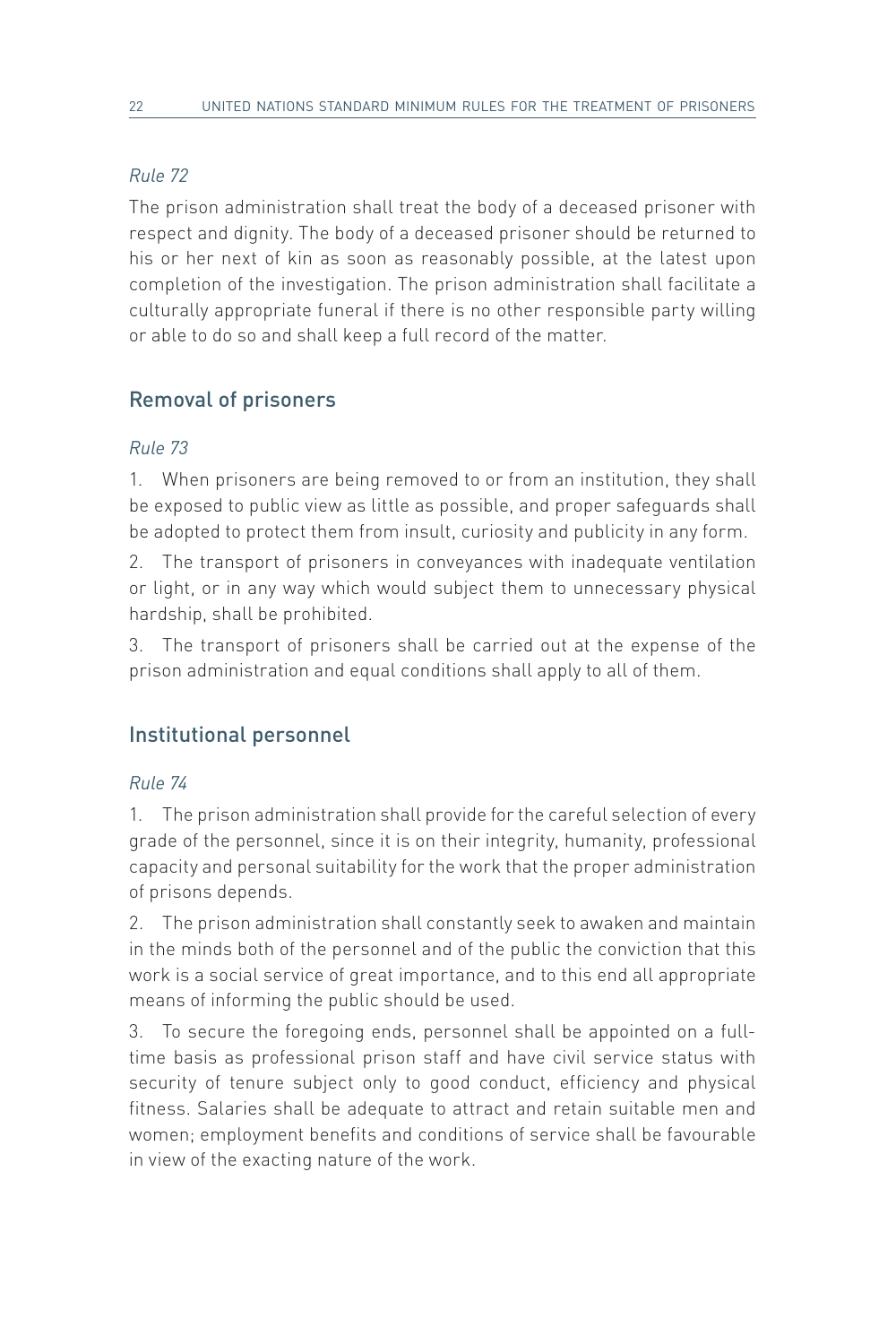1. All prison staff shall possess an adequate standard of education and shall be given the ability and means to carry out their duties in a professional manner.

2. Before entering on duty, all prison staff shall be provided with training tailored to their general and specific duties, which shall be reflective of contemporary evidence-based best practice in penal sciences. Only those candidates who successfully pass the theoretical and practical tests at the end of such training shall be allowed to enter the prison service.

3. The prison administration shall ensure the continuous provision of in service training courses with a view to maintaining and improving the knowledge and professional capacity of its personnel, after entering on duty and during their career.

#### *Rule 76*

1. Training referred to in paragraph 2 of rule 75 shall include, at a minimum, training on:

- *(a)* Relevant national legislation, regulations and policies, as well as applicable international and regional instruments, the provisions of which must guide the work and interactions of prison staff with inmates;
- *(b)* Rights and duties of prison staff in the exercise of their functions, including respecting the human dignity of all prisoners and the prohibition of certain conduct, in particular torture and other cruel, inhuman or degrading treatment or punishment;
- *(c)* Security and safety, including the concept of dynamic security, the use of force and instruments of restraint, and the management of violent offenders, with due consideration of preventive and defusing techniques, such as negotiation and mediation;
- *(d)* First aid, the psychosocial needs of prisoners and the corresponding dynamics in prison settings, as well as social care and assistance, including early detection of mental health issues.

2. Prison staff who are in charge of working with certain categories of prisoners, or who are assigned other specialized functions, shall receive training that has a corresponding focus.

#### *Rule 77*

All prison staff shall at all times so conduct themselves and perform their duties as to influence the prisoners for good by their example and to command their respect.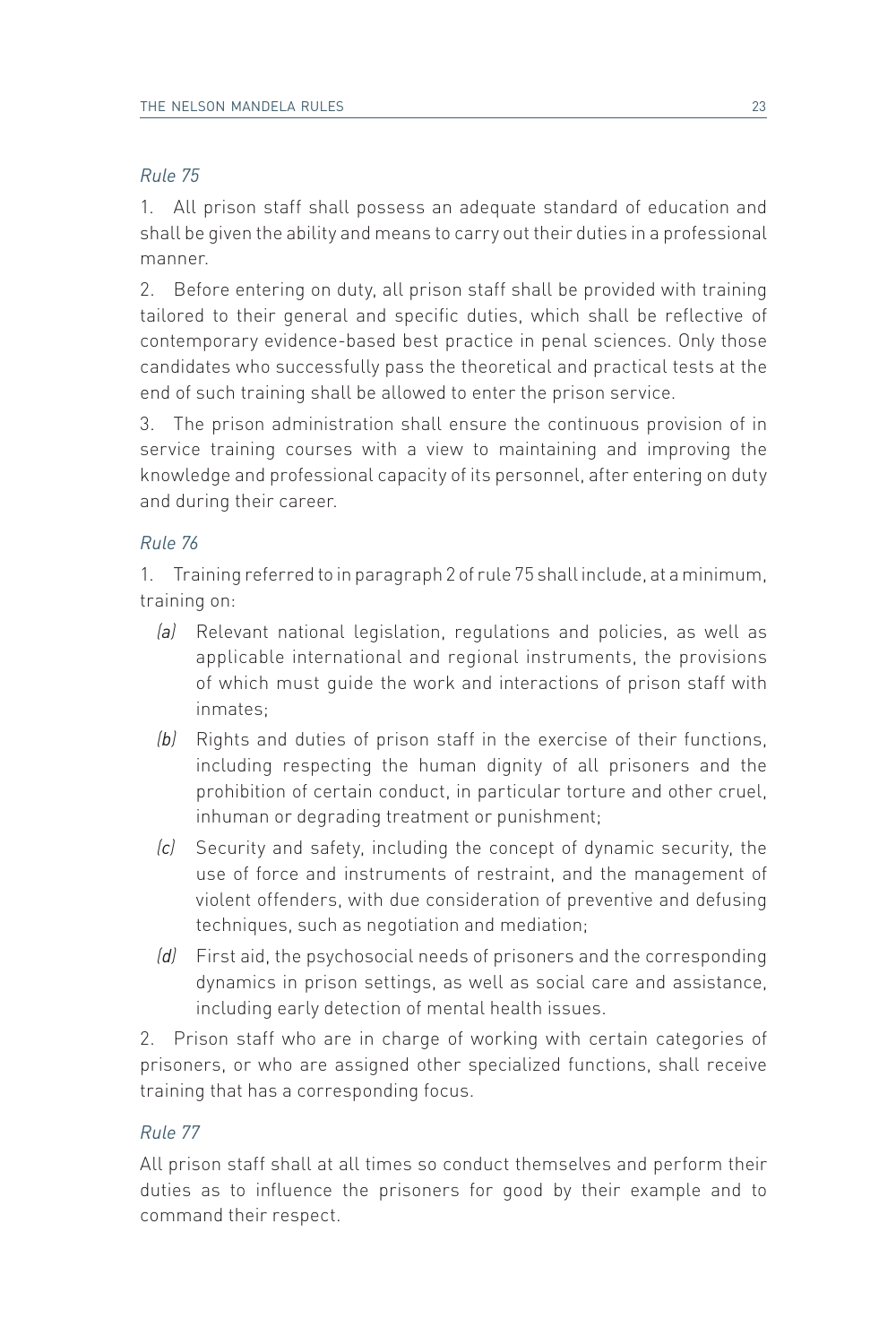1. So far as possible, prison staff shall include a sufficient number of specialists such as psychiatrists, psychologists, social workers, teachers and trade instructors.

2. The services of social workers, teachers and trade instructors shall be secured on a permanent basis, without thereby excluding part-time or voluntary workers.

# *Rule 79*

1. The prison director should be adequately qualified for his or her task by character, administrative ability, suitable training and experience.

2. The prison director shall devote his or her entire working time to official duties and shall not be appointed on a part-time basis. He or she shall reside on the premises of the prison or in its immediate vicinity.

3. When two or more prisons are under the authority of one director, he or she shall visit each of them at frequent intervals. A responsible resident official shall be in charge of each of these prisons.

# *Rule 80*

1. The prison director, his or her deputy, and the majority of other prison staff shall be able to speak the language of the greatest number of prisoners, or a language understood by the greatest number of them.

2. Whenever necessary, the services of a competent interpreter shall be used.

# *Rule 81*

1. In a prison for both men and women, the part of the prison set aside for women shall be under the authority of a responsible woman staff member who shall have the custody of the keys of all that part of the prison.

2. No male staff member shall enter the part of the prison set aside for women unless accompanied by a woman staff member.

3. Women prisoners shall be attended and supervised only by women staff members. This does not, however, preclude male staff members, particularly doctors and teachers, from carrying out their professional duties in prisons or parts of prisons set aside for women.

# *Rule 82*

1. Prison staff shall not, in their relations with the prisoners, use force except in self-defence or in cases of attempted escape, or active or passive physical resistance to an order based on law or regulations. Prison staff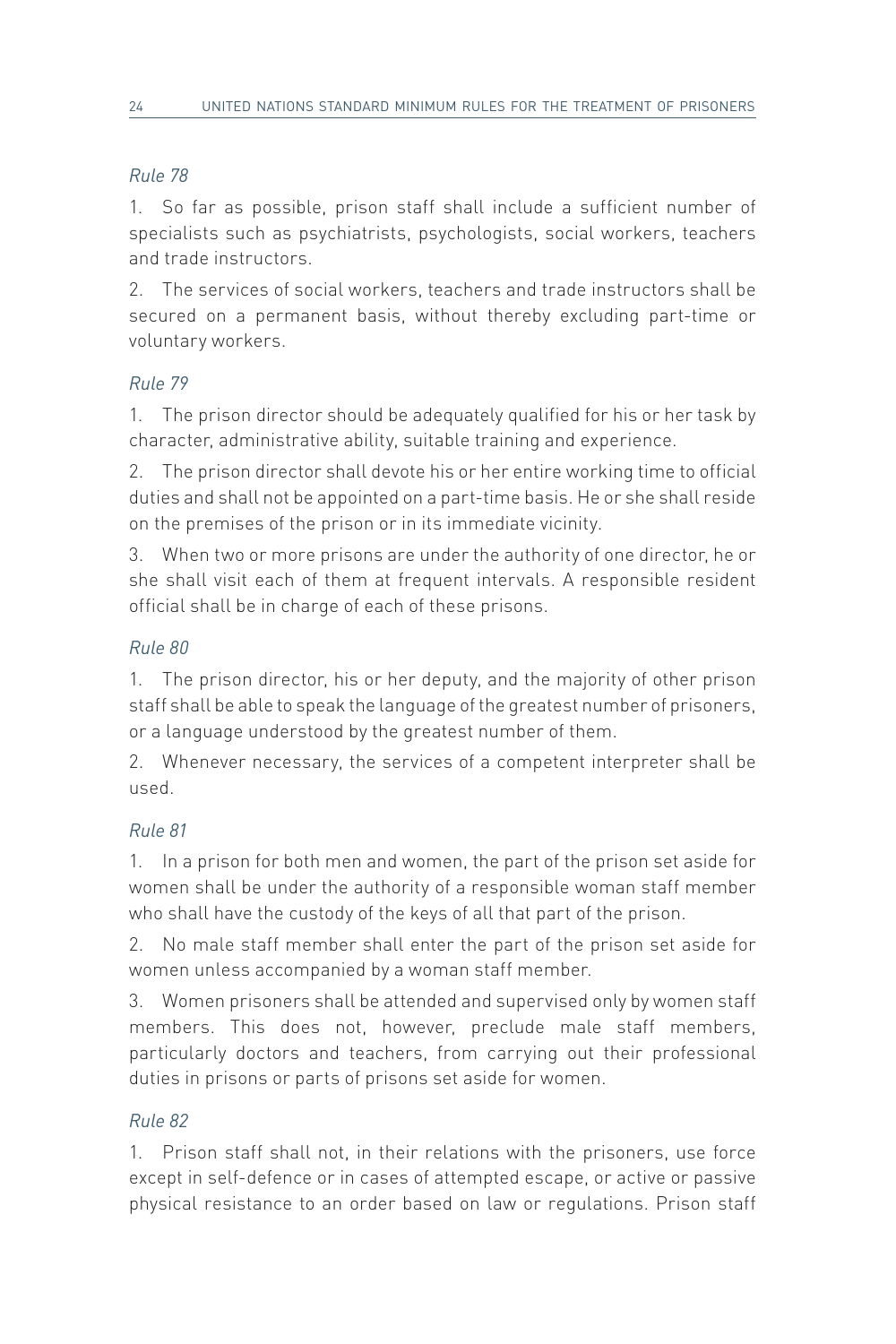who have recourse to force must use no more than is strictly necessary and must report the incident immediately to the prison director.

2. Prison staff shall be given special physical training to enable them to restrain aggressive prisoners.

3. Except in special circumstances, prison staff performing duties which bring them into direct contact with prisoners should not be armed. Furthermore, prison staff should in no circumstances be provided with arms unless they have been trained in their use.

# Internal and external inspections

#### *Rule 83*

1. There shall be a twofold system for regular inspections of prisons and penal services:

- *(a)* Internal or administrative inspections conducted by the central prison administration;
- *(b)* External inspections conducted by a body independent of the prison administration, which may include competent international or regional bodies.

2. In both cases, the objective of the inspections shall be to ensure that prisons are managed in accordance with existing laws, regulations, policies and procedures, with a view to bringing about the objectives of penal and corrections services, and that the rights of prisoners are protected.

#### *Rule 84*

- 1. Inspectors shall have the authority:
	- *(a)* To access all information on the numbers of prisoners and places and locations of detention, as well as all information relevant to the treatment of prisoners, including their records and conditions of detention;
	- *(b)* To freely choose which prisons to visit, including by making unannounced visits at their own initiative, and which prisoners to interview;
	- *(c)* To conduct private and fully confidential interviews with prisoners and prison staff in the course of their visits;
	- *(d)* To make recommendations to the prison administration and other competent authorities.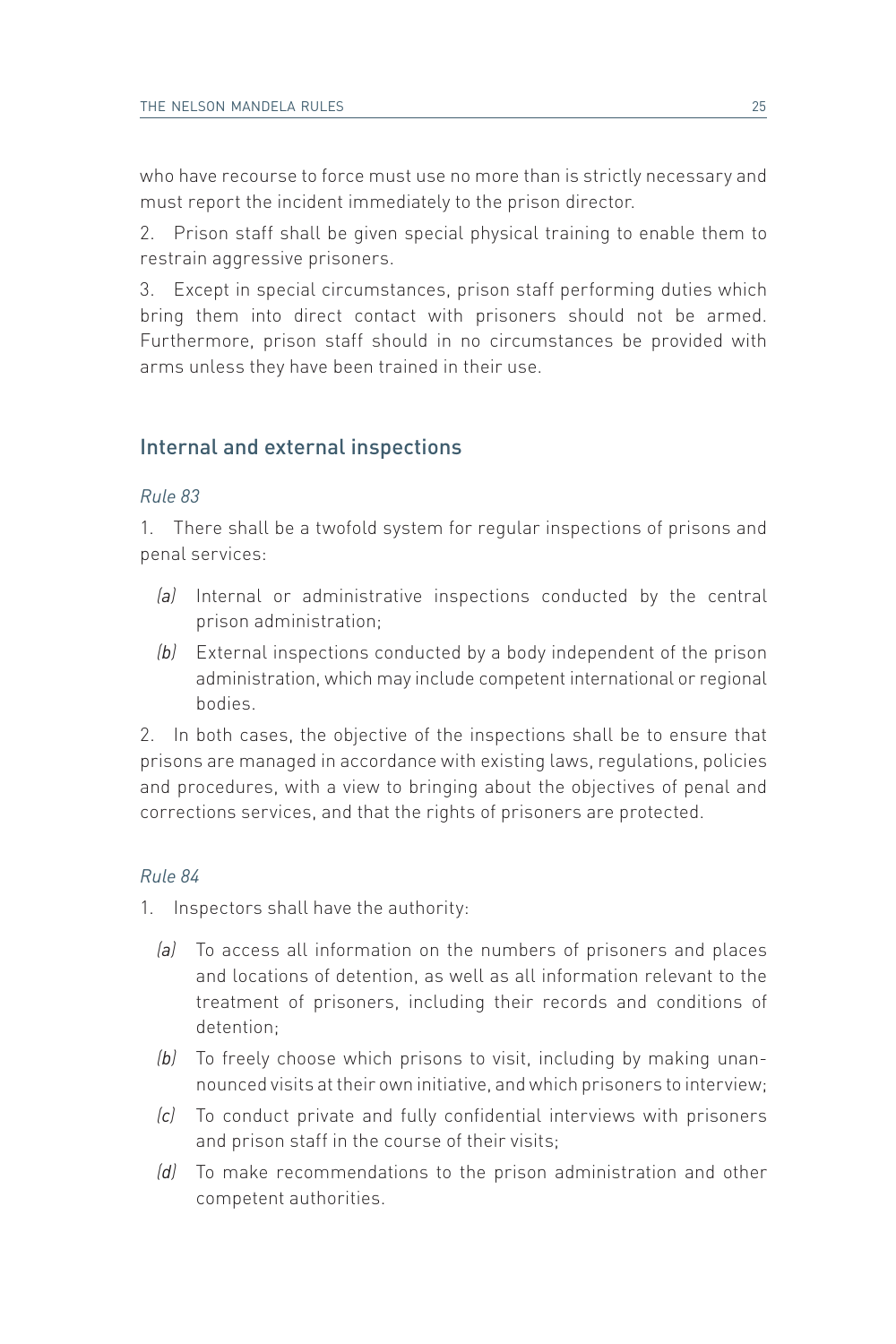2. External inspection teams shall be composed of qualified and experienced inspectors appointed by a competent authority and shall encompass healthcare professionals. Due regard shall be given to balanced gender representation.

# *Rule 85*

1. Every inspection shall be followed by a written report to be submitted to the competent authority. Due consideration shall be given to making the reports of external inspections publicly available, excluding any personal data on prisoners unless they have given their explicit consent.

2. The prison administration or other competent authorities, as appropriate, shall indicate, within a reasonable time, whether they will implement the recommendations resulting from the external inspection.

# II. RULES APPLICABLE TO SPECIAL CATEGORIES

# **A. Prisoners under sentence**

# Guiding principles

# *Rule 86*

The guiding principles hereafter are intended to show the spirit in which penal institutions should be administered and the purposes at which they should aim, in accordance with the declaration made under preliminary observation 1 of these rules.

# *Rule 87*

Before the completion of the sentence, it is desirable that the necessary steps be taken to ensure for the prisoner a gradual return to life in society. This aim may be achieved, depending on the case, by a pre-release regime organized in the same prison or in another appropriate institution, or by release on trial under some kind of supervision which must not be entrusted to the police but should be combined with effective social aid.

# *Rule 88*

1. The treatment of prisoners should emphasize not their exclusion from the community but their continuing part in it. Community agencies should therefore be enlisted wherever possible to assist the prison staff in the task of social rehabilitation of the prisoners.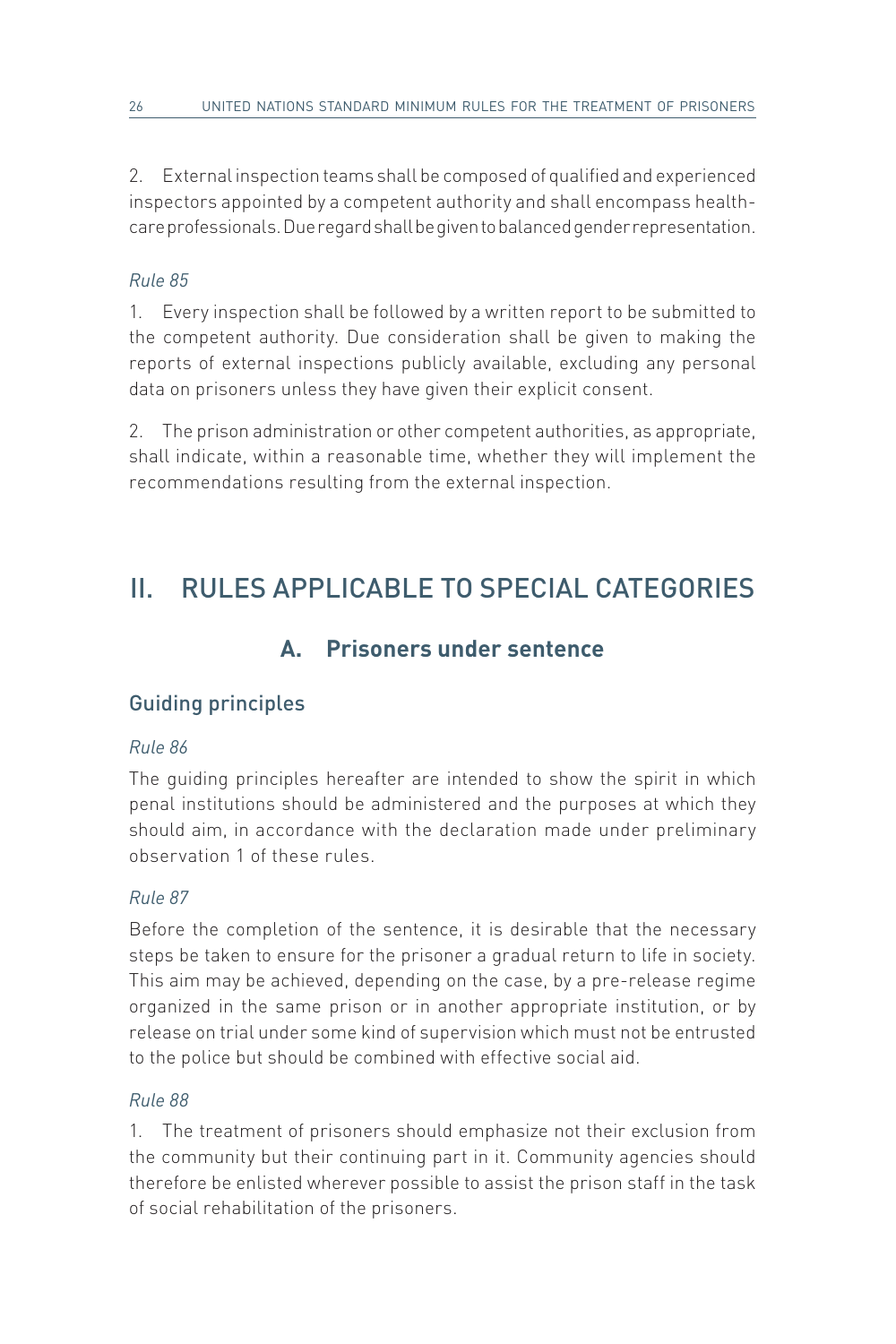2. There should be in connection with every prison social workers charged with the duty of maintaining and improving all desirable relations of a prisoner with his or her family and with valuable social agencies. Steps should be taken to safeguard, to the maximum extent compatible with the law and the sentence, the rights relating to civil interests, social security rights and other social benefits of prisoners.

#### *Rule 89*

1. The fulfilment of these principles requires individualization of treatment and for this purpose a flexible system of classifying prisoners in groups. It is therefore desirable that such groups should be distributed in separate prisons suitable for the treatment of each group.

2. These prisons do not need to provide the same degree of security for every group. It is desirable to provide varying degrees of security according to the needs of different groups. Open prisons, by the very fact that they provide no physical security against escape but rely on the self-discipline of the inmates, provide the conditions most favourable to the rehabilitation of carefully selected prisoners.

3. It is desirable that the number of prisoners in closed prisons should not be so large that the individualization of treatment is hindered. In some countries it is considered that the population of such prisons should not exceed 500. In open prisons the population should be as small as possible.

4. On the other hand, it is undesirable to maintain prisons which are so small that proper facilities cannot be provided.

#### *Rule 90*

The duty of society does not end with a prisoner's release. There should, therefore, be governmental or private agencies capable of lending the released prisoner efficient aftercare directed towards the lessening of prejudice against him or her and towards his or her social rehabilitation.

# **Treatment**

#### *Rule 91*

The treatment of persons sentenced to imprisonment or a similar measure shall have as its purpose, so far as the length of the sentence permits, to establish in them the will to lead law-abiding and self-supporting lives after their release and to fit them to do so. The treatment shall be such as will encourage their self-respect and develop their sense of responsibility.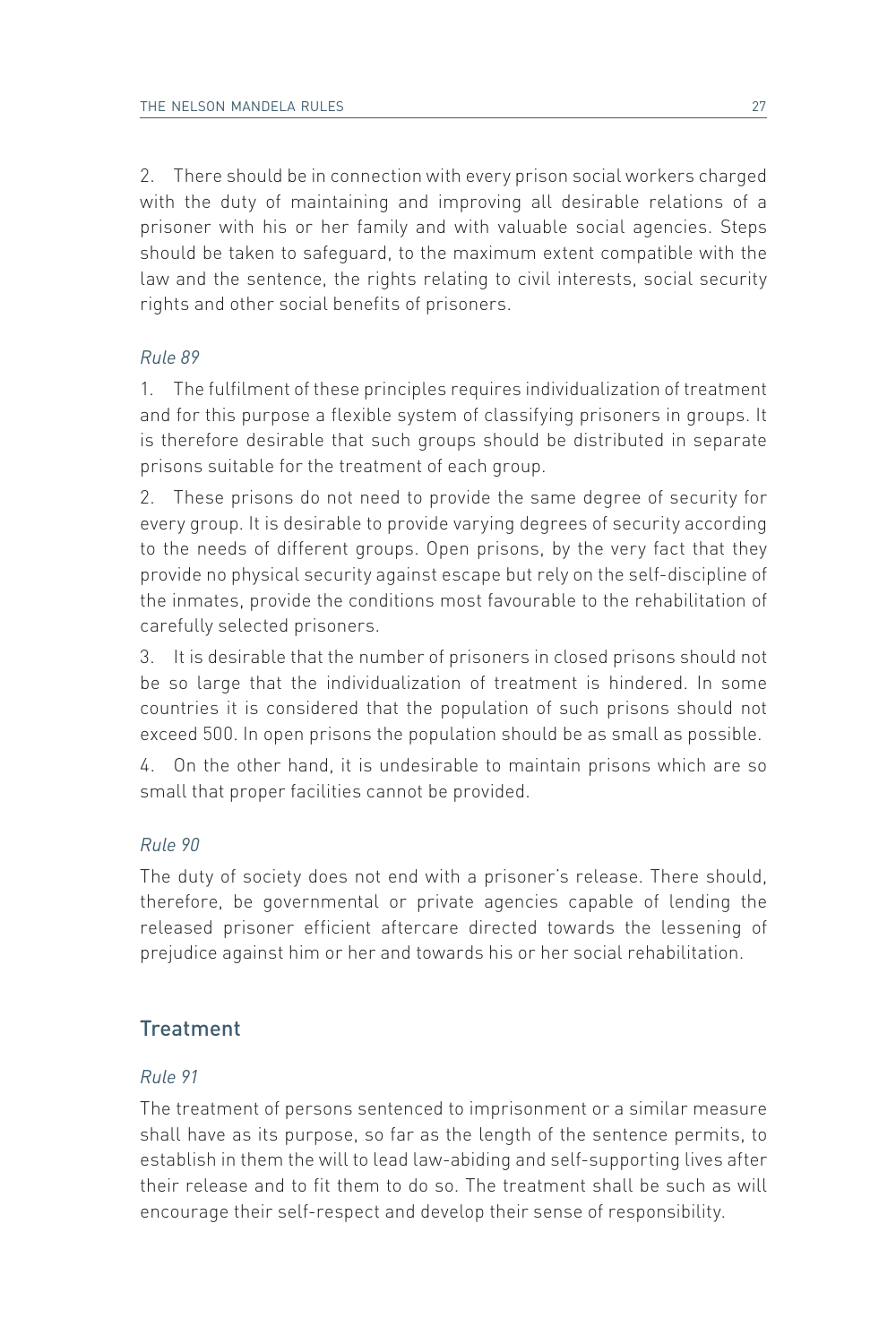1. To these ends, all appropriate means shall be used, including religious care in the countries where this is possible, education, vocational guidance and training, social casework, employment counselling, physical development and strengthening of moral character, in accordance with the individual needs of each prisoner, taking account of his or her social and criminal history, physical and mental capacities and aptitudes, personal temperament, the length of his or her sentence and prospects after release.

2. For every prisoner with a sentence of suitable length, the prison director shall receive, as soon as possible after his or her admission, full reports on all the matters referred to in paragraph 1 of this rule. Such reports shall always include a report by the physician or other qualified health-care professionals on the physical and mental condition of the prisoner.

3. The reports and other relevant documents shall be placed in an individual file. This file shall be kept up to date and classified in such a way that it can be consulted by the responsible personnel whenever the need arises.

# Classification and individualization

# *Rule 93*

1. The purposes of classification shall be:

- *(a)* To separate from others those prisoners who, by reason of their criminal records or characters, are likely to exercise a bad influence;
- *(b)* To divide the prisoners into classes in order to facilitate their treatment with a view to their social rehabilitation.

2. So far as possible, separate prisons or separate sections of a prison shall be used for the treatment of different classes of prisoners.

# *Rule 94*

As soon as possible after admission and after a study of the personality of each prisoner with a sentence of suitable length, a programme of treatment shall be prepared for him or her in the light of the knowledge obtained about his or her individual needs, capacities and dispositions.

# Privileges

#### *Rule 95*

Systems of privileges appropriate for the different classes of prisoners and the different methods of treatment shall be established at every prison, in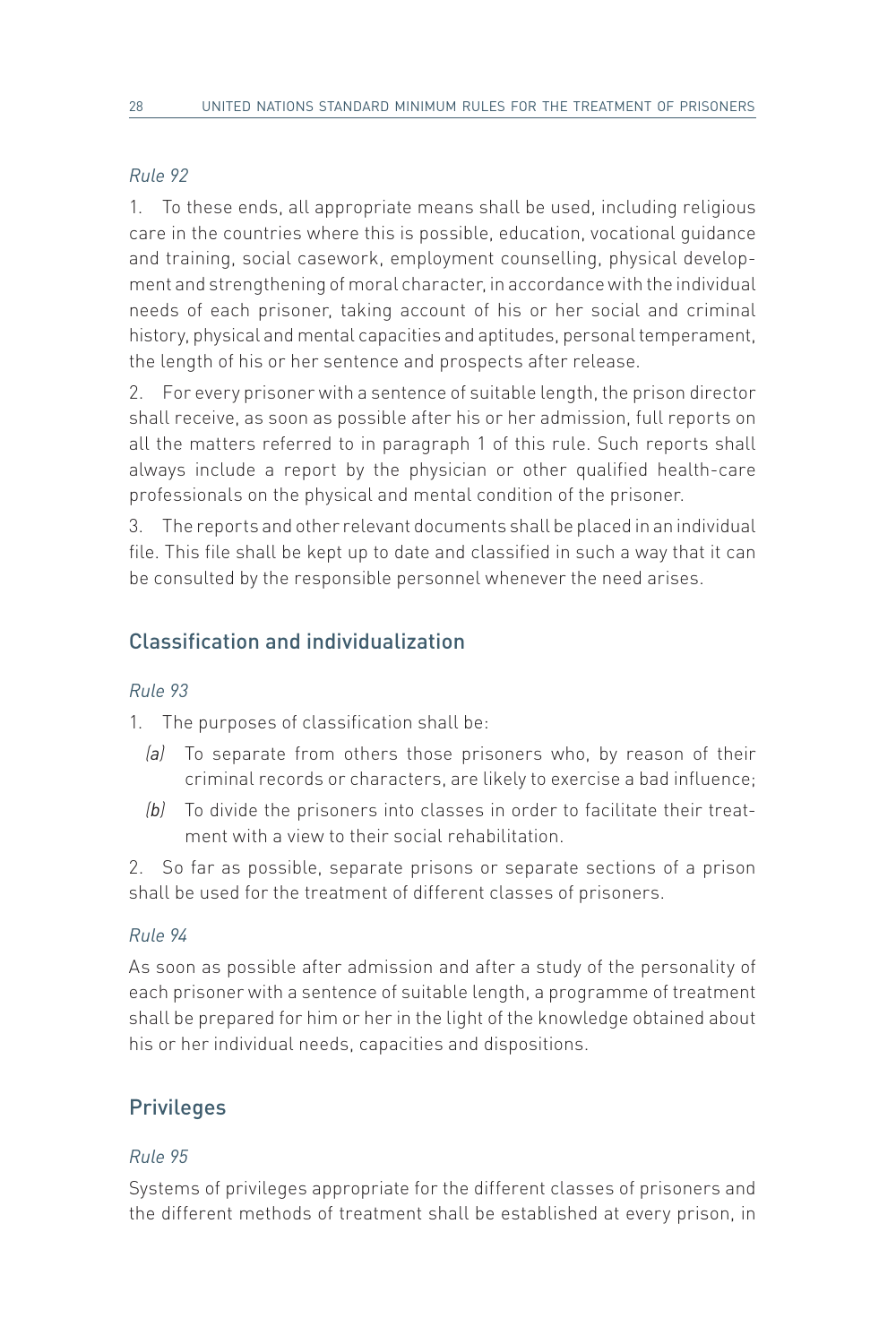order to encourage good conduct, develop a sense of responsibility and secure the interest and cooperation of prisoners in their treatment.

# **Work**

# *Rule 96*

1. Sentenced prisoners shall have the opportunity to work and/or to actively participate in their rehabilitation, subject to a determination of physical and mental fitness by a physician or other qualified health-care professionals.

2. Sufficient work of a useful nature shall be provided to keep prisoners actively employed for a normal working day.

# *Rule 97*

1. Prison labour must not be of an afflictive nature.

2. Prisoners shall not be held in slavery or servitude.

3. No prisoner shall be required to work for the personal or private benefit of any prison staff.

# *Rule 98*

1. So far as possible the work provided shall be such as will maintain or increase the prisoners' ability to earn an honest living after release.

2. Vocational training in useful trades shall be provided for prisoners able to profit thereby and especially for young prisoners.

3. Within the limits compatible with proper vocational selection and with the requirements of institutional administration and discipline, prisoners shall be able to choose the type of work they wish to perform.

# *Rule 99*

1. The organization and methods of work in prisons shall resemble as closely as possible those of similar work outside of prisons, so as to prepare prisoners for the conditions of normal occupational life.

2. The interests of the prisoners and of their vocational training, however, must not be subordinated to the purpose of making a financial profit from an industry in the prison.

# *Rule 100*

1. Preferably, institutional industries and farms should be operated directly by the prison administration and not by private contractors.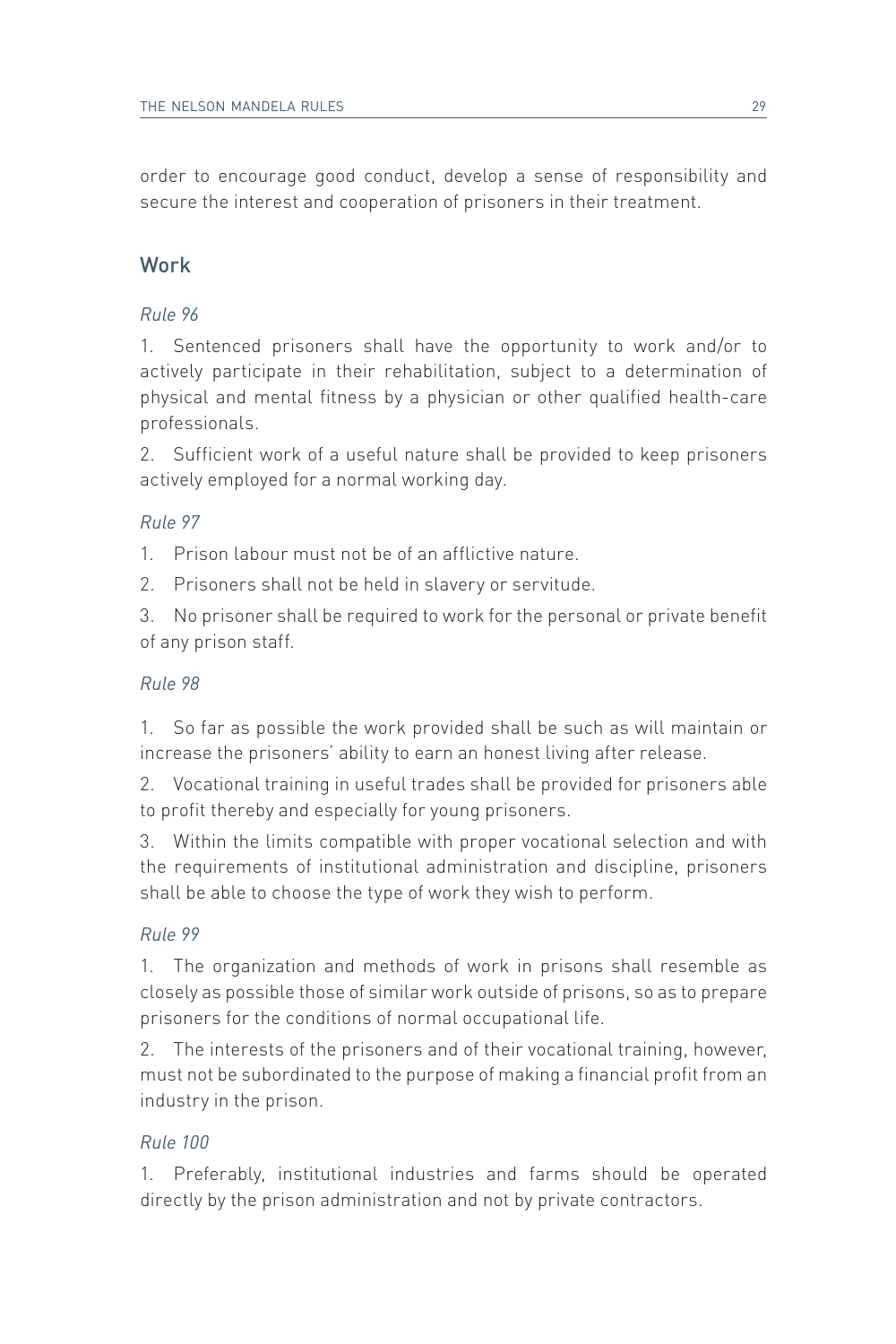2. Where prisoners are employed in work not controlled by the prison administration, they shall always be under the supervision of prison staff. Unless the work is for other departments of the government, the full normal wages for such work shall be paid to the prison administration by the persons to whom the labour is supplied, account being taken of the output of the prisoners.

# *Rule 101*

1. The precautions laid down to protect the safety and health of free workers shall be equally observed in prisons.

2. Provision shall be made to indemnify prisoners against industrial injury, including occupational disease, on terms not less favourable than those extended by law to free workers.

# *Rule 102*

1. The maximum daily and weekly working hours of the prisoners shall be fixed by law or by administrative regulation, taking into account local rules or custom in regard to the employment of free workers.

2. The hours so fixed shall leave one rest day a week and sufficient time for education and other activities required as part of the treatment and rehabilitation of prisoners.

# *Rule 103*

1. There shall be a system of equitable remuneration of the work of prisoners.

2. Under the system, prisoners shall be allowed to spend at least a part of their earnings on approved articles for their own use and to send a part of their earnings to their family.

3. The system should also provide that a part of the earnings should be set aside by the prison administration so as to constitute a savings fund to be handed over to the prisoner on his or her release.

# Education and recreation

# *Rule 104*

1. Provision shall be made for the further education of all prisoners capable of profiting thereby, including religious instruction in the countries where this is possible. The education of illiterate prisoners and of young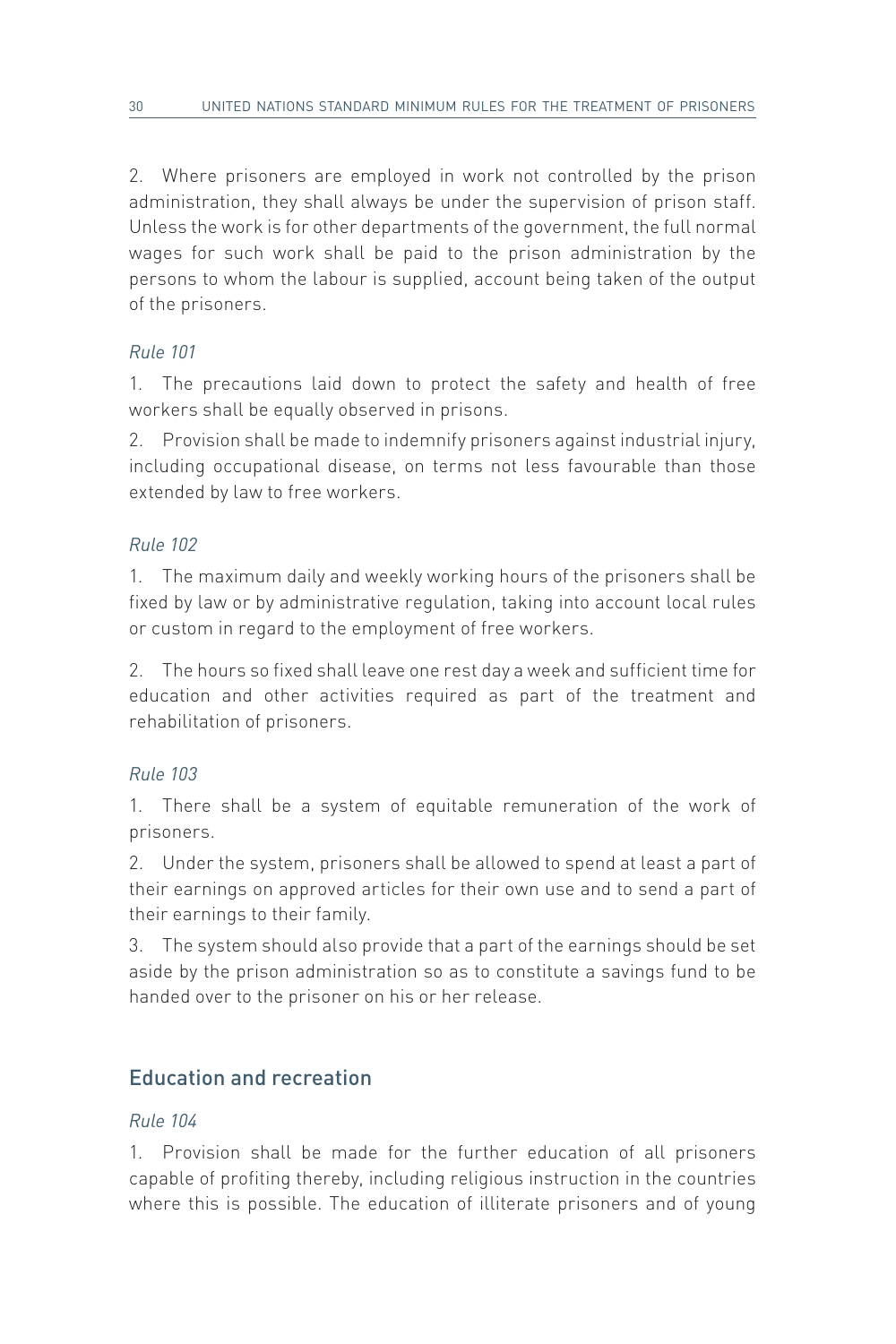prisoners shall be compulsory and special attention shall be paid to it by the prison administration.

2. So far as practicable, the education of prisoners shall be integrated with the educational system of the country so that after their release they may continue their education without difficulty.

#### *Rule 105*

Recreational and cultural activities shall be provided in all prisons for the benefit of the mental and physical health of prisoners.

# Social relations and aftercare

#### *Rule 106*

Special attention shall be paid to the maintenance and improvement of such relations between a prisoner and his or her family as are desirable in the best interests of both.

#### *Rule 107*

From the beginning of a prisoner's sentence, consideration shall be given to his or her future after release and he or she shall be encouraged and provided assistance to maintain or establish such relations with persons or agencies outside the prison as may promote the prisoner's rehabilitation and the best interests of his or her family.

#### *Rule 108*

1. Services and agencies, governmental or otherwise, which assist released prisoners in re-establishing themselves in society shall ensure, so far as is possible and necessary, that released prisoners are provided with appropriate documents and identification papers, have suitable homes and work to go to, are suitably and adequately clothed having regard to the climate and season and have sufficient means to reach their destination and maintain themselves in the period immediately following their release.

2. The approved representatives of such agencies shall have all necessary access to the prison and to prisoners and shall be taken into consultation as to the future of a prisoner from the beginning of his or her sentence.

3. It is desirable that the activities of such agencies shall be centralized or coordinated as far as possible in order to secure the best use of their efforts.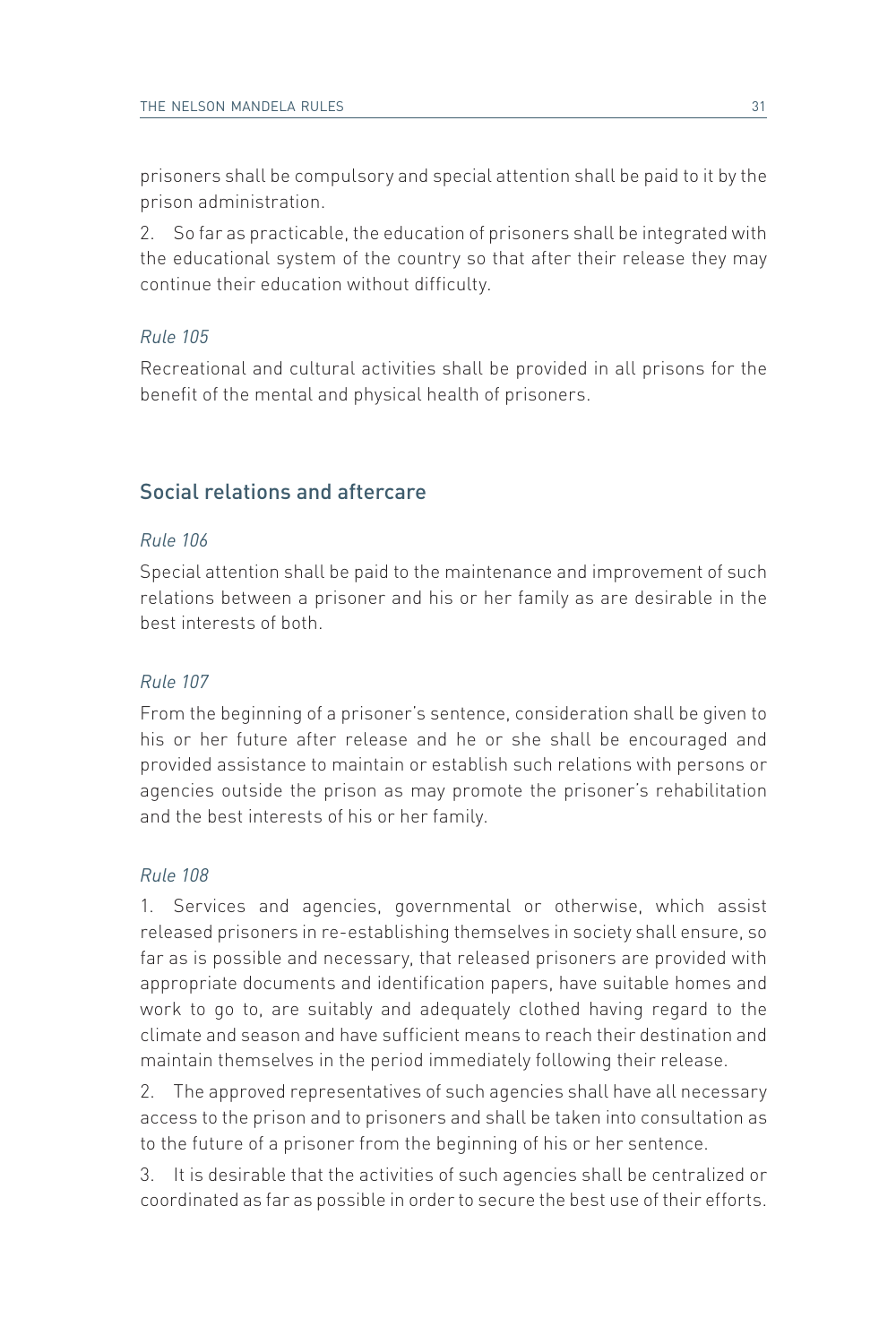# **B. Prisoners with mental disabilities and/or health conditions**

### *Rule 109*

1. Persons who are found to be not criminally responsible, or who are later diagnosed with severe mental disabilities and/or health conditions, for whom staying in prison would mean an exacerbation of their condition, shall not be detained in prisons, and arrangements shall be made to transfer them to mental health facilities as soon as possible.

2. If necessary, other prisoners with mental disabilities and/or health conditions can be observed and treated in specialized facilities under the supervision of qualified health-care professionals.

3. The health-care service shall provide for the psychiatric treatment of all other prisoners who are in need of such treatment.

### *Rule 110*

It is desirable that steps should be taken, by arrangement with the appropriate agencies, to ensure if necessary the continuation of psychiatric treatment after release and the provision of social-psychiatric aftercare.

# **C. Prisoners under arrest or awaiting trial**

#### *Rule 111*

1. Persons arrested or imprisoned by reason of a criminal charge against them, who are detained either in police custody or in prison custody (jail) but have not yet been tried and sentenced, will be referred to as "untried prisoners" hereinafter in these rules.

2. Unconvicted prisoners are presumed to be innocent and shall be treated as such.

3. Without prejudice to legal rules for the protection of individual liberty or prescribing the procedure to be observed in respect of untried prisoners, these prisoners shall benefit from a special regime which is described in the following rules in its essential requirements only.

#### *Rule 112*

1. Untried prisoners shall be kept separate from convicted prisoners.

2. Young untried prisoners shall be kept separate from adults and shall in principle be detained in separate institutions.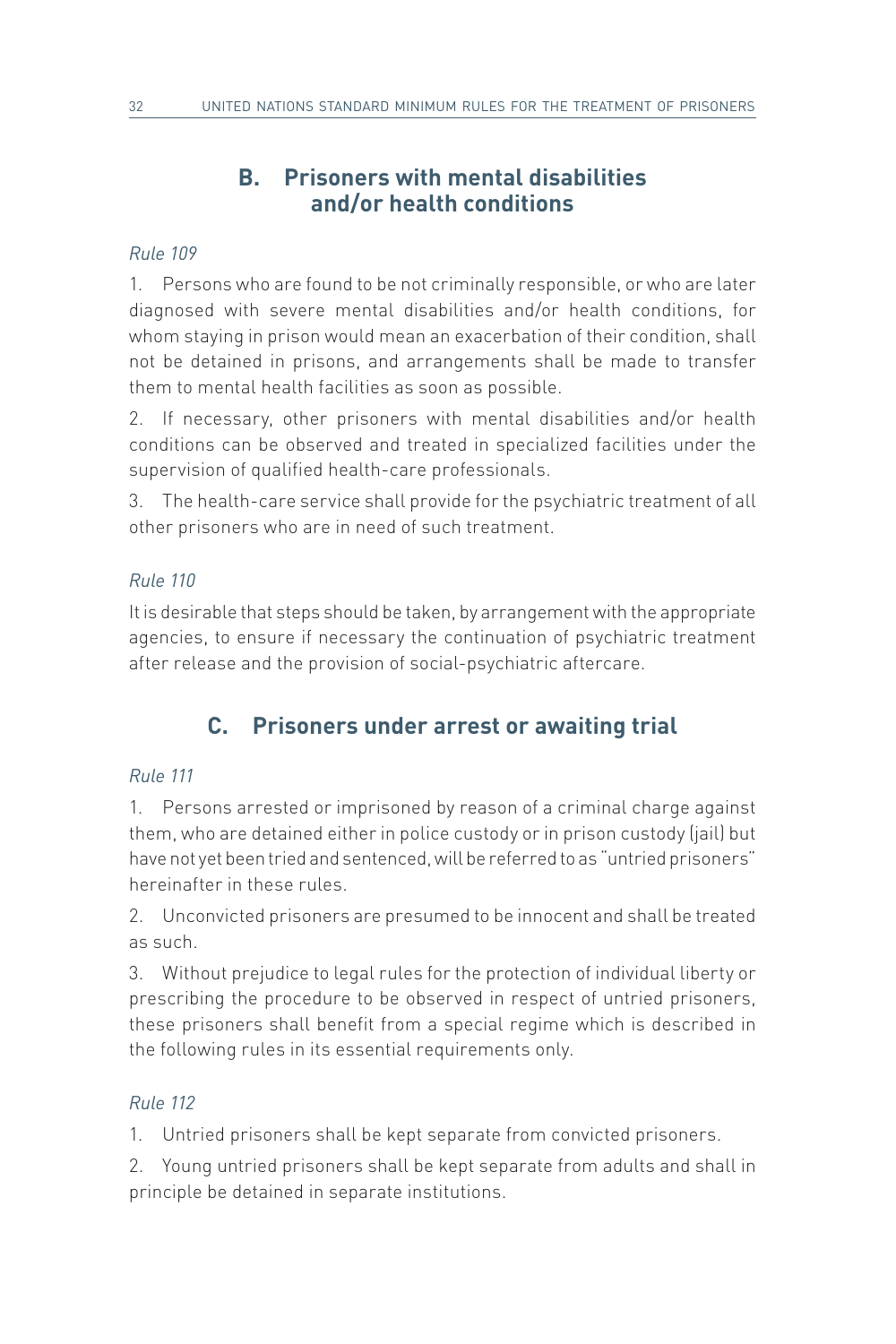Untried prisoners shall sleep singly in separate rooms, with the reservation of different local custom in respect of the climate.

### *Rule 114*

Within the limits compatible with the good order of the institution, untried prisoners may, if they so desire, have their food procured at their own expense from the outside, either through the administration or through their family or friends. Otherwise, the administration shall provide their food.

### *Rule 115*

An untried prisoner shall be allowed to wear his or her own clothing if it is clean and suitable. If he or she wears prison dress, it shall be different from that supplied to convicted prisoners.

#### *Rule 116*

An untried prisoner shall always be offered the opportunity to work, but shall not be required to work. If he or she chooses to work, he or she shall be paid for it.

#### *Rule 117*

An untried prisoner shall be allowed to procure at his or her own expense or at the expense of a third party such books, newspapers, writing material and other means of occupation as are compatible with the interests of the administration of justice and the security and good order of the institution.

#### *Rule 118*

An untried prisoner shall be allowed to be visited and treated by his or her own doctor or dentist if there are reasonable grounds for the application and he or she is able to pay any expenses incurred.

#### *Rule 119*

1. Every untried prisoner has the right to be promptly informed about the reasons for his or her detention and about any charges against him or her.

2. If an untried prisoner does not have a legal adviser of his or her own choice, he or she shall be entitled to have a legal adviser assigned to him or her by a judicial or other authority in all cases where the interests of justice so require and without payment by the untried prisoner if he or she does not have sufficient means to pay. Denial of access to a legal adviser shall be subject to independent review without delay.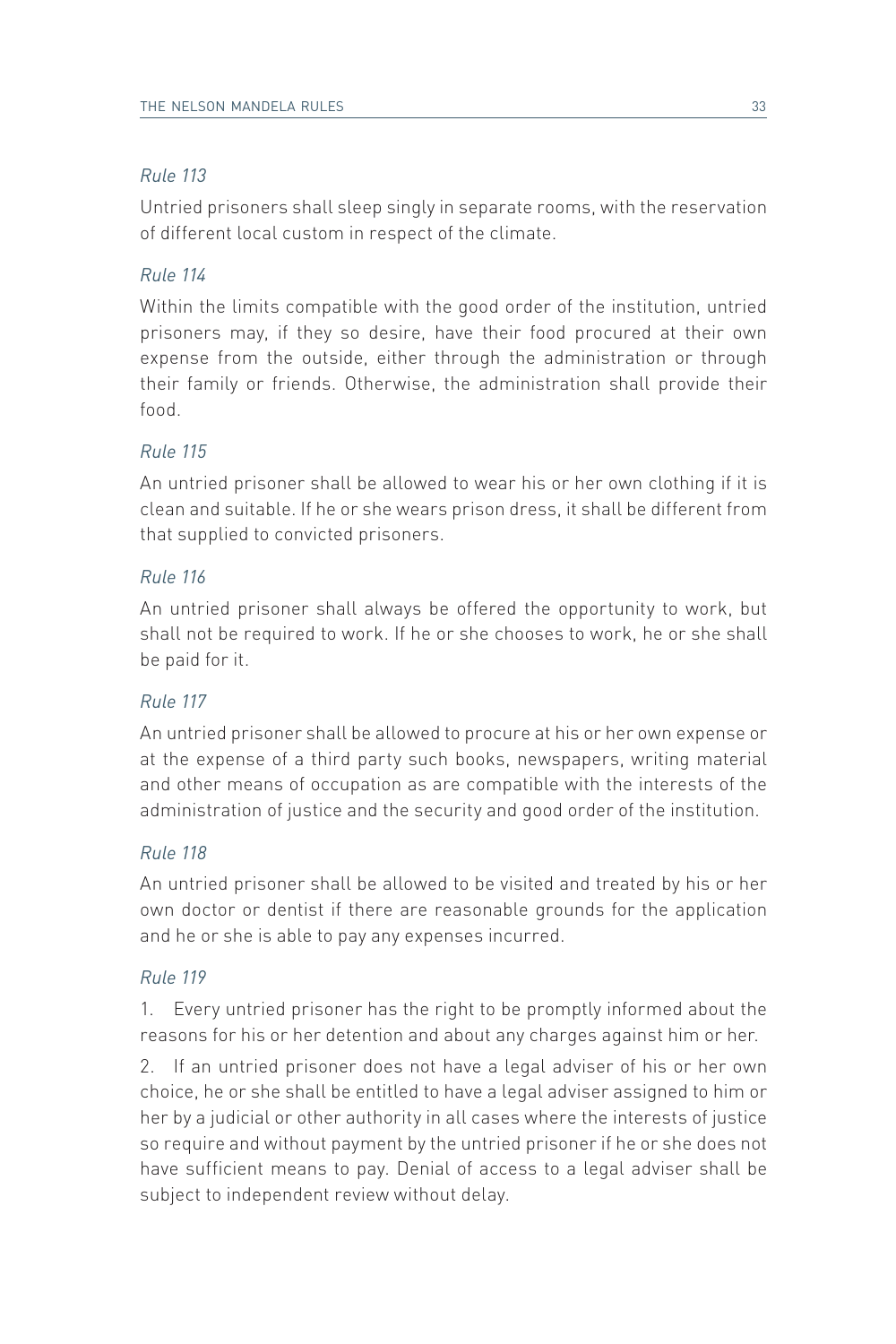1. The entitlements and modalities governing the access of an untried prisoner to his or her legal adviser or legal aid provider for the purpose of his or her defence shall be governed by the same principles as outlined in rule 61.

2. An untried prisoner shall, upon request, be provided with writing material for the preparation of documents related to his or her defence, including confidential instructions for his or her legal adviser or legal aid provider.

# **D. Civil prisoners**

### *Rule 121*

In countries where the law permits imprisonment for debt, or by order of a court under any other non-criminal process, persons so imprisoned shall not be subjected to any greater restriction or severity than is necessary to ensure safe custody and good order. Their treatment shall be not less favourable than that of untried prisoners, with the reservation, however, that they may possibly be required to work.

# **E. Persons arrested or detained without charge**

#### *Rule 122*

Without prejudice to the provisions of article 9 of the International Covenant on Civil and Political Rights,<sup>3</sup> persons arrested or imprisoned without charge shall be accorded the same protection as that accorded under part I and part II, section C, of these rules. Relevant provisions of part II, section A, of these rules shall likewise be applicable where their application may be conducive to the benefit of this special group of persons in custody, provided that no measures shall be taken implying that re-education or rehabilitation is in any way appropriate to persons not convicted of any criminal offence.

<sup>&</sup>lt;sup>3</sup> See resolution 2200 A (XXI), annex.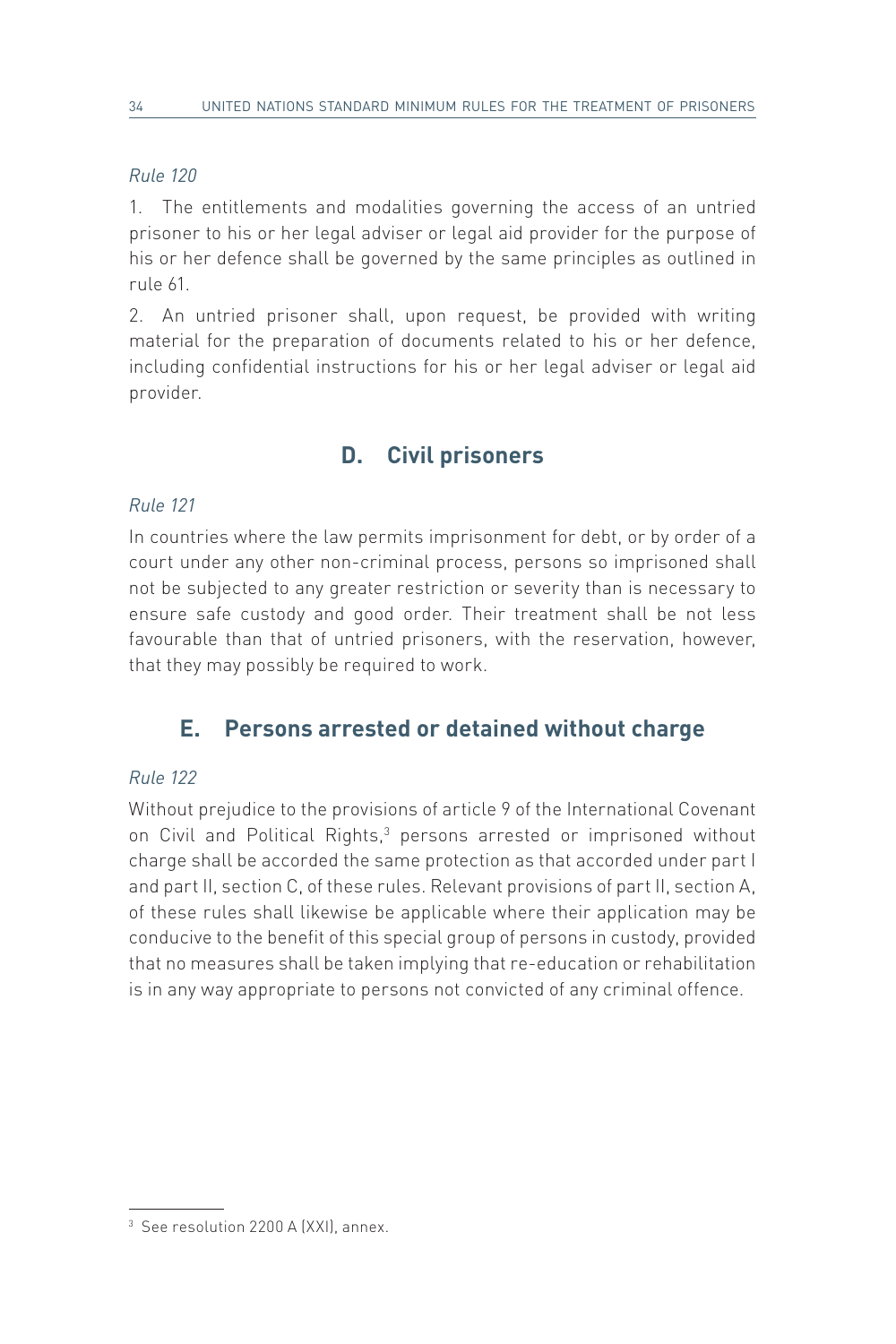# **คำแปลอย่างไม่เป็นทางการ**

**เอกสารองค์การสหประชาชาติ E/CN.15/2015/L.6/Rev.1**

**ภาคผนวก**

**ข้อกำหนดขั้นต่ำขององค์การสหประชาชาติในการปฏิบัติต่อผู้ต้องขัง (United Nations Standard Minimum Rules for the Treatment of Prisoners) (ข้อกำหนดแมนเดลา - Mandela Rules) ปี2558 ข้อสังเกตเบื้องต้น**

*ข้อสังเกตเบื้องต้น 1*

ข้อกำหนดต่อไปนี้ไม่ประสงค์จะบรรยายอย่างละเอียดถึงระบบการราชทัณฑ์ที่จะ ใช้เป็นต้นแบบของระบบราชทัณฑ์แต่อย่างใด หากเป็นการแสดงให้เห็นฉันทามติทั่วไป ของความคิดร่วมสมัย และองค์ประกอบที่จำเป็นสำหรับระบบที่มีความพอเพียงมากที่สุด ในปัจจุบัน ทั้งนี้เพื่อกำหนดสิ่งที่ถือเป็นหลักการและการปฏิบัติที่ดีอันเป็นที่ยอมรับ โดยทั่วไป ในการปฏิบัติต่อผู้ต้องขังและการบริหารงานเรือนจำ

# *ข้อสังเกตเบื้องต้น 2*

- 1. เมื่อคำนึงถึงความแตกต่างกันมากมาย ทางด้านกฎหมาย สังคม เศรษฐกิจ และภูมิศาสตร์ในโลก ข้อกำหนดนี้ ย่อมจะใช้ปฏิบัติไม่ได้ทุกข้อ ทุกแห่งและ ทุกเวลา แต่ควรใช้เพื่อกระตุ้นเตือนให้เกิดความพยายามช่วยกันนำมาใช้อย่าง สม่ำเสมอ เพื่อขจัดปัญหายุ่งยากทางปฏิบัติต่างๆในด้านการนำไปใช้ ในด้าน ความรู้ที่เป็นที่มาของข้อกำหนดนี้โดยรวม ในฐานะที่เป็นเงื่อนไขขั้นต่ำที่ สหประชาชาติได้ให้การยอมรับว่าเป็นข้อปฏิบัติที่เหมาะสม
- 2. ในอีกแง่หนึ่ง ข้อกำหนดนี้ครอบคลุมแนวคิดที่กำลังพัฒนาอย่างต่อเนื่อง จึงไม่ มีจุดประสงค์เพื่อกีดกั้นการทดลองหรือการปฏิบัติรูปแบบอื่นๆ แต่ทั้งนี้ การ ทดลองหรือการปฏิบัตินั้นควรสอดคล้องกับหลักการและมุ่งตอบสนอง เป้าประสงค์ที่สะท้อนมาจากข้อบทในข้อกำหนดนี้โดยรวม ดังนั้นจึงเป็นสิ่งที่มี เหตุผลที่หน่วยงานบริหารงานราชทัณฑ์กลางอาจเห็นชอบต่อการปฎิบัติที่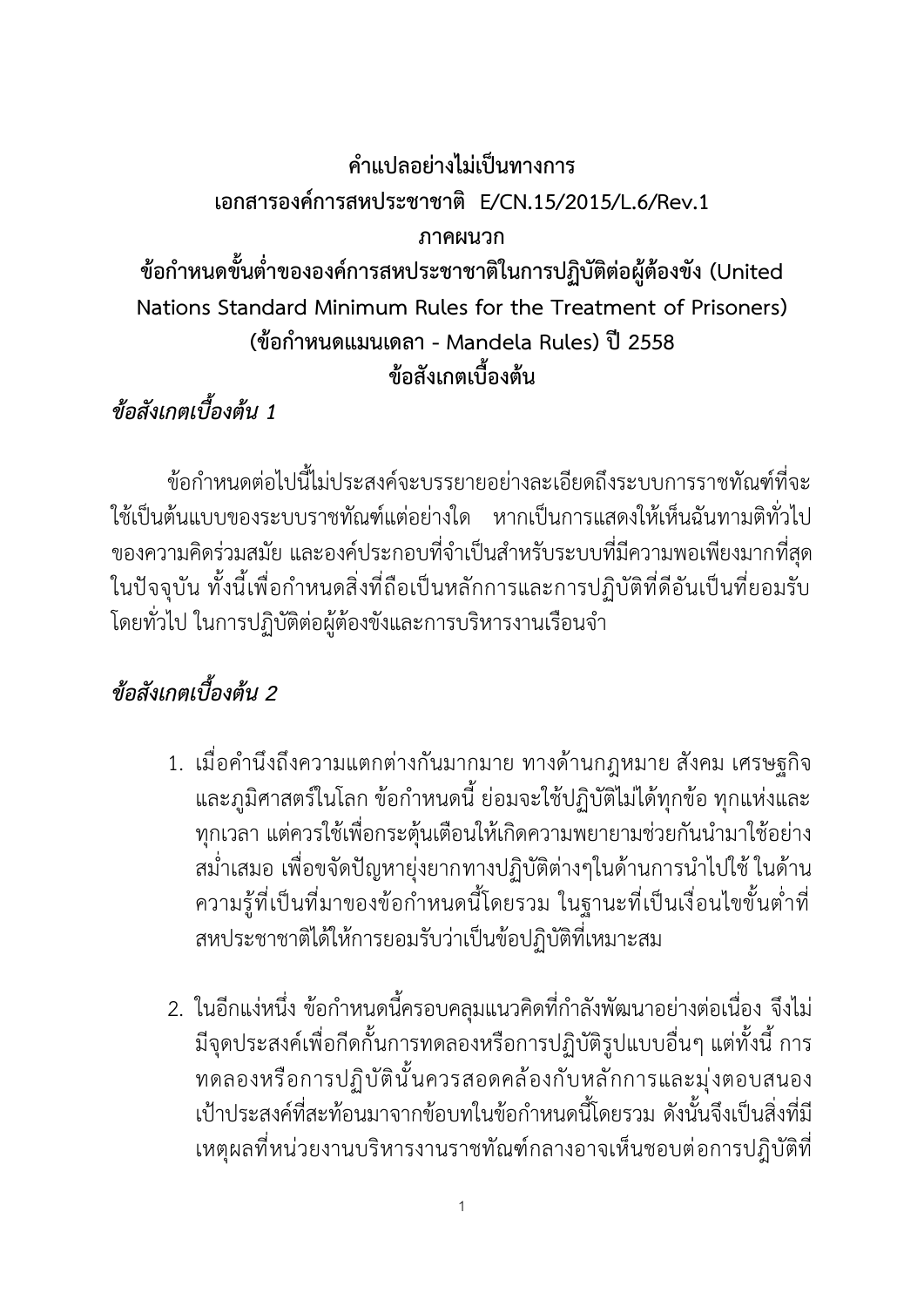แตกต่างออกไปจากข้อกำหนดนี้หากเป็นการปฏิบัติที่สอดคล้องกับ เจตนารมณ์ของข้อกำหนดนี้

# *ข้อสังเกตเบื้องต้น 3*

1. ส่วนที่หนึ่ง ของข้อกำหนดว่าด้วยการบริหารงานทั่วไปในทัณฑสถาน และเป็น ข้อกำหนดที่ใช้แก่ผู้ต้องขังทุกประเภท ทั้งในคดีอาญาหรือในคดีแพ่ง ไม่มีการพิจารณา คดีหรือผู้ต้องขังคดีเสร็จเด็ดขาด รวมทั้งผู้ต้องขังตาม "มาตรการเกี่ยวกับความมั่นคง" หรือมาตรการในการแก้ไขที่เป็นคำสั่งของผู้พิพากษา

2. ส่วนที่สอง ประกอบด้วยข้อกำหนดที่นำมาใช้เฉพาะกรณีพิเศษในแต่ละส่วน อย่างไรก็ดี ข้อกำหนดตามหมวด ก ซึ่งใช้กับผู้ต้องขังที่ต้องคำพิพากษาของศาลแล้วนั้น ย่อมจะใช้ได้อย่างเท่าเทียมกันกับผู้ต้องขังประเภทอื่นที่กล่าวถึงในหมวด ข ค และ ง แต่ ทั้งนี้กรณีจะต้องไม่ขัดหรือแย้งกับข้อกำหนดที่ใช้โดยตรงผู้ต้องขังเหล่านี้แต่ละประเภท และต้องนำไปใช้เพื่อประโยชน์ของพวกเขา

# *ข้อสังเกตเบื้องต้น 4*

**1.** ข้อกำหนดดังกล่าวนี้ไม่ได้มุ่งที่จะวางกฎระเบียบการบริหารงานสำหรับเยาวชน เช่น สถานพินิจและคุ้มครองเด็กและเยาวชน หรือศูนย์อบรมฟื้นฟูเยาวชน แต่โดยทั่วไป ข้อกำหนดในส่วนที่ 1 นี้ ก็อาจนำไปใช้ปฏิบัติในสถานที่เหล่านี้ได้

2. ผู้ต้องขังเยาวชน อย่างน้อยที่สุด ก็ควรจะรวมถึงบุคคลทุกคนที่อยู่ภายใต้เขต อำนาจของศาลคดีเด็กและเยาวชน ซึ่งตามกฎแล้วไม่ควรมีการพิพากษาลงโทษจำคุกผู้ที่ เป็นเยาวชน

**I. ข้อกำหนดทั่วไป** 

**หลักการพื้นฐาน**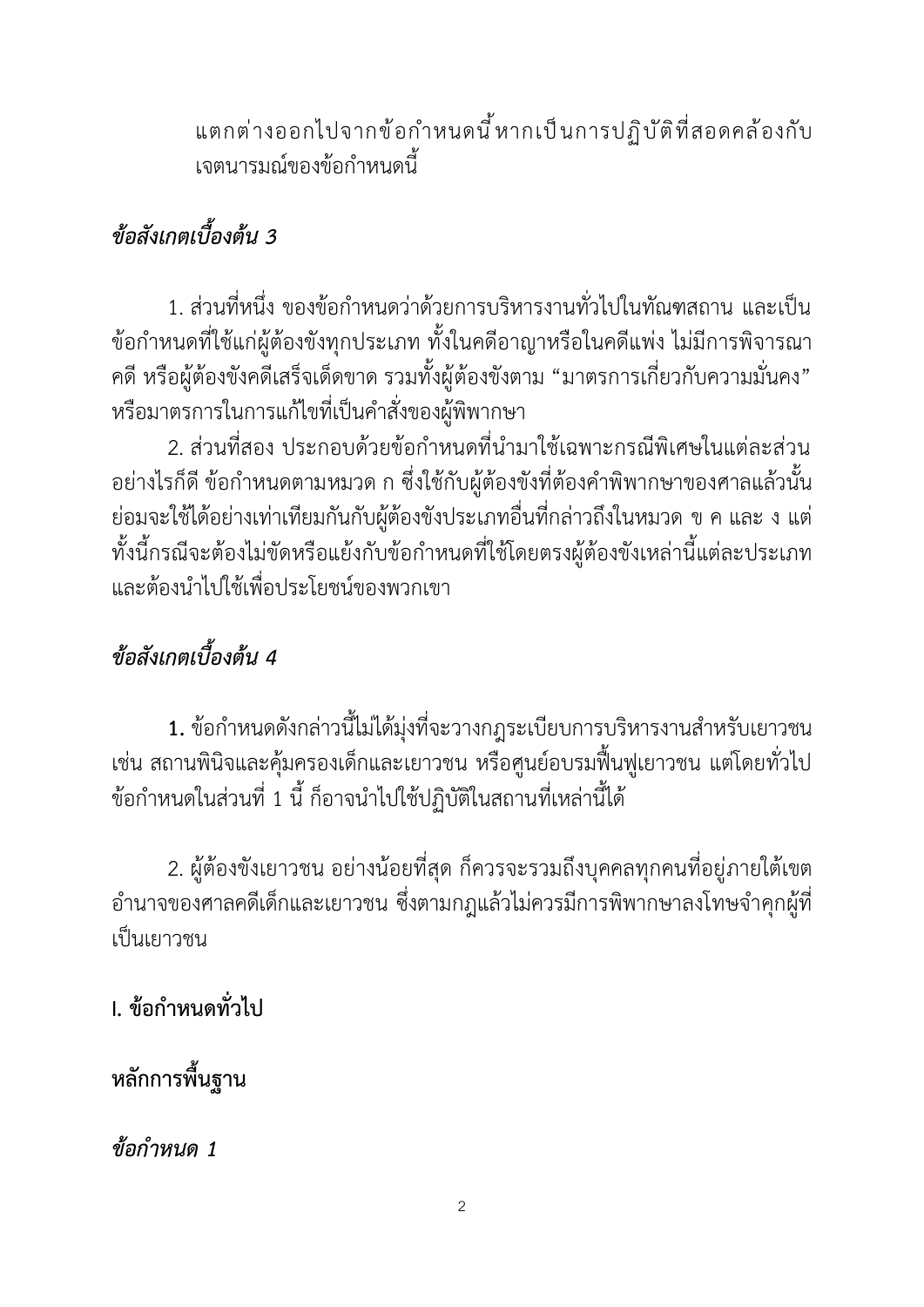ผู้ต้องขังทุกคนพึงได้รับการปฏิบัติด้วยความเคารพต่อศักดิ์ศรีอันมีติดตัวมาแต่เกิด และคุณค่าของความเป็นมนุษย์ ต้องไม่มีผู้ต้องขังคนใดที่จะถูกการทรมานและการปฏิบัติ หรือการลงโทษอื่นๆ ที่โหดร้าย ไร้มนุษยธรรม หรือที่ย่ำยีศักดิ์ศรีและผู้ต้องขังทุกคนต้อง ได้รับการคุ้มครองป้องกันจากการกระทำเช่นนั้น โดยจะต้องไม่มีการอ้างเงื่อนไขใดๆที่จะ กระทำการดังกล่าว ความปลอดภัยและความมั่นคงของผู้ต้องขัง เจ้าหน้าที่ ผู้ให้บริการ ด้านต่างๆในเรือนจำและผู้เข้าเยี่ยมต้องได้รับการประกันตลอดเวลา

#### *ข้อกำหนด 2*

1.ข้อกำหนดนี้พึงใช้ได้ทั่วไปโดยปราศจากความลำเอียง จะต้องไม่มีการเลือก ปฏิบัติโดยเหตุของความแตกต่างในด้านเชื้อชาติ สีผิว เพศ ภาษา ศาสนา ความคิดเห็น ทางการเมืองหรือความคิดเห็นอื่นใด สัญชาติ หรือฐานะทางสังคม ทรัพย์สิน กำเนิด หรือ สถานะอื่นใดของผู้ต้องขัง ทั้งต้องให้ความเคารพต่อความเชื่อทางศาสนาและศาสนกิจที่ ผู้ต้องขังยึดถือ

2. เพื่อให้หลักการไม่เลือกปฏิบัติมีผลในทางปฏิบัติผู้บริหารเรือนจำต้องคำนึงถึง ความจำเป็นของผู้ต้องขังแต่ละคน โดยเฉพาะผู้ต้องขัง บางประเภทที่มีความเปราะบาง มากที่สุด จำเป็นต้องมีมาตรการเพื่อคุ้มครองและส่งเสริมสิทธิของผู้ต้องขังเหล่านี้ที่มี ความจำเป็นพิเศษโดยไม่ให้ถือว่าเป็นการเลือกปฏิบัติ

## *ข้อกำหนด 3*

การคุมขังและมาตรการอื่นใดอันที่ส่งผลให้ตัดขาดผู้ต้องขังจากโลกภาย ก่อให้เกิด ความทุกข์ทรมานแก่คนเหล่านั้นอยู่แล้ว ทั้งนี้เพราะเป็นการเอาไปเสียซึ่งสิทธิในการ กำหนดชะตากรรมของตนเองโดยพรากเสรีภาพของเขาไปเสีย ด้วยเหตุดังกล่าว ระบบ ราชทัณฑ์จึงต้องไม่มุ่งให้เกิดความทุกข์ทรมานเพิ่มเติมสำหรับผู้ที่ตกอยู่ในสภาพการณ์ นั้นเพิ่มขึ้นอีก เว้นแต่โดยมีเหตุที่ไม่อาจหลีกเลี่ยงได้ที่ทำให้ต้องแยกขังหรือเป็นมาตรการ เพื่อรักษาระเบียบวินัย ซึ่งอาจก่อให้เกิดความทุกข์ทรมานได้เป็นปกติวิสัยในสถานการณ์ เช่นนั้น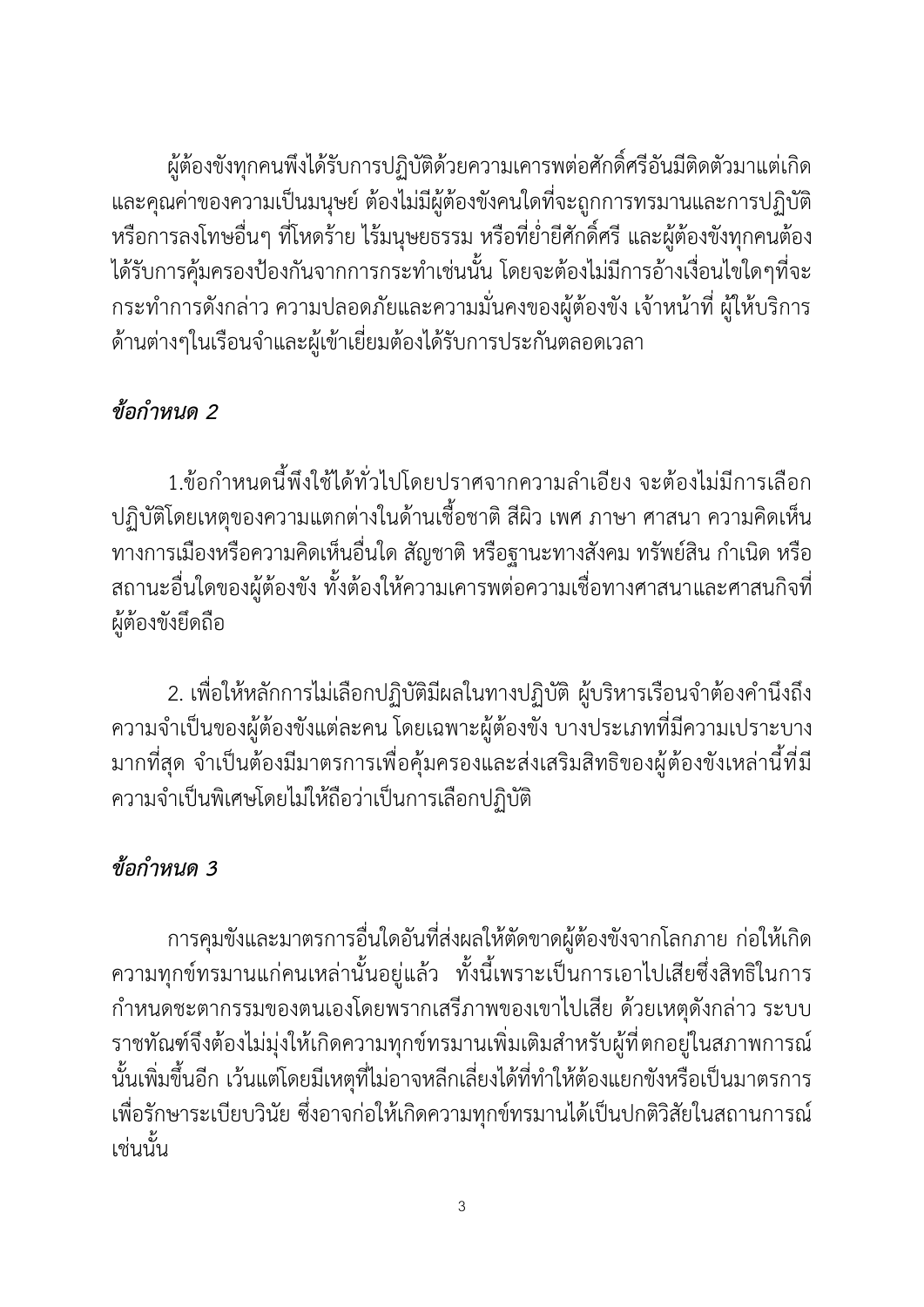#### *ข้อกำหนด 4*

- 1. เป้าประสงค์ของการลงโทษจำคุกหรือการใช้มาตรการที่คล้ายคลึงกัน อันเป็น การจำกัดอิสระและเสรีภาพของบุคคลนั้น โดยเบื้องต้นแล้วก็เพื่อที่จะ คุ้มครองสังคมให้ปลอดพ้นจากอาชญากรรม และลดการกระทำผิดซ้ำ ความ ประสงค์ดังกล่าวสามารถบรรลุได้ต่อเมื่อระยะเวลาในการคุมขังได้ถูกนำมาใช้ เพื่อประกันเท่าที่จะเป็นไปได้ว่าบุคคลเช่นว่านั้นจะสามารถกลับคืนสู่สังคมได้ เมื่อได้รับการปล่อยตัว โดยสามารถดำรงชีวิตที่ไม่ละเมิดกฎหมายและและ พึ่งตนเองได้
- 2. ด้วยเหตุดังกล่าว ผู้บริหารเรือนจำและหน่วยงานอื่นที่มีอำนาจเกี่ยวข้อง จึง ควรจัดให้มีบริการด้านการศึกษา การฝึกอาชีพ และการทำงาน รวมทั้งความ ช่วยเหลือรูปแบบอื่นที่เหมาะสมและที่สามารถให้บริการได้รวมทั้งความ ช่วยเหลือด้านการเยียวยา กำลังใจ จิตวิญญาณ สังคมและสุขภาพ รวมทั้งการ กีฬา เป็นต้น โดยการจัดให้มีโครงการ กิจกรรมและบริการเช่นนัน ควร สอดคล้องกับความจำเป็นต่อผู้ต้องขังแต่ละคน

- 1. ระบบราชทัณฑ์ควรมุ่งที่จะทำความแตกต่างระหว่างชีวิตในเรือนจำกับชีวิต อิสระให้มีน้อยที่สุด ซึ่งตั้งใจที่จะลดความรับผิดชอบของผู้ต้องขัง หรือความ เคารพในศักดิ์ศรีของพวกเขาในฐานะที่เป็นมนุษย์
- 2. ผู้บริหารเรือนจำจะต้องจัดให้มีความเป็นอยู่และการปรับตัวที่สมเหตุผล เพื่อ ประกันว่า ผู้ต้องขังที่มีความบกพร่องทางกาย ทางใจ จิตใจ หรืออื่นใด สามารถเข้าถึงการใช้ชีวิตในเรือนจำได้อย่างเต็มที่และอย่างเป็นผล อย่างเท่า เทียมกับผู้ต้องขังคนอื่น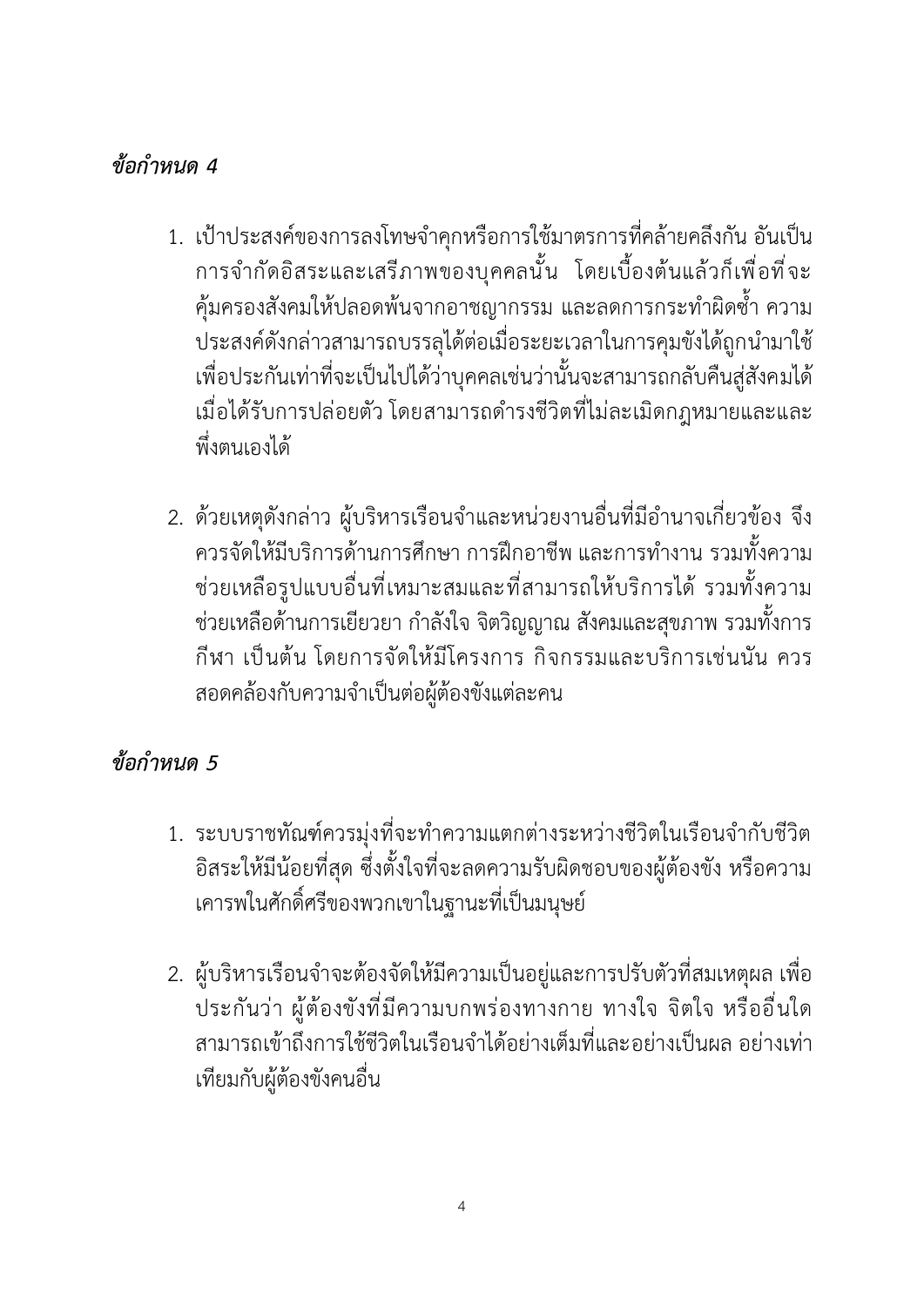#### **การบริหารงานแฟ้มทะเบียนผู้ต้องขัง**

#### *ข้อกำหนด 6*

ต้องมีการจัดทำระบบงานทะเบียนผู้ต้องขังที่ได้มาตรฐานในทุกที่ซึ่งมีการ คุม ขังบุคคล โดยอาจจัดทำเป็นฐานข้อมูลอิเลคทรอนิกส์ หรือสมุดทะเบียน ที่มีการแจก แจงด้วยหมายเลข และมีลายเซ็นกำกับ ต้องมีขั้นตอนปฏิบัติเพื่อประกันว่าสามารถ ตรวจสอบด้านทะเบียนได้ ป้องกันไม่ให้มีการเข้าถึง หรือมีการแก้ไขข้อมูลใด ๆ ที่มีอยู่ ในระบบนั้นโดยไม่ได้รับอนุญาต

### *ข้อกำหนด 7*

จะต้องไม่มีการรับตัวบุคคลใดๆเข้าสู่เรือนจำโดยปราศจากคำสั่งคุมขังที่ถูกต้อง สมบูรณ์ ต้องมีการกรอกข้อมูลต่อไปนี้เข้าไปในระบบงานทะเบียนผู้ต้องขัง ทุกครั้งที่การ รับผู้ต้องขังเข้าสู่เรือนจำ คือ

(ก) ข้อมูลที่ชัดเจนอันช่วยให้สามารถจำแนกอัตลักษณ์ของบุคคล รวมทั้งในแง่ เพศสภาพอันเป็นที่ยอมรับของผู้ต้องขังดังกล่าว

(ข) เหตุผลอันเป็นเหตุให้เกิดการคุมขังผู้ต้องขังดังกล่าวและหน่วยงานรับผิดชอบ ในการสั่งคุมขังรวมทั้งวัน เวลาและสถานที่จับกุม

(ค) วันและเวลาที่มีการรับและปล่อยตัวรวมทั้งที่มีการส่งตัวผู้ต้องขังไปที่ใด ๆ

(ง) ร่องรอยบาดเจ็บที่สามารถเห็นได้และคำร้องเรียนใด ๆ เกี่ยวกับสภาพการ ปฏิบัติที่ทารุณโหดร้ายซึ่งเกิดขึ้นก่อนหน้านั้น

(จ) บัญชีทรัพย์สินส่วนตัวของผู้ต้องขัง

(ฉ) ชื่อของญาติ หรืออาจรวมทั้งชื่อของลูก อายุของลูก ที่อยู่และสถานภาพการมี ผู้ปกครองหรือมีผู้ดูแล

(ช) รายละเอียดและข้อมูลของญาติที่ใกล้ชิดของผู้ต้องขังที่สามารถติดต่อได้เมื่อ เกิดเรื่องฉุกเฉิน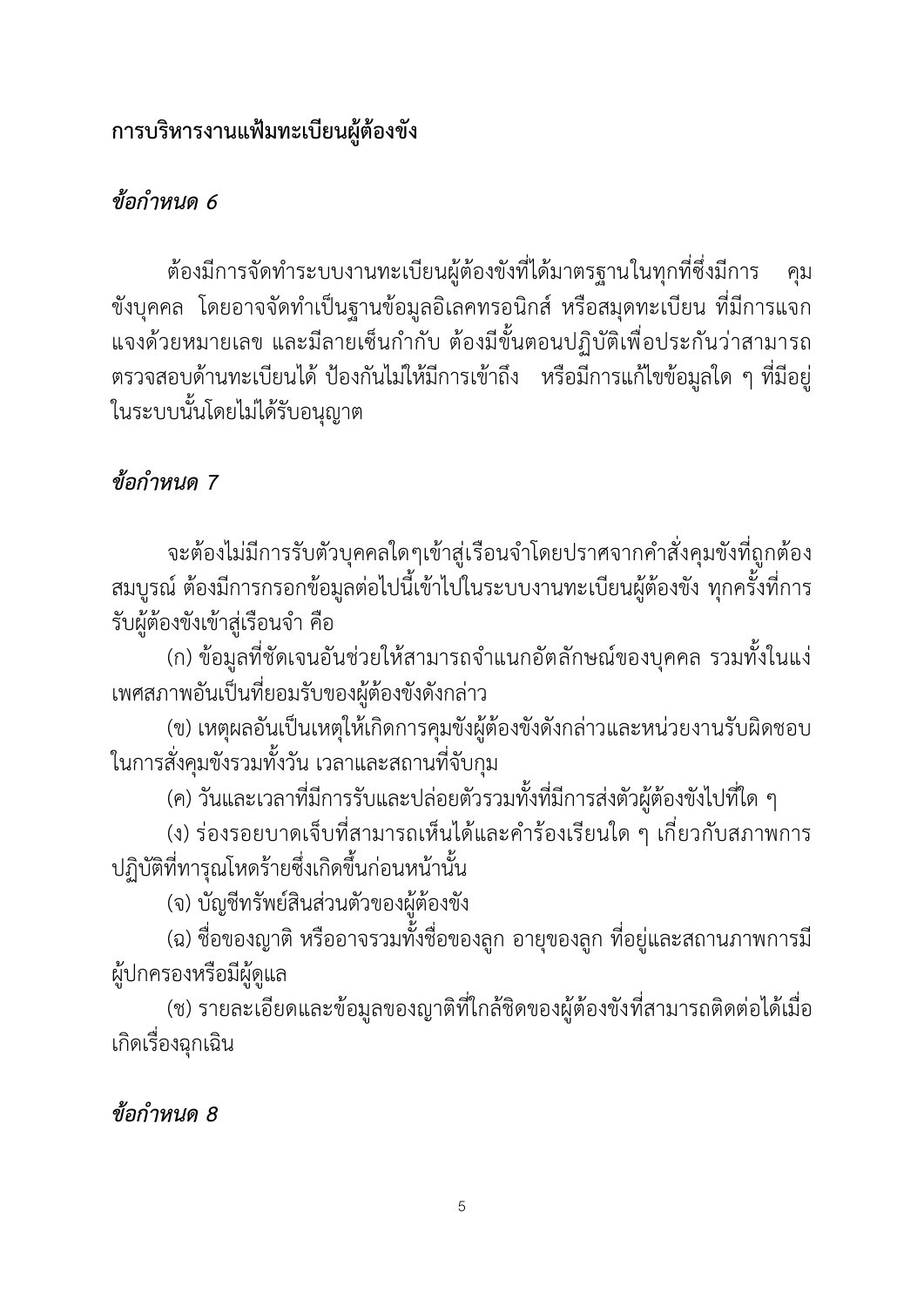จะต้องกรอกข้อมูลที่เกี่ยวข้องต่อไปนี้ไว้ในระบบงานทะเบียนผู้ต้องขัง ในระหว่าง ที่มีการคุมขัง

(ก) ข้อมูลเกี่ยวกับกระบวนการทางศาล รวมทั้งวันที่ขึ้นศาลและพบทนายความ

- (ข) รายงานการประเมินผลและการจัดประเภทในเบื้องต้น
- (ค) ข้อมูลเกี่ยวกับพฤติกรรมและความมีระเบียบวินัย

(ง) คำร้องขอหรือร้องทุกข์รวมทั้งคำกล่าวหาว่ามีการทรมานและการปฏิบัติหรือ การลงโทษอื่นๆ ที่โหดร้าย ไร้มนุษยธรรม หรือที่ย่ำยีศักดิ์ศรี เว้นแต่เป็นข้อมูลที่พึงเก็บ เป็นความลับ

(จ) ข้อมูลเกี่ยวกับการลงโทษทางวินัย

(ฉ) ข้อมูลเกี่ยวกับพฤติการณ์และสาเหตุของการบาดเจ็บหรือเสียชีวิต และใน กรณีหลัง ให้ระบุว่านำอัฐิธาตุไปเก็บไว้ที่ใด

#### *ข้อกำหนด 9*

ข้อมูลที่บันทึกตามข้อกำหนด 7 และ 8 ต้องเก็บเป็นความลับ และให้เข้าถึงได้ เฉพาะผู้ที่ในทางวิชาชีพมีความรับผิดชอบที่ต้องเข้าถึงบันทึกข้อมูลดังกล่าวเท่านั้น ผู้ต้องขังทุกคนต้องสามารถเข้าถึงข้อมูลบันทึกที่เกี่ยวข้องกับตนได้โดยอาจมีการปิดบัง ข้อความบางส่วนตามอำนาจที่ให้ไว้โดยกฎหมายในประเทศ และผู้ต้องขังมีสิทธิได้รับ สำเนาอย่างเป็นทางการของข้อมูลนั้นเมื่อได้รับการปล่อยตัว

### *ข้อกำหนด 10*

ให้มีการใช้ประโยชน์จากระบบงานทะเบียนผู้ต้องขัง เพื่อวิเคราะห์ข้อมูลเกี่ยวกับ แนวโน้มและพฤติการณ์ที่เกิดขึ้นกับประชากรในเรือนจำ ทั้งในแง่อัตราส่วนของผู้ต้องขัง ต่อพ้นที่ในเรือนจำ ทั้งนี้เพื่อใช้เป็นข้อมูลประกอบการตัดสินใจเรื่องต่างๆโดยตั้งอยู่บน พยานหลักฐานเชิงประจักษ์

#### **การแยกประเภท**

### *ข้อกำหนด 11*

ผู้ต้องขังต่างประเภทกัน พึงแยกคุมขังไว้คนละแห่ง หรือคนละส่วนของเรือนจำ โดยคำนึงถึงเพศ อายุ ประวัติด้านอาชญากรรม เหตุผลในทางคดีในการคุมขัง และความ จำเป็นต่างๆในการปฏิบัติต่อผู้ต้องขังเหล่านั้น ดังนั้น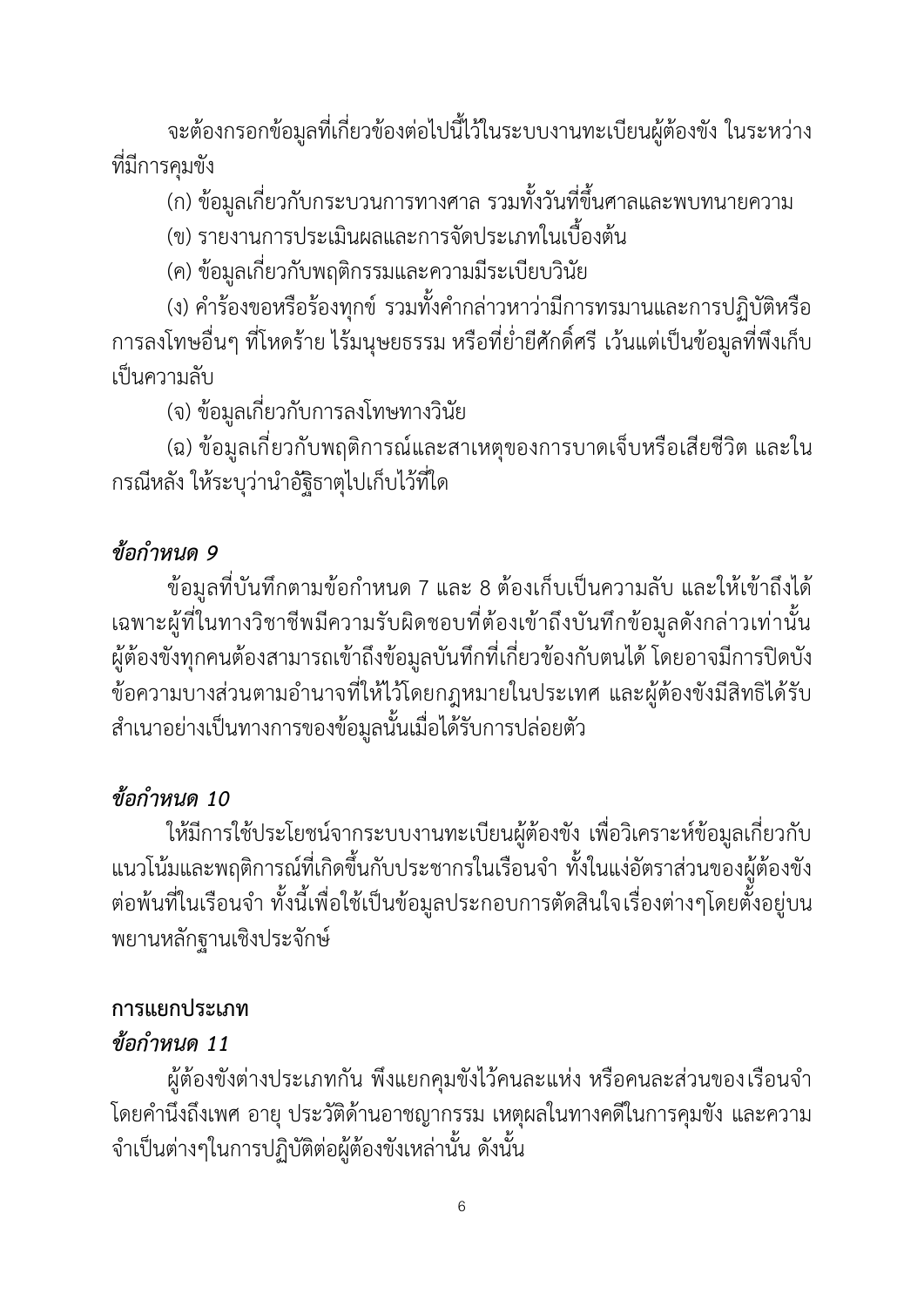(ก) ผู้ต้องขังชายและหญิง ต้องแยกไว้คนละแห่ง เรือนจำใดใช้ควบคุมผู้ต้องขังทั้ง สองเพศ สถานที่ที่คุมขังหญิงต้องแยกเป็นเอกเทศโดยเด็ดขาด

- (ข) ผู้ต้องขังที่รอการพิจารณาต้องแยกจากนักโทษเด็ดขาด
- (ค) ผู้ต้องขังระหว่างพิจารณาคดี จะต้องแยกจากผู้ต้องขังที่ต้องคำพิพากษาแล้ว
- (ง) ผู้ต้องขังเยาว์ชนต้องแยกจากผู้ต้องขังผู้ใหญ่

# **ที่อยู่อาศัย**

### *ข้อกำหนด 12*

**1**. หากมีการแยกห้องเป็นการเฉพาะ ในเวลากลางคืนต้องให้ผู้ต้องขังแต่ละคนได้ นอนในห้องขังหรือกรงนั้นๆ ในกรณีที่มีเหตุพิเศษจำเป็นจะต้องนอนรวมกันโดยไม่อาจ ปฏิบัติตามหลักนี้ได้เป็นต้นว่ามีผู้ต้องขังเพิ่มมากขึ้นชั่วคราว ก็ไม่พึงจัดห้องหนึ่งให้นอน สองคน

2. เรือนจำใดใช้ระบบห้องขังรวม ผู้ต้องขังที่ให้นอนรวมห้องเดียวกัน พึงได้รับการ คัดเลือกด้วยความระมัดระวังและเหมาะที่จะอยู่ร่วมกันด้วยดี จะต้องมีเจ้าหน้าที่คอย ดูแลสังเกตการณ์ในเวลากลางคืนเป็นประจำให้สอดคล้องกับสภาพในเรือนจำด้วย

### *ข้อกำหนด 13*

อาคารที่คุมขังทุกแห่ง โดยเฉพาะห้องนอน จะต้องจัดให้ถูกหลักอนามัย ตาม สภาพของดินฟ้าอากาศ ข้อสำคัญจะต้องมีอากาศหายใจเพียงพอ มีขนาดของพื้นที่ห้อง ตามกำหนดขั้นต่ำ มีแสงสว่าง ความอบอุ่น และการระบายอากาศ

### *ข้อกำหนด 14*

ทุกๆแห่งที่ใช้เป็นทั้งที่อยู่ และที่ทำงานของผู้ต้องขังให้มีลักษณะดังนี้

(ก) หน้าต่างให้ใหญ่พอที่แสงแดดส่องสว่างพอจะอ่านหนังสือ หรือทำงานได้ และ ให้ก่อสร้างในลักษณะที่ให้อากาศบริสุทธิ์ผ่านเข้ามาได้ทั้งนี้ ไม่ว่าจะมีการติดตั้ง เครื่องช่วยระบายอากาศหรือไม่ก็ตาม

(ข) แสงไฟฟ้าต้องมากพอให้อ่านหนังสือ หรือทำงานได้โดยไม่เป็นอันตรายแก่ สายตา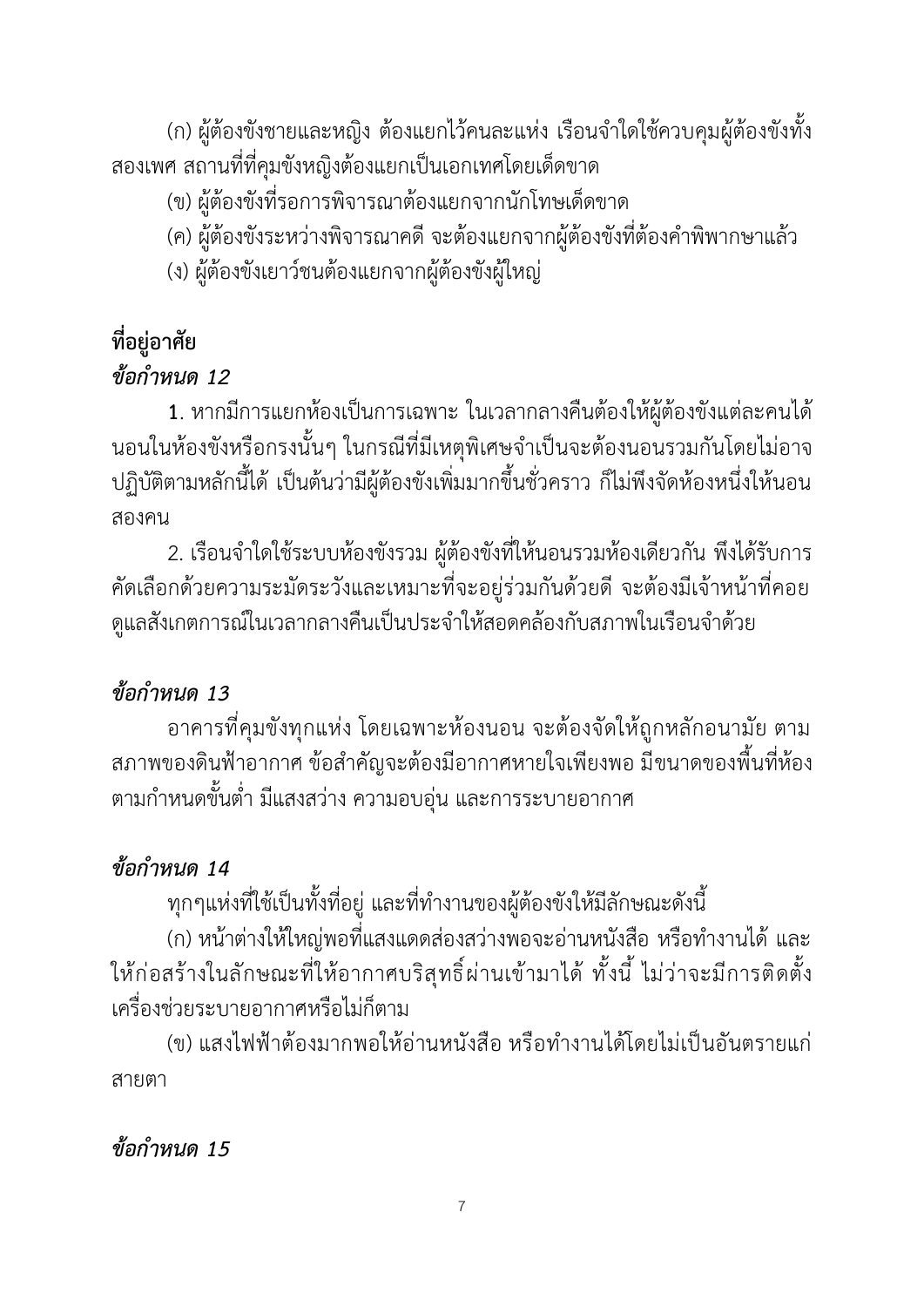มีเครื่องสุขภัณฑ์เพียงพอแก่ความจำเป็นกับผู้ต้องขังทุกคน ทั้งต้องสะอาดและ เหมาะสม ไม่ประเจิดประเจ้อ

### *ข้อกำหนด 16*

ที่อาบน้ำและฝักบัวต้องติดตั้งให้เพียงพอกับจำนวนผู้ต้องขังทุกคนที่จะอาบน้ำโดย มีอุณหภูมิที่เหมาะสมกับดินฟ้าอากาศ และให้สามารถอาบน้ำชำระร่างกายให้สะอาดได้ บ่อยตามความจำเป็นตามฤดูกาลและตามสภาพของแต่ละภูมิภาค โดยอย่างน้อยควรให้ ผู้ต้องขังได้อาบน้ำสัปดาห์ละครั้งหากอยู่ในภูมิภาคเขตอบอุ่น

## *ข้อกำหนด 17*

ให้มีการดูแลรักษาอย่างเหมาะสมเป็นประจำสำหรับทุกส่วนภายในเรือนจำที่ใช้ เป็นที่คุมขังโดยจะต้องทำความสะอาดอยู่ตลอดเวลา

# **สุขอนามัยของผู้ต้องขัง**

### *ข้อกำหนด 18*

1. ผู้ต้องขังจะต้องรักษาร่างกายให้สะอาด ฉะนั้นจะต้องจัดหาน้ำและอุปกรณ์ เครื่องใช้สำหรับห้องน้ำที่จำเป็นเพื่อสุขภาพและความสะอาดของผู้ต้องขังให้ด้วย

2. เพื่อให้ผู้ต้องขังสามารถรักษาภาพลักษณะที่ดีเพื่อการเคารพในตนเอง จะต้อง จัดให้มีสิ่งอำนวยความสะดวกในการดูแลผมและหนวดเคราให้แก่ผู้ต้องขัง ถ้าเป็น ผู้ต้องขังชายก็ให้สามารถโกนหนวดเคราได้เป็นประจำ

# **เสื้อผ้าและที่นอน**

### *ข้อกำหนด 19*

1. ผู้ต้องขังทุกคนที่ไม่ได้รับอนุญาตให้ใช้เสื้อผ้าของตนเอง จะต้องได้รับเสื้อผ้าที่ เหมาะกับดินฟ้าอากาศ และเพียงพอที่จะให้ผู้ต้องขังมีสุขภาพดี ทั้งเสื้อผ้าที่ให้สวมใส่ต้อง ไม่มีลักษณะย่ำยีศักดิ์ศรี หรือทำให้อับอาย

2. เสื้อผ้าทุกชิ้นจะต้องสะอาดเรียบร้อยเสมอ เสื้อผ้าชั้นในจะต้องเปลี่ยนและซัก บ่อยครั้งตามความจำเป็น เพื่อรักษาไว้ซึ่งสุขอนามัย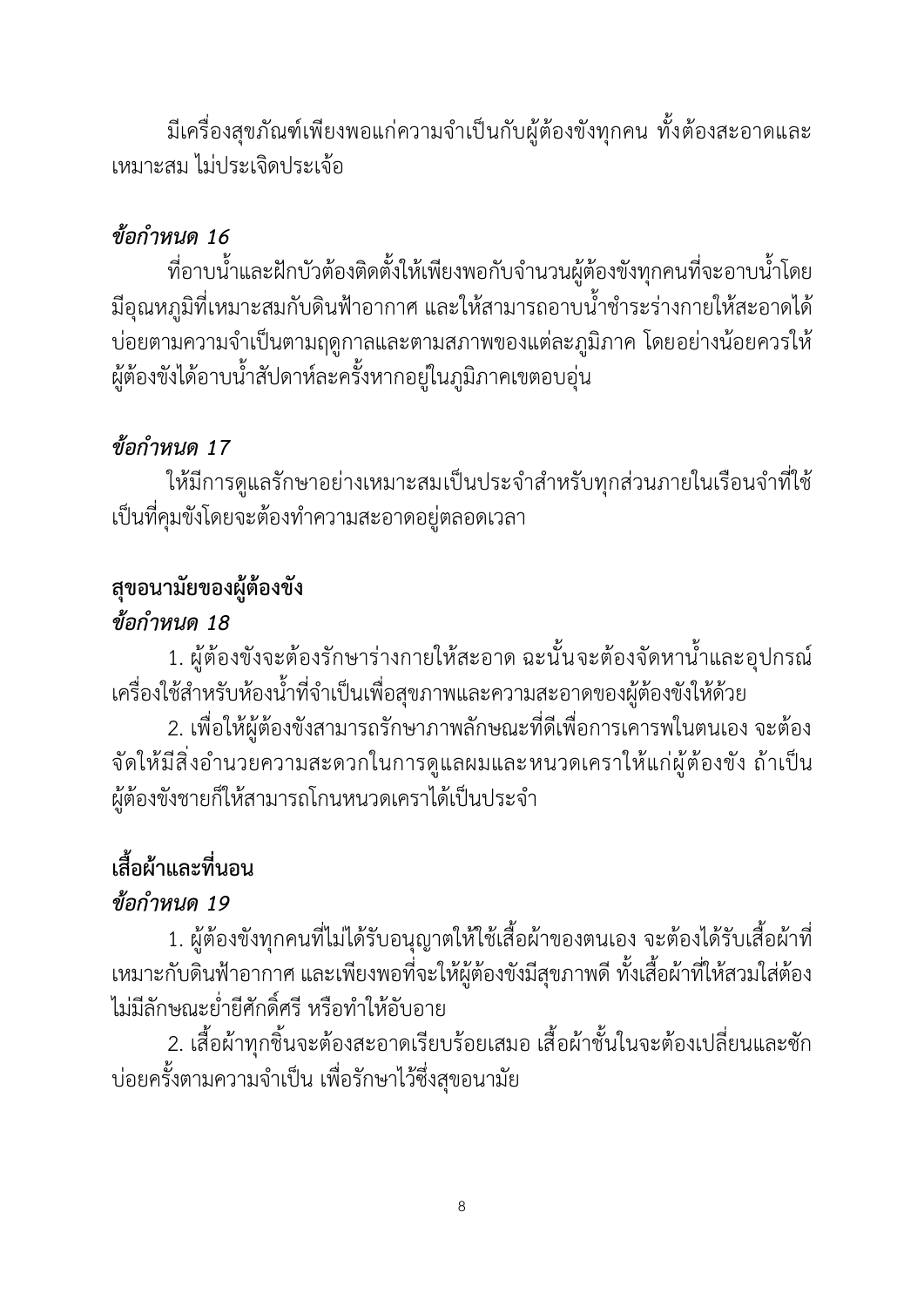3. ในกรณีพิเศษ เวลาผู้ต้องขังที่ออกนอกเรือนจำตามคำสั่งของทางราชการ ควร อนุญาตให้สวมเครื่องแต่งกายของตนเอง หรือเครื่องแต่งกายอื่นซึ่งไม่เป็นเป้าสายตา ประชาชน

### *ข้อกำหนด 20*

ถ้าผู้ต้องขังคนใดได้รับอนุญาตให้ใช้เสื้อผ้าของตนเองได้ในเมื่อรับตัวไว้ในเรือนจำ ควรจัดเตรียมให้เป็นที่แน่นอนว่า เสื้อผ้านั้นมีความสะอาดและเหมาะสมแก่การใช้สอย

### *ข้อกำหนด 21*

ผู้ต้องขังแต่ละคนควรมีเตียงนอนแยกเป็นเอกเทศ ตามมาตรฐานของท้องถิ่นหรือ ของประเทศ และมีเครื่องหลับนอนที่สะอาดและเพียงพอ จัดไว้อย่างเป็นระเบียบ และ เปลี่ยนให้เป็นประจำเพื่อให้มั่นใจว่ามีความสะอาด

#### **อาหาร**

#### *ข้อกำหนด 22*

1. ผู้ต้องขังทุกคนจะต้องได้รับอาหารที่จัดให้เป็นเวลาโดยเรือนจำ อันมีประโยชน์ และเพียงพอต่อสุขภาพและ เพื่อความแข็งแรงแห่งร่างกาย โดยต้องจัดปรุงอย่างสะอาด และจัดให้อย่างเป็นระเบียบ

2. น้ำต้องจัดไว้เพื่อให้ผู้ต้องขังทุกคนได้ดื่มเมื่อต้องการ

### **การออกกำลังกายและการเล่นกีฬา**

### *ข้อกำหนด 23*

1. ผู้ตองขังทุกคนที่ไม่ได้ทำงานภายนอก จะต้องได้ออกกำลังกายอย่างเหมาะสม กลางแจ้งอย่างน้อยวันละหนึ่งชั่วโมง เมื่ออากาศอำนวย

2. ผู้ต้องขังที่เป็นเยาวชนหรือประเภทอื่น ที่วัยและสภาพร่างกายอำนวย ควร ได้รับการฝึกฝนด้านพลศึกษา และนันทนาการในชั่วโมงออกกำลังกาย โดยทางเรือนจำ จะต้องจัดหาสถานที่และอุปกรณ์การเล่นไว้ให้

### **บริการด้านการรักษาพยาบาล** *ข้อกำหนด 24*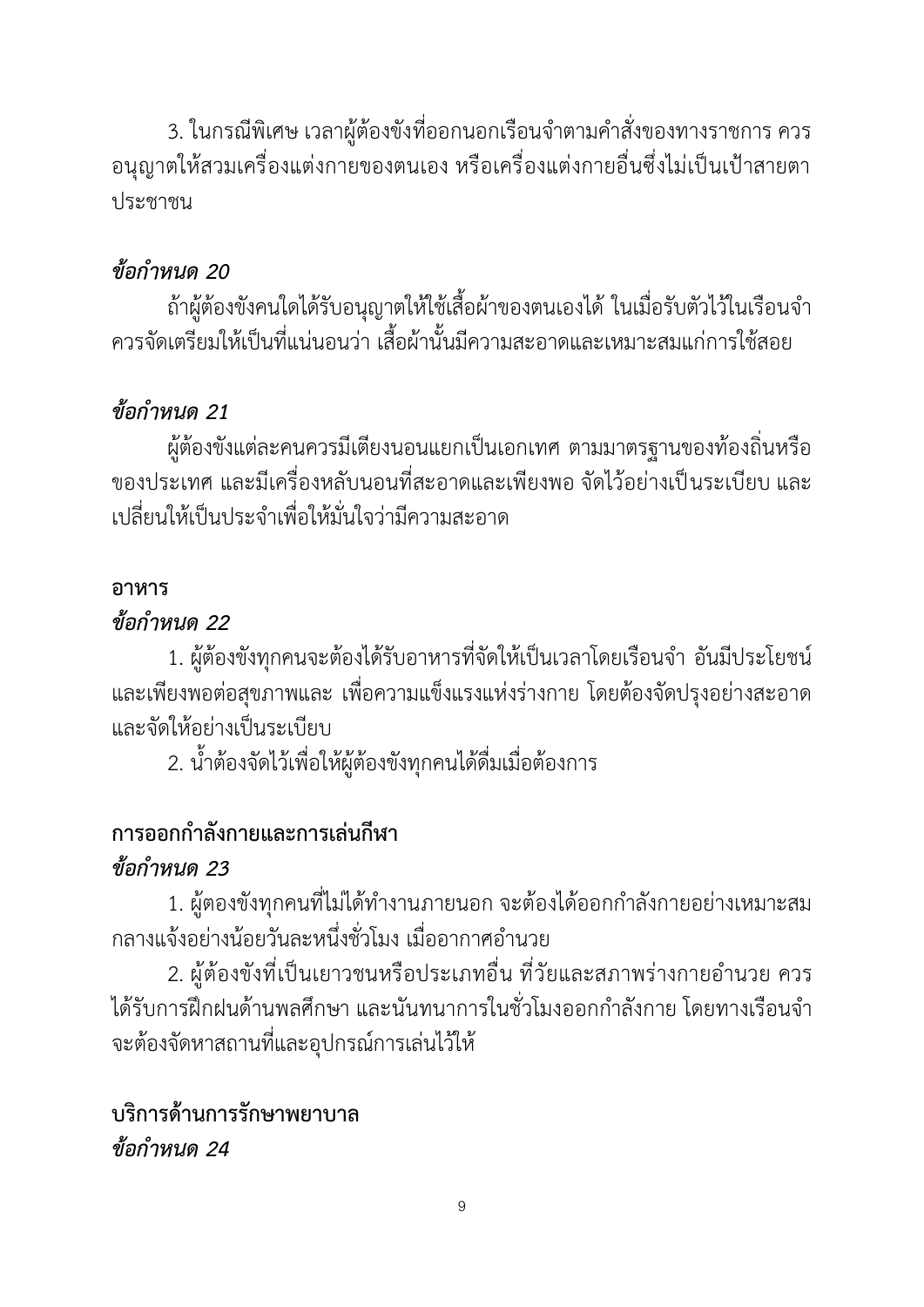**1**. การให้บริการด้านการรักษาพยาบาลแก่ผู้ต้องขังเป็นความรับผิดชอบของรัฐ โดยผู้ต้องขังควรได้รับการรักษาพยาบาลตามมาตรฐานเช่นเดียวกับที่รัฐจัดให้กับ ประชาชนอื่น และจะต้องสามารถเข้าถึงบริการที่จำเป็นโดยไม่คิดมูลค่าและไม่เลือก ปฏิบัติด้วยเหตุแห่งสถานภาพด้านกฎหมายของตน

2. การจัดบริการรักษาพยาบาลควรอยู่ในลักษณะที่เชื่อมโยงอย่างใกล้ชิดกับงาน ด้านสาธารณสุขโดยทั่วไป และในลักษณะที่ประกันให้มีการรักษาและพยาบาลอย่าง ต่อเนื่อง รวมทั้งการให้บริการด้านเอชไอวี วัณโรค และโรคติดต่ออื่น ๆ รวมทั้งภาวะที่ ต้องพึ่งพิงยาเสพติด

### *ข้อกำหนด 25*

1. เรือนจำทุกแห่งพึงมีสถานบริการรักษาพยาบาล อันมีหน้าที่ประเมิน ส่งเสริม คุ้มครอง และพัฒนาสุขภาพกายและจิตใจของผู้ต้องขัง โดยเฉพาะการให้ความใส่ใจเป็น พิเศษต่อผู้ต้องขังที่ต้องการการดูแลสุขภาพเป็นพิเศษ หรือมีปัญหาสุขภาพที่กระทบต่อ การบำบัดฟื้นฟูของตน

2. บริการรักษาพยาบาลจะต้องมีคณะทำงานสหวิชาชีพ ซึ่งประกอบด้วยบุคลากร ที่มีคุณสมบัติเหมาะสมอย่างเพียงพอสำหรับหน่วยบริการด้านการรักษาพยาบาลที่เป็น อิสระ และมีศักยภาพด้านการแพทย์อย่างเต็มที่ โดยควรมีความเชี่ยวชาญอย่างเพียงพอ ทั้งด้านจิตวิทยาและจิตเวช และต้องจัดให้ผู้ต้องขังทุกคนสามารถเข้าถึงบริการด้านทัน ตกรรมที่มีคุณภาพด้วย

### *ข้อกำหนด 26*

1. หน่วยบริการรักษาพยาบาลควรจัดเตรียมและปรับปรุงข้อมูลด้านเวชระเบียน ของผู้ต้องขังทุกคนให้ทันสมัยและเก็บเป็นความลับ และผู้ต้องขังทุกคนควรสามารถ เข้าถึงข้อมูลเหล่านี้ได้เมื่อต้องการ โดยผู้ต้องขังอาจแต่งตั้งให้ผู้อื่นให้เข้าถึงข้อมูลเวช ระเบียนของตนได้ด้วย

2. เมื่อมีการโอนย้ายผู้ต้องขัง จะต้องมีการส่งมอบเวชระเบียนเหล่านี้ให้กับ หน่วยงานที่รับตัวไว้ โดยจะต้องถือเป็นความลับทางการแพทย์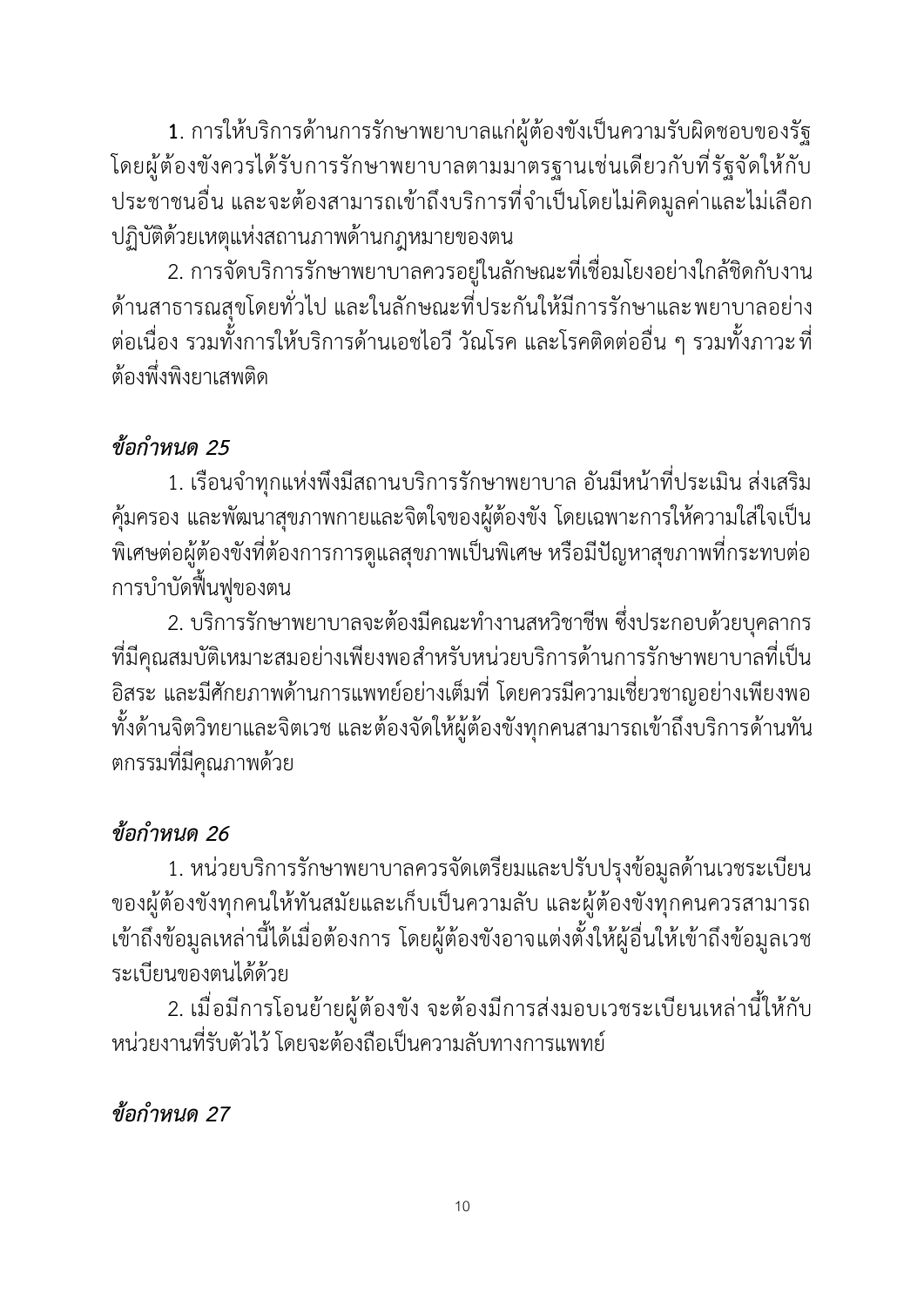1. ในกรณีฉุกเฉิน ผู้ต้องขังทุกคนต้องได้รับการประกันว่าสามารถเข้าถึงการ รักษาพยาบาลได้โดยพลันผู้ต้องขังที่จำเป็นต้องได้รับการรักษาหรือการผ่าตัดเฉพาะทาง ต้องได้รับการส่งตัวไปยังหน่วยงานที่เชี่ยวชาญเฉพาะทางหรือโรงพยาบาลของพลเรือน ในกรณีที่เรือนจำมีโรงพยาบาลของตนเอง โรงพยาบาลนั้นต้องมีบุคลากรและอุปกรณ์ ทางการแพทย์อย่างเพียงพอ และมีศักยภาพที่จะให้การรักษาและดูแลอย่างเหมาะสมกับ ผู้ต้องขังที่ได้รับตัวมา

2. การตัดสินใจทางการแพทย์ให้กระทำได้เฉพาะผู้รับผิดชอบที่มีวิชาชีพด้าน การแพทย์เท่านั้นและการตัดสินใจดังกล่าวจะต้องไม่ถูกลบล้าง หรือเพิกเฉยโดยผู้ที่มิใช่ บุคคลากรทางด้านการแพทย์

### *ข้อกำหนด 28*

ในเรือนจำหญิงจะต้องจัดที่อยู่และดูแลเฉพาะสำหรับหญิงมีครรภ์ทั้งก่อนคลอด และหลังคลอด ตลอดทั้งจัดให้ เท่าที่จะทำได้ เด็กได้คลอดนอกเรือนจำ แต่ถ้าหากเด็ก ต้องคลอดในเรือนจำ ก็จะต้องไม่ระบุในสูติบัตรว่าเกิดในเรือนจำ

### *ข้อกำหนด 29*

1. การตัดสินใจอนุญาตให้เด็กพักอาศัยในเรือนจำกับพ่อหรือแม่ของตน ให้ คำนึงถึงประโยชน์สูงสุดของเด็กเป็นที่ตั้ง กรณีที่อนุญาตให้เด็กพักอาศัยในเรือนจำกับพ่อ หรือแม่ ทางเรือนจำต้องกำหนดให้มี

(ก) สถานที่ให้การดูแลเด็กทั้งภายในหรือภายนอก โดยมีบุคลากรที่มีคุณสมบัติ เหมาะสม ทั้งนี้เพื่อให้เด็กได้รับการดูแลกรณีที่พ่อหรือแม่ไม่ได้เป็นผู้ดูแลในขณะนั้น

(ข) บริการดูแลสุขภาพเฉพาะทางสำหรับเด็ก รวมทั้งการตรวจสุขภาพในตอนรับ ตัวเข้ามาอยู่ในเรือนจำ และให้มีผู้ชำนาญการเป็นผู้เฝ้าดูแลพัฒนาการของเด็กอย่าง ต่อเนื่อง

2. เด็กที่อยู่ในเรือนจำกับพ่อหรือแม่ ต้องไม่ได้รับการปฏิบัติเหมือนเป็นผู้ต้องขัง

#### *ข้อกำหนด 30*

แพทย์หรือบุคคลากรทางการแพทย์ไม่ว่าต้องรายงานโดยตรงต่อแพทย์หรือไม่ก็ ตาม ต้องตรวจร่างกายผู้ต้องขังทุกคนโดยมิชักช้า นับแต่แรกรับตัวไว้ในเรือนจำ และ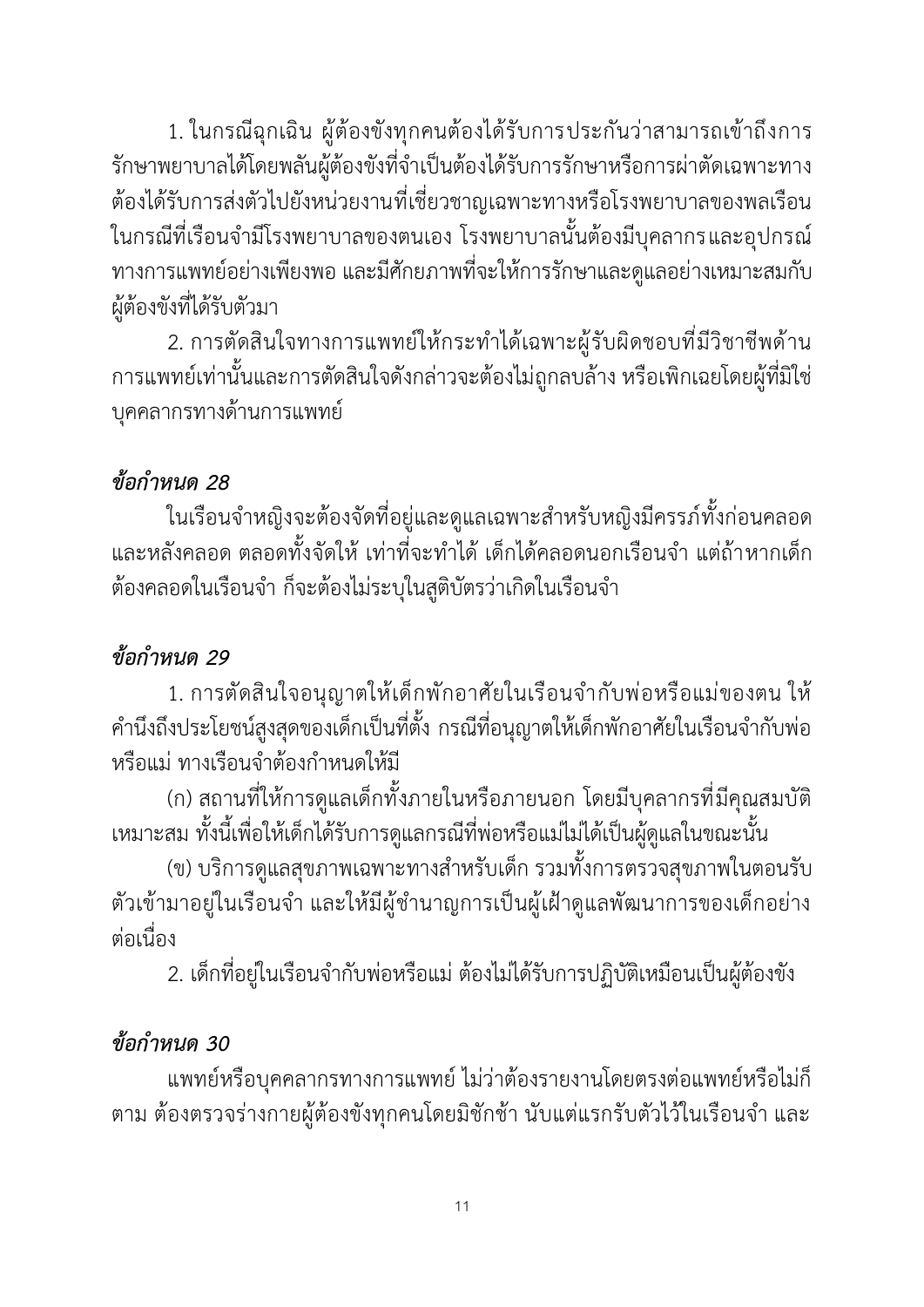ตรวจอีกเป็นครั้งคราวภายหลังที่ได้รับตัวไว้แล้วตามความจำเป็น ทั้งนี้ควรให้ความใส่ใจ เป็นพิเศษต่อ

(ก) การระบุความต้องการการรักษาพยาบาล และใช้มาตรการทั้งปวงที่จำเป็น เพื่อให้มีการรักษาพยาบาล

(ข) การระบุถึงการปฏิบัติที่ทารุณโหดร้ายซึ่งเกิดขึ้นกับผู้ต้องขังก่อนหน้าที่จะส่ง ตัวเข้ามาอยู่ในเรือนจำ

(ค) การระบุร่องรอยใด ๆ ในด้านจิตใจหรือความเครียดอันเป็นผลมาจากการคุม ขัง ทั้งนี้โดยรวมถึงแต่ไม่จำกัดเฉพาะ ความเสี่ยงที่จะฆ่าตัวตายหรือทำร้ายตนเอง และ อาการถอนยาอันเป็นผลมาจากการใช้ยาเสพติด การกินยาหรือการดื่มสุรา และการจัด ให้มีมาตรการหรือการรักษาพยาบาลหรือมาตรการที่เหมาะสมที่จะใช้กับนักโทษแต่ละ คน

(ง) กรณีที่สงสัยว่าผู้ต้องขังป่วยเป็นโรคติดต่อ จะต้องมีการแยกตัวผู้ป่วยไป รักษาพยาบาลทางคลินิคอย่างเพียงพอสำหรับผู้ต้องขังเหล่านั้นในช่วงเวลาที่อาจแพร่เชื่อ (จ) การจำแนกความแข็งแรงทางกายของผู้ต้องขัง ในแง่การทำงาน การออกกำลัง กาย และการเข้าร่วมในกิจกรรมอื่น ๆ อย่างเหมาะสม

### *ข้อกำหนด 31*

แพทย์หรือบุคคลากรทางการแพทย์ที่มีคุณสมบัติเหมาะสม แล้วแต่กรณี ต้องเข้า ดูแลผู้ต้องขังที่เจ็บป่วยทุกคน ผู้ต้องขังที่ร้องเรียนว่ามีปัญหาเจ็บป่วยทางกายหรือจิตใจ หรืออาการบาดเจ็บทางกายหรือจิตใจ และผู้ต้องขังใด ๆ ที่พึงได้รับความใส่ใจเป็นพิเศษ โดยต้องเข้าไปเยี่ยมทุกวัน บรรดาการตรวจรักษาจะต้องเก็บไว้เป็นความลับอย่างเต็มที่

### *ข้อกำหนด 32*

1. ความสัมพันธ์ระหว่างแพทย์หรือบุคคลากรด้านการแพทย์กับผู้ต้องขัง ต้อง เป็นไปตามมาตรฐานจริยธรรมและวิชาอาชีพเช่นเดียวกับที่ใช้กับผู้ป่วยในชุมชนภายนอก โดยเฉพาะ

(ก) หน้าที่ในการคุ้มครองสุขภาพทางกายและจิตใจของผู้ต้องขัง และการป้องกัน โรคและการรักษาพยาบาลบนพื้นฐานการรักษาพบาบาลทางการแพทย์โดยคลินิค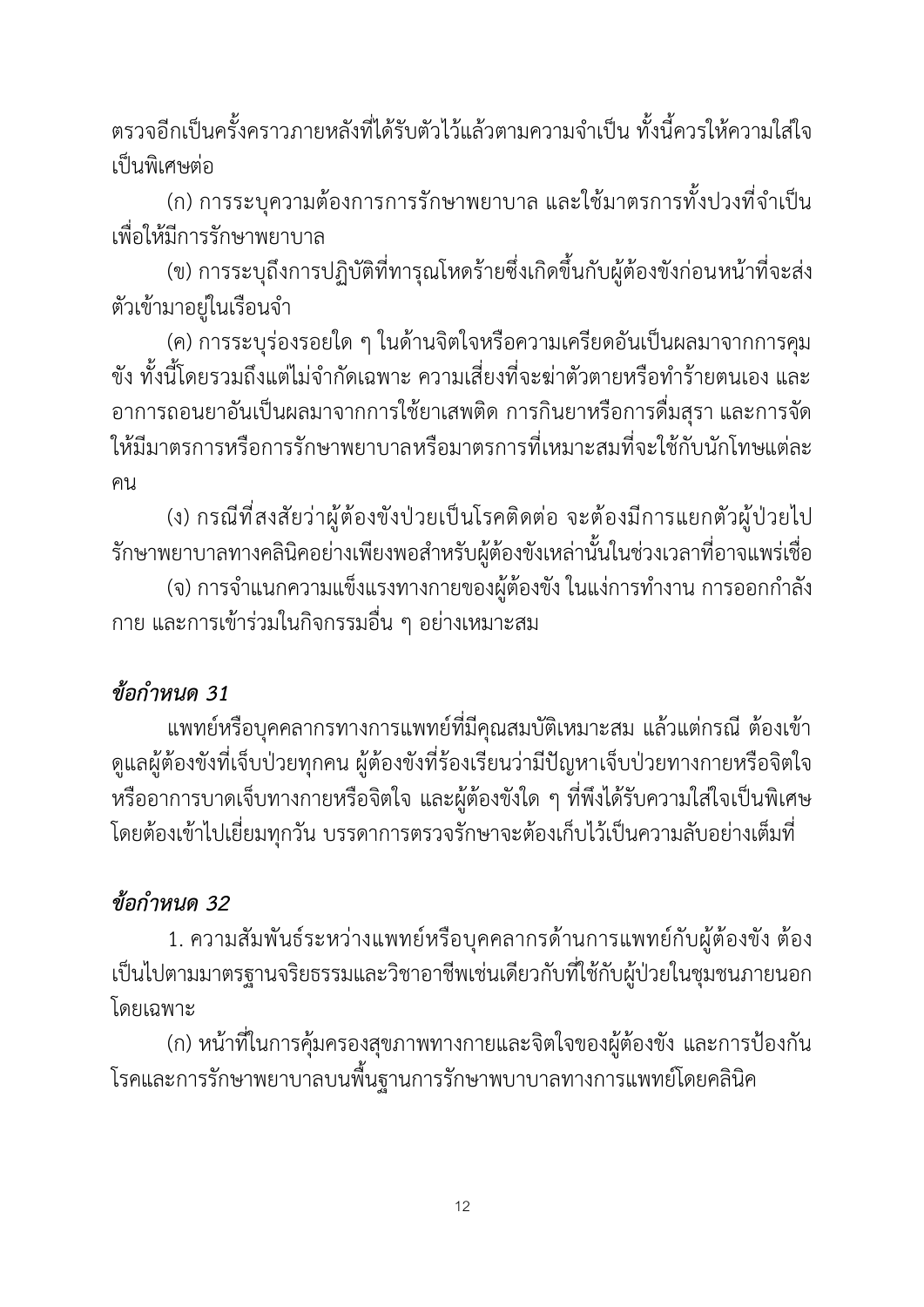(ข) เคารพต่อการตัดสินใจด้วยตนเองของผู้ต้องขังในส่วนที่เกี่ยวกับสุขภาพของ ตนเอง และการให้ความยินยอมด้วยความเข้าใจจากการแจ้งข้อมูลที่ถูกต้องอันเป็น หลักการด้านความสัมพันธ์ระหว่างแพทย์กับผู้ป่วย

(ค) การเก็บข้อมูลทางการแพทย์เป็นความลับ เว้นแต่การเก็บข้อมูลเป็นความลับ เช่นนั้นอาจส่งผลให้เกิดภัยคุกคามอย่างแท้จริงต่อผู้ป่วยหรือบุคคลอื่น

(ง) ห้ามอย่างเด็ดขาดต่อการปฏิบัติใด ๆ ทั้งในทางตรงหรือในทางอ้อม อันมี ลักษณะเป็นการทรมานและการปฏิบัติหรือการลงโทษอื่นๆ ที่โหดร้าย ไร้มนุษยธรรม หรือที่ย่ำยีศักดิ์ศรีรวมทั้งการทดลองทางการแพทย์หรือวิทยาศาสตร์ อันส่งผลร้ายต่อ สุขภาพของผู้ต้องขัง เช่น การตัดเซลล์ออกจากตัวผู้ต้องขัง ตัดเนื้อเยื่อของร่างกายหรือ การตัดอวัยวะใด ๆ เพื่อการดังกล่าว

2. โดยไม่เป็นการกระทบต่อสิทธิตามวรรค 1 (ง) ของข้อกำหนดนี้ ผู้ต้องขังอาจ ได้รับอนุญาตให้เข้าร่วมในการทดลองทางคลินิคการแพทย์และการวิจัยด้านสุขภาพอื่น ใดที่กระทำได้ในชุมชนอื่น ทั้งนี้โดยมีการให้ความยินยอมอย่างมีอิสระและโดยความ เข้าใจจากการแจ้งข้อมูลที่ถูกต้อง และสอดคล้องกับหลักกฎหมายที่ใช้บังคับใช้ และกรณี ที่คาดว่าจะก่อให้เกิดผลประโยชน์โดยตรงและอย่างมีนัยสำคัญต่อสุขภาพของตนเอง และเป็นการบริจาคเซลล์ เนื้อเยื่อของร่างกายหรืออวัยวะให้กับญาติของตน

#### *ข้อกำหนด 33*

แพทย์ต้องรายงานต่อผู้บัญชาการเรือนจำ กรณีที่เห็นว่าการคุมขังอย่างต่อเนื่อง หรือสภาพการคุมขังใด ๆ ได้ส่งผลหรือจะส่งผลกระทบอย่างร้ายแรงต่อสุขภาพกายหรือ จิตใจของผู้ต้องขัง

#### *ข้อกำหนด 34*

หากจากการตรวจร่างกายผู้ต้องขังก่อนรับตัวเข้าเรือนจำ หรือจากการ รักษาพยาบาลหลังจากนั้น หากบุคคลากรทางการแพทย์พบว่ามีร่องรอยใด ๆ ของการ ทรมานและการปฏิบัติหรือการลงโทษอื่นๆ ที่โหดร้าย ไร้มนุษยธรรม หรือที่ย่ำยีศักดิ์ศรี ต่อผู้ต้องขัง ต้องมีการบันทึกข้อมูลและรายงานกรณีดังกล่าวให้กับเจ้าหน้าที่ด้าน การแพทย์ เจ้าหน้าที่ฝ่ายบริหารหรือศาลที่เกี่ยวข้อง โดยจะต้องมีมาตรการตามขั้นตอน ในการป้องกันอย่างเหมาะสม เพื่อไม่ให้ผู้ต้องขังหรือบุคคลที่เกี่ยวข้องต้องมีความเสี่ยง จากอันตรายใดๆ ที่อาจเกิดขึ้นกับเขา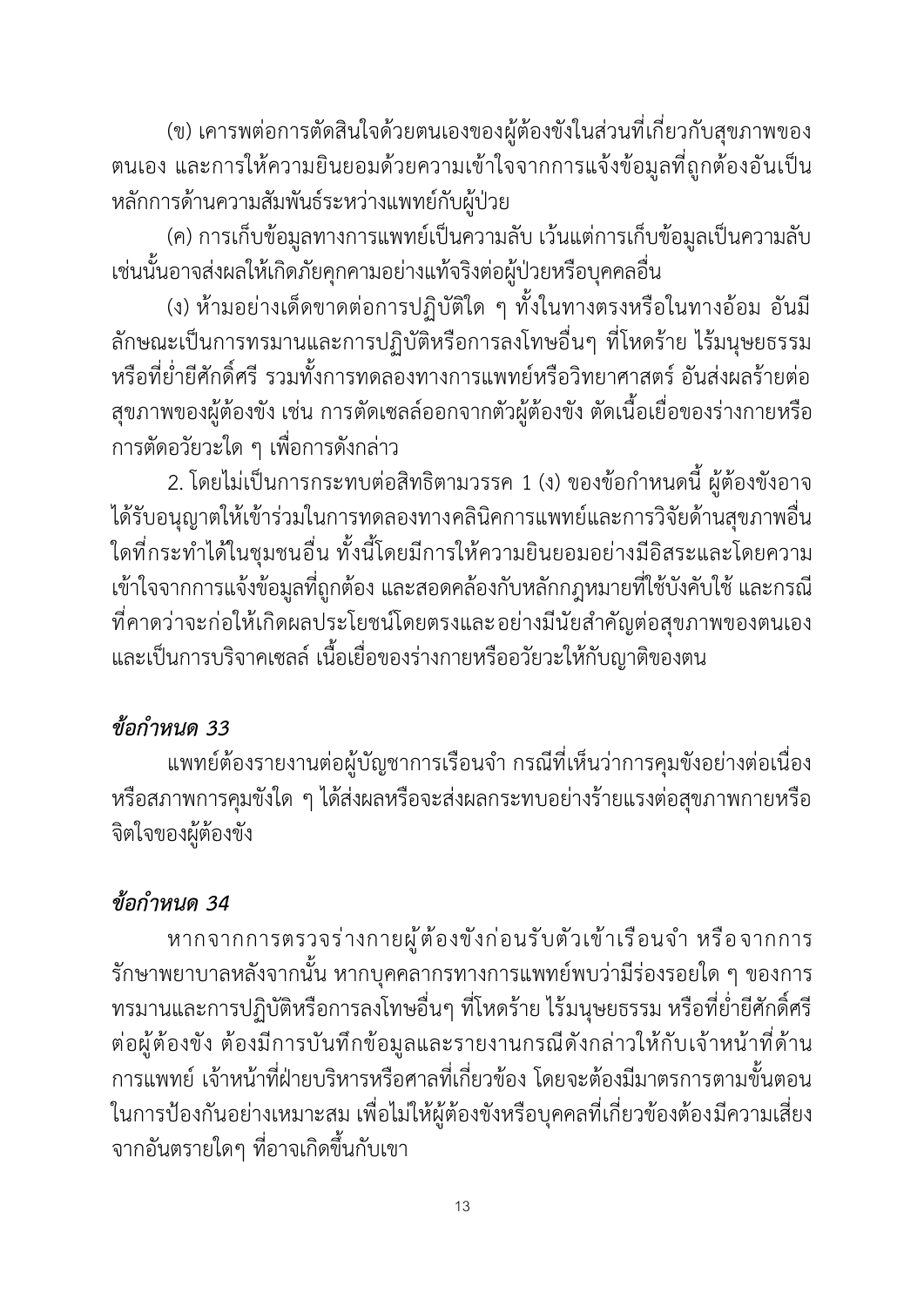#### *ข้อกำหนด 35*

1. แพทย์หรือหน่วยงานสาธารณสุขที่มีอำนาจหน้าที่รับผิดชอบต้องตรวจตราและ เสนอแนะผู้บัญชาการเรือนจำ เกี่ยวกับ

(ก) ปริมาณ คุณภาพ การปรุงและการเลี้ยงอาหารผู้ต้องขัง

(ข) สุขอนามัย ความสะอาดของเรือนจำและของผู้ต้องขัง

(ค) การสุขาภิบาล อุณหภูมิ แสงสว่างและการระบายอากาศของเรือนจำ

(ง) ความเหมาะสมและความสะอาดของเครื่องนุ่งห่มและหลับนอนของผู้ต้องขัง

(จ) การปฏิบัติตามกฎข้อบังคับเกี่ยวกับพลศึกษาและกีฬาในกรณีที่ไม่มีเจ้าหน้าที่ ชำนาญการที่รับผิดชอบกิจกรรมดังกล่าวโดยเฉพาะ

2. ผู้บัญชาการเรือนจำจะต้องพิจารณารายงานและข้อเสนอแนะตามวรรค 1 ของ ข้อกำหนดนี้และข้อกำหนด 33 และจะต้องดำเนินการโดยทันที เพื่อให้ข้อเสนอแนะ และความเห็นในรายงานดังกล่าวบังเกิดผล หากไม่อยู่ในอำนาจหน้าที่ที่ผู้บัญชาการ เรือนจำจะดำเนินการได้ หรือผู้บัญชาการเรือนจำไม่เห็นด้วย ก็ต้องรีบเสนอความเห็น ของตนรวมทั้งข้อเสนอแนะของแพทย์หรือหน่วยงานสาธารณสุขที่มีอำนาจหน้าที่ รับผิดชอบ ไปให้ผู้บังคับบัญชาเหนือตนขึ้นไปให้พิจารณาต่อไป

#### **การจำกัดเสรีภาพ วินัย และการลงโทษทางวินัย** *ข้อกำหนด 36*

ต้องรักษาระเบียบวินัยและคำสั่งไว้โดยต้องไม่เข้มงวดกวดขันจนเกินความจำเป็น ทั้งนี้เพื่อความมั่นคงในการควบคุมตัวผู้ต้องขัง และเพื่อประกันการดำเนินการต่างๆและ ความเป็นระเบียบเรียบร้อยในการอยู่ร่วมกันของชุมชนในเรือนจำ

### *ข้อกำหนด 37*

เรื่องต่อไปนี้จะต้องมีกฎหมายหรือระเบียบข้อบังคับที่ออกโดยเจ้าหน้าที่ฝ่าย บริหารรองรับ

(ก) ความประพฤติที่ถือว่าผิดวินัย

(ข) วิธีการและระยะเวลาที่ลงโทษทางวินัยแก่ผู้ต้องขัง

(ค) ผู้ที่มีอำนาจลงโทษทางวินัยนั้น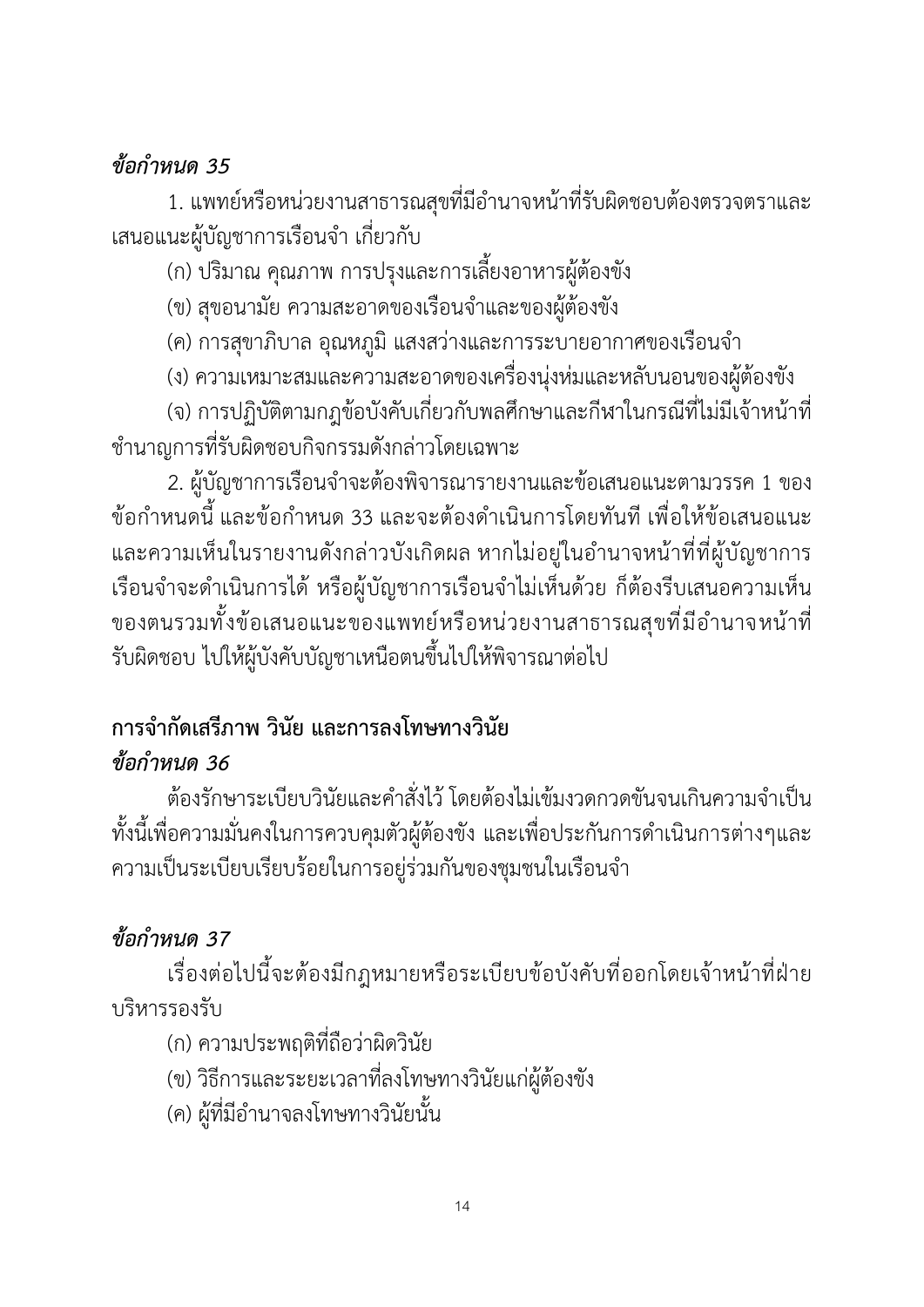(ง) รูปแบบการแยกขังโดยไม่สมัครใจใด ๆ โดยไม่ให้พบปะกับผู้ต้องขังคนอื่น อย่างเช่น การขังเดี่ยว การแยกเดี่ยว การกีดกัน การให้อยู่ในหน่วยที่ดูแลเป็นการเฉพาะ พิเศษ หรือการให้อยู่เฉพาะในพื้นที่จำกัด ไม่ว่าจะเป็นการลงโทษทางวินัยหรือเพื่อการ รักษาความสงบเรียบร้อย รวมทั้งการกำหนดนโยบายและขั้นตอนปฏิบัติเพื่อควบคุมการ ใช้และการทบทวนการนำรูปแบบการแยกขังใด ๆ มาใช้และการยกเลิกมาตรการ ดังกล่าว

#### *ข้อกำหนด 38*

1. ผู้บริหารเรือนจำควรอย่างยิ่งที่จะใช้ประโยชน์ให้มากสุดเท่าที่เป็นไปได้จาก กลไกป้องกันความขัดแย้ง การไกล่เกลี่ยหรือกลไกทางเลือกเพื่อคลี่คลายข้อพิพาทใด ๆ ทั้งนี้เพื่อป้องกันไม่ให้เกิดการละเมิดทางวินัยหรือการที่ต้องมาแก้ปัญหาความขัดแย้ง ภายหลังจากเกิดขึ้นแล้ว

2. สำหรับผู้ต้องขังที่ถูกแยกขังหรือได้ถูกแยกขังไว้แล้ว ผู้บริหารเรือนจำจะต้องใช้ มาตรการที่จำเป็นต่างๆ เพื่อหลีกเลี่ยงผลกระทบร้ายแรงจากการจำกัดพื้นที่ของพวกเขา เช่นนั้น และผลกระทบที่มีต่อชุมชนของพวกเขา ภายหลังที่บุคคลนั้นได้รับการปล่อยตัว จากเรือนจำแล้ว

# *ข้อกำหนด 39*

1. ผู้ต้องขังจะต้องไม่ถูกลงโทษทางวินัย เว้นแต่จะได้เป็นไปตามข้อกำหนดและ เงื่อนไขของกฎหมายหรือระเบียบข้อบังคับที่อ้างถึงในข้อกำหนด37 และหลักการว่าด้วย ความเป็นธรรมและกระบวนการอันชอบด้วยกฎหมาย จะต้องไม่มีลงโทษทางวินัยต่อ ผู้ต้องขังซ้ำสองสำหรับความผิดเดียวกัน

2. ผู้บริหารเรือนจำต้องประกันความได้สัดส่วนระหว่างมาตรการลงโทษทางวินัย กับความผิดที่เกิดขึ้น และจะต้องบันทึกข้อมูลการลงโทษทางวินัยที่นำมาใช้ทั้งหมดอย่าง ถูกต้อง

3. ก่อนการลงโทษทางวินัย ผู้บริหารเรือนจำจะต้องพิจารณาว่า ผู้ต้องขังมีอาการ เจ็บป่วยทางจิตใจหรือด้อยพัฒนาการทางสติปัญญา อันอาจเป็นเหตุกระตุ้นให้ผู้ต้องขัง ประพฤติตนในลักษณะที่เป็นความผิดหรือกระทำการอันเป็นเหตุให้ต้องถูกลงโทษทาง วินัยหรือไม่ ผู้บริหารเรือนจำจะต้องไม่ลงโทษทางวินัยผู้ต้องขังที่พบว่าการประพฤติทีที่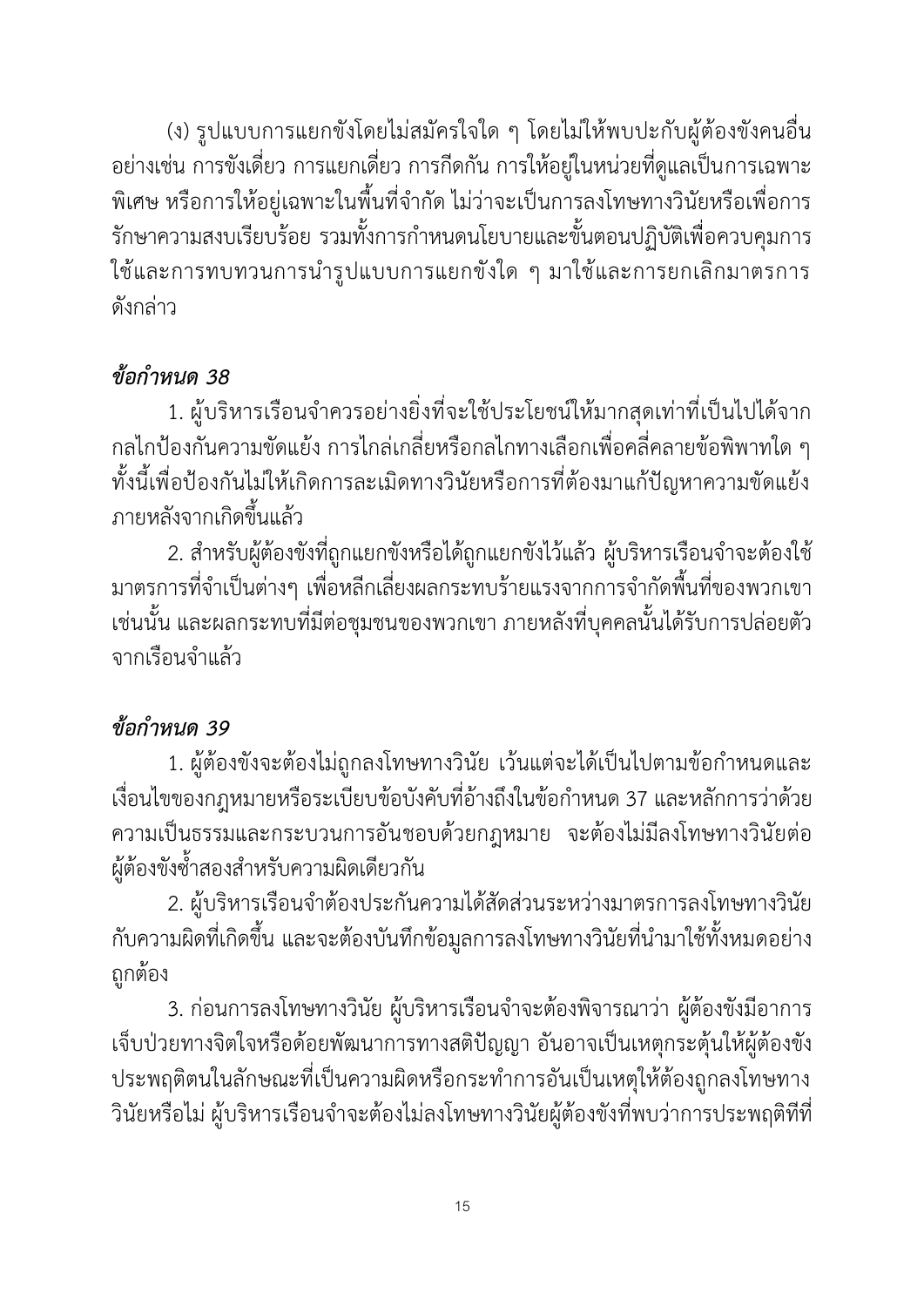เป็นเหตุในการพิจารณาโทษเป็นผลโดยตรงมาจากอาการเจ็บป่วยทางจิตใจหรือด้อย พัฒนาการทางสติปัญญาของผู้ต้องขัง

### *ข้อกำหนด 40*

1. ในเรือนจำ จะต้องไม่ใช้ผู้ต้องขังใดๆให้ทำงานต่างๆที่เกี่ยวกับเรื่องการลงโทษ ทางวินัย

2. อย่างไรก็ดี ข้อกำหนดนี้ไม่ห้ามระบบการปกครองดูแลกันเองอย่างเหมาะสม ซึ่งมีการจัดตั้งมอบหมายให้ผู้ต้องขังซึ่งรวมตัวกันเป็นกลุ่มเข้าร่วมในกิจกรรมด้านสังคม การศึกษา หรือการกีฬา หรือความรับผิดชอบอย่างอื่นภายใต้การกำกับดูแลของเรือนจำ ทั้งนี้หากเป็นการกระทำที่สอดคล้องกับเป้าประสงค์ของการดูแลดังกล่าว

## *ข้อกำหนด 41*

1. กรณีที่มีข้อกล่าวหาใดๆว่าผู้ต้องขังละเมิดทางวินัย ต้องมีการรายงานโดยพลัน ให้กับหน่วยงานที่มีอำนาจหน้าที่รับผิดชอบ ซึ่งจะต้องดำเนินการสอบสวนโดยไม่ชักช้า

2. ผู้ต้องขังต้องได้รับแจ้งโดยไม่ชักช้าและในภาษาที่ตนเข้าใจได้ ถึงลักษณะของ ข้อกล่าวหาที่มีต่อตน และควรได้มีเวลาและการอำนวยความสะดวกอย่างเพียงพอเพื่อ เตรียมตัวในการแก้ต่างให้กับตนเอง

3. ผู้ต้องขังต้องได้รับอนุญาตให้แก้ต่างด้วยตนเอง หรือให้ได้รับความช่วยเหลือ ด้านกฎหมายกรณีที่เป็นไปเพื่อประโยชน์แห่งความยุติธรรม โดยเฉพาะกรณีที่เกี่ยวข้อง กับข้อกล่าวหาการละเมิดทางวินัยร้ายแรง กรณีที่ผู้ต้องขังไม่เข้าใจหรือไม่สามารถพูด ภาษาที่ใช้ในการพิจารณาความผิดทางวินัยได้ พวกเขาต้องได้รับความช่วยเหลือจากล่าม ที่มีคุณสมบัติเหมาะสมโดยไม่คิดมูลค่า

4. ผู้ต้องขังต้องได้รับโอกาสร้องต่อศาลขอให้พิจารณาเพื่อทบทวนการลงโทษทาง วินัยที่มีต่อตน

5. กรณีที่การละเมิดทางวินัยส่งผลให้มีการฟ้องร้องดำเนินคดีอาญา ผู้ต้องขังพึง ได้รับหลักประกันตามกระบวนการอันถูกต้องชอบธรรมทุกประการที่พึงมีในกระบวนการ ดำเนินคดีอาญา รวมทั้งการเข้าถึงที่ปรึกษากฎหมายได้อย่างเป็นอิสระ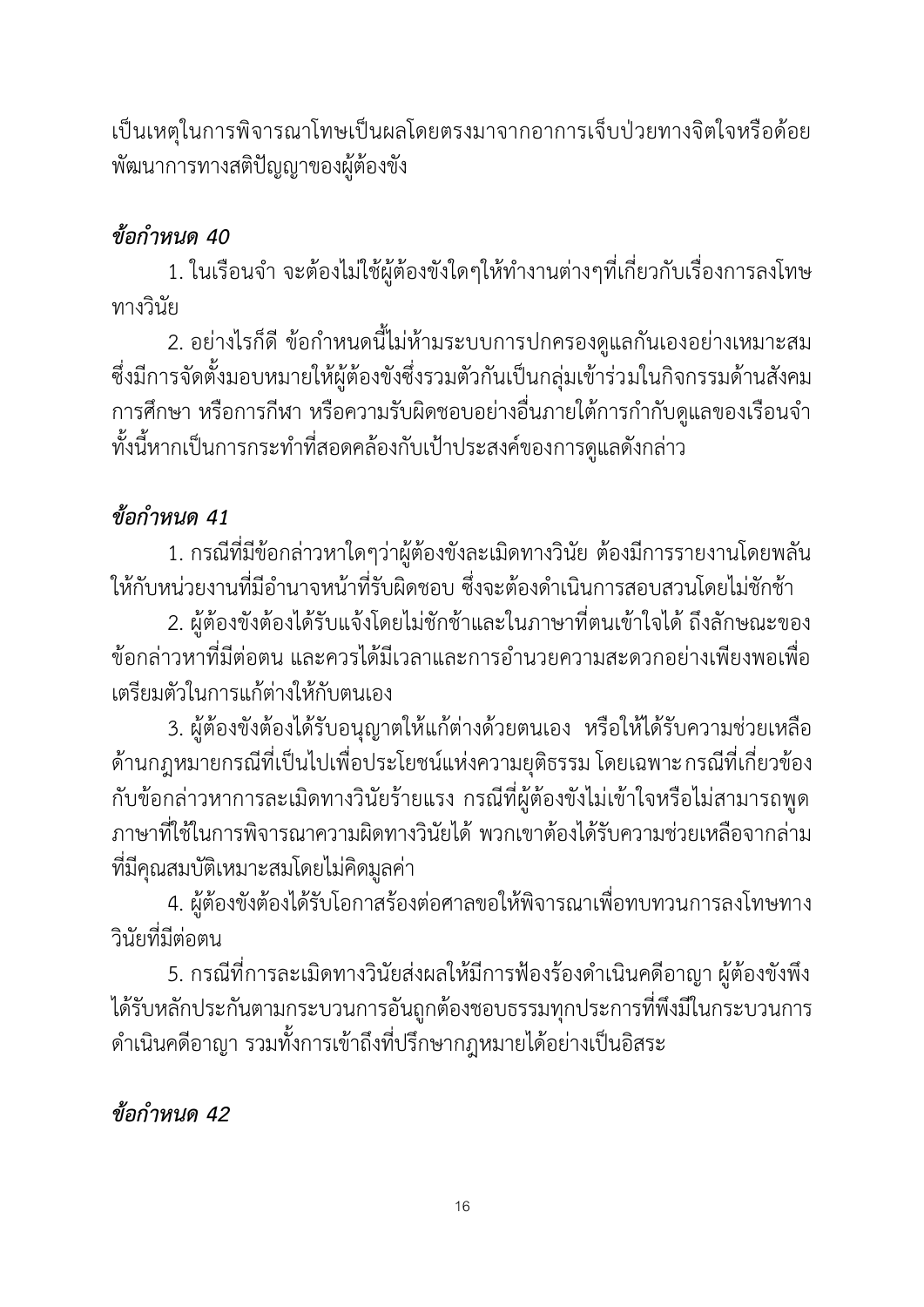สภาพการดำรงชีวิตโดยทั่วไปที่กล่าวถึงในข้อกำหนดนี้ รวมทั้งเรื่องที่เกี่ยวกับแสง สว่าง การระบายอากาศ อุณหภูมิ สุขอนามัย โภชนาการ น้ำดื่ม การเข้าถึงที่กลางแจ้ง และการออกกำลังกาย อนามัยส่วนบุคคล การรักษาพยาบาลและพื้นที่ส่วนบุคคลที่ เพียงพอเป็นต้นนั้น จะต้องมีผลบังคับใช้ต่อผู้ต้องขังทุกคนโดยไม่มีข้อยกเว้น

### *ข้อกำหนด 43*

1. ไม่ว่าในสถานการณ์ใดๆ จะต้องไม่มีการจำกัดเสรีภาพหรือการลงโทษทางวินัย ใดๆ ถึงขั้นเป็นการทรมานและการปฏิบัติหรือการลงโทษอื่นๆ ที่โหดร้าย ไร้มนุษยธรรม หรือที่ย่ำยีศักดิ์ศรีโดยเฉพาะอย่างยิ่ง การปฏิบัติดังต่อไปนี้ต้องถือเป็นข้อห้าม

- (ก) การขังเดี่ยวโดยไม่มีกำหนดเวลา
- (ข) การขังเดี่ยวต่อเนื่องกันเป็นเวลานาน
- (ค) การบังคับให้ผู้ต้องอยู่ในห้องมืดหรือมีการเปิดไฟสว่างตลอด
- (ง) การลงโทษทางกายหรือการตัดทอนอาหารหรือน้ำดื่มของผู้ต้องขัง
- (จ) การลงโทษแบบกลุ่ม (Collective punishment)
- 2. จะต้องไม่ใช้เครื่องพันธนาการเพื่อเป็นการลงโทษทางวินัย

3. การลงโทษทางวินัยหรือมาตรการจำกัดเสรีภาพใด ๆ ต้องไม่รวมถึงการห้าม ติดต่อกับครอบครัว การจำกัดช่องทางในการติดต่อกับครอบครัวอาจกระทำได้เฉพาะใน ช่วงเวลาที่จำกัด และเฉพาะเท่าที่จำเป็นเพื่อการดูแลให้เกิดความสงบเรียบร้อยเท่านั้น

#### *ข้อกำหนด 44*

เพื่อให้เป็นไปตามเป้าประสงค์ของข้อกำหนดนี้ การขังเดี่ยวหมายถึงการจำกัด พื้นที่ของผู้ต้องขังเป็นเวลา 22 ชั่วโมงหรือกว่านั้นต่อวัน โดยไม่ให้มีการติดต่อกับคนอื่นๆ อย่างจริงจังเลย การขังเดี่ยวต่อเนื่องกันเป็นเวลานานหมายถึงการขังเดี่ยวเป็นเวลาเกิน กว่า15 วันติดต่อกัน

### *ข้อกำหนด 45*

1. การขังเดี่ยวให้ใช้ได้เฉพาะกรณีที่เป็นข้อยกเว้นโดยถือว่าเป็นวิธีการสุดท้าย และให้ใช้ระยะเวลาสั้นที่สุดเท่าที่จะเป็นไปได้ รวมทั้งต้องให้มีหน่วยงานอิสระทบทวน การใช้โทษดังกล่าว และจะต้องโดยความเห็นชอบของเจ้าหน้าที่มีอำนาจเท่านั้น และ จะต้องไม่ให้กำหนดเป็นส่วนหนึ่งของบทลงโทษตามคำพิพากษาของศาล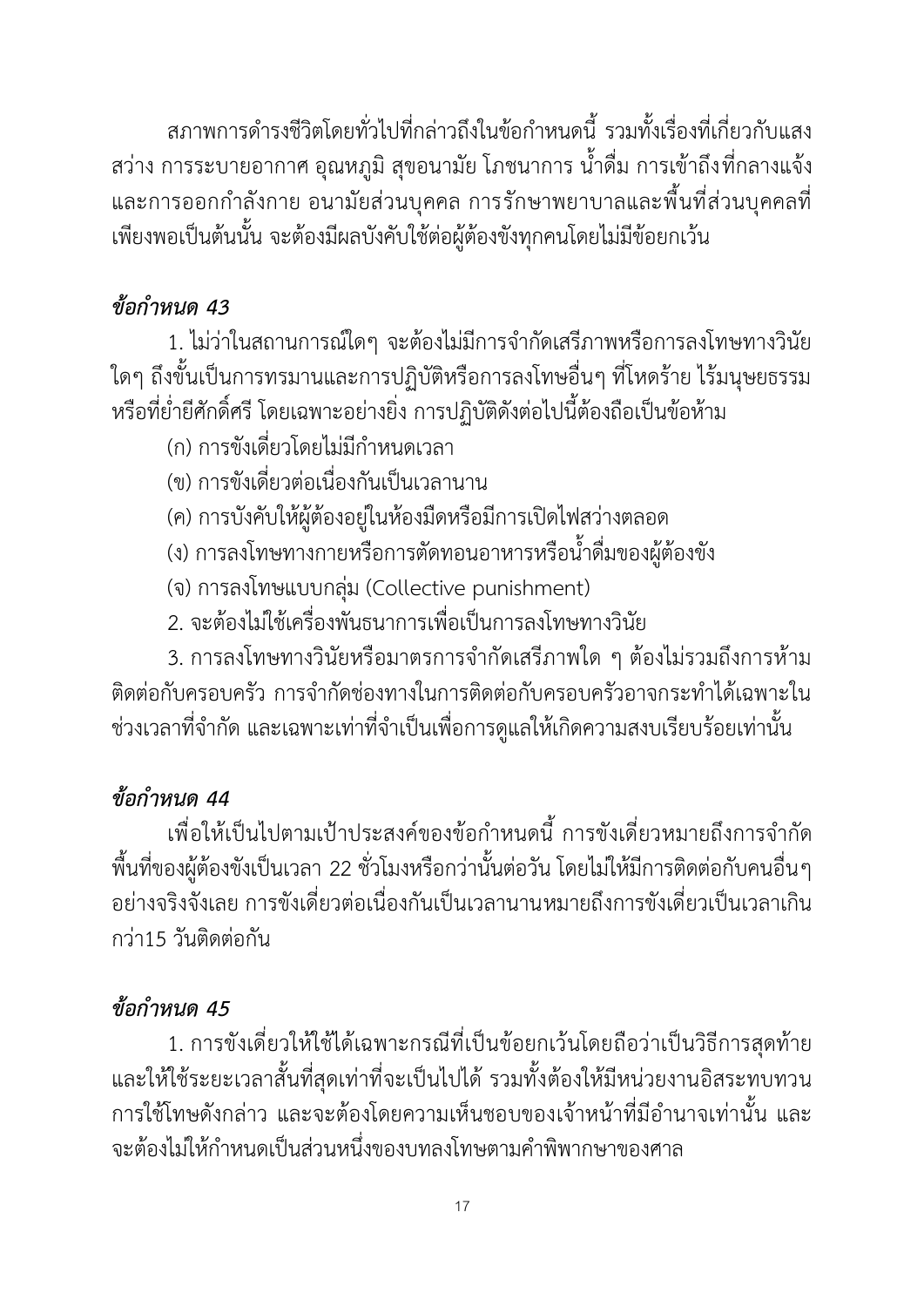2. ควรห้ามใช้การขังเดี่ยวกับผู้ต้องขังที่มีความบกพร่องทางจิตใจหรือทางกาย หากมาตรการเช่นนั้นอาจส่งผลกระทบให้สภาพทางจิตใจหรือร่างกายของเขาเลวร้ายลง ไปอีก ห้ามใช้การขังเดี่ยวและมาตรการที่คล้ายคลึงกันกับผู้หญิงและเด็ก โดยให้ใช้ มาตรฐานอื่นๆขององค์การสหประชาชาติและบรรทัดฐานในการป้องกันอาชญากรรม  $\mu$ ละความยุติธรรมทางอาญา $^1$ 

#### *ข้อกำหนด 46*

1. บุคคลากรทางการแพทย์จะต้องไม่มีบทบาทในการลงโทษทางวินัยหรือ มาตรการจำกัดเสรีภาพใดๆต่อผู้ต้องขัง ยิ่งไปกว่านั้นเจ้าหน้าที่ดังกล่าวจะต้องให้ความ สนใจเป็นพิเศษต่อสุขภาพของผู้ต้องขังที่ถูกสั่งให้แยกขังโดยไม่สมัครใจ รวมทั้งการเข้า เยี่ยมผู้ต้องขังเช่นนั้นทุกวัน และการให้ความช่วยเหลือและการรักษาพยาบาลโดยพลัน กรณีที่ได้รับการร้องขอจากผู้ต้องขังนั้นหรือเจ้าหน้าที่เรือนจำ

2. บุคคลากรทางการแพทย์ต้องรายงานต่อผู้บัญชาการเรือนจำโดยไม่ชักช้า กรณี ที่พบว่าการลงโทษทางวินัยหรือมาตรการจำกัดเสรีภาพใดๆ ได้ส่งผลกระทบร้ายแรงต่อ สุขภาพด้านจิตใจหรือกายของผู้ต้องขังที่ถูกลงโทษหรือถูกมาตรการนั้น และพึงให้ คำปรึกษากับผู้บัญชาการเรือนจำ กรณีที่เห็นว่าจำเป็นต้องยุติหรือปรับเปลี่ยนมาตรการ ดังกล่าว ด้วยเหตุผลของสุขภาพทางกายหรือจิตใจของผู้ต้องขัง

3. บุคคลากรทางการแพทย์จะต้องมีอำนาจในการสั่งให้ทบทวนและเสนอแนะให้ เปลี่ยนแปลงการแยกขังโดยไม่สมัครใจนั้น ทั้งนี้เพื่อประกันว่าการแยกขังเช่นนั้นจะไม่ ส่งผลให้อาการเจ็บป่วยเลวร้ายลง หรือไม่ส่งผลกระทบต่อความบกพร่องทางจิตใจหรือ ทางร่างกายของผู้ต้องขังนั้นต่อไปอีก

**เครื่องพันธนาการ**  *ข้อกำหนด 47*

<sup>&</sup>lt;sup>1</sup> โปรดดู ข้อกำหนด 67 ของข้อกำหนดสหประชาชาติเพื่อการคุ้มครองเยาวชนผู้กระทำผิดที่ถูกคุมขัง (United Nations Rules for the Protection of Juveniles Deprived of their Liberty) (มติที่ 45/113, ภาคผนวก); และข้อกำหนด 22 ของ ข้อกำหนดสหประชาชาติว่าด้วยการปฏิบัติต่อผู้ต้องขังหญิงและกรณีที่ไม่ใช้การควบคุมตัวผู้ต้องหาหญิง (United Nations Rules for the Treatment of Women Prisoners and Non-custodial Measures for Women Offenders) (มติที่ 65/229, ภำคผนวก)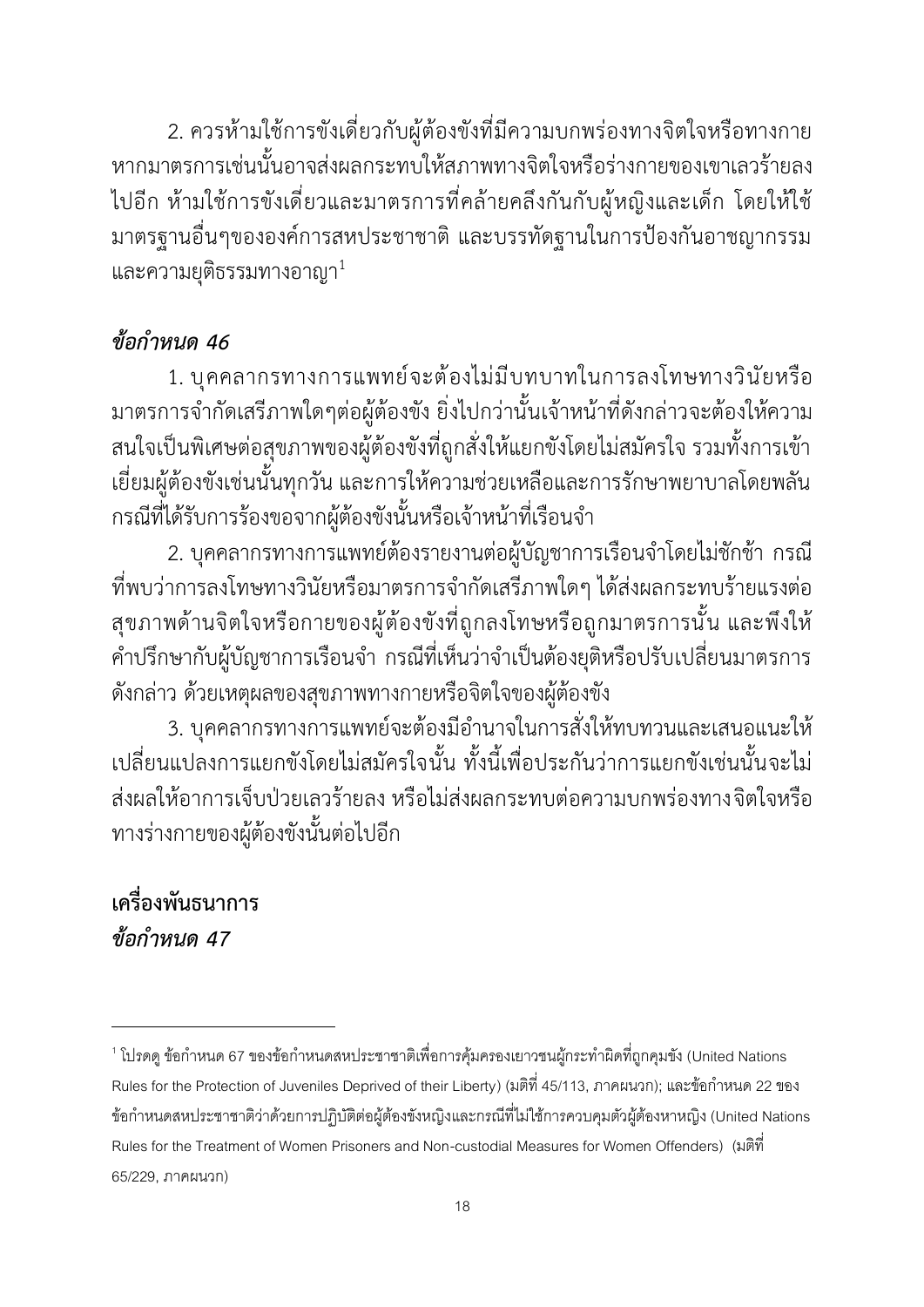1. ห้ามใช้โซ่ เหล็ก หรือเครื่องพันธนาการใด ๆ ในลักษณะที่ย่ำยีศักดิ์ศรีหรือ ก่อให้เกิดความเจ็บปวด

2. การใช้เครื่องพันธนาการอื่นอาจกระทำได้หากเป็นไปตามกฎหมาย และใน พฤติการณ์ดังต่อไปนี้

(ก) เพื่อป้องกันการหลบหนีในระหว่างเคลื่อนย้ายผู้ต้องขัง แต่จะต้องถอดออก เมื่อผู้ต้องขังปรากฎตัวต่อหน้าศาล หรือเจ้าพนักงานฝ่ายบริหาร

(ข) โดยคำสั่งของผู้บัญชาการเรือนจำ เมื่อไม่อาจใช้วิธีอื่นในอันที่จะป้องกันมิให้ ผู้ต้องขังทำร้ายตัวเองหรือผู้อื่น หรือทำลายทรัพย์สิน ในกรณีนี้ผู้บัญชาการเรือนจำ จะต้องแจ้งเตือนแพทย์หรือบุคคลากรทางการแพทย์ให้เตรียมความพร้อมในทันที และ รายงานผู้บังคับบัญชาระดับสูงขึ้นไปให้ทราบ

### *ข้อกำหนด 48*

1. กรณีที่มีการอนุญาตให้ใช้เครื่องพันธนาการตามวรรค 2 ของข้อกำหนด 47 ต้องปฏิบัติตามหลักการดังต่อไปนี้

(ก) เครื่องพันธนาการอาจใช้ได้เฉพาะเมื่อรูปแบบการควบคุมอย่างอื่นที่รุนแรง น้อยกว่าใช้ไม่ได้ผลในการป้องกันความเสี่ยงที่อาจเกิดขึ้นหากไม่มีการพันธนาการจำกัด ความเคลื่อนไหว

(ข) วิธีพันธนาการจะต้องมีลักษณะก้าวร้าวรุนแรงน้อยที่สุด เท่าที่จำเป็น และสม เหตุผลแก่การควบคุมการเคลื่อนไหวของผู้ต้องขัง ทั้งนี้ขึ้นอยู่กับระดับและลักษณะความ เสี่ยงที่อาจเกิดขึ้น

(ค) เครื่องพันธนาการจะต้องใช้ได้เฉพาะในระยะเวลาที่กำหนดเท่านั้น และให้มี การปลดเครื่องพันธนาการออกโดยเร็วเมื่อความเสี่ยงเนื่องจากการไม่พันธนาการจำกัด การเคลื่อนไหวหมดสิ้นไปแล้ว

2. จะต้องไม่มีการใช้เครื่องพันธนาการกับผู้หญิงระหว่างเจ็บท้องคลอดบุตร ระหว่างคลอดบุตร และระยะเวลาสั้นภายหลังการคลอดบุตรอย่างเด็ดขาด

### *ข้อกำหนด 49*

ผู้บริหารเรือนจำควรสนับสนุนการเข้าถึงและจัดให้มีการอบรมวิธีการใช้เทคนิค การควบคุมผู้ต้องขังเพื่อลดความจำเป็นในการใช้เครื่องพันธนาการ หรือลดการใช้เครื่อง พันธนาการขั้นรุนแรงลง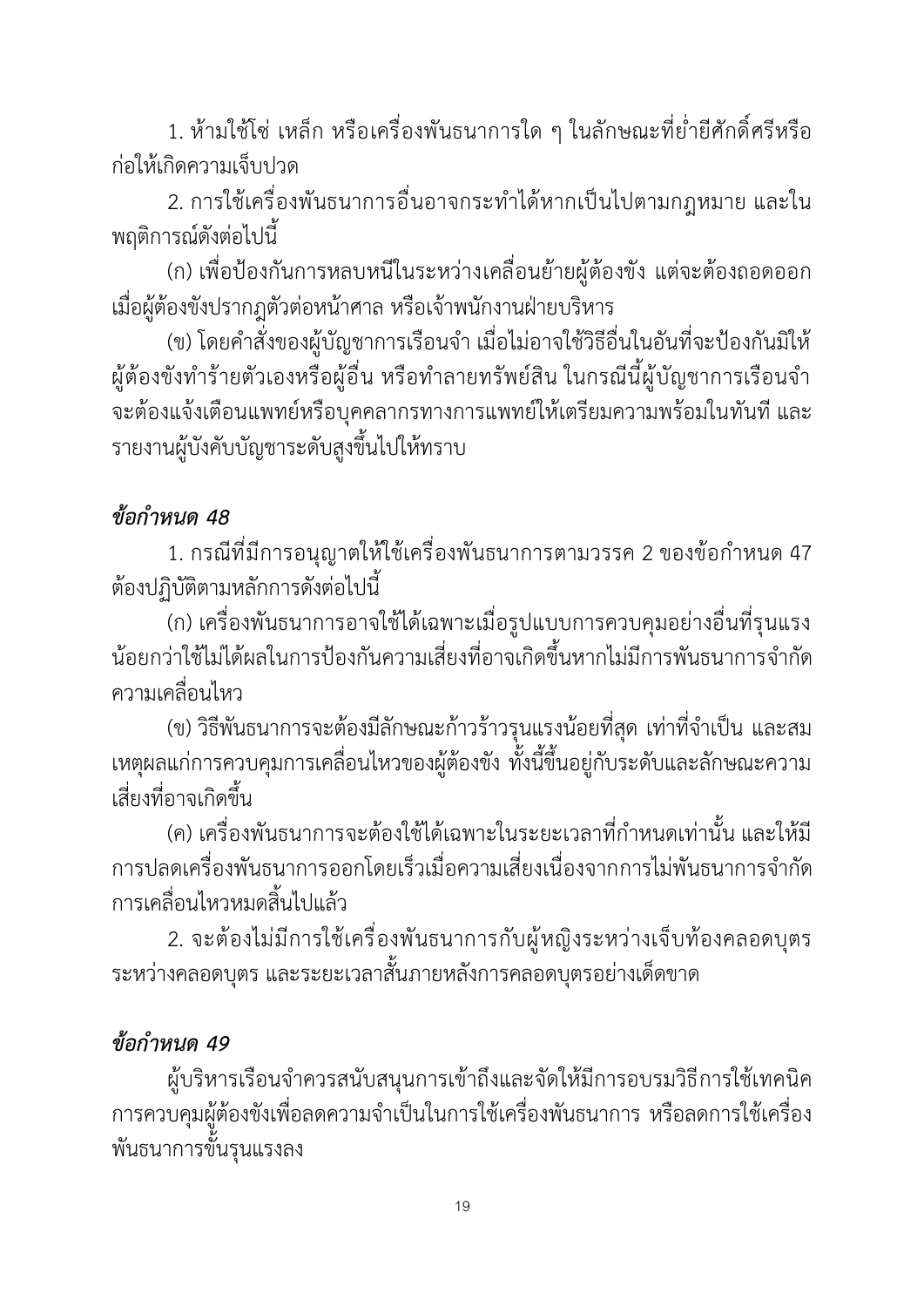### **การค้นตัวผู้ต้องขังและห้องขัง** *ข้อกำหนด 50*

กฎหมายและระเบียบข้อบังคับว่าด้วยการค้นตัวผู้ต้องขังและห้องขัง ต้องเป็นไป ตามพันธกรณีของกฎหมายระหว่างประเทศ และให้ต้องคำนึงถึงมาตรฐานและบรรทัด ฐานระหว่างประเทศ ทั้งนี้โดยคำนึงถึงความจำเป็นในด้านความปลอดภัยในเรือนจำ การ ค้นตัวให้กระทำในลักษณะที่เคารพต่อศักดิ์ศรีความเป็นมนุษย์และความเป็นส่วนตัวของ ผู้ถูกค้น รวมทั้งคำนึงถึงหลักการความได้สัดส่วน ความชอบด้วยกฎหมาย และความ จำเป็น

### *ข้อกำหนด 51*

จะต้องไม่ใช้การค้นเพื่อการคุกคาม ข่มขู่ หรือเป็นการล่วงล้ำโดยไม่จำเป็นต่อ ความเป็นส่วนตัวของผู้ต้องขัง เพื่อให้สอดคล้องกับหลักความรับผิดชอบที่ตรวจสอบได้ ผู้บริหารเรือนจำจะต้องเก็บรักษาบันทึกการค้นตัวอย่างถูกต้องเหมาะสม โดยเฉพาะ กรณีที่เป็นการค้นแบบถอดเสื้อผ้าและการค้นตามซอกหลืบต่าง ๆ ของร่างกาย และการ ค้นในห้องขัง รวมทั้งเหตุผลของการค้น ข้อมูลเกี่ยวกับผู้ทำการค้นและผลของการค้นตัว

### *ข้อกำหนด 52*

1. การค้นตัวที่ล่วงล้ำความเป็นส่วนตัว รวมทั้งการค้นแบบถอดเสื้อผ้าและการค้น ตามซอกหลืบต่าง ๆ ของร่างกาย ให้กระทำได้เฉพาะกรณีที่จำเป็นอย่างยิ่งยวดเท่านั้น ผู้บริหารเรือนจำควรได้รับการสนับสนุนให้มีการคิดค้นและการใช้วิธีการที่เป็นทางเลือก อื่นอันเหมาะสมกว่าแทนที่จะใช้การค้นตัวที่ล่วงล้ำความเป็นส่วนตัวของผู้ต้องขัง ซึ่งหาก จำเป็นก็ต้องกระทำในที่ลับ และให้ผู้ค้นเป็นเจ้าหน้าที่ซึ่งผ่านการอบรมและมีเพศ เดียวกับผู้ต้องขังนั้น

2. การค้นตามซอกหลืบต่าง ๆ ของร่างกายให้กระทำได้เฉพาะโดยบุคคลากรทาง การแพทย์มีคุณสมบัติเหมาะสมเท่านั้นไม่ใช่ผู้ที่รับผิดชอบการพยาบาลเบื้องต้น หรือโดย อย่างน้อยต้องเป็นเจ้าหน้าที่ซึ่งผ่านการอบรมอย่างเหมาะสมจากเจ้าหน้าที่ทาง การแพทย์ให้เข้าใจถึงมาตรฐานด้านอนามัย สุขภาพ และความปลอดภัย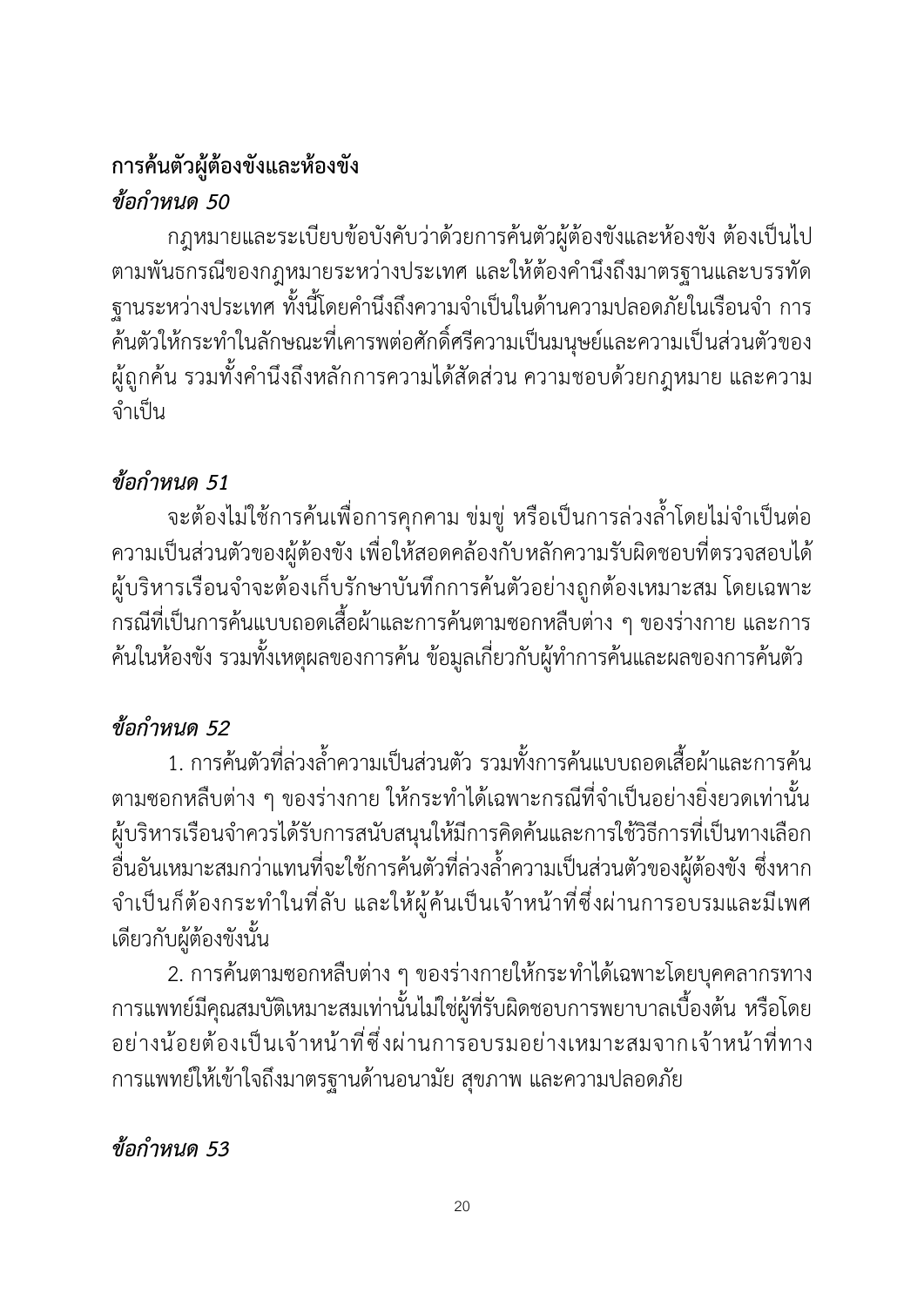ผู้ต้องขังต้องสามารถเข้าถึง หรือได้รับอนุญาตให้เก็บเอกสารเกี่ยวกับการ ดำเนินคดีของตน ทั้งนี้โดยฝ่ายบริหารของเรือนจำต้องไม่สามารถเข้าถึงเอกสารเหล่านี้ได้

## **การแจ้งระเบียบของเรือนจำและการร้องทุกข์**

### *ข้อกำหนด 54*

ในชั้นแรกรับตัวผู้ต้องขัง ผู้ต้องขังต้องได้รับข้อมูลเป็นลายลักษณ์อักษรเกี่ยวกับ

(ก) กฎหมายเกี่ยวกับเรือนจำและระเบียบข้อบังคับของเรือนจำ

(ข) สิทธิของผู้ต้องขังนั้นๆ รวมทั้งวิธีการที่ถูกต้องในการแสวงหาข้อมูล การเข้าถึง การให้คำปรึกษาด้านกฎหมาย รวมทั้งโครงการช่วยเหลือด้านกฎหมายอื่นๆ และขั้นตอน ปฏิบัติในการยื่นคำร้องขอหรือร้องทุกข์

(ค) พันธกรณีของผู้ต้องขัง รวมทั้งการลงโทษทางวินัยที่อาจมีการนำมาใช้ได้ และ

(ง) ข้อมูลในประเด็นอื่น ๆ ที่จำเป็นเพื่อช่วยให้ผู้ต้องขังสามารถปรับตัวเองให้เข้า กับชีวิตในเรือนจำได้

### *ข้อกำหนด 55*

1. ข้อมูลที่กล่าวถึงในข้อกำหนด 54 จะต้องจัดให้มีไว้ในภาษาที่ใช้กันทั่วไปมาก ที่สุดเท่าที่จะทำได้และสอดคล้องกับความต้องการของประชากรในเรือนจำ กรณีที่ ผู้ต้องขังรายใดไม่เข้าใจภาษาเหล่านี้ ควรจัดให้มีการแปลด้วย

2. กรณีที่ผู้ต้องขังไม่รู้หนังสือ จะต้องมีการอธิบายข้อมูลเหล่านี้ด้วยวาจา สำหรับ ผู้ต้องขังที่มีความบกพร่องด้านประสาทการรับรู้ ควรจัดข้อมูลให้ด้วยวิธีที่เหมาะสมที่ ผู้ต้องขังนั้นสามารถเข้าใจ

3. ผู้บริหารงานเรือนจำจะต้องติดประกาศสาระสำคัญของข้อมูลเหล่านี้ไว้ใน บริเวณที่เห็นได้อย่างชัดเจนในเรือนจำ

## *ข้อกำหนด 56*

1. ผู้ต้องขังทุกคนต้องมีโอกาสทุกวันในการยื่นคำร้องขอหรือร้องทุกข์ต่อผู้ บัญชาการเรือนจำหรือเจ้าพนักงานเรือนจำที่ได้รับมอบหมายให้ทำหน้าที่แทน

2. ผู้ต้องขังทุกคนต้องมีโอกาสยื่นคำร้องขอหรือร้องทุกข์ต่อผู้ตรวจการเรือนจำ ระหว่างการตรวจเรือนจำ โดยผู้ต้องขังต้องมีโอกาสในการพูดคุยกับผู้ตรวจการหรือ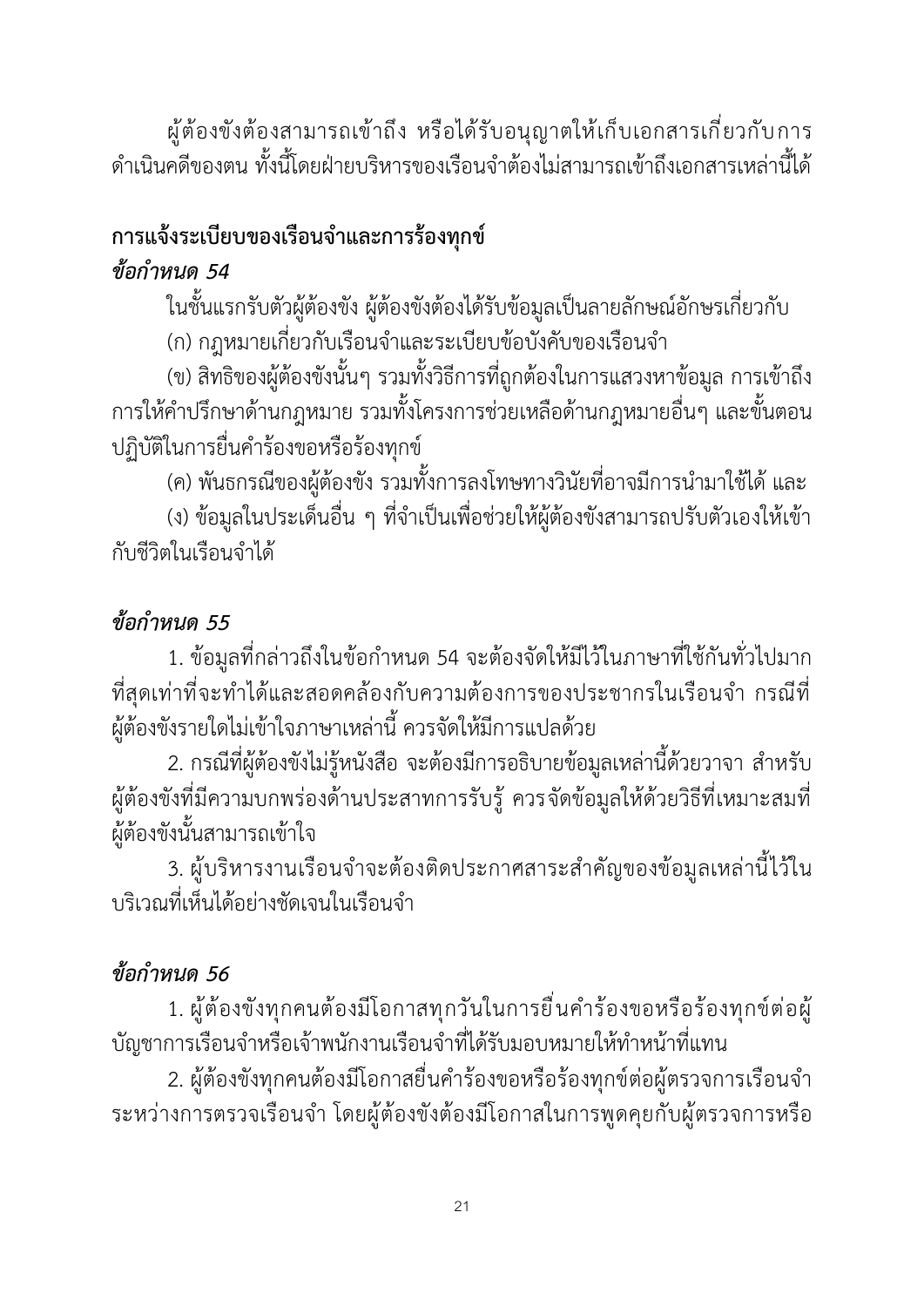เจ้าหน้าที่ผู้ตรวจการอื่นอย่างเป็นอิสระและเป็นความลับโดยสมบูรณ์ โดยผู้บัญชาการ เรือนจำหรือเจ้าหน้าที่คนอื่นของเรือนจำไม่อยู่รู้เห็นด้วย

3. ผู้ต้องขังทุกคนต้องได้รับอนุญาตให้ยื่นคำร้องขอหรือร้องทุกข์เกี่ยวกับการ ปฏิบัติต่อตน โดยไม่มีการตัดข้อความที่เป็นสาระใดๆ ออกไป โดยสามารถยื่นต่อผู้ บริหารงานราชทัณฑ์ส่วนกลางและต่อศาลหรือหน่วยงานอื่นใดที่มีอำนาจหน้าที่รวมทั้งผู้ ที่มีอำนาจหน้าที่ในการพิจารณาทบทวนหรือแก้ไขเยียวยาการปฏิบัตินั้น

4. สิทธิตามวรรค 1 ถึง 3 ของข้อกำหนดนี้ให้ครอบคลุมถึงที่ปรึกษากฎหมายของ ผู้ต้องขัง ในกรณีที่ผู้ต้องขังหรือที่ปรึกษากฎหมายของตนไม่สามารถใช้สิทธิเหล่านี้ได้ ให้ ครอบครัวหรือบุคคลอื่นใดที่มีข้อมูลเกี่ยวกับกรณีนั้นเป็นผู้ใช้สิทธิดังกล่าวได้

### *ข้อกำหนด 57*

1. คำร้องขอหรือร้องทุกข์ใด ๆ ต้องได้รับการดำเนินการทันที และให้คำตอบโดย มิชักช้า กรณีที่มีการยกคำร้องขอหรือร้องทุกข์ใดๆ หรือกรณีที่มีความล่าช้าโดยมิสมควร ผู้ร้องพึงมีสิทธิยื่นคำร้องต่อศาลหรือหน่วยงานอื่นใดที่มีอำนาจหน้าที่ได้

2. ต้องมีหลักประกันเพื่อคุ้มครองให้ผู้ต้องขังสามารถยื่นคำร้องขอหรือร้องทุกข์ได้ อย่างปลอดภัย และกรณีที่ผู้ร้องต้องการ ให้กระทำอย่างเป็นความลับ ผู้ต้องขังหรือ บุคคลอื่นตามที่กล่าวถึงในวรรค 4 ของข้อกำหนด 56 ต้องไม่ตกอยู่ในความเสี่ยงที่จะถูก ตอบโต้ ข่มขู่ หรือได้รับผลกระทบด้านลบใดๆ อันเนื่องมาจากการยื่นคำร้องขอหรือร้อง ทุกข์นั้น

3. ข้อกล่าวหาว่ามีการทรมานและการปฏิบัติหรือการลงโทษอื่นๆ ที่โหดร้าย ไร้ มนุษยธรรม หรือที่ย่ำยีศักดิ์ศรีต่อผู้ต้องขัง จะต้องมีการดำเนินการโดยทันทีและให้มีการ สอบสวนโดยพลันและอย่างไม่ลำเอียง โดยเจ้าหน้าที่อิสระระดับชาติที่มีอำนาจหน้าที่ โดยให้เป็นไปตามวรรค 1 และ 2 ของข้อกำหนด 71

#### **การติดต่อกับโลกภายนอกเรือนจำ** *ข้อกำหนด 58*

1. ผู้ต้องขังต้องได้รับอนุญาตให้สื่อสารกับครอบครัวและเพื่อนของตนตาม ระยะเวลาที่เหมาะสม ทั้งนี้โดยมีการกำกับดูแลเท่าที่จำเป็น

(ก) โดยการเขียนจดหมายและหากเป็นไปได้ โดยการสื่อสารทางอิเลคทรอนิกส์ ดิ จิตัล และช่องทางอื่นใด และ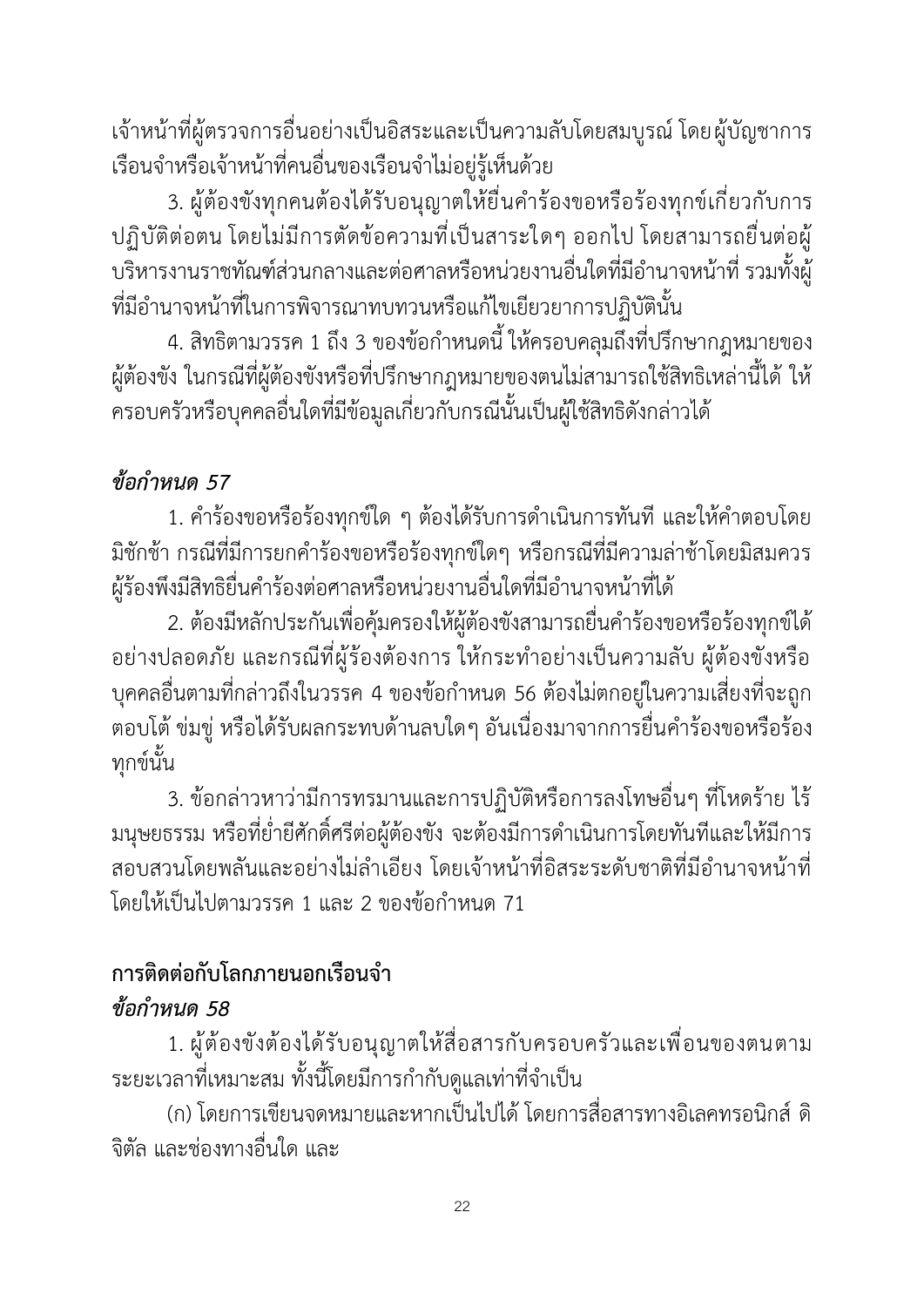### (ข) โดยการเยี่ยม

2. กรณีที่ได้รับอนุญาตให้มีการเยี่ยมโดยคู่สมรส ต้องให้มีการใช้สิทธิดังกล่าวโดย ไม่มีการเลือกปฏิบัติ ผู้ต้องขังหญิงต้องสามารถใช้สิทธิดังกล่าวได้เท่าเทียมกับผู้ต้องขัง ชาย ให้กำหนดขั้นตอนปฏิบัติและจัดให้มีสถานที่เพื่อการเข้าเยี่ยมเพื่อประกันว่าจะมีการ เข้าถึงอย่างเป็นธรรมและโดยเท่าเทียมกัน โดยคำนึงถึงความปลอดภัยและศักดิ์ศรี

### *ข้อกำหนด 59*

หากเป็นไปได้ ผู้ต้องขังต้องได้รับการจัดให้อยู่ในเรือนจำซึ่งใกล้กับบ้านหรือ สถานที่เพื่อการฟื้นฟูทางสังคมของตน

### *ข้อกำหนด 60*

1. การอนุญาตให้ผู้เยี่ยมเข้ามาในเรือนจำ ขึ้นอยู่กับว่าผู้เข้าเยี่ยมยอมให้มีการค้น ตัวหรือไม่ ผู้เข้าเยี่ยมอาจถอนความยินยอมในเวลาใดก็ได้ ซึ่งในกรณีเช่นนั้น ผู้บริหาร งานราชทัณฑ์อาจปฏิเสธการเข้าเยี่ยมก็ได้

2. การค้นตัวและขั้นตอนปฏิบัติในการเข้าเรือนจำของผู้เข้าเยี่ยม ต้องไม่เป็นไปใน ลักษณะย่ำยีศักดิ์ศรีของมนุษย์ และสอดคล้องกับหลักการซึ่งอย่างน้อยเป็นไปเพื่อการ ป้องกันตามข้อกำหนด 50 ถึง 52 การค้นตามซอกหลืบต่าง ๆ ของร่างกายเป็นสิ่งที่พึง หลีกเลี่ยงและไม่ควรใช้กับเด็ก

### *ข้อกำหนด 61*

1. ผู้ต้องขังต้องได้รับโอกาส เวลา และการอำนวยความสะดวกอย่างเพียงพอใน การเยี่ยม และในการสื่อสารและปรึกษาหารือกับที่ปรึกษากฎหมายที่ตนเลือก หรือผู้ ให้บริการด้านกฎหมายโดยไม่ชักช้า ไม่มีการลอบฟังข้อมูลหรือไม่มีการตัดข้อความใดๆ และให้เป็นการสื่อสารอย่างเป็นความลับโดยสมบูรณ์ ไม่ว่าจะเป็นประเด็นด้านกฎหมาย ใดๆ ทั้งนี้โดยสอดคล้องกับกฎหมายในประเทศที่บังคับใช้อยู่ การปรึกษาหารือนั้นอาจ กระทำในลักษณะที่อยู่ในสายตาของเจ้าพนักงานเรือนจำ แต่ต้องไม่ได้ยินข้อความในการ ปรึกษานั้น

2. กรณีที่ผู้ต้องขังไม่สามารถพูดภาษาท้องถิ่นได้ ผู้บริหารเรือนจำต้องอำนวย ความสะดวกในการที่ผู้ต้องขังจะเข้าถึงบริการล่ามที่มีความสามารถและเป็นอิสระ

3. ผู้ต้องขังควรสามารถเข้าถึงความช่วยเหลือด้านกฎหมายที่มีประสิทธิผล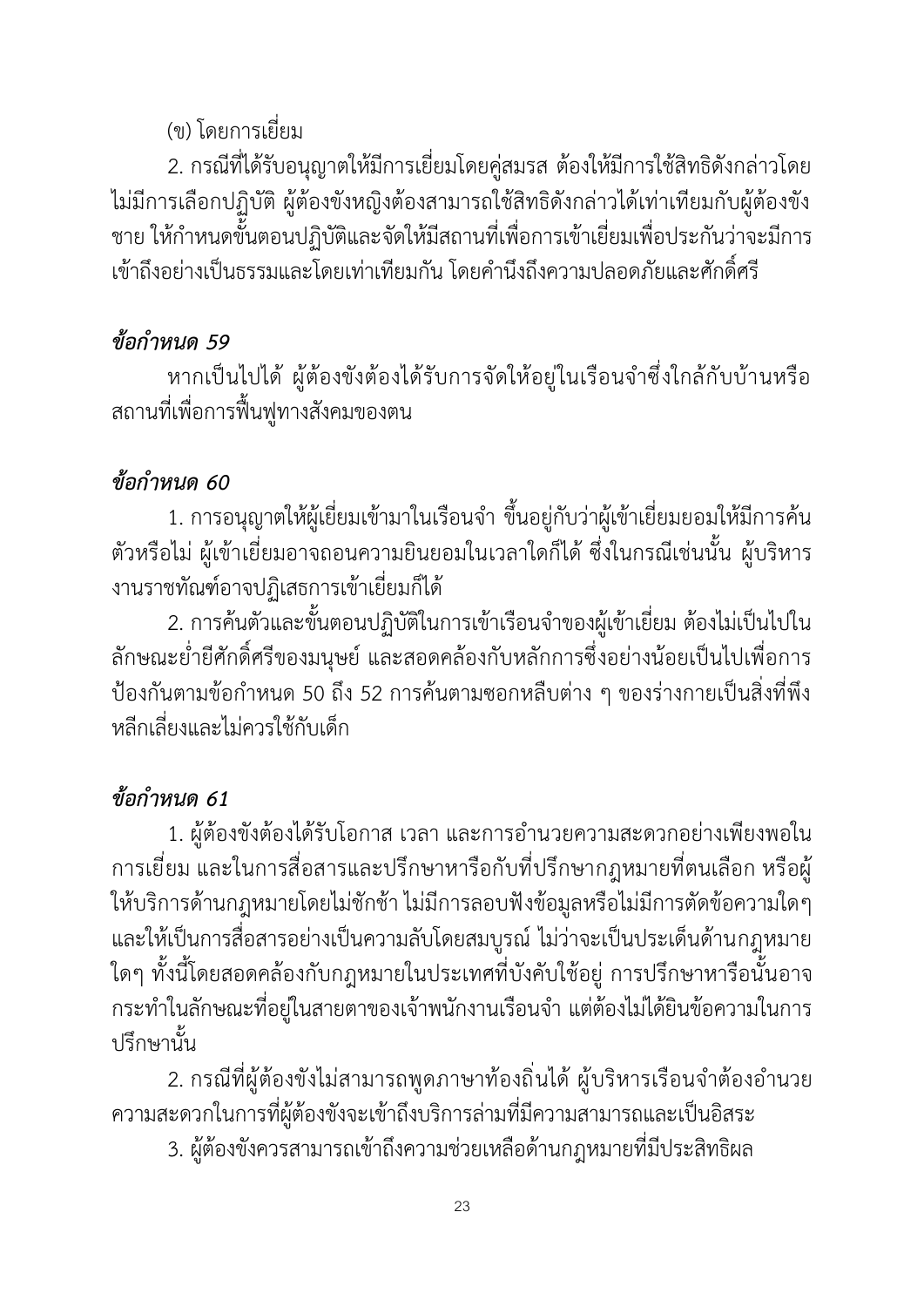### *ข้อกำหนด 62*

1. ผู้ต้องขังซึ่งเป็นชาวต่างชาติ ต้องได้รับการอำนวยความสะดวกที่เหมาะสมใน การสื่อสารกับตัวแทนทางการทูตและกงสุลของรัฐที่ตนเป็นพลเมือง

2. ผู้ต้องขังซึ่งเป็นคนชาติของรัฐที่ไม่มีตัวแทนทางการทูตและกงสุลอยู่ในประเทศ นั้น หรือกรณีที่เป็นผู้ลี้ภัยหรือผู้ไร้รัฐ จะต้องได้รับการอำนวยความสะดวกเช่นเดียวกันใน การสื่อสารกับตัวแทนทางการทูตของรัฐนั้น ซึ่งทำหน้าที่ดูแลผลประโยชน์ของตน หรือ หน่วยงานระดับประเทศหรือระหว่างประเทศใดๆ ที่มีภารกิจในการคุ้มครองบุคคล เหล่านั้น

# *ข้อกำหนด 63*

ผู้ต้องขังต้องได้รับข่าวสารที่สำคัญอย่างสม่ำเสมอโดยการอ่านหนังสือพิมพ์ นิตยสาร หรือสิ่งพิมพ์เผยแพร่ของหน่วยงานใดๆ ได้รับฟังวิทยุ คำบรรยายหรือช่องทาง เผยแพร่ข้อมูลข่าวสารที่คล้ายคลึงกันอื่นใด โดยได้รับอนุญาตและอยู่ใต้การควบคุมของ ผู้บริหารเรือนจำ

# **หนังสือ**

### *ข้อกำหนด 64*

เรือนจำทุกแห่งต้องจัดให้มีห้องสมุดเพื่อการใช้ประโยชน์ของผู้ต้องขังทุกประเภท ให้มีหนังสือเพื่อนันทนาการและให้ความรู้อย่างเพียงพอ และสนับสนุนให้ผู้ต้องขังได้ใช้ ประโยชน์อย่างเต็มที่จากหนังสือเหล่านั้น

### **ศาสนา**

### *ข้อกำหนด 65*

1. กรณีที่เรือนจำมีผู้ต้องขังซึ่งนับถือศาสนาเดียวกันจำนวนมากพอสมควร ให้ แต่งตั้งหรือนุญาตให้มีผู้แทนทางศาสนานั้นที่มีคุณสมบัติเหมาะสมสำหรับผู้ต้องขังกลุ่ม ดังกล่าว ในกรณีที่มีจำนวนผู้ต้องขังมากเพียงพอและเมื่อเงื่อนไขเหมาะสม ควรจัดให้เป็น ผู้ที่ทำงานแบบเต็มเวลา

2. ผู้แทนทางศาสนาที่ได้รับการแต่งตั้งหรือได้รับความเห็นชอบตามวรรค 1 ของ ข้อกำหนดนี้จะต้องได้รับอนุญาตให้เป็นผู้นำในการจัดพิธีกรรมทางศาสนาอย่าง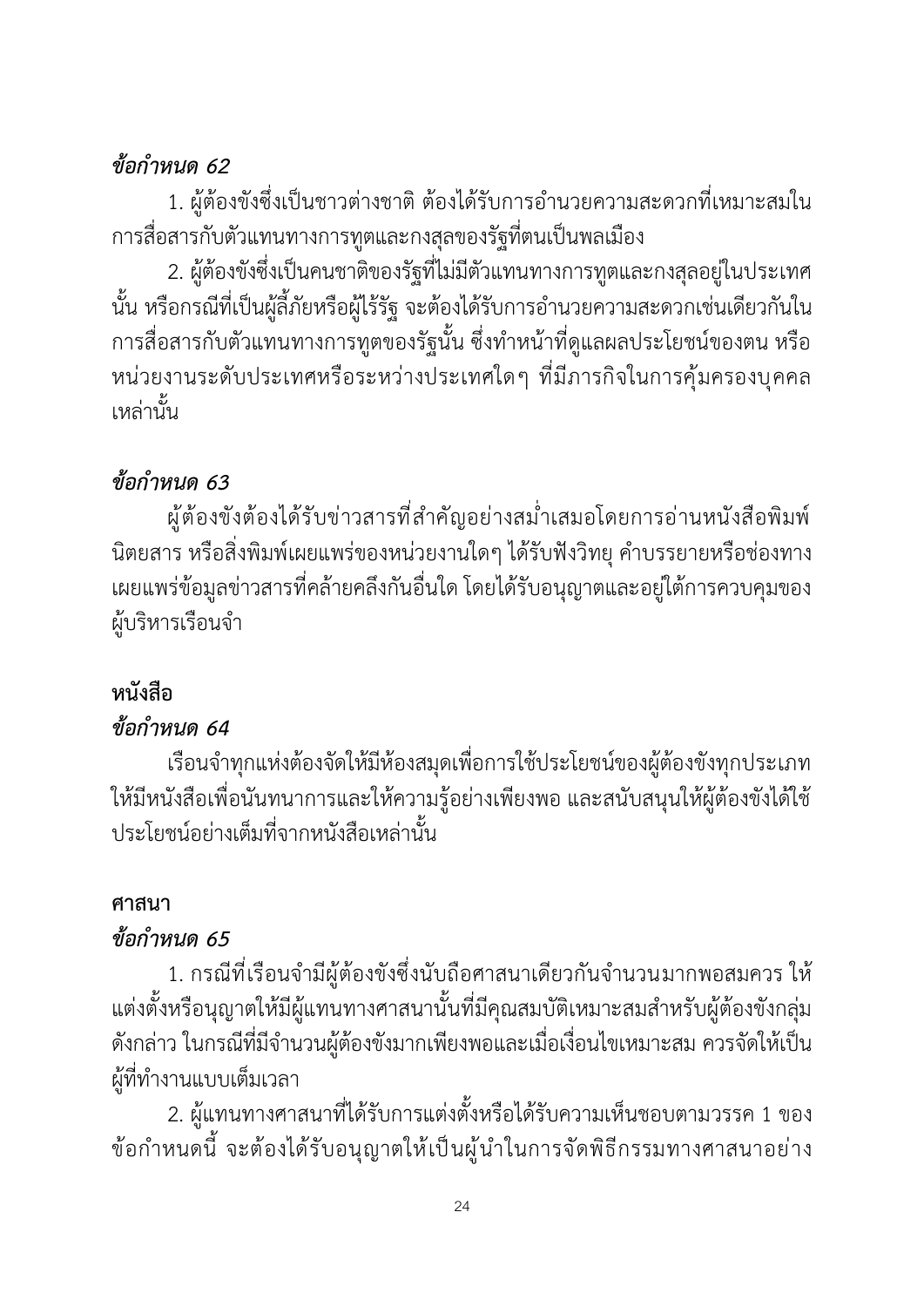สม่ำเสมอ และสามารถเข้าเยี่ยมเพื่อเทศนาเป็นการส่วนตัวกับผู้ต้องขังที่มีศาสนา เดียวกับตนในช่วงเวลาที่เหมาะสม

3. ต้องไม่ห้ามผู้ต้องขังไม่ให้เข้าถึงผู้แทนทางศาสนาใด ๆ ในทางกลับกัน หาก ผู้ต้องขังปฏิเสธไม่ยอมให้ผู้แทนทางศาสนาใดๆ เข้าเยี่ยม เรือนจำก็ต้องเคารพอย่างเต็มที่ ต่อทัศนคติของเขา

### *ข้อกำหนด 66*

เท่าที่จะสามารถปฏิบัติได้ ผู้ต้องขังทุกคนต้องได้รับอนุญาตให้ปฏิบัติตามวิถีแห่ง ชีวิตทางศาสนาของตน โดยการเข้าร่วมพิธีกรรมที่จัดขึ้นในเรือนจำ และ มีไว้ใน ครอบครองซึ่งหนังสือเกี่ยวกับศาสนาและคำสั่งสอนเฉพาะของนิกายศาสนาของตน

### **การเก็บรักษาสมบัติของผู้ต้องขัง** *ข้อกำหนด 67*

1. เงิน สิ่งของมีค่า เสื้อผ้า และสมบัติส่วนตัวอื่นใดของผู้ต้องขังซึ่งไม่ได้รับอนุญาต ตามระเบียบให้สามารถเก็บไว้ได้เป็นส่วนตัวได้ต้องมีการส่งมอบให้กับเรือนจำเพื่อ จัดเก็บอย่างปลอดภัย และผู้ต้องขังต้องเป็นผู้ลงนามในใบส่งมอบของนั้น และให้มีการ ดำเนินงานตามขั้นตอนเพื่อดูแลให้สมบัติเหล่านั้นอยู่ในสภาพดี

2. เมื่อได้รับการปล่อยตัว ต้องมีการคืนทรัพย์สิ่งของและเงินทั้งหมดให้กับ ผู้ต้องขัง เว้นแต่ทรัพย์สิ่งของที่ได้ถูกใช้ไปแล้วหรือมีการส่งออกไปนอกเรือนจำก่อนหน้า นั้นแล้วอย่างถูกต้อง หรือหากเรือนจำเห็นว่าเพื่อประโยชน์ด้านสุขอนามัยอาจต้องมีการ ทำลายเสื้อผ้าบางชิ้นไปเสียก่อน ผู้ต้องขังพึงลงนามในใบเสร็จเพื่อรับสิ่งของและเงินที่ตน ได้รับคืนกลับมานั้น

3. เงินหรือสิ่งของที่มีการส่งจากภายนอกมาให้กับผู้ต้องขังในเรือนจำ ต้องปฏิบัติ ในลักษณะเดียวกัน

4. กรณีที่ผู้ต้องขังต้องการนำยาหรือเวชภัณฑ์เข้ามาในเรือนจำ ให้แพทย์หรือ บุคคลากรทางการแพทย์เป็นผู้พิจารณาตัดสินใจว่าจะให้มีการใช้ประโยชน์จากเวชภัณฑ์ เหล่านั้นอย่างไรได้บ้าง

**การแจ้ง** *ข้อกำหนด 68*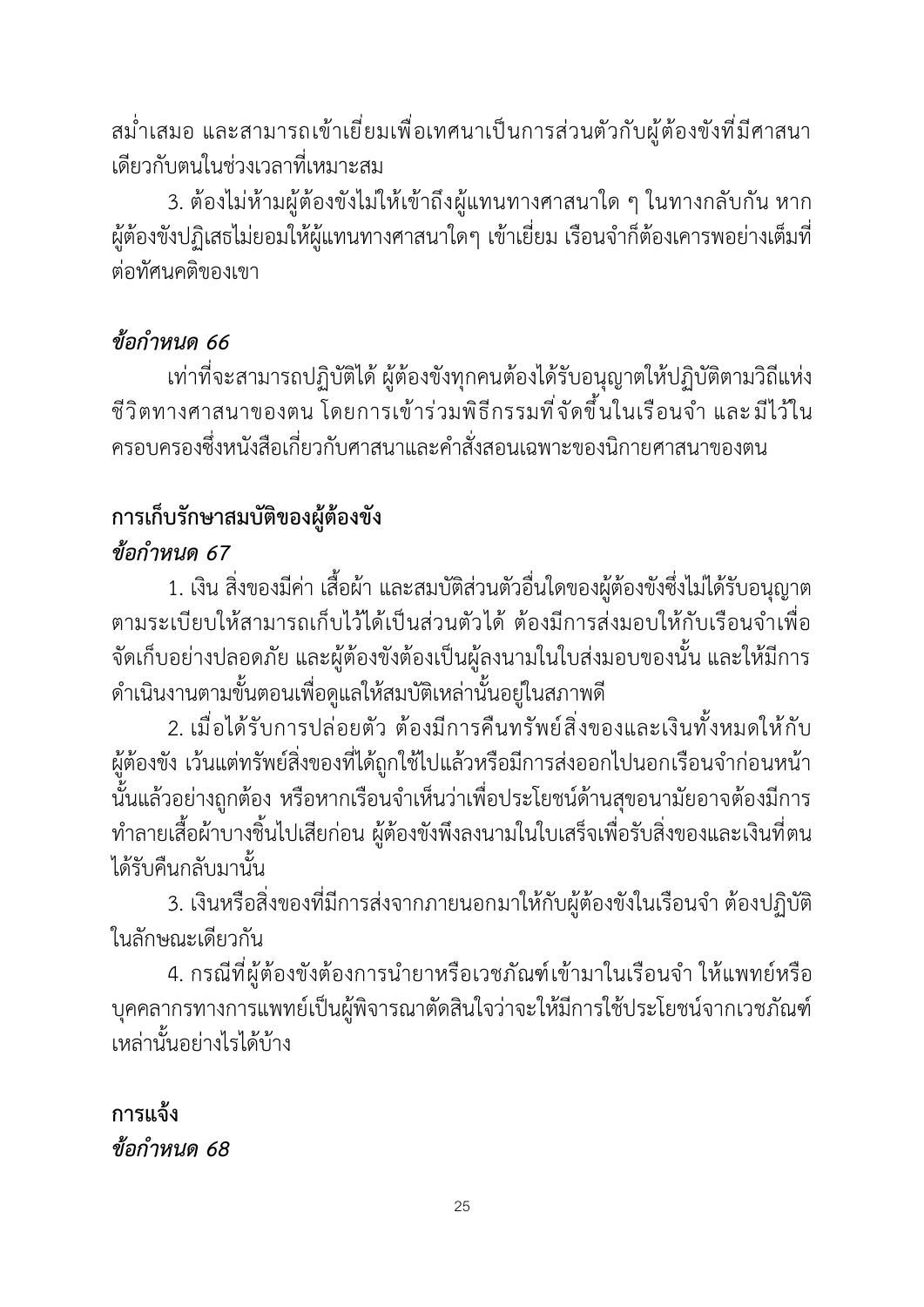ผู้ต้องขังทุกคนต้องมีสิทธิและได้รับโอกาสและช่องทางในการแจ้งครอบครัวของ ตน หรือบุคคลอื่นใดซึ่งเป็นผู้ติดต่อกับตนโดยทันทีเพื่อให้ทราบเกี่ยวกับการคุมขังตน การเคลื่อนย้ายไปยังสถานที่คุมขังอื่นใด และข้อมูลเกี่ยวกับอาการเจ็บป่วยหรือบาดเจ็บ ร้ายแรงใดๆ การเผยแพร่ข้อมูลส่วนบุคคลของผู้ต้องขังให้เป็นไปตามที่กฎหมายใน ประเทศบัญญัติไว้

#### *ข้อกำหนด 69*

กรณีที่ผู้ต้องขังเสียชีวิต ผู้บัญชาการเรือนจำต้องแจ้งให้ญาติที่ใกล้ชิดของผู้ต้องขัง หรือบุคคลผู้ติดต่อในกรณีฉุกเฉินทราบทันที บุคคลซึ่งผู้ต้องขังระบุให้เป็นผู้รับทราบ ข้อมูลเกี่ยวกับสุขภาพของตน ต้องได้รับแจ้งจากผู้บัญชาการเรือนจำเพื่อให้ทราบถึง อาการเจ็บป่วยร้ายแรง อาการบาดเจ็บ หรือการส่งตัวไปยังสถานพยาบาล กรณีที่ ผู้ต้องขังร้องขออย่างชัดเจนไม่ให้แจ้งให้คู่สมรสหรือญาติที่ใกล้ชิดทราบเมื่อเจ็บป่วยหรือ ได้รับบาดเจ็บ ก็ต้องให้เคารพความต้องการเช่นนั้นของผู้ต้องขังด้วย

#### *ข้อกำหนด 70*

ผู้บริหารเรือนจำต้องแจ้งให้ผู้ต้องขังทราบทันทีถึงอาการเจ็บป่วยร้ายแรง หรือ การเสียชีวิตของญาติที่ใกล้ชิดหรือบุคคลอื่นใดที่สำคัญสำหรับผู้ต้องขัง หากมีความ เหมาะสม ผู้ต้องขังอาจได้รับอนุญาตให้ไปอยู่ที่ข้างเตียงของญาติหรือบุคคลสำคัญที่อยู่ ป่วยหนัก หรือสามารถไปร่วมพิธีศพของญาติที่ใกล้ชิดหรือบุคคลสำคัญอื่นใดของ ผู้ต้องขังได้ทั้งนี้โดยอาจมีเจ้าหน้าที่ไปด้วยหรือไปโดยลำพัง

### **การสอบสวน**

#### *ข้อกำหนด 71*

1. ไม่ว่าจะมีการสอบสวนภายในหรือไม่ ผู้บัญชาการเรือนจำต้องรายงานข้อมูล โดยไม่ชักช้าเมื่อมีผู้เสียชีวิต สูญหายหรือได้รับบาดเจ็บร้ายแรงระหว่างการควบคุมตัว ต่อศาลหรือหน่วยงานที่มีอำนาจหน้าที่ ซึ่งเป็นอิสระจากผู้บริหารเรือนจำ และต้อง สอบสวนโดยพลัน อย่างไม่ลำเอียง และอย่างเป็นผลเพื่อให้ทราบถึงพฤติการณ์และ สาเหตุของกรณีที่เกิดขึ้น ผู้บริหารเรือนจำต้องให้ความร่วมมืออย่างเต็มที่ต่อเจ้าพนักงาน ที่มีอำนาจหน้าที่ในการนั้น และประกันให้มีการเก็บรักษาหลักฐานต่างๆที่เกี่ยวข้อง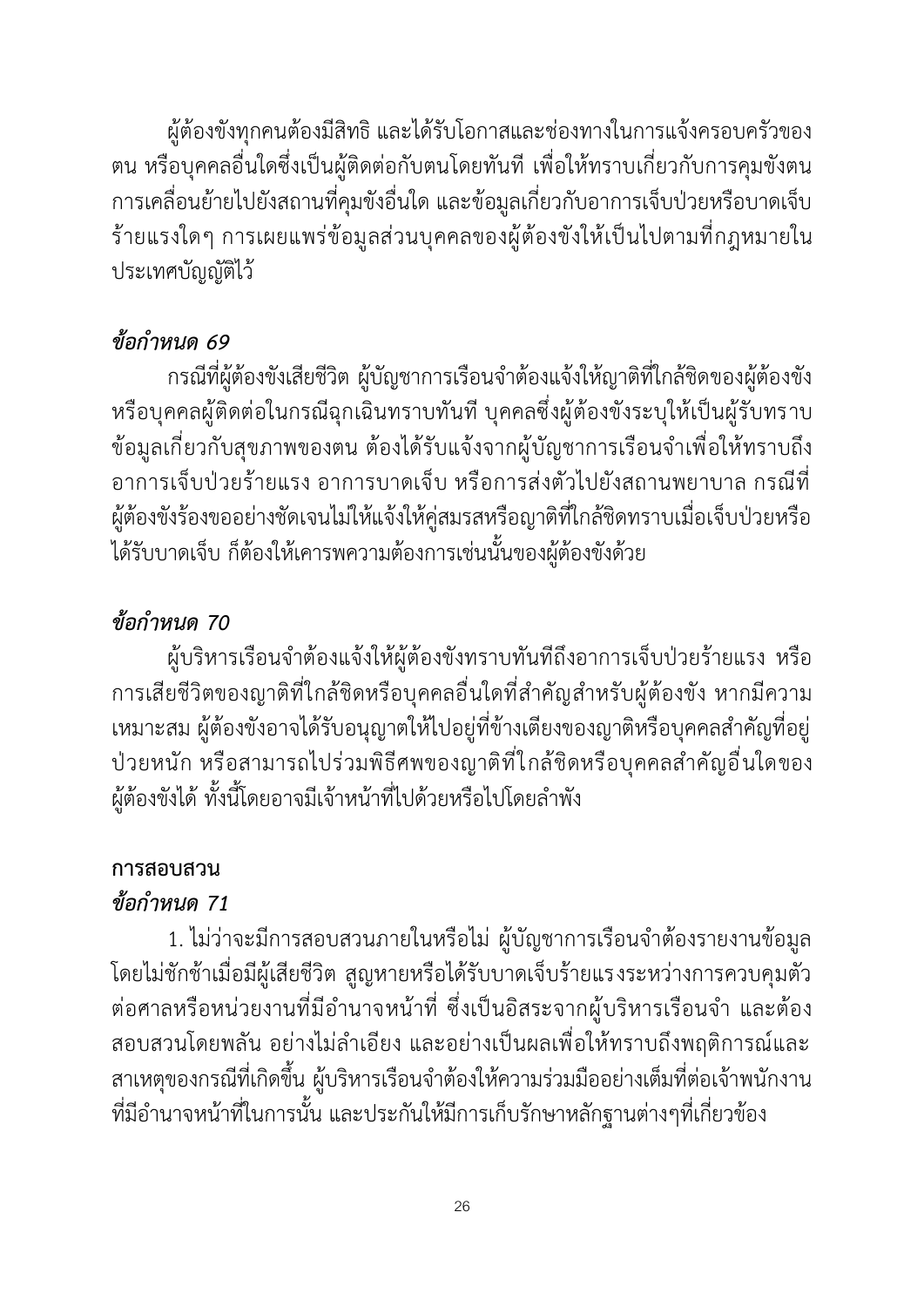2. พันธกรณีตามวรรค 1 ของข้อกำหนดนี้ให้มีผลบังคับใช้ในกรณีที่มีเหตุผลควร เชื่อได้ว่ามีการทรมานและการปฏิบัติหรือการลงโทษอื่นๆ ที่โหดร้ายไร้มนุษยธรรม หรือ ที่ย่ำยีศักดิ์ศรี เกิดขึ้นในเรือนจำ ไม่ว่าจะได้รับการร้องทุกข์อย่างเป็นทางการหรือไม่ก็ ตาม

3. กรณีที่มีเหตุผลอันควรเชื่อได้ว่าได้เกิดการกระทำตามที่กล่าวถึงในวรรค 2 ของ ข้อกำหนดนี้ต้องมีการปฏิบัติตามขั้นตอนโดยทันทีเพื่อประกันว่าบุคคลใดๆ ที่มีส่วน เกี่ยวข้องกับการกระทำนั้น ต้องไม่มีส่วนร่วมในการสอบสวน และไม่สามารถติดต่อกับ พยาน ผู้เสียหายหรือครอบครัวของผู้เสียหายได้

### *ข้อกำหนด 72*

ผู้บริหารเรือนจำต้องปฏิบัติต่อศพของผู้ต้องขังที่เสียชีวิต ด้วยความเคารพและ คำนึงถึงศักดิ์ศรี ควรมีการส่งมอบศพของผู้ต้องขังที่เสียชีวิตให้กับญาติใกล้ชิดโดยเร็ว ที่สุดเท่าที่จะเป็นไปได้ อย่างช้าสุดภายหลังการสอบสวนเสร็จสิ้นลงแล้ว ผู้บริหารเรือนจำ ต้องอำนวยความสะดวกให้มีการจัดพิธีศพตามประเพณีกรณีที่ไม่มีบุคคลใดประสงค์ หรือไม่สามารถจัดพิธีศพดังกล่าวได้และให้บันทึกข้อมูลเรื่องดังกล่าวไว้อย่างสมบูรณ์

### **การเคลื่อนย้ายผู้ต้องขัง** *ข้อกำหนด 73*

1. กรณีที่มีการย้ายผู้ต้องขังจากที่หนึ่งไปยังอีกที่หนึ่ง ให้กระทำโดยเปิดเผยน้อย สุดต่อสาธารณะ และให้มีแนวปฏิบัติเพื่อป้องกันอย่างเหมาะสมไม่ให้ผู้ต้องขังได้ถูกดู หมิ่น ตกเป็นเป้าความสนใจ หรือการเผยแพร่ต่อสาธารณะไม่ว่าในรูปแบบใดๆ

2. ห้ามไม่ให้มีการเคลื่อนย้ายส่งตัวผู้ต้องขังโดยให้อยู่ในพาหนะที่ขาดการระบาย อากาศหรือขาดแสงสว่าง หรือในลักษณะที่ทำให้เกิดความทุกข์ทรมานทางกายโดยไม่ จำเป็น

3. ค่าใช้จ่ายในการเคลื่อนย้ายผู้ต้องขังให้อยู่ในความรับผิดชอบของผู้บริหาร เรือนจำและให้ปฏิบัติอย่างเท่าเทียมกันสำหรับผู้ต้องขังทุกคน

#### **บุคลากรของเรือนจำ (74-82)** *ข้อกำหนด 74*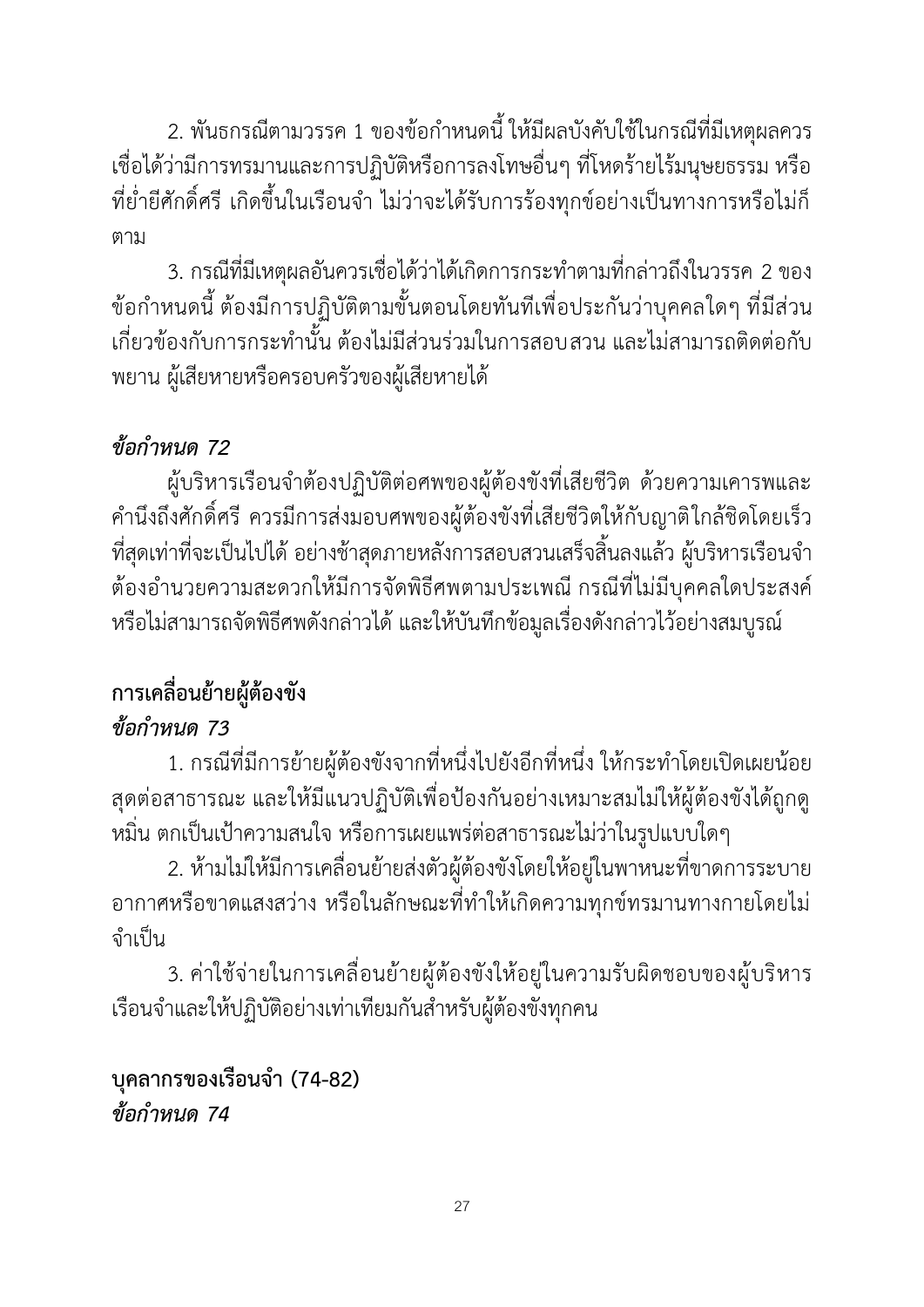1. ฝ่ายบริหารเรือนจำต้องดำเนินการให้มีการคัดเลือกบุคลากรในทุกระดับอย่าง ระมัดระวัง เนื่องจากความซื่อสัตย์ ความมีมนุษยธรรม ความเป็นมืออาชีพ และความ เหมาะสมของบุคคลต่องานเช่นนี้เป็นปัจจัยสำคัญในการบริหารงานของเรือนจำเป็นไป อย่างเหมาะสม

2. ฝ่ายบริหารเรือนจำจะต้องสร้างจิตสำนึกและสร้างความตระหนักรู้แก่ทั้งบรรดา บุคลากรและสาธารณะชน เพื่อให้เกิดความเชื่อมั่นว่าการทำงานราชทัณฑ์เป็นงาน บริการเพื่อสังคมที่มีความสำคัญยิ่ง และควรใช้วิธีการที่เหมาะสมทุกประการเพื่อเผยแพร่ ข้อมูลเหล่านี้ให้สาธารณชนทราบ

3. เพื่อให้บรรลุเป้าประสงค์ข้างต้น จะต้องแต่งตั้งบุคลากรให้บุคคลากรของเรือน จำเป็นเจ้าหน้าที่ที่ทำงานเต็มเวลาและเป็นมืออาชีพ โดยให้มีสถานะเหมือนข้าราชการ พลเรือนที่มีความมั่นคงในตำแหน่งการงาน ซึ่งสะท้อนถึงการประพฤติตนเป็นอย่างดี มี ประสิทธิภาพ และมีความสมบูรณ์ของร่างกาย มีอัตราเงินเดือนที่จูงใจและสนับสนุนให้ บุคลากรที่เหมาะสมทั้งชายและหญิงปฏิบัติหน้าที่อย่างต่อเนื่อง และจัดให้มีสิทธิ ประโยชน์และสภาพการจ้างงานที่สอดคล้องและเกื้อหนุนกับสภาพการทำงาน

### *ข้อกำหนด 75*

1. เจ้าหน้าที่เรือนจำทุกคนต้องมีการศึกษาที่ได้มาตรฐานอย่างเพียงพอ และมี ศักยภาพและหนทางในการปฏิบัติหน้าที่ของตนได้อย่างเป็นมืออาชีพ

2. ก่อนปฏิบัติหน้าที่ใด ๆ เจ้าหน้าที่เรือนจำทุกคนพึงได้รับการอบรมที่เหมาะสม เกี่ยวกับหน้าที่โดยทั่วไป และหน้าที่เฉพาะของตน โดยเป็นการอบรมที่สอดคล้องกับแนว ปฏิบัติที่ดีที่สุดร่วมสมัยที่สามารถพิสูจน์ได้เชิงประจักษ์ขององค์ความรู้ด้านทัณฑศาสตร์ เฉพาะผู้ที่สามารถผ่านบททดสอบทั้งทางทฤษฎีและทางปฏิบัติภายหลังการอบรมเช่นนั้น จึงจะได้รับอนุญาตให้ทำงานในเรือนจำ

3. ฝ่ายบริหารเรือนจำต้องประกันให้มีการจัดอบรมระหว่างการปฏิบัติหน้าที่อย่าง ต่อเนื่อง ทั้งนี้เพื่อดำรงไว้และเพิ่มพูนความรู้และความเป็นมืออาชีพของบุคลากร ภายหลังเข้าปฏิบัติหน้าที่และระหว่างการประกอบวิชาชีพของตน

### *ข้อกำหนด 76*

1. การอบรมที่กล่าวถึงในวรรค 2 ของข้อกำหนด 75 ให้รวมถึงเนื้อหาต่อไปนี้ เป็นอย่างน้อย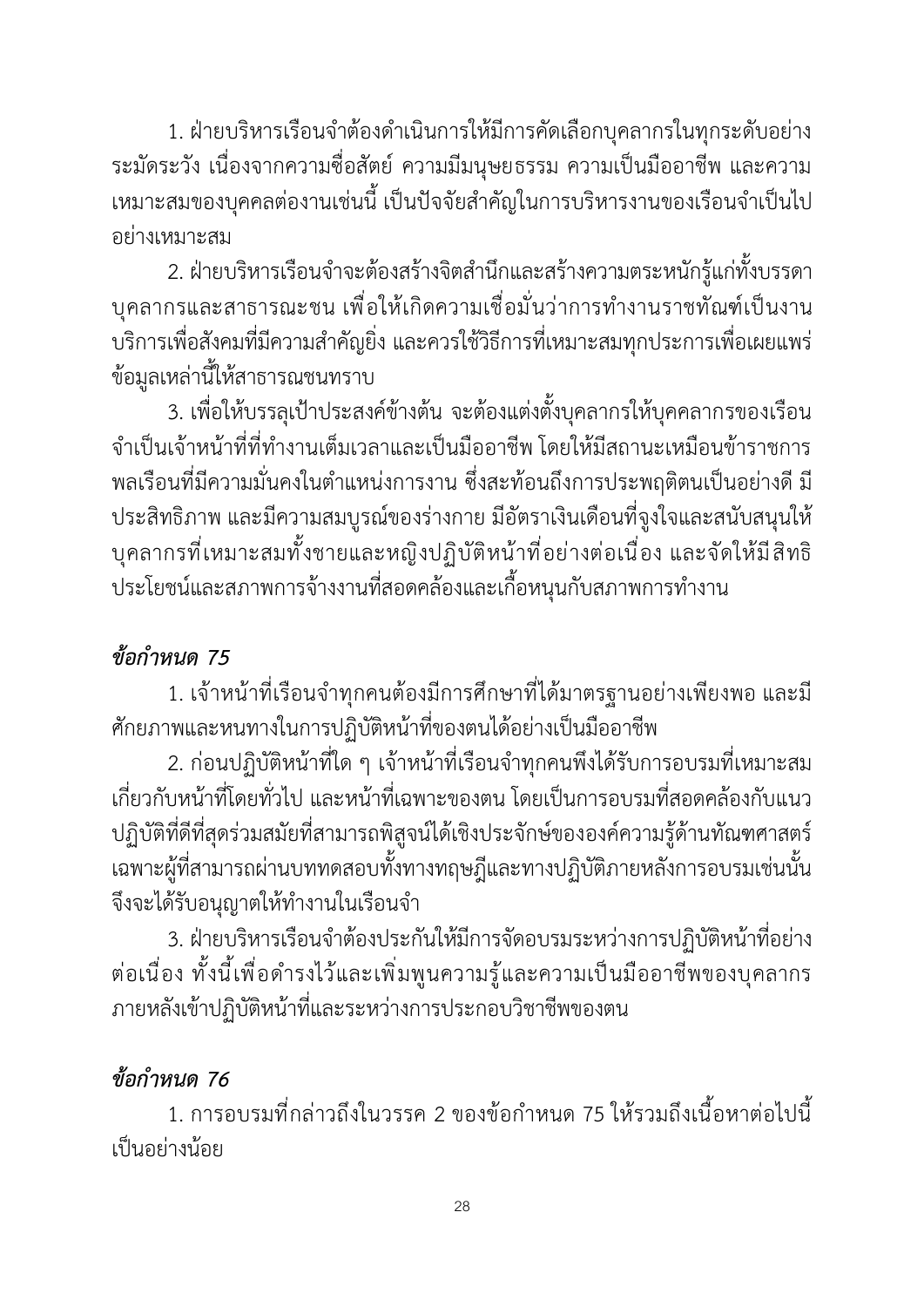29

(ก) กฎหมายระดับประเทศที่เกี่ยวข้อง ระเบียบข้อบังคับและนโยบาย รวมทั้งตรา สารระหว่างประเทศและระดับภูมิภาคที่นำมาใช้โดยข้อบัญญัติเหล่านี้ต้องเป็นแนวทาง ในการปฏิบัติหน้าที่ และกำกับปฏิสัมพันธ์ระหว่างเจ้าหน้าที่เรือนจำกับผู้ต้องขัง

(ข) สิทธิและหน้าที่ของเจ้าหน้าที่เรือนจำในการปฏิบัติหน้าที่ของตน รวมทั้งการ เคารพศักดิ์ศรีความเป็นมนุษย์ของผู้ต้องขังทุกคน และข้อห้ามต่อการประพฤติตนบาง ประการ โดยเฉพาะการทรมานและการปฏิบัติหรือการลงโทษอื่นๆ ที่โหดร้าย ไร้ มนุษยธรรม หรือที่ย่ำยีศักดิ์ศรี

(ค) ความมั่นคงและความปลอดภัย รวมทั้งแนวคิดของความมั่นคงเชิงพลวัต การ ใช้กำลังและเครื่องพันธนาการ และการจัดการกับผู้กระทำผิดที่มีพฤติกรรมรุนแรง โดย ใช้การพิจารณาตัดสินใจอย่างถูกต้องเหมาะสมในการใช้เทคนิคการป้องกันและการ คลี่คลายสถานการณ์ อย่างเช่น การเจรจาและการไกล่เกลี่ย

(ง) การปฐมพยาบาล ความต้องการด้านจิตวิทยาสังคมของผู้ต้องขังและพลวัตที่ เกี่ยวเนื่องกับสภาพในเรือนจำ รวมทั้งการดูแลและความช่วยเหลือด้านสังคม อย่างเช่น การตรวจจับอาการของสุขภาพจิต

2. เจ้าหน้าที่เรือนจำซึ่งดูแลการปฏิบัติงานกับผู้ต้องขังบางประเภท หรือได้รับ มอบหมายให้ปฏิบัติหน้าที่พิเศษ พึงได้รับการอบรมที่มีเนื้อหาสอดคล้องกับภารกิจนั้นๆ

### *ข้อกำหนด 77*

เจ้าหน้าที่เรือนจำทุกคนพึงปฏิบัติตนและปฏิบัติหน้าที่ในลักษณะที่ส่งเสริมให้ ผู้ต้องขังเป็นคนดี โดยปฏิบัติตนเป็นแบบอย่างและทำให้ผู้ต้องขังเกิดความเคารพเลื่อมใส อยู่ตลอดเวลา

### *ข้อกำหนด 78*

1. หากเป็นไปได้ เจ้าหน้าที่เรือนจำควรประกอบด้วยบุคลากรที่มีความเชี่ยวชาญ เป็นพิเศษอย่างเพียงพอ ทั้งที่เป็นนักจิตเวช นักจิตวิทยา นักสังคมสงเคราะห์ ครู และ ผู้สอนงานช่างฝีมือ

2. ให้จัดให้มีบริการของนักสังคมสงเคราะห์ ครู และผู้สอนงานช่างฝีมือโดยมี ตำแหน่งถาวร ทั้งนี้โดยไม่กีดกันผู้ทำงานแบบครึ่งเวลาหรืออาสาสมัคร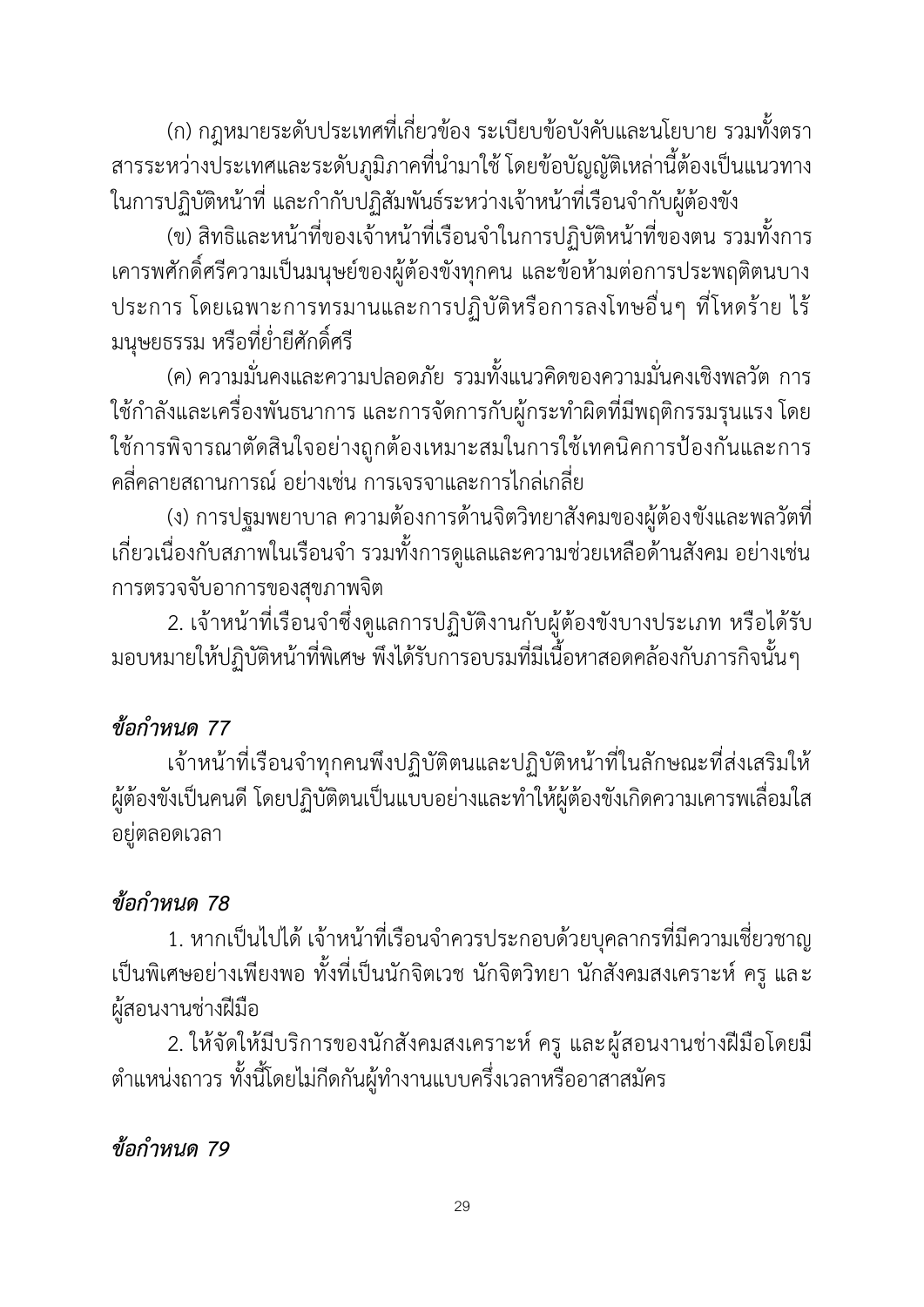1. ผู้บัญชาการเรือนจำควรมีคุณสมบัติเพียงพอต่อการปฏิบัติหน้าที่ ทั้งในแง่ บุคลิกภาพ ความสามารถในการบริหาร โดยได้รับการอบรมและมีประสบการณ์ที่ เหมาะสม

2. ผู้บัญชาการเรือนจำพึงสละเวลาการทำงานทั้งหมดในการปฏิบัติหน้าที่อย่าง เป็นทางการ และไม่ควรเป็นพนักงานบางเวลา ทั้งยังควรพักอาศัยอยู่ในเรือนจำ หรือใน บริเวณใกล้เคียง

3. กรณีที่ผู้บัญชาการเรือนจำมีหน้าที่ดูแลเรือนจำสองแห่งหรือมากกว่านั้น ผู้ บัญชาการต้องเข้าเยี่ยมเรือนจำแต่ละแห่งอย่างสม่ำเสมอตลอดเวลา และต้องจัดให้มี เจ้าหน้าที่ซึ่งมีความรับผิดชอบเป็นผู้ดูแลประจำอยู่ในเรือนจำแต่ละแห่งด้วย

### *ข้อกำหนด 80*

1. ผู้บัญชาการเรือนจำ รองผู้บัญชาการ และเจ้าหน้าที่เรือนจำอื่นๆส่วนใหญ่ต้อง สามารถพูดภาษาที่ผู้ต้องขังส่วนใหญ่ใช้ได้ หรือเข้าใจภาษานั้น

2. หากจำเป็น อาจจัดให้มีบริการล่ามที่มีความสามาราถและเหมาะสม

### *ข้อกำหนด 81*

1. ในเรือนจำที่มีทั้งผู้ต้องขังชายและหญิง เจ้าหน้าที่ซึ่งรับผิดชอบในพื้นที่ส่วนที่ เป็นผู้ต้องขังหญิงต้องเป็นผู้หญิง ซึ่งจะเป็นผู้ถือกุญแจที่สามารถเข้าถึงทุกพื้นที่ในเรือนจำ ส่วนนั้นได้

2. เจ้าหน้าที่ชายจะต้องไม่ได้รับอนุญาตให้เข้าไปยังพื้นที่ส่วนที่เป็นของผู้ต้องขัง หญิง เว้นแต่จะมีเจ้าหน้าที่เรือนจำหญิงร่วมไปด้วย

3. ผู้ต้องขังหญิงต้องได้รับการดูแลและควบคุมโดยเจ้าหน้าที่หญิงเท่านั้น ทั้งนี้โดย ไม่เป็นการห้ามการมีเจ้าหน้าที่ชายในส่วนที่เป็นแพทย์และครู ซึ่งอาจปฏิบัติหน้าที่อย่าง เป็นมืออาชีพของตนในเรือนจำ หรือในพื้นที่ส่วนที่จัดให้กับผู้ต้องขังหญิงได้

### *ข้อกำหนด 82*

1. ในการปฏิบัติต่อผู้ต้องขัง เจ้าหน้าที่เรือนจำจะต้องไม่ใช้กำลังเว้นแต่เพื่อ ป้องกันตัว หรือกรณีที่มีความพยายามหลบหนี หรือเมื่อมีการใช้กำลังทางกายภาพทั้ง ในทางที่ก้าวร้าวหรือดึงดัน เพื่อขัดขืนคำสั่งที่ชอบด้วยกฎหมายหรือระเบียบข้อบังคับ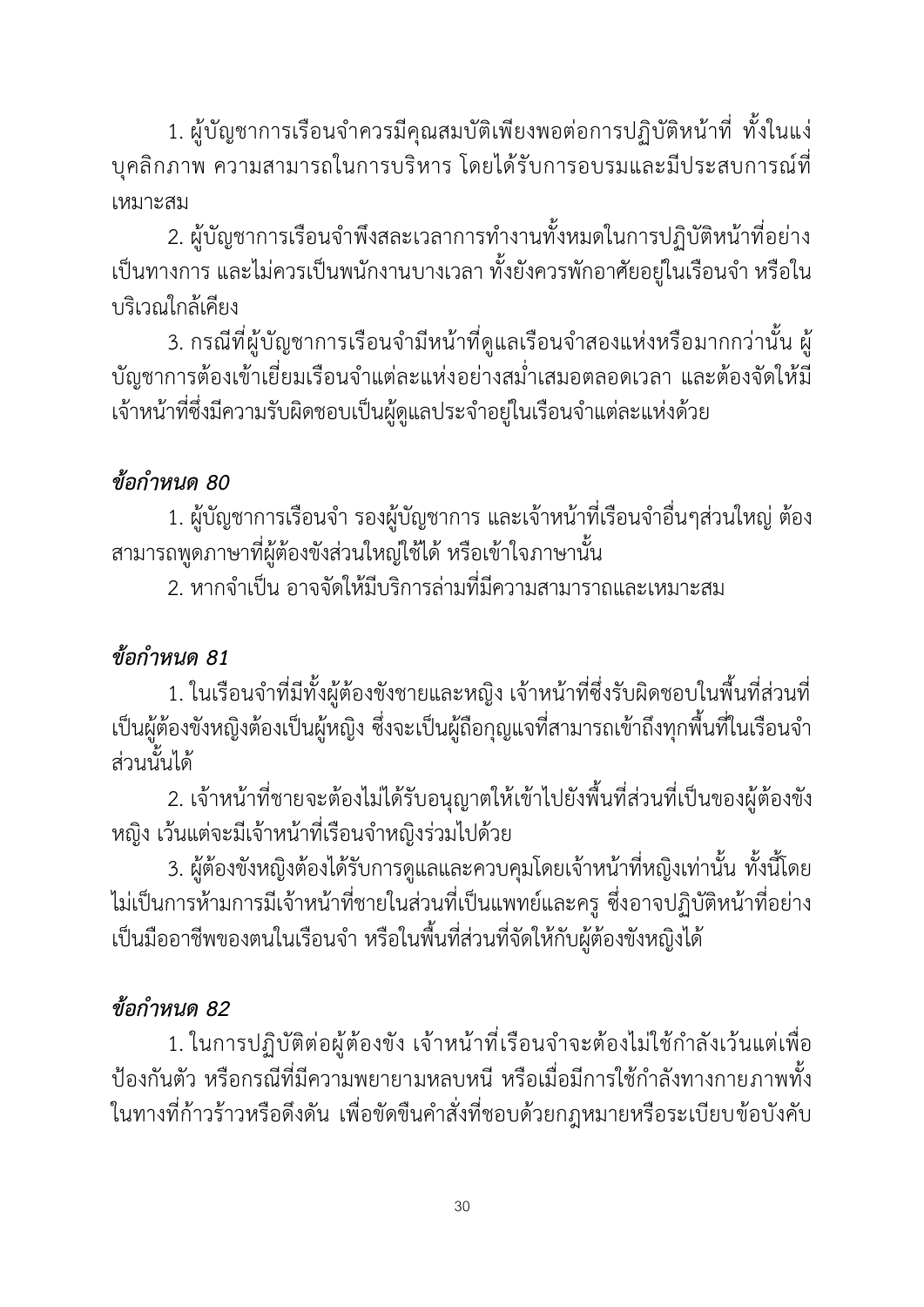โดยเจ้าหน้าที่เรือนจำที่เลือกการใช้กำลัง ต้องใช้เท่าที่จำเป็นอย่างยิ่งเท่านั้น และต้อง รายงานเหตุการณ์ให้ผู้บัญชาการเรือนจำทราบโดยทันที

2. เจ้าหน้าที่เรือนจำต้องได้รับการฝึกฝนทางร่างกายเป็นพิเศษ เพื่อให้สามารถ ควบคุมผู้ต้องขังที่ก้าวร้าวได้

3. ยกเว้นในสถานการณ์พิเศษ เจ้าหน้าที่เรือนจำซึ่งปฏิบัติหน้าที่ติดต่อโดยตรงกับ ผู้ต้องขัง ไม่ควรติดอาวุธ นอกจากนั้น เจ้าหน้าที่เรือนจำไม่ควรได้รับอาวุธไม่ว่าใน พฤติการณ์ใดๆ เว้นแต่จะได้รับการฝึกฝนการใช้อาวุธมาแล้ว

#### **การตรวจสอบภายในและภายนอก**

#### *ข้อกำหนด 83*

1. ให้จัดให้มีระบบตรวจสอบเรือนจำและบริการของราชทัณฑ์อย่างสม่ำเสมอใน สองลักษณะ

(ก) การตรวจสอบภายในหรือโดยฝ่ายบริหาร ซึ่งเป็นหน้าที่ของผู้บริหารงาน ราชทัณฑ์กลาง

(ข) การตรวจสอบภายนอกซึ่งเป็นหน้าที่ของหน่วยงานที่เป็นอิสระจากผู้ บริหารงานราชทัณฑ์โดยอาจรวมถึงหน่วยงานระหว่างประเทศหรือภูมิภาคที่มีอำนาจ หน้าที่

2. ในทั้งสองกรณี จุดประสงค์ของการตรวจสอบให้เป็นไปเพื่อประกันให้มีการ บริหารเรือนจำอย่างสอดคล้องกับกฎหมาย ระเบียบ นโยบาย และขั้นตอนปฏิบัติที่ เป็นอยู่ ทั้งนี้เพื่อมุ่งปฏิบัติตามวัตถุประสงค์ของบริการงานราชทัณฑ์และการลงทัณฑ์ และการคุ้มครองสิทธิของผู้ต้องขัง

### *ข้อกำหนด 84*

1. ผู้ตรวจการมีอำนาจหน้าที่ดังต่อไปนี้

(ก) สามารถเข้าถึงข้อมูลทุกประการเกี่ยวกับจำนวนผู้ต้องขังและสถานที่และ ตำแหน่งของสถานที่คุมขัง ข้อมูลเกี่ยวกับการปฏิบัติต่อผู้ต้องขัง รวมทั้งระเบียนรายชื่อ และสภาพการคุมขัง

(ข) สามารถเลือกได้อย่างเป็นอิสระว่าจะเข้าเยี่ยมเรือนจำใด รวมทั้งสามารถเข้า เยี่ยมตามความประสงค์ของตนโดยไม่ต้องแจ้งล่วงหน้า และสามารถเลือกผู้ต้องขังที่จะ สัมภาษณ์ได้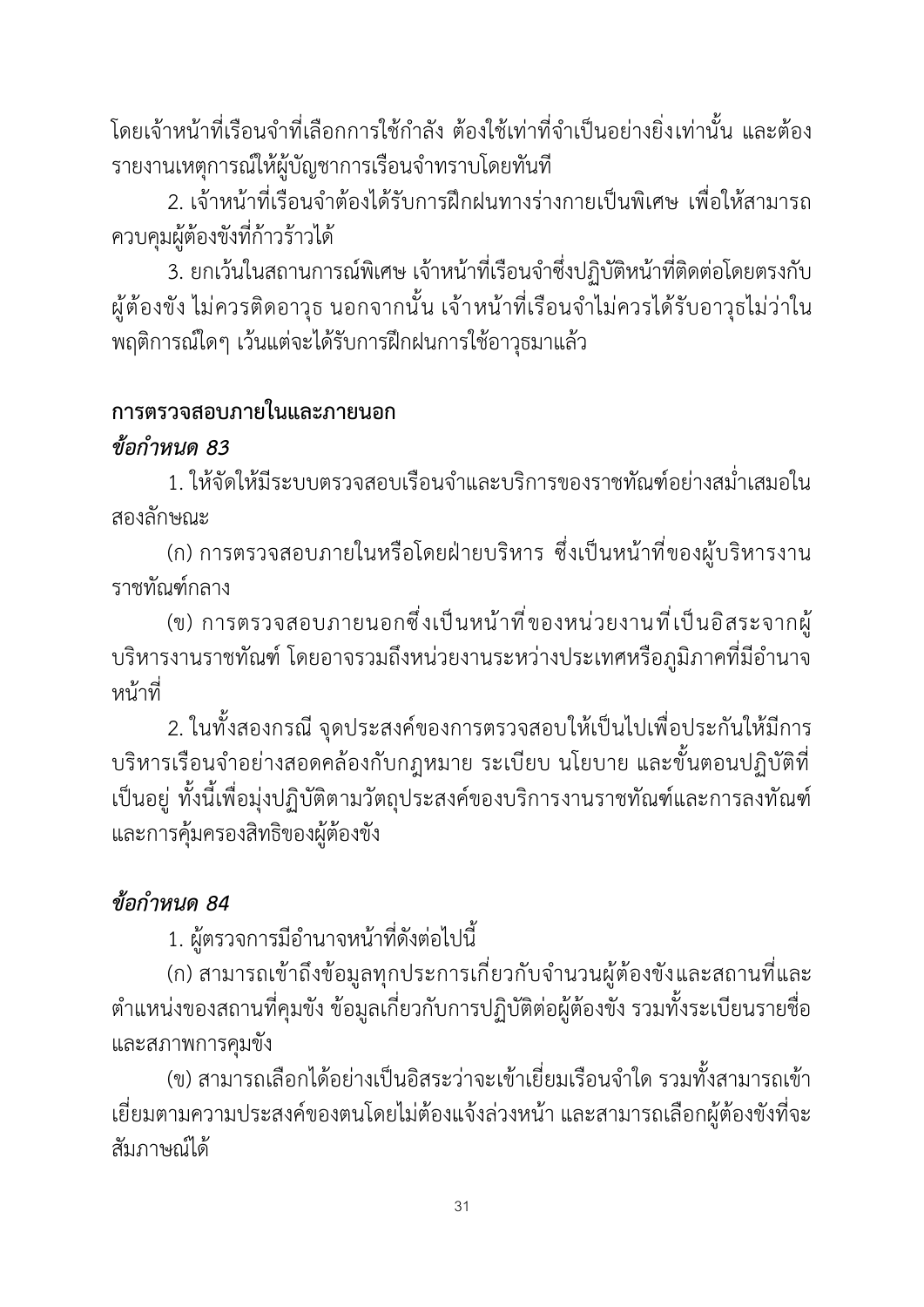(ค) สามารถสัมภาษณ์ผู้ต้องขังและเจ้าหน้าที่เรือนจำระหว่างการเข้าเยี่ยมได้เป็น การส่วนตัวและเป็นความลับโดยสมบูรณ์

(ง) สามารถให้ข้อเสนอแนะแก่ฝ่ายบริหารงานราชทัณฑ์และหน่วยงานอื่นๆที่มี อำนาจหน้าที่

2. คณะตรวจสอบจากภายนอกควรประกอบด้วยผู้ตรวจการที่มีความเหมาะสม และมีประสบการณ์ ได้รับการแต่งตั้งจากหน่วยงานที่มีอำนาจ และประกอบด้วย ผู้ชำนาญการทางการแพทย์ควรให้ความใส่ใจอย่างเหมาะสมต่อความได้สมดุลด้านเพศ สภาพของคณะทำงานด้วย

#### *ข้อกำหนด 85*

1. ภายหลังการตรวจสอบทุกครั้ง ให้มีการเขียนรายงานเพื่อส่งมอบให้กับ หน่วยงานที่มีอำนาจหน้าที่ ควรให้ความใส่ใจอย่างเหมาะสมต่อการเผยแพร่รายงานการ ตรวจสอบโดยหน่วยงานภายนอกต่อสาธารณะ โดยให้ตัดข้อมูลส่วนบุคคลของผู้ต้องขัง ออกไป เว้นแต่มีการให้ความยินยอมอย่างชัดเจนโดยผู้ต้องขัง

2. ฝ่ายบริหารเรือนจำหรือหน่วยงานอื่นที่มีอำนาจหน้าที่ แล้วแต่ความเหมาะสม พึงประกาศภายในเวลาอันสมควรว่าจะสามารถปฏิบัติตามข้อเสนอแนะอันเป็นผลมา จากการตรวจสอบโดยคณะตรวจสอบจากภายนอกหรือไม่

### **II. ข้อกำหนดที่ใช้กับผู้ต้องขังประเภทพิเศษ**

### **ก. นักโทษเด็ดขาด**

### **หลักปฏิบัติ**

### *ข้อกำหนด 86*

หลักปฏิบัติต่อไปนี้ต้องการแสดงถึงเจตนารมณ์ว่าการบริหารและเป้าประสงค์ของ สถาบันราชทัณฑ์สอดคล้องกับปฏิญญาที่ให้ไว้ตามข้อสังเกตเบื้องต้น 1 ของข้อกำหนดนี้

### *ข้อกำหนด 87*

ก่อนจะรับโทษจนครบถ้วน ควรมีขั้นตอนปฏิบัติที่จำเป็นเพื่อประกันว่าผู้ต้องขัง จะสามารถปรับตัวได้โดยลำดับเพื่อเข้ากันได้กับสังคมภายนอก โดยจะบรรลุเป้าประสงค์ นี้ได้ขึ้นอยู่กับรายกรณี โดยการจัดให้มีระยะก่อนการปล่อยตัวในเรือนจำนั้น หรือจัดให้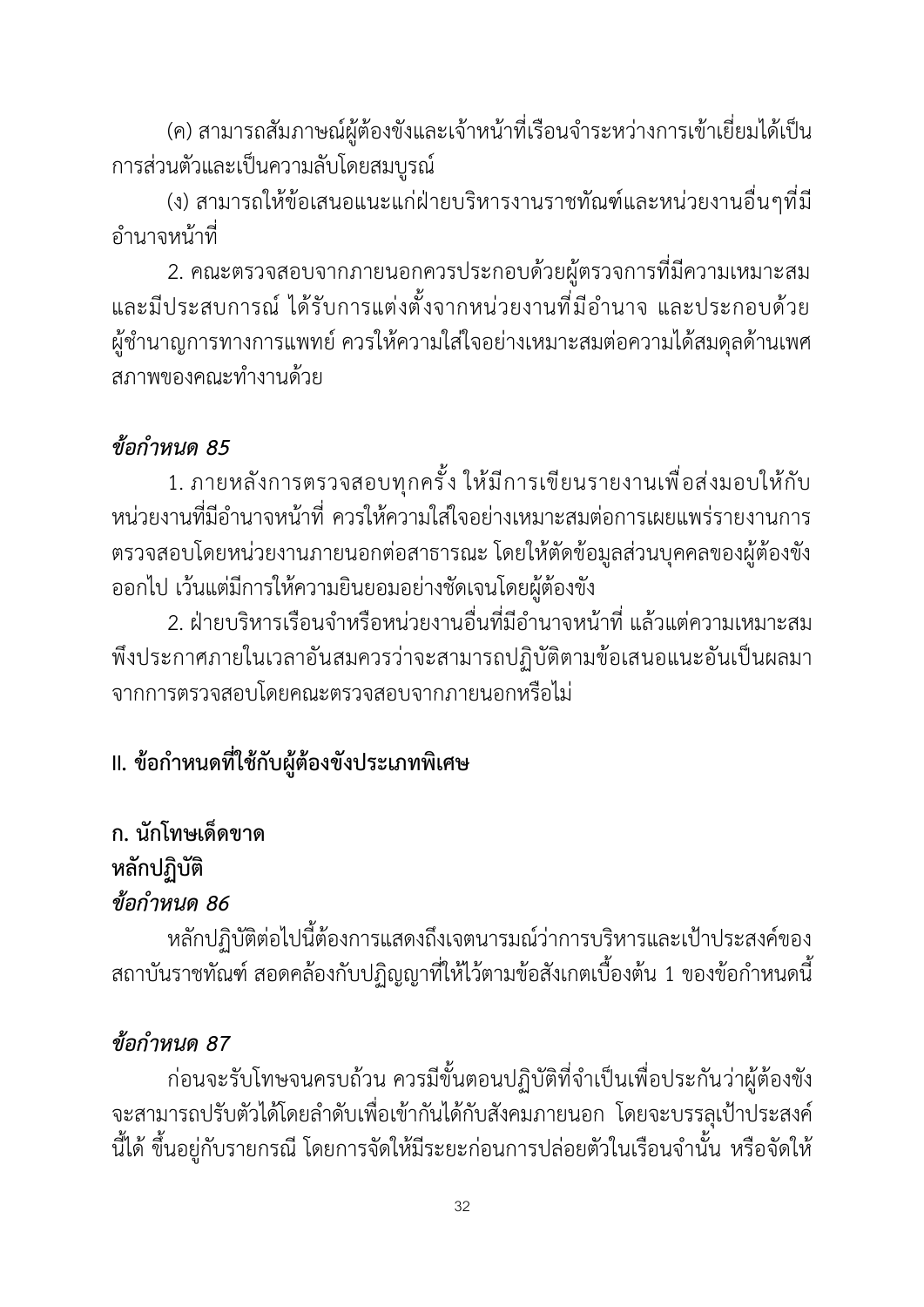มีระยะก่อนปล่อยตัวโดยหน่วยงานอื่นที่เหมาะสม หรือให้มีการทดลองปล่อยตัวโดยมี ระบบการควบคุมดูแลบางประการ ทั้งนี้ต้องไม่ใช่เป็นการควบคุมดูแลของตำรวจ แต่ ควรมีองค์ประกอบร่วมกันของการช่วยเหลือด้านสังคมอย่างได้ผล

### *ข้อกำหนด 88*

1. การปฏิบัติต่อผู้ต้องขังควรอยู่บนพื้นฐานการมุ่งให้บุคคลกลับไปอยู่ร่วมกับ สังคมได้ไม่ใช่เป็นการแยกบุคคลออกจากชุมชน ด้วยเหตุดังกล่าว จึงควรจัดจำแนก หน่วยงานชุมชนโดยหากเป็นไปได้ เพื่อให้มีตัวแทนคอยช่วยเหลือเจ้าหน้าที่เรือนจำใน การสนับสนุนการฟื้นฟูผู้ต้องขังเพื่อคืนสู่สังคม

2. เรือนจำทุกแห่งควรมีความเชื่อมโยงกับนักสังคมสงเคราะห์ ซึ่งมีหน้าที่รักษา และปรับปรุงความสัมพันธ์ที่พึงประสงค์ระหว่างตัวผู้ต้องขังกับครอบครัวของเขาและกับ ตัวแทนที่มีคุณค่าในชุมชนของพวกเขา โดยควรมีขั้นตอนที่ดำเนินการเพื่อคุ้มครองสิทธิ เกี่ยวกับสิทธิประโยชน์ทางแพ่ง สิทธิตามหลักประกันทางสังคม และสิทธิประโยชน์ด้าน สังคมอื่น ๆ ของผู้ต้องขัง โดยให้มีความสอดคล้องมากสุดกับกฎหมายและการลงโทษ

### *ข้อกำหนด 89*

1. เพื่อบรรลุเป้าประสงค์นี้ เราจำเป็นต้องจำแนกการปฏิบัติให้เหมาะสมกับ ผู้ต้องขังแต่ละคน โดยจัดให้มีระบบการจำแนกกลุ่มผู้ต้องขังอย่างยืดหยุ่น และหาก เป็นไปได้ให้จัดให้กลุ่มต่างๆ เหล่านี้เข้าไปอยู่ในเรือนจำแยกจากกัน ซึ่งจะสามารถปฏิบัติ กับแต่ละกลุ่มได้อย่างเหมาะสม

2. ไม่จำเป็นต้องจัดให้มีการรักษาความปลอดภัยในระดับเดียวกันสำหรับผู้ต้องขัง ทุกกลุ่มในเรือนจำ โดยหากเป็นไปได้ให้จัดให้มีการรักษาความปลอดภัยแตกต่างกันไป โดยสอดคล้องกับความจำเป็นของแต่ละกลุ่ม เรือนจำแบบเปิดซึ่งไม่มีการรักษาความ ปลอดภัยเพื่อป้องกันการหลบหนี แต่ต้องพึ่งพาความมีวินัยของตัวผู้ต้องขังเอง เป็น เงื่อนไขที่ดีสุดในการฟื้นฟูผู้ต้องขังบางคนที่ผ่านการคัดเลือกมาเป็นอย่างดี

3. หากเป็นไปได้ไม่ควรปล่อยให้มีจำนวนผู้ต้องขังในเรือนจำแบบปิดมีมากเกินไป จนเป็นอุปสรรคต่อการจัดให้มีการปฏิบัติที่เหมาะสมกับแต่ละคน ในบางประเทศ มีการ พิจารณาว่าจำนวนประชากรผู้ต้องขังในเรือนจำหนึ่งๆไม่ควรเกิน 500 คน ส่วนใน เรือนจำแบบเปิด จำนวนประชากรผู้ต้องขังควรมีขนาดเล็กที่สุดเท่าที่จะเป็นไปได้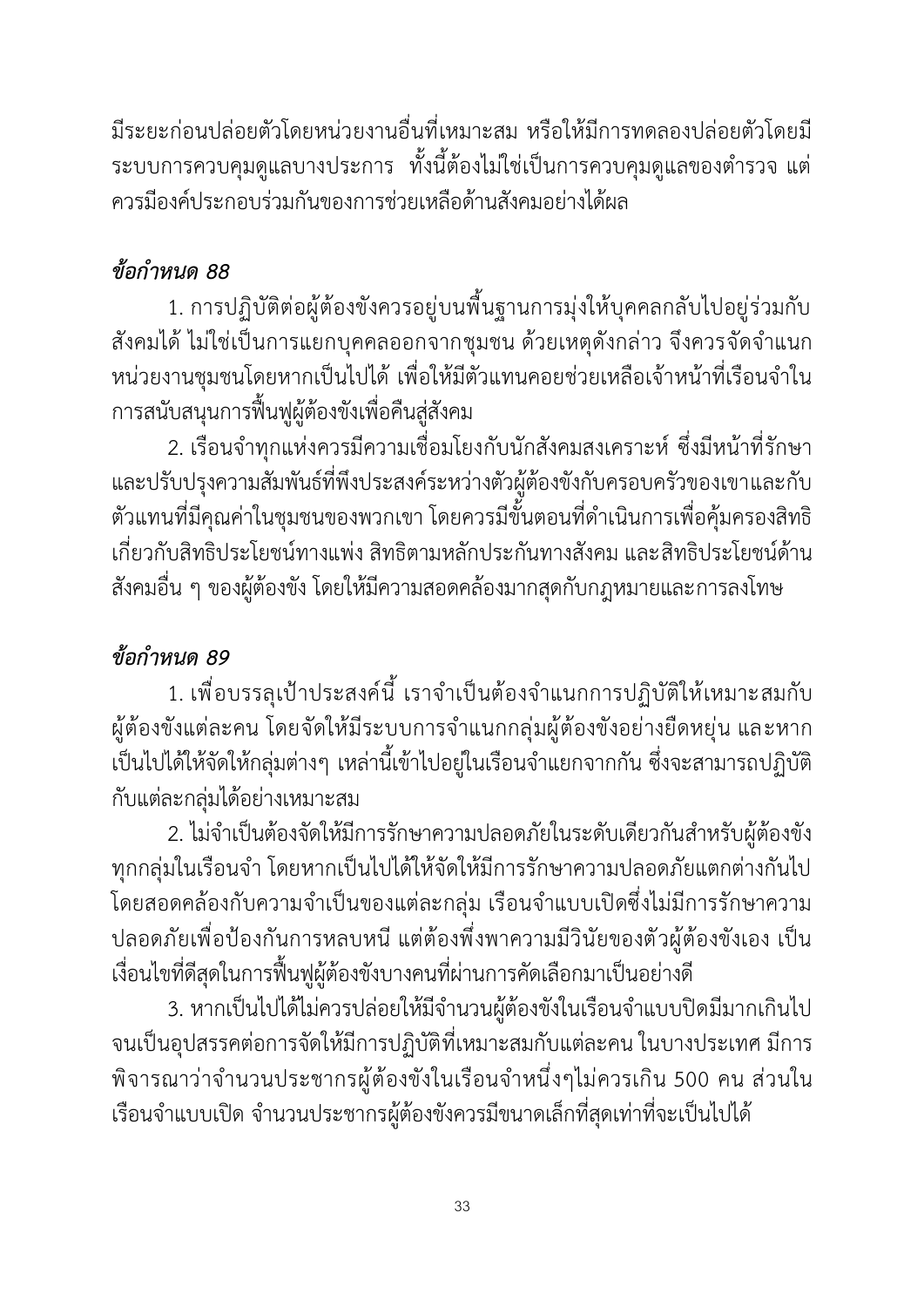4. ในอีกแง่หนึ่ง ก็ไม่ควรจัดให้มีเรือนจำซึ่งเล็กเกินไป อันเป็นเหตุให้ขาดแคลนสิ่ง อำนวยความสะดวกที่จะจัดให้อย่างเหมาะสม

### *ข้อกำหนด 90*

หน้าที่ของสังคมไม่ได้ยุติลงเฉพาะเมื่อมีการปล่อยตัวผู้ต้องขังแล้วเท่านั้น โดยควร มีหน่วยงานของรัฐหรือเอกชนที่สามารถช่วยเหลือผู้ต้องขังที่ได้รับการปล่อยตัว ให้ได้รับ การดูแลภายหลังการปล่อยตัวอย่างมีประสิทธิภาพ ทั้งนี้เพื่อลดความมีอคติของสังคมที่มี ต่อพวกเขา และเพื่อให้การฟื้นฟูทางสังคมของพวกเขาต่อไป

### **การปฏิบัติตามคำพิพากษา** *ข้อกำหนด 91*

การปฏิบัติต่อผู้ต้องขังที่ต้องโทษตามคำพิพากษาให้จำคุก หรือมาตรการลงโทษที่ คล้ายคลึงกัน ต้องเป็นไปตามคำพิพากษา คือ ให้ผู้ต้องขังเกิดความตั้งใจที่จะปฏิบัติตาม กฎหมายและดำรงชีวิตอยู่ได้ด้วยตนเองภายหลังได้รับการปล่อยตัวแล้ว โดยจะต้องทำให้ ผู้ต้องขังเข้าสู่ลักษณะดังกล่าวให้ได้ตราบเท่าที่ระยะเวลาในการคุมขังอำนวย การปฏิบัติ ต่าง ๆ ควรมุ่งสนับสนุนการเคารพตนเองและส่งเสริมความรู้สึกรับผิดชอบ

## *ข้อกำหนด 92*

1. เพื่อบรรลุวัตถุประสงค์ดังกล่าว ต้องมีการใช้วิธีการอันเหมาะสมทุกประการ รวมทั้งการดูแลด้านศาสนาสำหรับในประเทศที่เป็นไปได้บริการด้านการศึกษา แนว ทางการฝึกอาชีพและการอบรม การทำงานด้านสังคม การให้คำปรึกษาเกี่ยวกับการจ้าง งาน การพัฒนาทางร่างกายและการสร้างความเข้มแข็งด้านจิตใจ โดยสอดคล้องกับความ ต้องการของผู้ต้องขังแต่ละคน ทั้งนี้โดยคำนึงถึงความเป็นมาด้านสังคมและอาชญากรรม ของพวกเขา ศักยภาพด้านกายและจิตใจ และความสามารถพิเศษ อารมณ์ความรู้สึก ระยะเวลาการใช้โทษและภาพอนาคตหลังการปล่อยตัว

2. สำหรับผู้ต้องขังทุกคนที่มีระยะเวลาการใช้โทษที่เหมาะสม ผู้บัญชาการเรือนจำ จะได้รับรายงานฉบับเต็มเกี่ยวกับเรื่องที่กล่าวถึงในวรรค 1 ของข้อกำหนดนี้ทันที ภายหลังการรับบุคคลดังกล่าวเข้ามาอยู่ในเรือนจำ รายงานนี้มักมีข้อมูลที่จัดทำโดย แพทย์หรือบุคคลากรทางการแพทย์ชำนาญการ ซึ่งบ่งชี้ถึงข้อมูลทางร่างกายและจิตใจ ของผู้ต้องขัง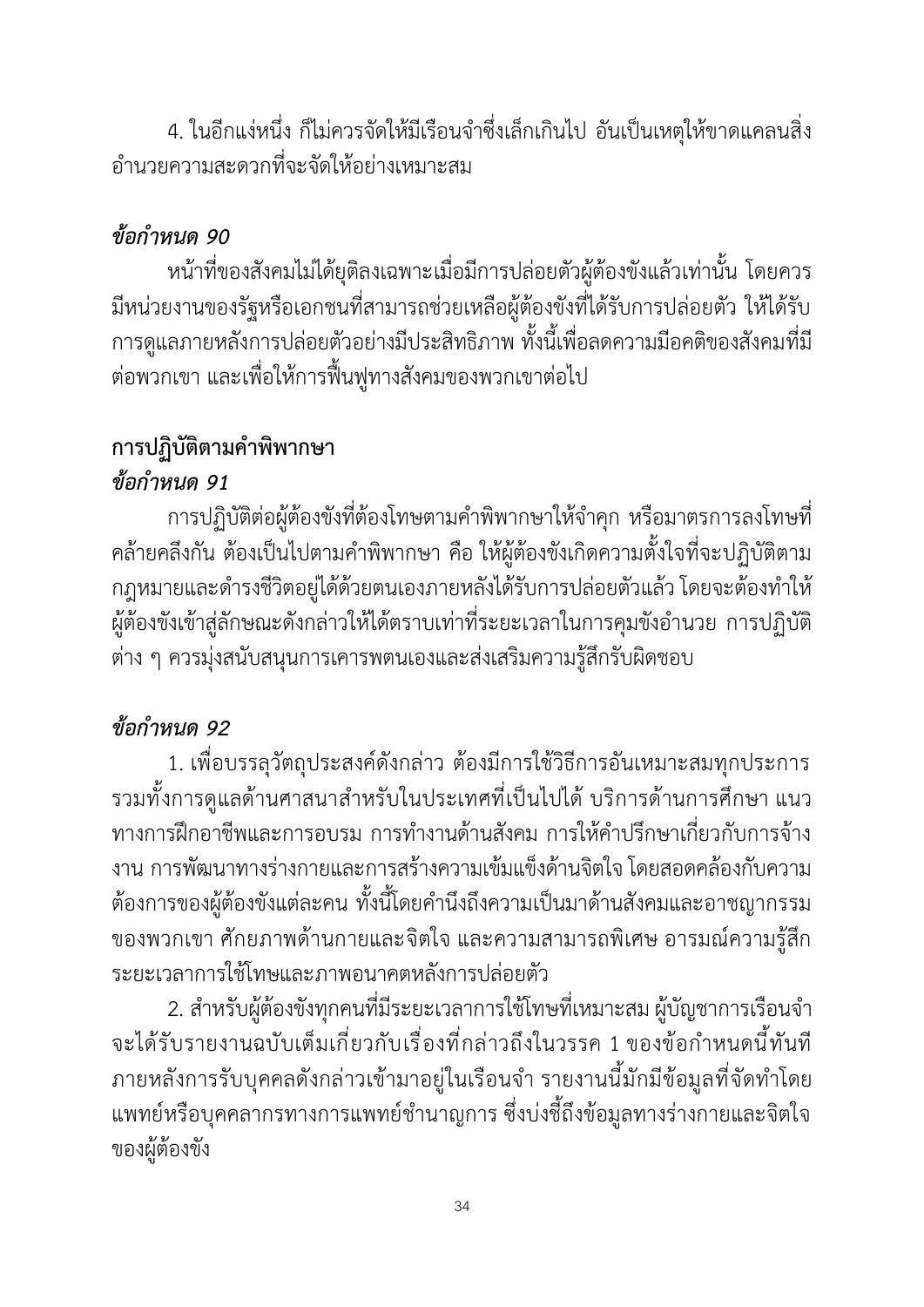3. รายงานและเอกสารที่เกี่ยวข้องต้องแยกเก็บไว้เป็นแฟ้ม โดยมีการปรับปรุง ข้อมูลในแฟ้มให้ทันสมัยอยู่เสมอ และให้มีการจำแนกประเภทในลักษณะทีจะสามารถ เปิดดูได้สะดวกโดยผู้ที่มีหน้าที่รับผิดชอบเมื่อต้องการ

### **การจำแนกระดับและการปรับให้เหมาะกับแต่ละบุคคล**  *ข้อกำหนด 93*

1. เป้าประสงค์ของการจำแนกระดับผู้ต้องขังคือ

(ก) เพื่อแยกผู้ต้องขังออกจากผู้ต้องขังที่เมื่อพิจารณาจากประวัติอาชญากรรมหรือ พฤติกรรมแล้วมีแนวโน้มจะส่งผลเป็นตัวอย่างในทางไม่ดีต่อผู้ต้องขังอื่น

(ข) เพื่อแบ่งผู้ต้องขังเป็นระดับชั้นต่าง ๆ ให้สอดคล้องกับการปฏิบัติที่มุ่งสนับสนุน การฟื้นฟูทางสังคม

2. โดยหากเป็นไปได้ จะต้องมีการแยกเรือนจำหรือแบ่งเรือนจำออกเป็นส่วนต่าง ๆ เพื่อเป็นการปฏิบัติต่อผู้ต้องขังที่มีระดับชั้นต่างๆ กันไป

### *ข้อกำหนด 94*

ภายหลังการรับตัวและได้ศึกษาอุปนิสัยของผู้ต้องขังแต่ละคนและระยะเวลาที่จะ รับโทษแล้ว จะต้องเตรียมแนวทางการปฏิบัติกับผู้ต้องขังคนดังกล่าว ทั้งนี้โดยพิจารณา จากความรู้ที่ได้รับเกี่ยวกับความต้องการ ศักยภาพและแนวโน้มด้านพฤติกรรมของแต่ละ บุคคล

# **สิทธิ์พิเศษ**

### *ข้อกำหนด 95*

ในทุกๆเรือนจำจะต้องกำหนดระบบสิทธิพิเศษที่เหมาะสมกับผู้ต้องขังแต่ละ ระดับชั้น และการปฏิบัติที่แตกต่างกันไป ทั้งนี้เพื่อสนับสนุนการปฏิบัติที่ดี ส่งเสริม ความรู้สึกรับผิดชอบ และคุ้มครองประโยชน์และความร่วมมือของผู้ต้องขังที่อยู่ในการ ปฏิบัติของตน

## **การทำงาน**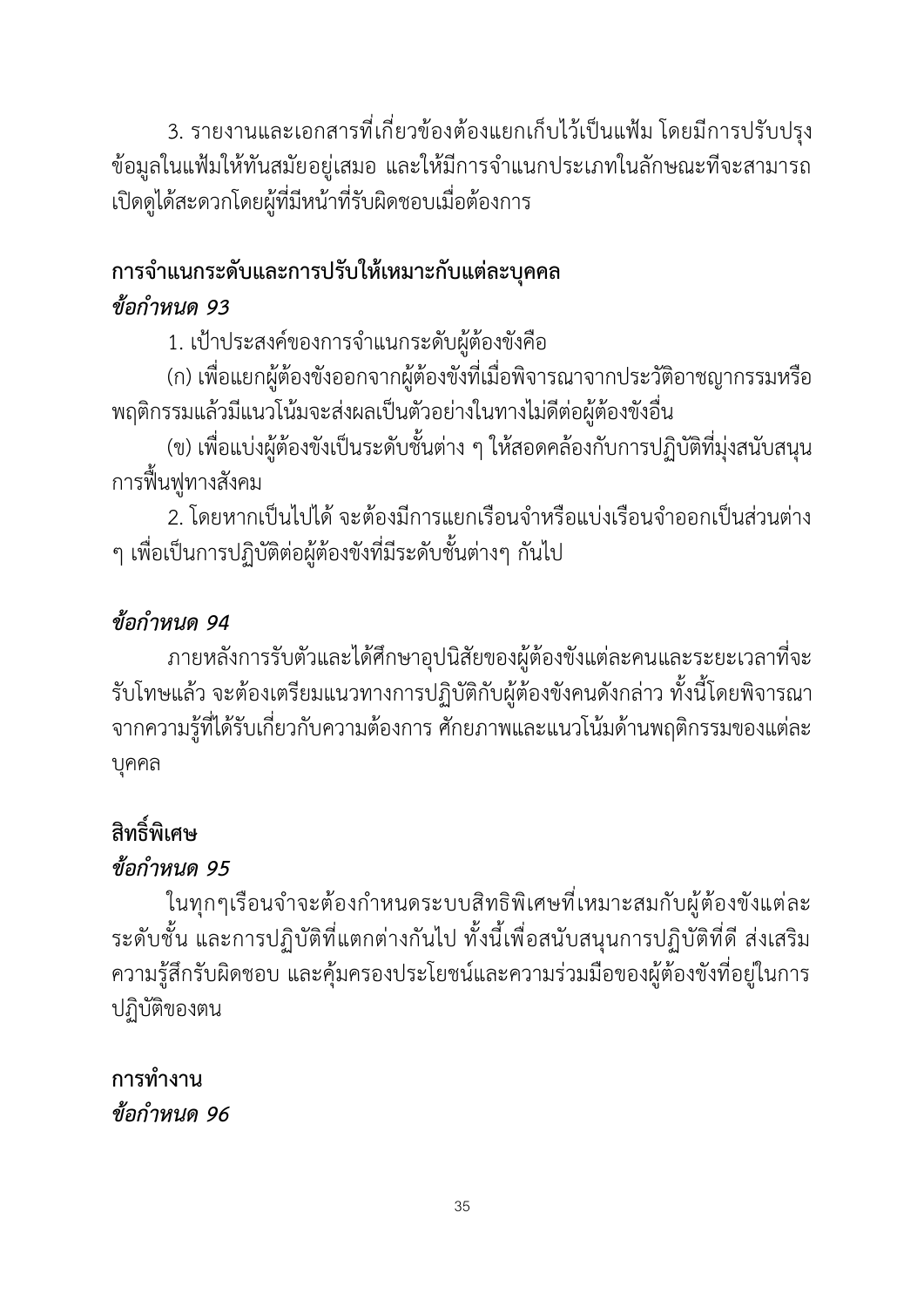1. ผู้ต้องโทษพึงมีโอกาสทำงานและ/หรือมีส่วนร่วมอย่างจริงจังในการฟื้นฟูตนเอง ทั้งนี้ภายใต้การประเมินความพร้อมทางร่างกายและจิตใจโดยแพทย์หรือบุคคลากรทาง การแพทย์ชำนาญการอื่นๆ

2. จัดให้มีการทำงานที่เป็นประโยชน์เพื่อให้ผู้ต้องขังกระตือรือร้นในการจ้างงาน ในวันทำงานปกติ

#### *ข้อกำหนด 97*

1. การใช้แรงงานในเรือนจำต้องไม่ก่อให้เกิดความเจ็บปวด

2. ผู้ต้องขังต้องไม่ถูกบังคับให้อยู่ในสภาพเป็นทาสหรือเป็นข้ารับใช้

3. ต้องไม่กำหนดให้ผู้ต้องขังทำงานเพื่อประโยชน์ส่วนตนหรือส่วนบุคคลของ เจ้าหน้าที่เรือนจำใด ๆ

#### *ข้อกำหนด 98*

1. หากเป็นไปได้ให้จัดให้มีงานในลักษณะที่สนับสนุนหรือเพิ่มพูนความสามารถ ของผู้ต้องขังที่จะหาเลี้ยงชีพได้อย่างสุจริตภายหลังได้รับการปล่อยตัว

2. จัดให้มีการฝึกอาชีพที่เป็นประโยชน์กับผู้ต้องขังเพื่อให้สามารถทำผลกำไร โดยเฉพาะสำหรับผู้ต้องขังที่เป็นเยาวชน

3. ภายในข้อจำกัดด้านการฝึกอาชีพอาชีพอย่างเหมาะสมและโดยเป็นไปตาม เงื่อนไขการบริหารงานราชทัณฑ์และการควบคุมด้านวินัย ผู้ต้องขังพึงสามารถเลือก ประเภทของงานที่ต้องการทำได้

### *ข้อกำหนด 99*

1. ระบบและวิธีทำงานในเรือนจำควรจัดให้มีส่วนคล้ายคลึงมากที่สุดเท่าที่จะ เป็นไปได้กับการทำงานแบบเดียวกันภายนอกเรือนจำ ทั้งนี้เพื่อเตรียมให้ผู้ต้องขังปรับตัว เข้ากับสภาพการประกอบอาชีพแบบปรกติหลังจากการปล่อยตัวได้

2. ผลประโยชน์และการฝึกอาชีพของผู้ต้องขังต้องไม่ขึ้นต่อการแสวงหากำไร ทางการเงินจากอุตสาหกรรมในเรือนจำ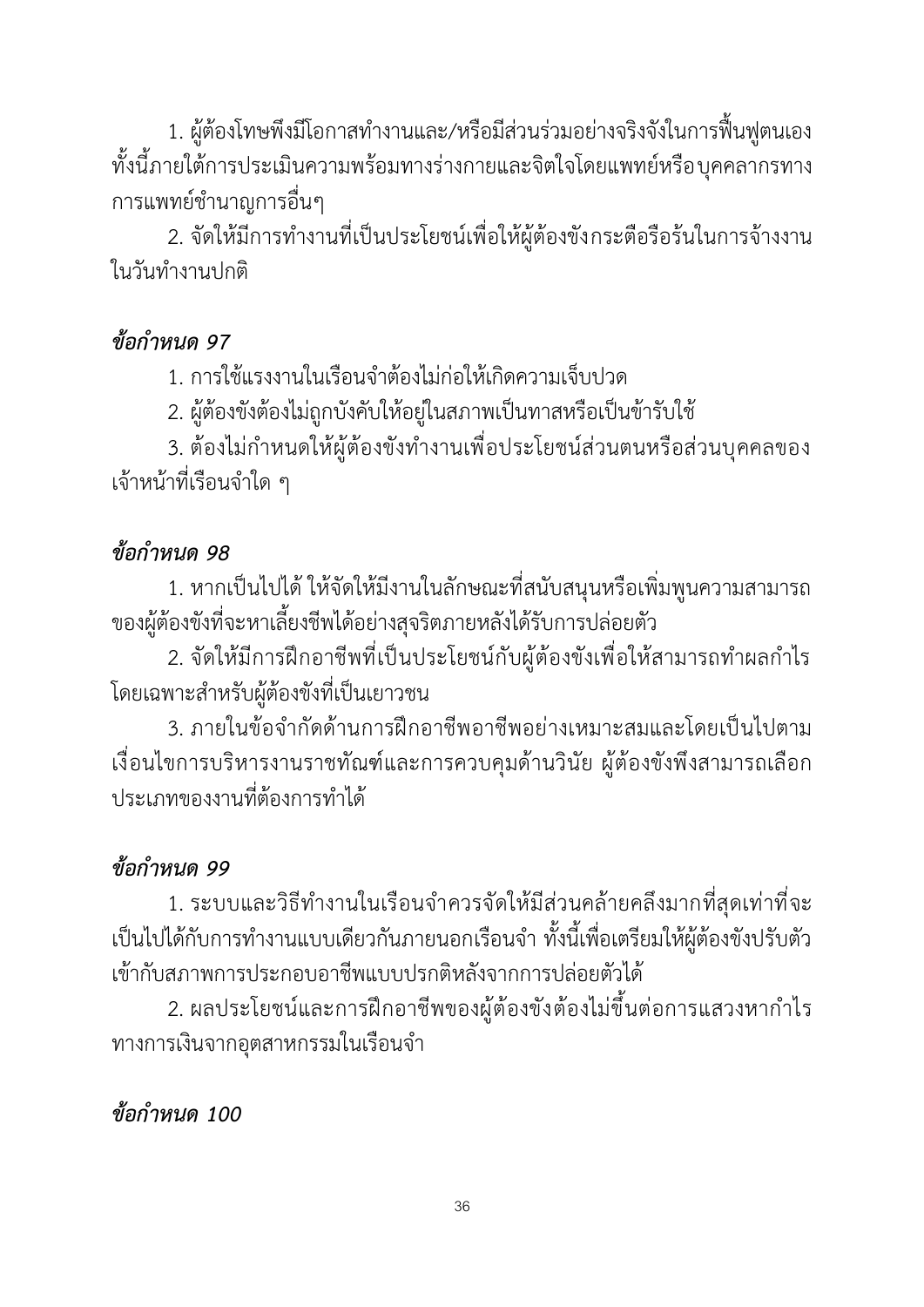1. หากเป็นไปได้ การอุตสาหกรรมและการเกษตรของเรือนจำ ควรอยู่ภายใต้การ ดูแลโดยตรงของฝ่ายบริหารเรือนจำ ไม่ใช่ผู้รับเหมาเอกชน

2. กรณีที่ผู้ต้องขังถูกจ้างงานจากหน่วยงานที่ไม่อยู่ใต้การควบคุมของฝ่ายบริหาร เรือนจำ พวกเขาจะต้องอยู่ใต้การกำกับดูแลของเจ้าหน้าที่เรือนจำเสมอ เว้นแต่เป็นงานที่ ทำให้กับหน่วยราชการอื่น ผู้ได้รับประโยชน์จากการใช้แรงงานผู้ต้องขังต้องจ่ายค่าจ้างใน อัตราปรกติเต็มจำนวนโดยจ่ายไว้กับฝ่ายบริหารเรือนจำโดยคำนึงถึงผลิตภาพของ แรงงานของผู้ต้องขัง

#### *ข้อกำหนด 101*

1. จะต้องนำพึงระมัดระวังที่กำหนดไว้เพื่อป้องกันและคุ้มครองความปลอดภัย และสุขภาพอนามัยของแรงงานอิสระโดยทั่วไป มาใช้อย่างเท่าเทียมกันสำหรับแรงงานที่ ผู้ต้องขังในเรือนจำต่าง ๆด้วย

2. ต้องจัดให้มีระบบจ่ายเงินทดแทนกับผู้ต้องขังที่ประสบอันตรายจากการทำงาน รวมทั้งการเจ็บป่วยจากการทำงาน ตามเงื่อนไขที่ให้ประโยชน์ไม่น้อยไปกว่าที่แรงงาน โดยทั่วไปได้รับตามกฎหมาย

#### *ข้อกำหนด 102*

1. ระยะเวลาการทำงานแต่ละวันและแต่ละสัปดาห์ของผู้ต้องขังต้องกำหนดให้ สอดคล้องกับกฎหมายแรงงาน หรือตามระเบียบในเรือนจำ ทั้งนี้โดยอยู่บนพื้นฐาน ข้อกำหนดหรือประเพณีการปฏิบัติที่ใช้กับการจ้างแรงงานโดยทั่วไป

2. การกำหนดระยะเวลาการทำงานต้องให้มีวันพักผ่อนหนึ่งวันต่อสัปดาห์ และให้ มีเวลาเพียงพอต่อการศึกษาเล่าเรียนและกิจกรรมอย่างอื่น ซึ่งเป็นเงื่อนไขจำเป็นเพื่อการ ปฏิบัติและการฟื้นฟูผู้ต้องขัง

# *ข้อกำหนด 103*

1. จัดให้มีระบบจ่ายค่าตอบแทนในการทำงานของผู้ต้องขังอย่างเท่าเทียมและ เป็นธรรม

2. ภายใต้ระบบดังกล่าว ผู้ต้องขังต้องได้รับอนุญาตให้สามารถใช้บางส่วนของ รายได้เพื่อซื้อหาสิ่งของเครื่องใช้ที่สามารถอนุญาตให้ได้เพื่อประโยชน์ของตนและให้ สามารถส่งรายได้บางส่วนไปยังครอบครัวของตนได้ด้วย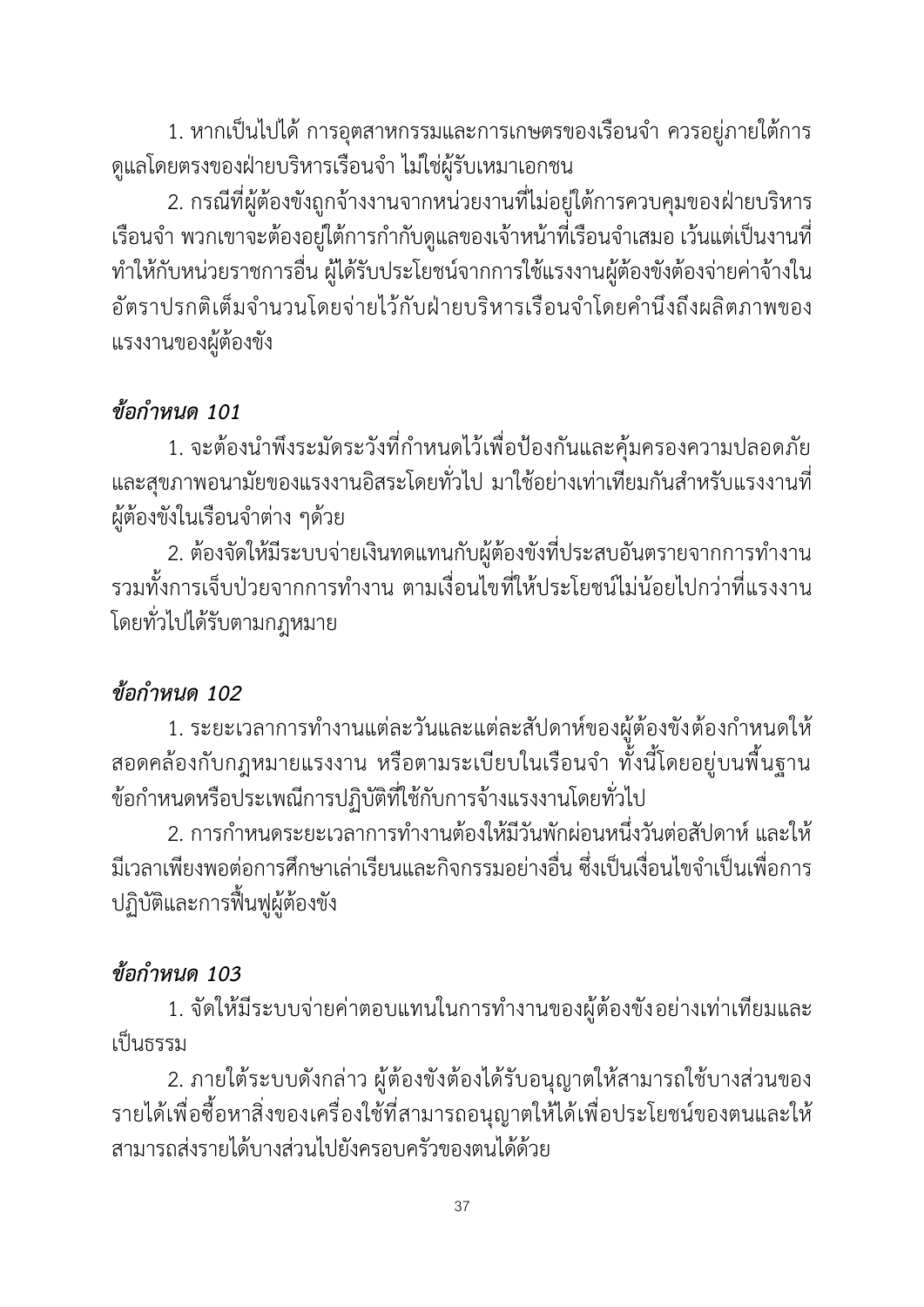3. ระบบดังกล่าวควรกำหนดให้ฝ่ายบริหารเรือนจำเก็บสะสมเงินรายได้จำนวน หนึ่งของผู้ต้องขังไว้เป็นเงินออม ทั้งนี้จะมีการส่งมอบเงินดังกล่าวให้กับผู้ต้องขังเมื่อได้รับ การปล่อยตัว

# **การศึกษาและนันทนาการ**

#### *ข้อกำหนด 104*

1. ต้องจัดให้ผู้ต้องขังทั้งหมดที่อาจได้ประโยชน์จากการศึกษาได้มีโอกาสศึกษา ต่อไป รวมทั้งการศึกษาอบรมดด้านศาสนาสำหรับประเทศที่เป็นไปได้ และต้องจัดให้มี การศึกษาภาคบังคับสำหรับผู้ต้องขังที่ไม่รู้หนังสือและผู้ต้องขังที่เป็นเยาวชน โดยฝ่าย บริหารเรือนจำจะต้องให้ความใส่ใจเป็นพิเศษกับคนกลุ่มนี้

2. หากเป็นไปได้ในทางปฏิบัติ ผู้ต้องขังควรได้รับการศึกษาจากระบบที่เป็นส่วน หนึ่งของระบบการศึกษาของชาติ ทั้งนี้เพื่อให้สามารถศึกษาเล่าเรียนต่อได้อย่างต่อเนื่อง ภายหลังได้รับการปล่อยตัว

## *ข้อกำหนด 105*

ต้องจัดให้มีกิจกรรมนันทนาการและวัฒนธรรมในเรือนจำทุกแห่ง ทั้งนี้เพื่อ ประโยชน์ด้านสุขภาพทางจิตใจและร่างกายของผู้ต้องขัง

# **ความสัมพันธ์ด้านสังคมและการดูแลภายหลังปล่อยตัว**

#### *ข้อกำหนด 106*

ต้องให้ความใส่ใจเป็นพิเศษสำหรับการรักษาและส่งเสริมความสัมพันธ์ระหว่าง ผู้ต้องขังกับครอบครัวของผู้ต้องขัง โดยถือว่าเป็นสิ่งพึงประสงค์เพื่อประโยชน์สูงสุดของ ทั้งสองฝ่าย

# *ข้อกำหนด 107*

นับแต่เริ่มต้นการรับโทษ ต้องคำนึงถึงอนาคตของผู้ต้องขังภายหลังได้รับการ ปล่อยตัว และจะต้องส่งเสริมสนับสนุนรวมทั้งช่วยเหลือผู้ต้องขังให้สามารถรักษาหรือ สร้างความสัมพันธ์เช่นนั้นกับบุคคลหรือหน่วยงานภายนอกเรือนจำที่อาจจะมีส่วน ส่งเสริมการฟื้นฟูตัวผู้ต้องขัง และเป็นประโยชน์สูงสุดต่อครอบครัวของเขา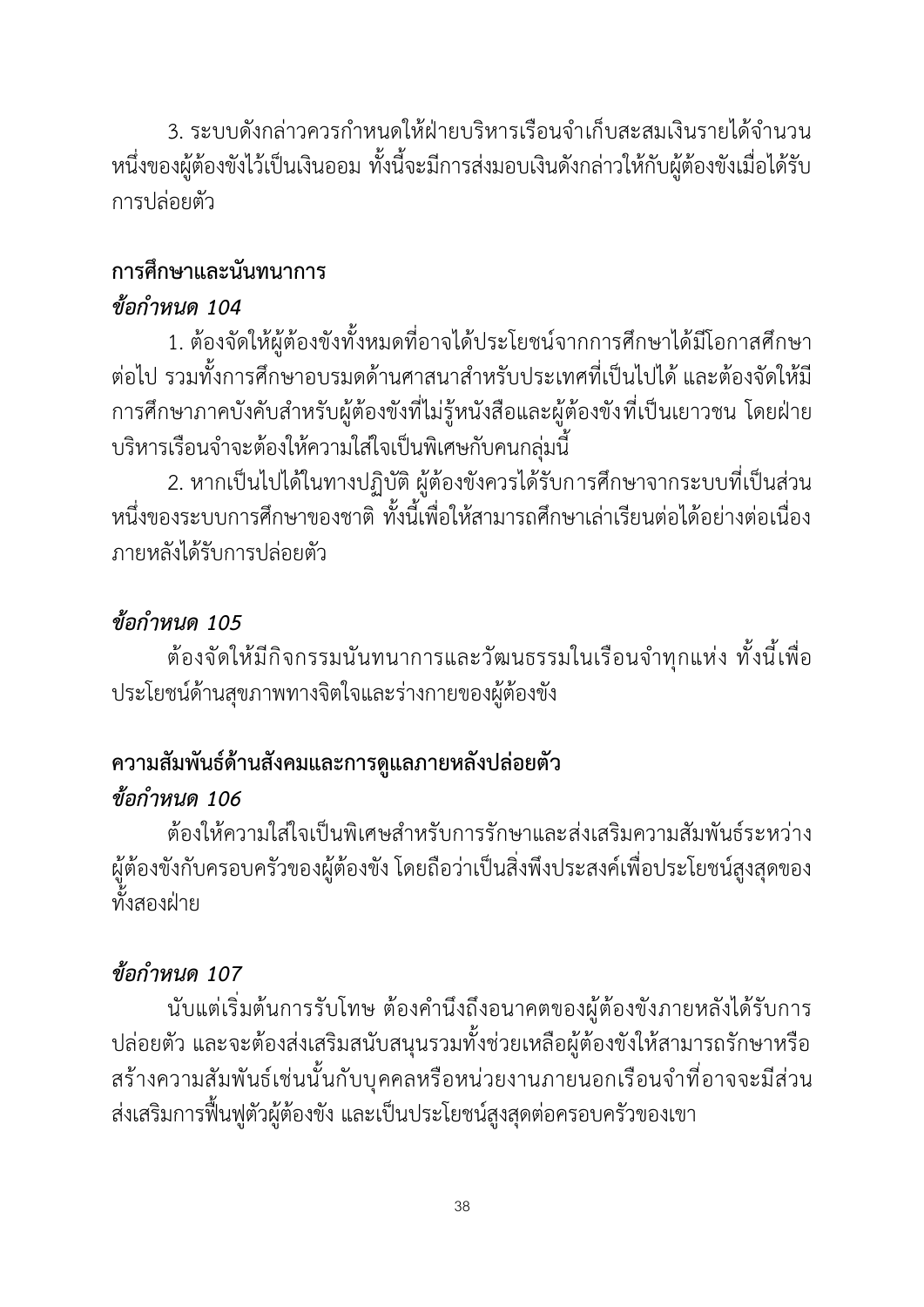#### *ข้อกำหนด 108*

1. บริการและหน่วยงานต่าง ของรัฐหรืออื่น ๆ ซึ่งช่วยเหลือผู้ต้องขังที่ได้รับการ ปล่อยตัวในการปรับตัวเข้ากับสังคมอีกครั้ง หากเป็นไปได้และจำเป็น พึงประกันให้ ผู้ต้องขังที่ได้รับการปล่อยตัวได้รับเอกสารและบัตรประจำตัวที่ถูกต้องเหมาะสม ให้ได้มีที่ อยู่อาศัยที่เหมาะสมและมีงานทำ มีเสื้อผ้าสวมใส่อย่างเหมาะสมและเพียงพอกับสภาพ อากาศและฤดูกาล และมีหนทางเพียงพอในการเดินทางไปยังจุดหมายปลายทางของตน และสามารถดูแลรักษาตนเองได้ในเบื้องต้นหลังจากได้รับการปล่อยตัว

2. ตัวแทนที่ได้รับความเห็นชอบของหน่วยงานนั้น พึงมีช่องทางที่จำเป็นทั้งปวง เพื่อเข้าถึงเรือนจำและเข้าถึงตัวผู้ต้องขัง และสามารถปรึกษาหารือกับผู้ต้องขังถึงอนาคต ของเขา โดยเริ่มตั้งแต่แรกรับโทษ

3. หากเป็นไปได้ให้มีการรวมศูนย์หรือประสานงานการดำเนินงานกิจกรรมของ หน่วยงานเหล่านั้น ทั้งนี้เพื่อให้มั่นใจว่าจะได้ประโยชน์สูงสุดจากการดำเนินงานของ หน่วยงานเห ล่านั้น

## **ข. ผู้ต้องขังที่มีความบกพร่องทางจิตใจและ/หรือมีปัญหาด้านสุขภาพ** *ข้อกำหนด 109*

1. บุคคลที่พบว่าไม่มีส่วนรับผิดชอบในอาชญากรรม หรือกรณีที่ตรวจสอบ ภายหลังแล้วพบว่าเป็นผู้มีความบกพร่องทางจิตใจและ/หรือมีปัญหาด้านสุขภาพร้ายแรง ซึ่งการอยู่ในเรือนจำอาจส่งผลให้อาการนั้นเลวร้ายลง จะต้องไม่ถูกขังในเรือนจำ และ จะต้องส่งตัวบุคคลดังกล่าวไปอยู่ในสถานบำบัดทางจิตโดยเร็วสุด

2. หากจำเป็น ผู้ต้องขังที่มีความบกพร่องทางจิตใจและ/หรือมีปัญหาด้านสุขภาพ อาจเข้ารับการรักษาพยาบาลในหน่วยงานพิเศษ ภายใต้การดูแลอย่างเหมาะสมของ บุคคลากรทางการแพทย์ชำนาญการ

3. การบริการด้านการแพทย์ ต้องจัดให้มีสำหรับผู้ต้องขังที่มีความจำเป็นทุกคน ได้รับการรักษาพยาบาลด้านจิตเวช

#### *ข้อกำหนด 110*

ในกรณีที่จำเป็น ควรดำเนินการโดยจัดให้มีหน่วยงานที่เหมาะเพื่อประกันว่าจะมี การรักษาผู้ต้องขังที่มีอาการป่วยทางด้านจิตใจต่อไปหลังได้รับการปล่อยตัว แล้ว และมี การดูแลด้านจิตวิทยาสังคมภายหลังการรักษาด้วย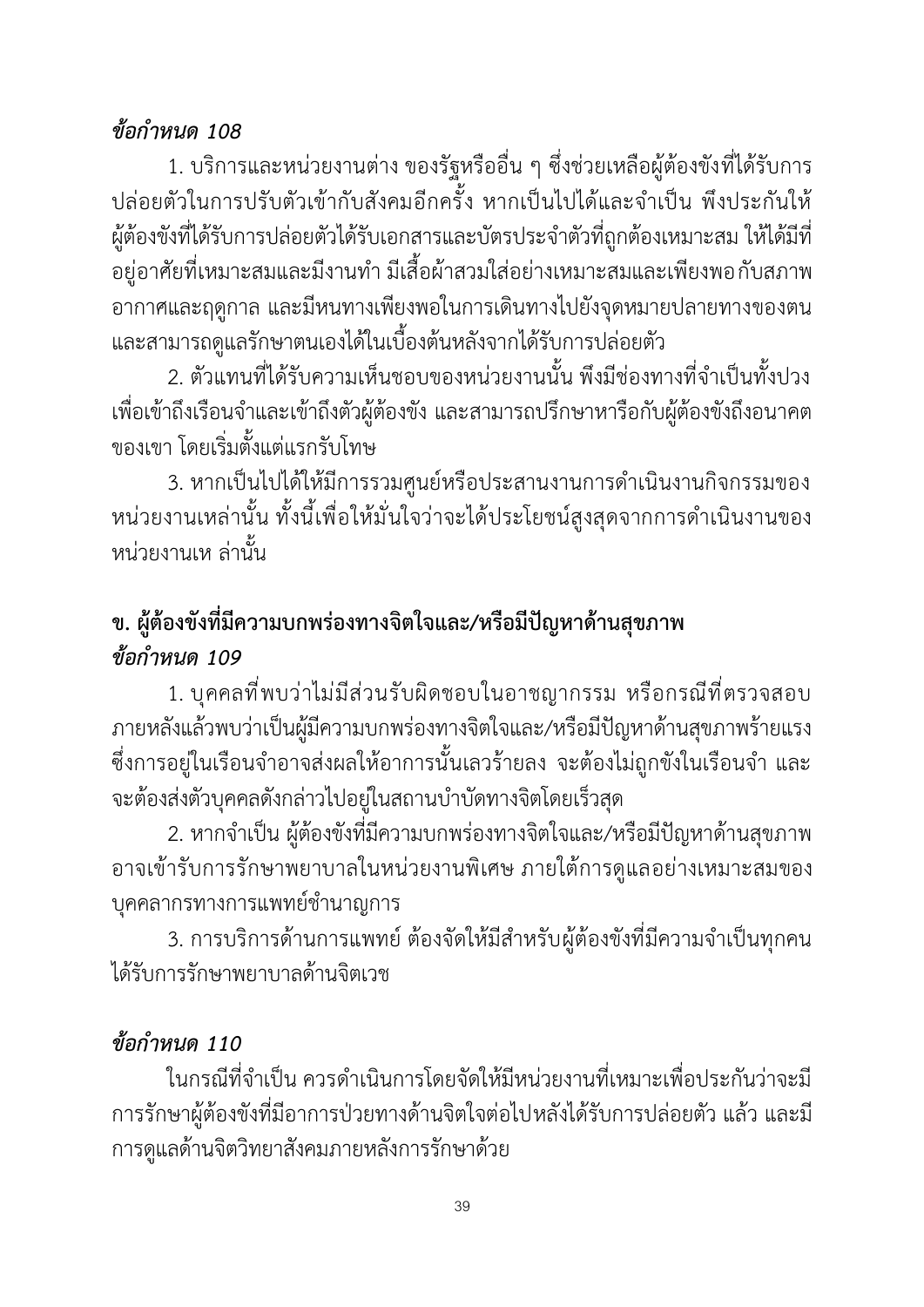## **ค. ผู้ต้องขังระหว่างสอบสวนและระหว่างการพิจารณา** *ข้อกำหนด 111*

1. บุคคลที่ถูกจับกุมหรือคุมขังเนื่องจากถูกตั้งข้อหาทางอาญาซึ่งอยู่ระหว่างการ คุมขังของตำรวจ หรือถูกฝากขังในเรือนจำ แต่ยังไม่ได้รับการพิจารณาคดีและมีคำ พิพากษาลงโทษ ให้ถือว่าเป็น "ผู้ต้องขังระหว่างพิจารณา" ตามที่กล่าวถึงในข้อกำหนดนี้

2. ผู้ต้องขังที่ยังไม่ต้องคำพิพากษาอันเป็นที่สุดให้เป็นผู้กระทำผิดดต้องสันนิฐาน ไว้ก่อนว่าเป็นผู้บริสุทธิ์ และต้องได้รับการปฏิบัติเช่นนั้น

3. โดยไม่เป็นการเสียหายต่อข้อกำหนดตามกฎหมายเพื่อคุ้มครองเสรีภาพของ บุคคล หรือกระบวนการปฏิบัติสำหรับผู้ต้องขังระหว่างพิจารณา ต้องจัดให้ผู้ต้องขัง เหล่านี้ได้รับประโยชน์จากระบบการดูแลพิเศษ ซึ่งเป็นไปตามข้อกำหนดที่เป็น องค์ประกอบที่จำเป็นดังต่อไปนี้

#### *ข้อกำหนด 112*

1. ผู้ต้องขังระหว่างพิจารณาต้องขังแยกจากนักโทษเด็ดขาด

2. ผู้ต้องขังระหว่างพิจารณาที่เป็นเยาวชน ให้ขังแยกจากผู้ใหญ่และโดยหลักการ แล้วควรควบคุมตัวโดยหน่วยงานที่แยกต่างหากออกไป

## *ข้อกำหนด 113*

ผู้ต้องขังระหว่างพิจารณาจะต้องนอนแยกกันแต่ละห้องโดยคำนึงถึงประเพณี วัฒนธรรมในท้องถิ่นที่แตกต่างกันที่เกี่ยวกับสภาพอากาศ

# *ข้อกำหนด 114*

โดยคำนึงถึงข้อจำกัดและความเป็นระเบียบเรียบร้อยของหน่วยงาน ผู้ต้องขัง ระหว่างพิจารณาอาจสามารถสั่งอาหารจากภายนอกเข้ามาได้โดยต้องจ่ายเงินเอง ทั้งนี้ โดยผ่านฝ่ายบริหารเรือนจำ หรือครอบครัวหรือเพื่อน หากไม่จัดหาอาหารมาเอง ฝ่าย บริหารเรือนจำต้องเป็นผู้จัดอาหารให้

## *ข้อกำหนด 115*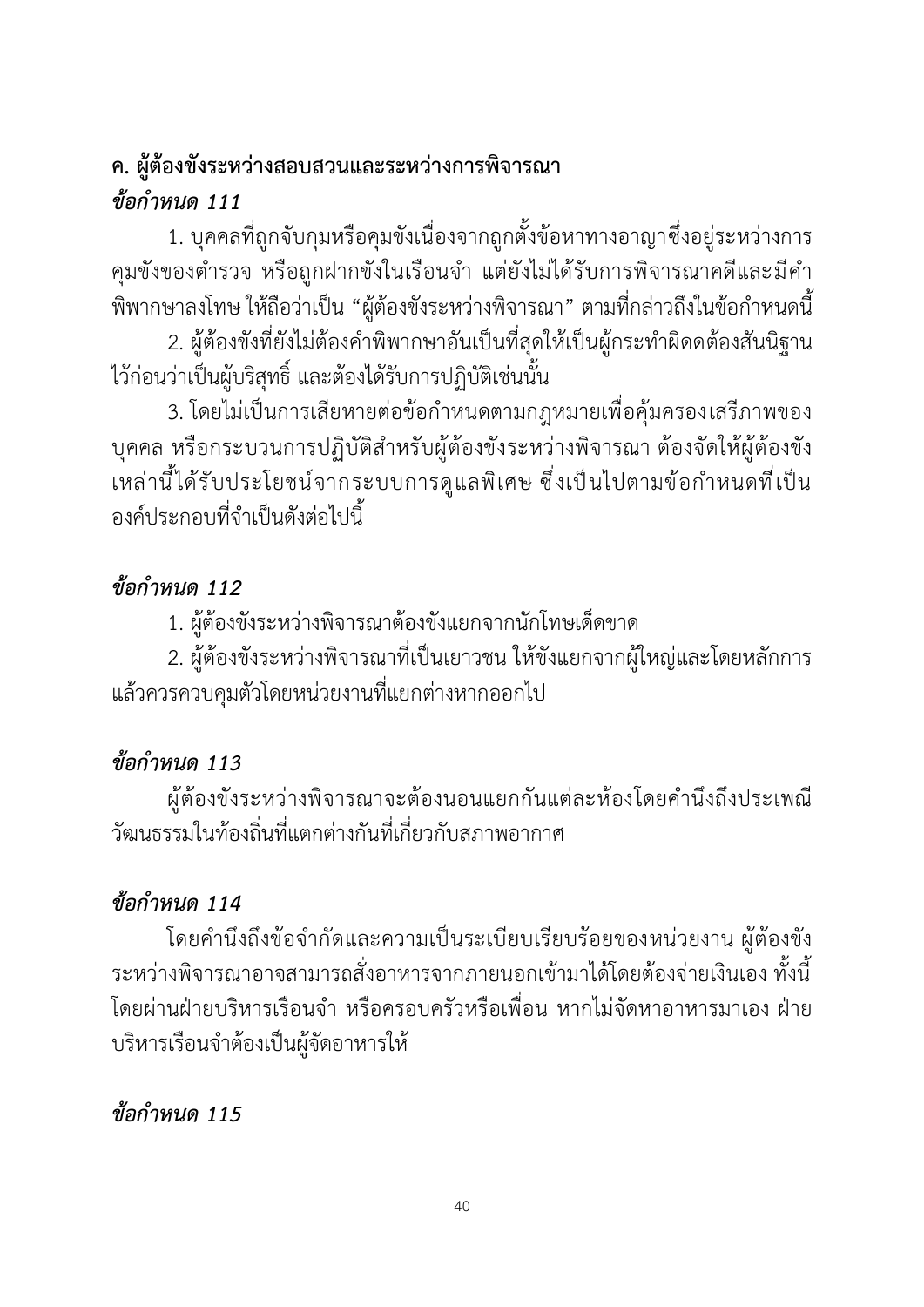ผู้ต้องขังระหว่างพิจารณาต้องได้รับอนุญาตให้สวมใส่เสื้อผ้าของตนเองที่มีความ สะอาดและเหมาะสมเสมอ หากบุคคลดังกล่าวสวมชุดของเรือนจำ ต้องให้เป็นชุดที่มี ความแตกต่างจากชุดที่จัดให้กับนักโทษเด็ดขาด

#### *ข้อกำหนด 116*

ผู้ต้องขังระหว่างพิจารณาจะต้องได้รับโอกาสในการทำงานเสมอ แต่ต้องไม่ถูก กำหนดให้ต้องทำงาน กรณีที่เลือกจะทำงาน ต้องได้รับค่าจ้างจากงานที่ทำ

#### *ข้อกำหนด 117*

ผู้ต้องขังระหว่างพิจารณาต้องได้รับอนุญาตให้สามารถจัดหาหนังสือ หนังสือพิมพ์ เครื่องเขียน และอุปกรณ์ด้านอาชีพอย่างอื่นที่สอดคล้องกับประโยชน์ในการบริหารงาน ยุติธรรม หลักความปลอดภัยและความสงบเรียบร้อยในเรือนจำ โดยต้องออกค่าใช้จ่าย เองหรือมีบุคคลอื่นออกค่าใช้จ่ายให้

## *ข้อกำหนด 118*

ผู้ต้องขังระหว่างพิจารณาต้องได้รับอนุญาตให้พบและรับการรักษาจากแพทย์หรือ ทันตแพทย์ของตน หากมีเหตุผลสนับสนุนมากเพียงพอ และหากบุคคลดังกล่าวสามารถ รับผิดชอบค่าใช้จ่ายต่างๆ ที่เกิดขึ้นเองได้

## *ข้อกำหนด 119*

1. ผู้ต้องขังระหว่างพิจารณาทุกคนมีสิทธิได้รับแจ้งโดยพลันเกี่ยวกับเหตุผลที่ตน ถูกควบคุม และเกี่ยวกับข้อกล่าวหาที่มีต่อตน

2. กรณีที่ผู้ต้องขังระหว่างพิจารณาไม่มีที่ปรึกษากฎหมายที่ตนเลือก เขาย่อมมี สิทธิได้รับการช่วยเหลือให้มีที่ปรึกษากฎหมายโดยศาลหรือหน่วยงานอื่นในทุกคดีที่ ต้องการเพื่อประโยชน์แห่งความยุติธรรม โดยที่ผู้ต้องขังระหว่างพิจารณาไม่ต้องจ่ายเงิน หากไม่มีความสามารถเพียงพอที่จะจ่ายได้ กรณีที่มีการปฏิเสธไม่ให้เข้าถึงที่ปรึกษา กฎหมาย จะต้องสามารถให้หน่วยงานอิสระพิจารณาทบทวนการปฏิเสธดังกล่าวได้โดย ไม่ชักช้า

#### *ข้อกำหนด 120*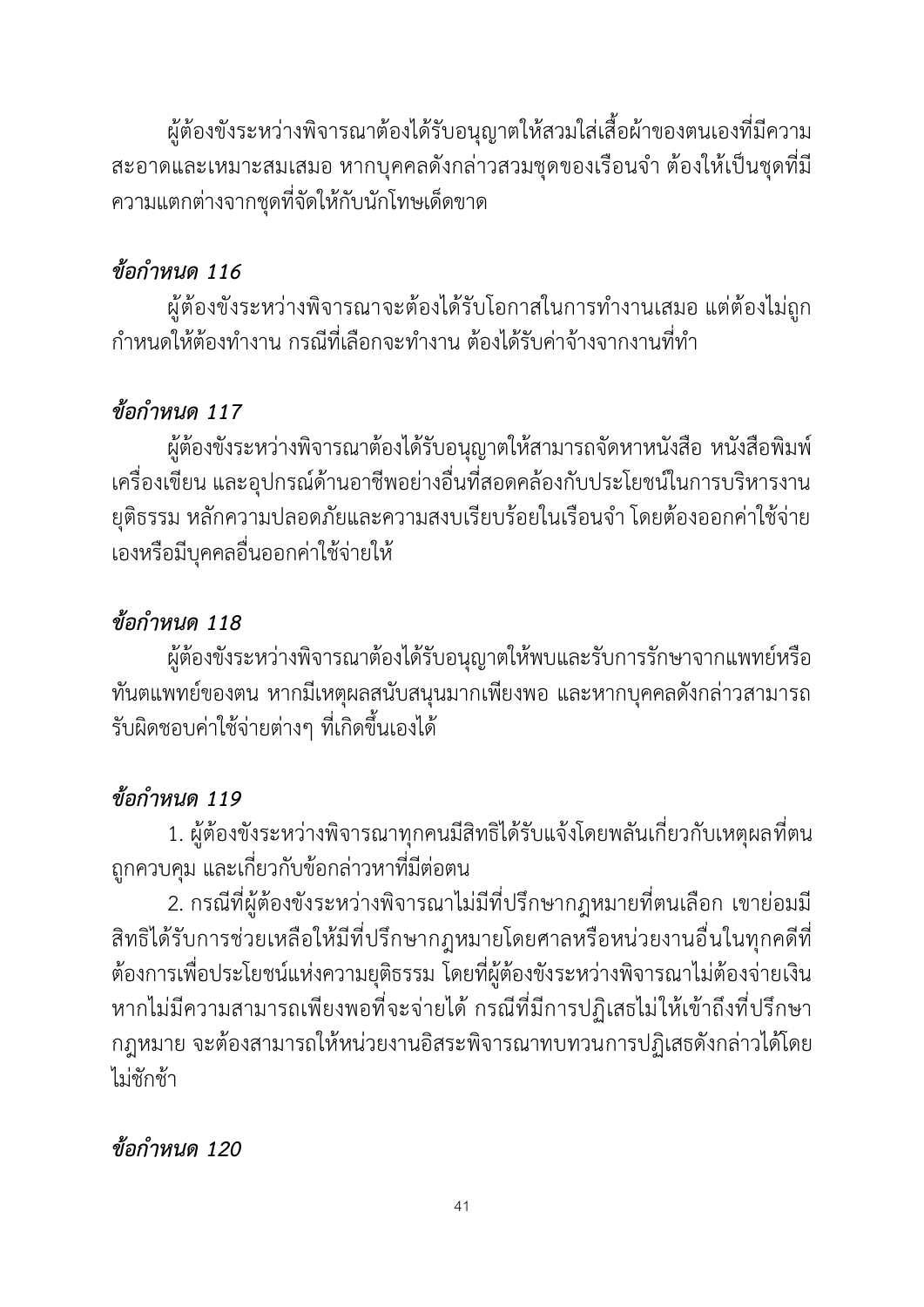1. สิทธิและแบบแผนที่กำกับดูแลการเข้าถึงที่ปรึกษากฎหมายหรือผู้ให้ความ ช่วยเหลือด้านกฎหมาย เพื่อช่วยในการต่อสู้คดีให้กับผู้ต้องขังระหว่างพิจารณา ให้อยู่ใต้ ภายใต้หลักการเดียวกับที่กล่าวถึงในข้อกำหนด 61

2. เมื่อมีการร้องขอ ผู้ต้องขังระหว่างพิจารณาต้องได้รับอุปกรณ์เครื่องเขียน สำหรับเตรียมเอกสารเพื่อการต่อสู้คดีของตน รวมทั้งการเขียนใบสั่งการอย่างเป็น ความลับเพื่อส่งมอบให้กับที่ปรึกษากฎหมายหรือผู้ให้การช่วยเหลือด้านกฎหมายของตน

## **ง. ผู้ต้องขังคดีแพ่ง**

#### *ข้อกำหนด 121*

ในประเทศซึ่งยังมีกฎหมายอนุญาตให้คุมขังบุคคลในคดีหนี้ หรือโดยคำสั่งของ ศาลในกระบวนการอื่นที่มิใช่กระบวนการอาญา บุคคลที่ถูกคุมขังดังกล่าวต้องไม่ถูก จำกัดสิทธิมากไปกว่าที่จำเป็นเพียงเพื่อให้มีการควบคุมตัวอย่างมั่นคงและให้เกิดความ สงบเรียบร้อย การปฏิบัติต่อผู้ต้องขังกลุ่มนี้ต้องไม่เลวร้ายไปกว่าที่ปฏิบัติกับผู้ต้องขัง ระหว่างการพิจารณา ทั้งนี้โดยคำนึงถึงประเด็นที่ว่า ว่าพวกเขาอาจถูกกำหนดให้ต้อง ทำงาน

# **จ. บุคคลที่ถูกจับกุมหรือควบคุมตัวโดยไม่มีข้อกล่าวหา** *ข้อกำหนด 122*

โดยไม่เป็นการเสียหายต่อข้อบทที่9 ของกติการะหว่างประเทศว่าด้วยสิทธิ พลเมืองและสิทธิทางการเมือง (International Covenant on Civil and Political Rights-ICCPR)<sup>2</sup> บุคคลที่ถูกจับกุมหรือควบคุมตัวโดยไม่มีข้อหาย่อมได้รับการคุ้มครอง เช่นเดียวกับที่ระบุไว้ในส่วนที่ I และ II หมวด ค ของข้อกำหนดนี้ ข้อกำหนดที่เกี่ยวข้อง ในส่วนที่ II หมวด ก ของข้อกำหนดนี้ โดยให้นำมาใช้ กรณีที่เป็นไปเพื่อประโยชน์ของ กลุ่มผู้ถูกควบคุมตัวประเภทนี้เช่นเดียวกัน ทั้งนี้จะต้องไม่นำมาตรการที่ใช้ในการปรับ ทัศนคติหรือการฟื้นฟูซึ่งไม่มีความเหมาะสมด้วยประการใดๆทั้งสิ้นสำหรับบุคคลที่ยังไม่ ถูกศาลตัดสินว่ามีความผิดทางอาญาใดๆ

 $^2$  โปรดดู มติข้อ 2200 A (XXI), ภาคผนวก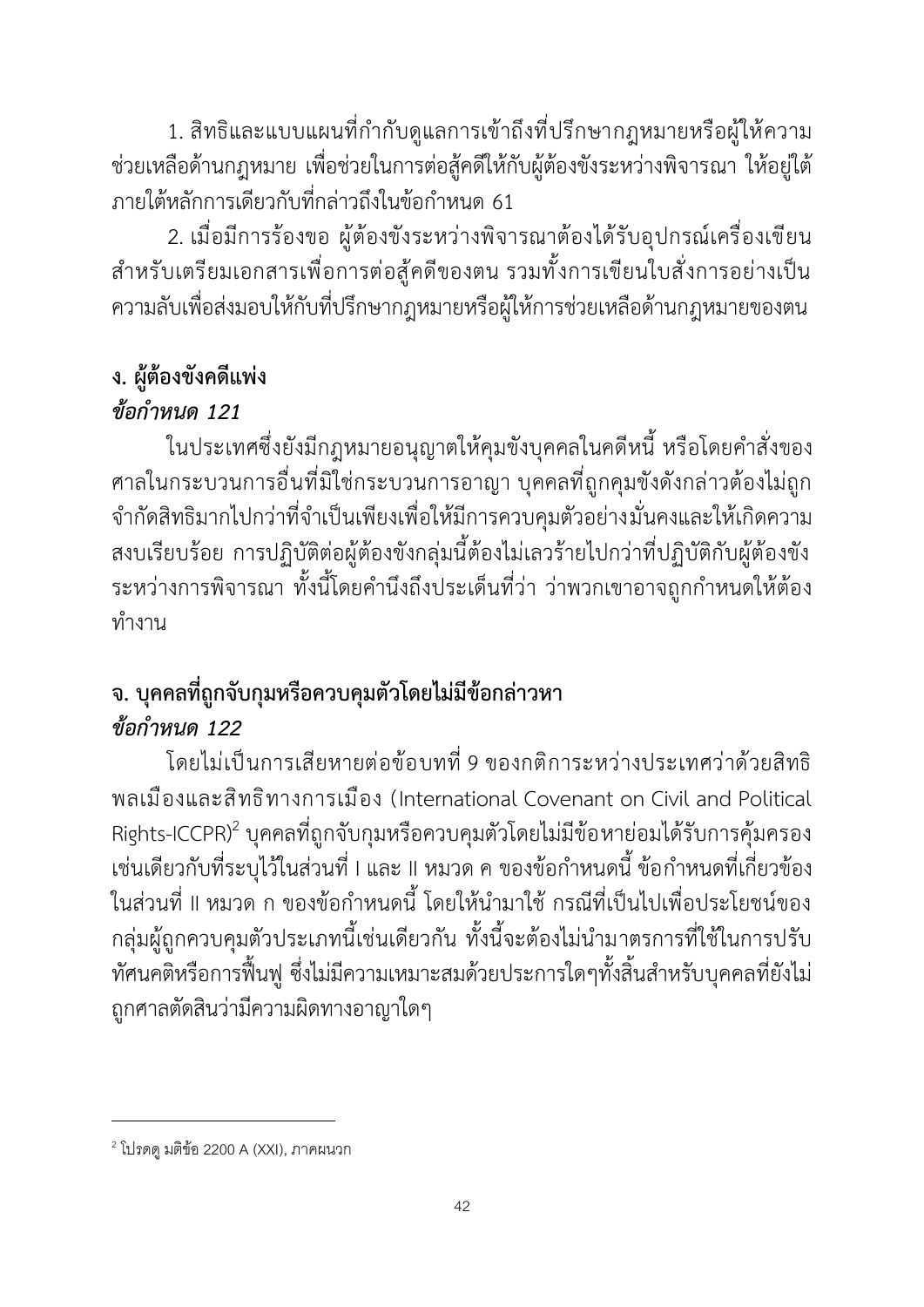